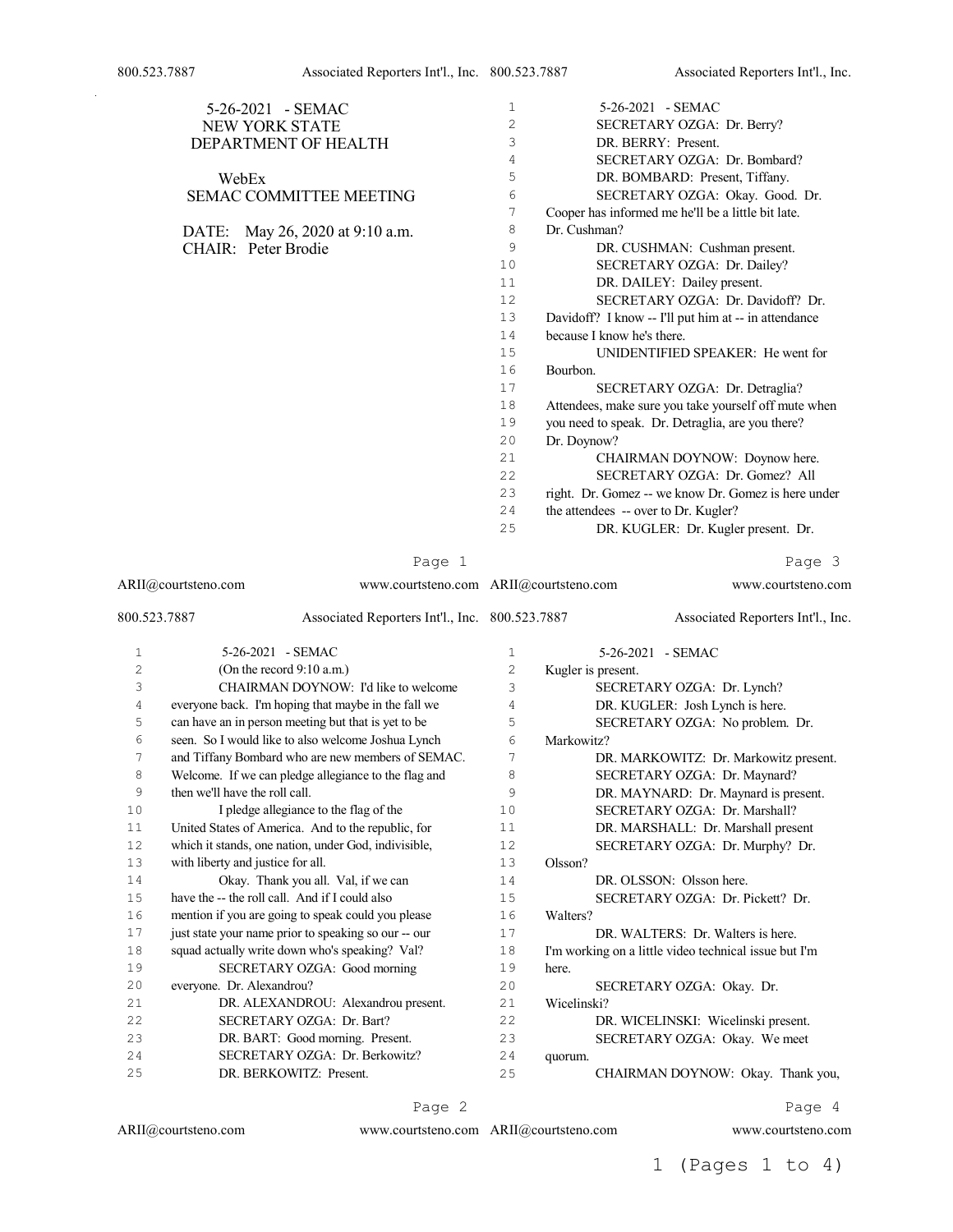| 1  | 5-26-2021 - SEMAC                                     | 1              | 5-26-2021 - SEMAC                                    |
|----|-------------------------------------------------------|----------------|------------------------------------------------------|
| 2  | Val. Appreciate that. Can we have approval of the     | $\overline{c}$ | executive order that is in place, and it really      |
| 3  | minutes from January 13th?                            | 3              | became a push over the last five months, since our   |
| 4  | DR. MARSHALL: So moved.                               | 4              | last meeting, because of the vaccination efforts.    |
| 5  | CHAIRMAN DOYNOW: Is that Dr.                          | 5              | So our community paramedicine where                  |
| 6  | Marshall? Have a second?                              | 6              | before we in the state we kind of had three or four  |
| 7  | DR. KUGLER: Second.                                   | 7              | E.M.S. agencies that -- that didn't have a physical  |
| 8  | CHAIRMAN DOYNOW: Excellent. Thank                     | 8              | community paramedicine program but it kind of        |
| 9  | you. Minutes have been approved. Ryan, you're up      | 9              | borderline did. All now that have very official      |
| 10 | for the bureau staff report. Very quick.              | 10             | community paramedicine programs. More importantly,   |
| 11 | DIRECTOR GREENBERG: Morning. So                       | 11             | we have just under fifty community paramedicine      |
| 12 | bureau staff report. A whole lot going on. Probably   | 12             | programs statewide. So fifty community paramedicine  |
| 13 | the biggest thing I can say here and I think this     | 13             | agencies covering forty counties. The ultimate goal  |
| 14 | group would understand a little bit is COVID is over  | 14             | is to get to at least one community paramedicine     |
| 15 | so shouldn't we have plenty of time left? COVID has   | 15             | agency per county to help with the effort.           |
| 16 | not ended for the Department of Health or for any of  | 16             | So those community paramedicine                      |
| 17 | us really. We still have about seventy percent of     | 17             | agencies have been doing a lot. Things from testing  |
| 18 | our staff out on COVID related assignments,           | 18             | to vaccination and -- and other functions. There was |
| 19 | everything from -- sorry Peter is giving me hand      | 19             | a question yesterday that came up during the         |
| 20 | signals to  here                                      | 20             | committees and saying can community paramedicine     |
| 21 | We still have about seventy percent of                | 21             | programs only do vaccinations and testing? They can. |
| 22 | our staff that are assigned to COVID related          | 22             | They are restricted to COVID related functions.      |
| 23 | activities so vaccination sites, testing sites, other | 23             | That's a pretty broad one and we do have many of our |
| 24 | things that are going on in the Department of Health. | 24             | agencies that are -- do many different things        |
| 25 | So please be patient with us. Lots going on.          | 25             | although I will say the bulk of our community        |
|    | Page 5                                                |                | Page 7                                               |

| ARII@courtsteno.com |               | www.courtsteno.com ARII@courtsteno.com                |    | www.courtsteno.com                                    |
|---------------------|---------------|-------------------------------------------------------|----|-------------------------------------------------------|
| 800.523.7887        |               | Associated Reporters Int'l., Inc. 800.523.7887        |    | Associated Reporters Int'l., Inc.                     |
| 1                   |               | 5-26-2021 - SEMAC                                     | 1  | 5-26-2021 - SEMAC                                     |
| $\overline{c}$      |               | Obviously they are different activities than they     | 2  | paramedicine agencies right now are doing or became   |
| 3                   |               | were before but they are still things that are taking | 3  | community paramedicine agencies to vaccinate their    |
| 4                   |               | up a lot of our staff hours most of the day.          | 4  | community.                                            |
| 5                   |               | In addition to that one, from the                     | 5  | And the other interesting part about                  |
| 6                   |               | administration side and on -- on that there's -- they | 6  | the community paramedicine is we did geographically   |
| 7                   |               | are processing a lot of invoices including our        | 7  | you become a community paramedicine agency by county  |
| 8                   |               | program agencies, our REMACs, our REMSCOs. And        | 8  | not by specific region, and we did that very          |
| 9                   |               | processing those too however keeping in mind they are | 9  | intentionally so that you can partner with your local |
| 10                  |               | also there with about four times the amount of        | 10 | health departments or with your county administration |
| 11                  |               | contracts and invoices related to COVID functions.    | 11 | and be able  So excited on that one but though        |
| 12                  |               | So please be patient with that one. But if you have   | 12 | please keep in mind the community paramedicine will   |
| 13                  |               | any questions on anything you haven't heard from us,  | 13 | only be in place as long as the executive order is in |
| 14                  |               | you're concerned about that, payments that haven't    | 14 | place that permits it. Thank you.                     |
| 15                  |               | been processed, please feel free to reach out to      | 15 | On the operations front, Operation                    |
| 16                  |               | myself or Lynn [phonetic spelling] so that we can     | 16 | Policy Statement Twenty o -- twenty-one of two is out |
| 17                  | look into it. |                                                       | 17 | which is related to Ebola. And this is one of the     |
| 18                  |               | So on the excited front and, you know,                | 18 | situations to where just a couple weeks ago we were   |
| 19                  |               | and especially in the world, the middle of a pandemic | 19 | in a situation in other parts of the world where they |
| 20                  |               | is we are excited about the world of community        | 20 | did not know the pathway of where the Ebola outbreak  |
| 21                  |               | paramedicine. I bring this up because it's Policy     | 21 | was going, and so out of caution we did put back up   |
| 22                  |               | Statement Twenty o one that is up on our -- our       | 22 | policy statement twenty o two. Or not back up but     |
| 23                  |               | website. And community -- policy statement twenty     | 23 | additional guidance on Ebola. So please take a        |
| 24                  |               | one relates to community paramedicine and programing. | 24 | chance to take a look at that one. If you do have     |
| 25                  |               | So community paramedicine is permitted through an     | 25 | any additional questions on it please let us know. I  |

ARII@courtsteno.com www.courtsteno.com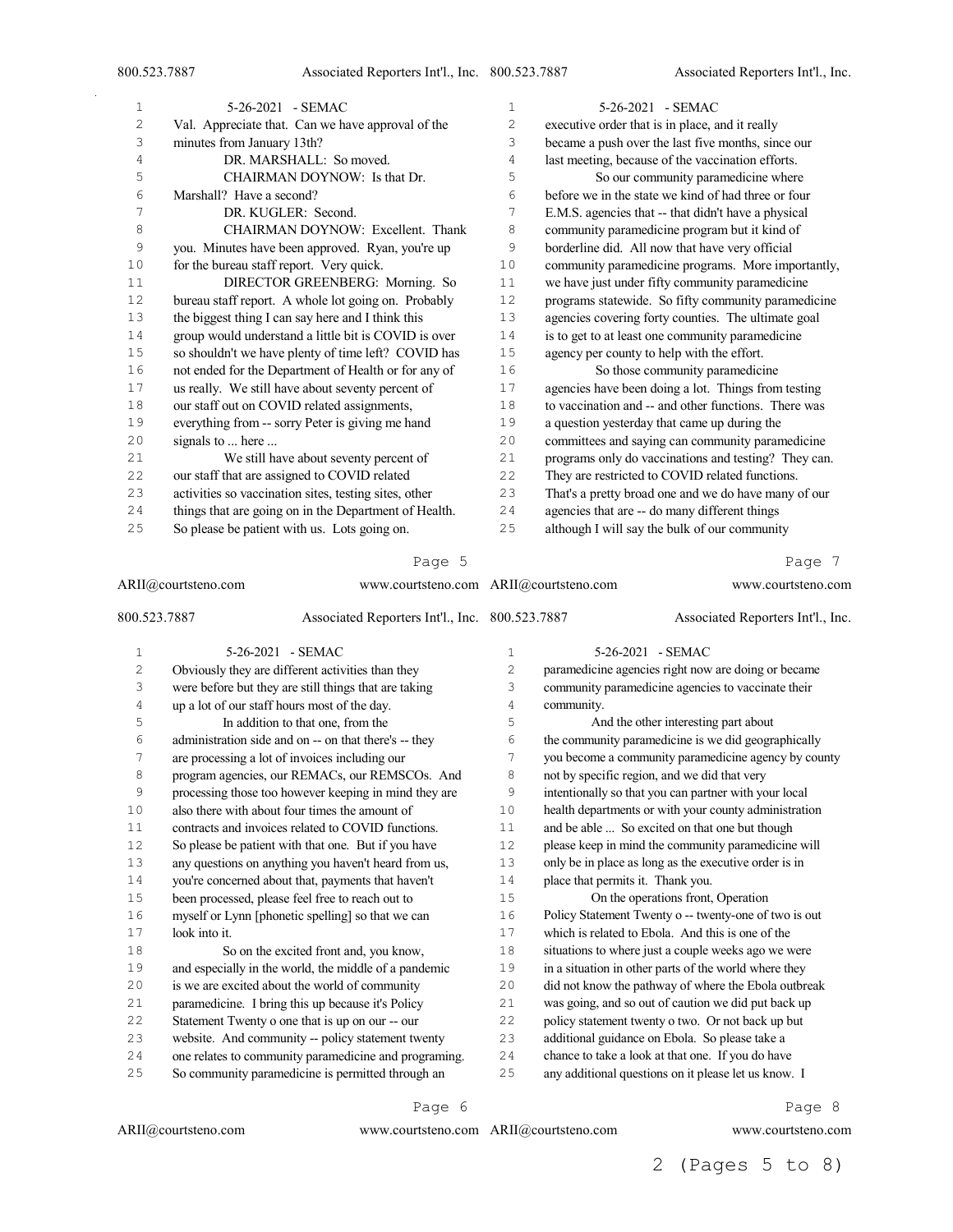| 1  | 5-26-2021 - SEMAC                                     | $\mathbf 1$ | 5-26-2021 - SEMAC                                     |
|----|-------------------------------------------------------|-------------|-------------------------------------------------------|
| 2  | do believe later in this meeting there will be some   | 2           | gotten is what happens with the bridge program and    |
| 3  | discussion on SEMAC advisory related to both that     | 3           | what happens if this program is not accredited. So    |
| 4  | guidance and just Ebola in general.                   | 4           | we also in that policy statement talk about paramedic |
| 5  | On the education front there is a lot                 | 5           | programs having to be accredited or in the            |
| 6  | going on. They are staying very busy. When we talk    | 6           | accreditation process as of 2022. So keep that one    |
| 7  | about that thirty percent that is actually in the     | 7           | in mind. And once you're in the accreditation         |
| 8  | office that is primarily from our education section,  | 8           | process, whether or not you're accredited or not, you |
| 9  | and that is part because if they go anywhere we won't | 9           | do become eligible for                                |
| 10 | have any providers left. So we make sure that they    | 10          | So with that understanding we are                     |
| 11 | help with this front. So the C.M.E. program           | 11          | moving toward that direction for our paramedic exams. |
| 12 | continues to expand. Our testing program with P.S.I.  | 12          | We are -- give the option for D.O.S. exams to either  |
| 13 | continues to  quite nicely with much fewer            | 13          | do that or not. Either take national or take the      |
| 14 | problems than before.                                 | 14          | state exam but it's an optional choice on which they  |
| 15 | It is, you know, some people will try                 | 15          | want to do.                                           |
| 16 | and say well the P.S.I. isn't working, the computer   | 16          | We have education day coming up in                    |
| 17 | base isn't working here and there. And they say we    | 17          | June. The exact date now of our education day is      |
| 18 | never had these problems with, you know, with paper.  | 18          | June 11th. It is eight hours of educator education    |
| 19 | If you were in our office on a Thursday night of      | 19          | so if you have any of your core sponsors or           |
| 20 | it's about similar to what we faced with those        | 20          | instructors or C.L.I.s or C.S.E.s still looking for   |
| 21 | problems. You know, people not having a SIM card or   | 21          | education this is eight -- eight hour virtual day     |
| 22 | something similar. We're seeing about the same        | 22          | that's happening on June 11th.                        |
| 23 | problems  We expect that a certain amount on your     | 23          | SECRETARY OZGA: The 18th is the                       |
| 24 | testing upwards of twenty to thirty thousand          | 24          | leadership                                            |
| 25 | providers a year that, you know, you're going to have | 25          | DIRECTOR GREENBERG: Yes. But                          |
|    | Page 9                                                |             | 11<br>Page                                            |

ARII@courtsteno.com www.courtsteno.com ARII@courtsteno.com www.courtsteno.com

#### 800.523.7887 Associated Reporters Int'l., Inc. 5-26-2021 - SEMAC some pick-ups along the way. So bear with us with that one although it does seem to be going really well. Policy Statement Twenty-one o three which is related to education standards is up on our website as well. This goes into a number of different things. Goes into core sponsor extension. It goes into some different things on provider cards and certifications. But the most important or 11 significant thing in there is it does start to show our transition to national registry for the paramedic exam. So all of in 2022 and transition during 2021, all initial paramedic -- initial paramedic certifications will require you to take the national registry exam and the national registry P.S.C. ... So we have put in place over the last two years national registry proctors to P.S.C. I was actually out last week or two weeks ago for a P.S.C. exam. There's about six internal and probably another ten external to the bureau who can proctor exams. So thank you to all of our proctors who has helped us with this transition. And we go out and Associated Reporters Int'l., Inc. 5-26-2021 - SEMAC education is June 11th. And so that's going on there. In the data world, Policy Statement Twenty one o four, yes we've been busy on policy statements. In the data world, policy statement twenty-one o four talks about our transition of how we're going to accept paper P.C.R.s. They no longer will be accepted by mail into our program agencies. They will only be accepted via the electronic portal or transitioning to an E.P.C.R. platform so that's what's going on in the data world. And we are continuing to increase (and looking over a ... We are considering the increase in number of agencies that we have going electronic pretty significantly in a pretty productive pace so thank you to all those that are moving in that direction whether it be through the free platform on 18 the state or a paid platform in they choose. E.M.S.C. is progressing along. Amy Eisenhauer is doing a phenomenal job as well as Donna and Alesha from our southern tier who helps us with our ... program. Really just again continuing to expand ... still more opportunities. And most

- proctor the paramedic exams.
- Now the two questions that I have
	- Page 10

www.courtsteno.com ARII@courtsteno.com www.courtsteno.com

 recently we started being back out in the community in our road tour. Amy was able to get out to one of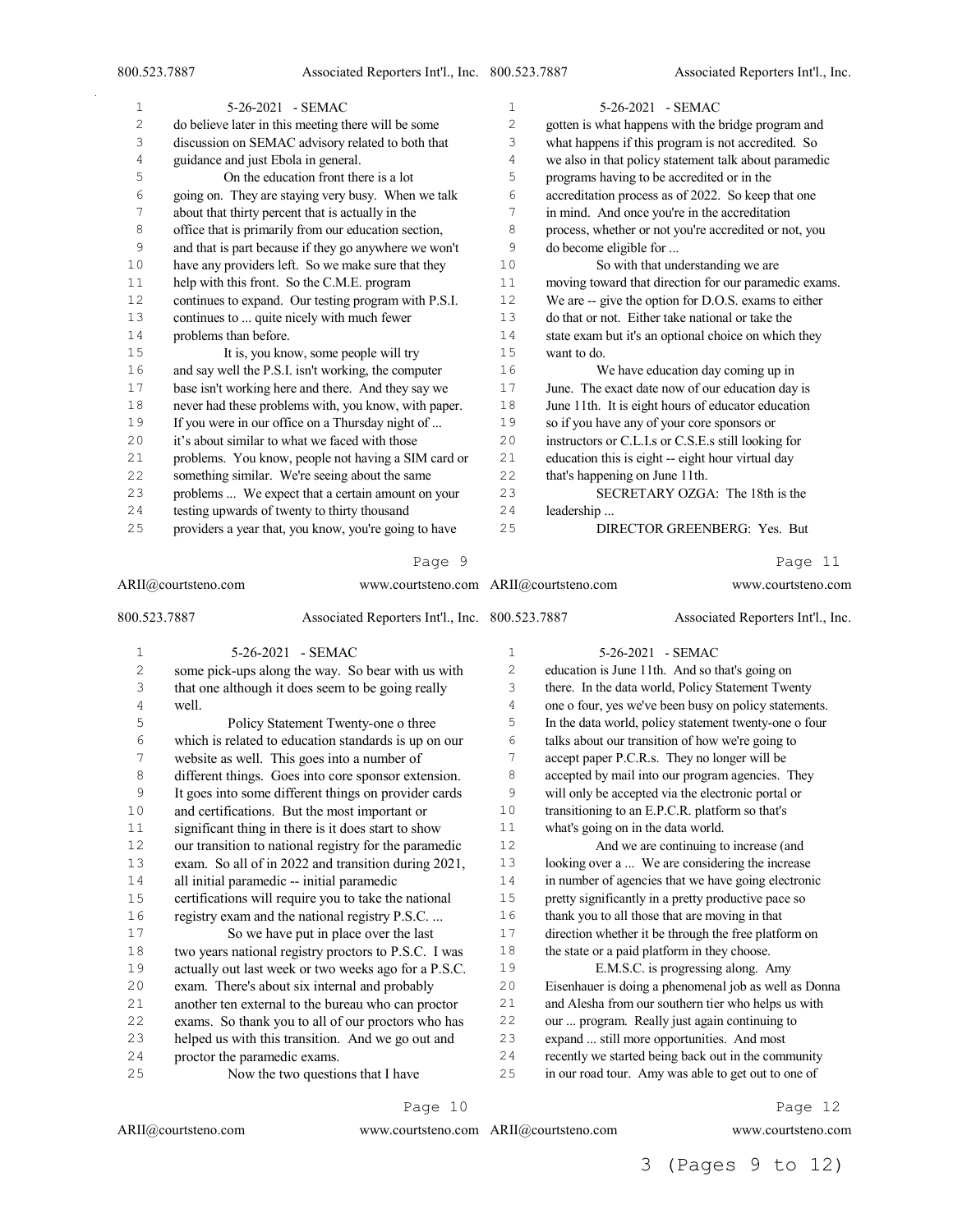$\bar{z}$ 

| 1  | 5-26-2021 - SEMAC                                     | $\mathbf{1}$ | 5-26-2021 - SEMAC                                     |
|----|-------------------------------------------------------|--------------|-------------------------------------------------------|
| 2  | the local conferences here and bring that -- all the  | 2            | bureau. So E.M.S.C., SEMAC, SEMSCO and trauma, and    |
| 3  | pediatric transport devices. And so it's one of the   | 3            | they met and had a -- a really positive meeting       |
| 4  | programs that we have. We actually have a box for     | 4            | recently.                                             |
| 5  | each region where you can go and try all the          | 5            | In part the -- one of the biggest                     |
| 6  | different pediatric transport devices and -- and as a | 6            | things that came out of that meeting was working on   |
| 7  | provider know how to use them. So that is one of the  | 7            | helping to define some of the capabilities around our |
| 8  | programs that we're doing.                            | 8            | state in the areas that need more capability. So,     |
| 9  | I will also say that the -- it's                      | 9            | you know, access to trauma services. Access to        |
| 10 | E.M.S. week this week. I went out and one of the      | 10           | E.M.S. services. Access to different things from      |
| 11 | things I do on E.M.S. week is I go out on an          | 11           | each of our chair perspectives. And so there's        |
| 12 | overnight. I went out on an overnight and it was      | 12           | definitely going to be on the  we look into that      |
| 13 | about one o'clock in the morning. I'm at one of the   | 13           | and move that forward. But we're excited to, you      |
| 14 | hospital E.R.s and talking to a bunch of crews and    | 14           | know, have that collaboration  come together.         |
| 15 | another ambulance comes in and they bring in a        | 15           | Vital signs, a lot going on in vital                  |
| 16 | probably two-month-old baby. And I watch them go in.  | 16           | signs. We're doing about three C.M.E.s a week. The    |
| 17 | When they come back out I -- hey, can I talk to you   | 17           | hotels are open for all those who are joining us at   |
| 18 | for a few minutes? Said sure, absolutely.             | 18           | the vital signs conference and we are excited that it |
| 19 | I said I saw that you carried out a                   | 19           | is in person this year. We'll actually be a hybrid    |
| 20 | little baby. And they said yeah. Baby needed to       | 20           | it will be a hybrid in part because we only have      |
| 21 | come to the hospital.  How did the baby get to        | 21           | about four hundred spots that we'll be able to  as    |
| 22 | the hospital and they said on the stretcher. Okay.    | 22           | of today  you know, regulations only about four       |
| 23 | On the stretcher holding someone, on the stretcher    | 23           | hundred spots keeping in mind we normally have about  |
| 24 | device? No, they put him in the device. It straps     | 24           | fifteen hundred people at the conference. So if       |
| 25 | to the stretcher, we put the baby in the device. And  | 25           | you're planning on attending, plan on sign up early   |

#### Page 13

| ARII@courtsteno.com |                       |                                                       | www.courtsteno.com ARII@courtsteno.com |  | www.courtsteno.com                                    |
|---------------------|-----------------------|-------------------------------------------------------|----------------------------------------|--|-------------------------------------------------------|
| 800.523.7887        |                       | Associated Reporters Int'l., Inc. 800.523.7887        |                                        |  | Associated Reporters Int'l., Inc.                     |
| $\,1\,$             |                       | 5-26-2021 - SEMAC                                     | 1                                      |  | 5-26-2021 - SEMAC                                     |
| 2                   |                       | I will tell you it absolutely -- it absolutely just - | 2                                      |  | and hopefully as time goes on we'll be able to open   |
| 3                   |                       | - it was great. It was a great feeling. It was good   | 3                                      |  | up more -- more space at the conference.              |
| 4                   |                       | to know that not only did they have the device but    | 4                                      |  | We spoke about the education day.                     |
| 5                   | they used the device. |                                                       | 5                                      |  | There's also a leadership day. So if your agency      |
| 6                   |                       | So a shout out to  for that one.                      | 6                                      |  | And we'll be working on that one for our leadership   |
| 7                   |                       | Who's the one who brought them in and I think it was  | 7                                      |  | day. It is a number of different topics geared        |
| $\,8\,$             |                       | W thirty-eight who was the -- the crew member. But I  | 8                                      |  | towards the new supervisor. Our E.M.S. weekly calls   |
| 9                   |                       | will tell you I thought for sure based on them        | 9                                      |  | continue to go on. Bi -- they go on biweekly now.     |
| 10                  |                       | walking out with the baby that we were going to get   | 10                                     |  | Anybody can join so if you have any of your agency    |
| 11                  |                       | the -- the parent held them. And it wasn't. So        | 11                                     |  | leadership that would like to join please attend      |
| 12                  |                       | we're starting to transition to that. So as medical   | 12                                     |  | that.  Or please let them know on that side.          |
| 13                  |                       | directors, please, please, please, ask your agency    | 13                                     |  | And a couple of other smaller stuff.                  |
| 14                  |                       | how they would transport that baby. If they were in   | 14                                     |  | In your SEMAC councils you will see instructions on   |
| 15                  |                       | a similar situation and it's a stable baby that       | 15                                     |  | how to sign up for A.T.S. accounts. That will be      |
| 16                  |                       | needed to go to the E.R., you know, and how would     | 16                                     |  | going out -- will become a web page on our website    |
| 17                  |                       | they handle that. So thank you for that one. And it   | 17                                     |  | and it is in part because we have new -- I don't know |
| 18                  |                       | shows, you know, these initiatives are making a       | 18                                     |  | if you can see or not E.M.C. certifications. So new   |
| 19                  | difference.           |                                                       | 19                                     |  | E.M.C. certifications are going out or will be going  |
| 20                  |                       | Trauma world is going well. We're                     | 20                                     |  | out in June. There are cards that look like this. A   |
| 21                  |                       | doing a lot of virtual visits right now and Steve     | 21                                     |  | whole bunch of information on the back.               |
| 22                  |                       | is working on that one and is participating in those. | 22                                     |  | There's a  on the front that is for                   |
| 23                  |                       | And most importantly in the trauma world was there -- | 23                                     |  | validating the actual certification directly through  |
| 24                  |                       | their needs assessment committee which created a      | 24                                     |  | our database. These are the instructions that will    |
| 25                  |                       | joint chair committee of all of our councils from the | 25                                     |  | be going out on our website. So a combination of      |

Page 14

ARII@courtsteno.com www.courtsteno.com ARII@courtsteno.com

Page 16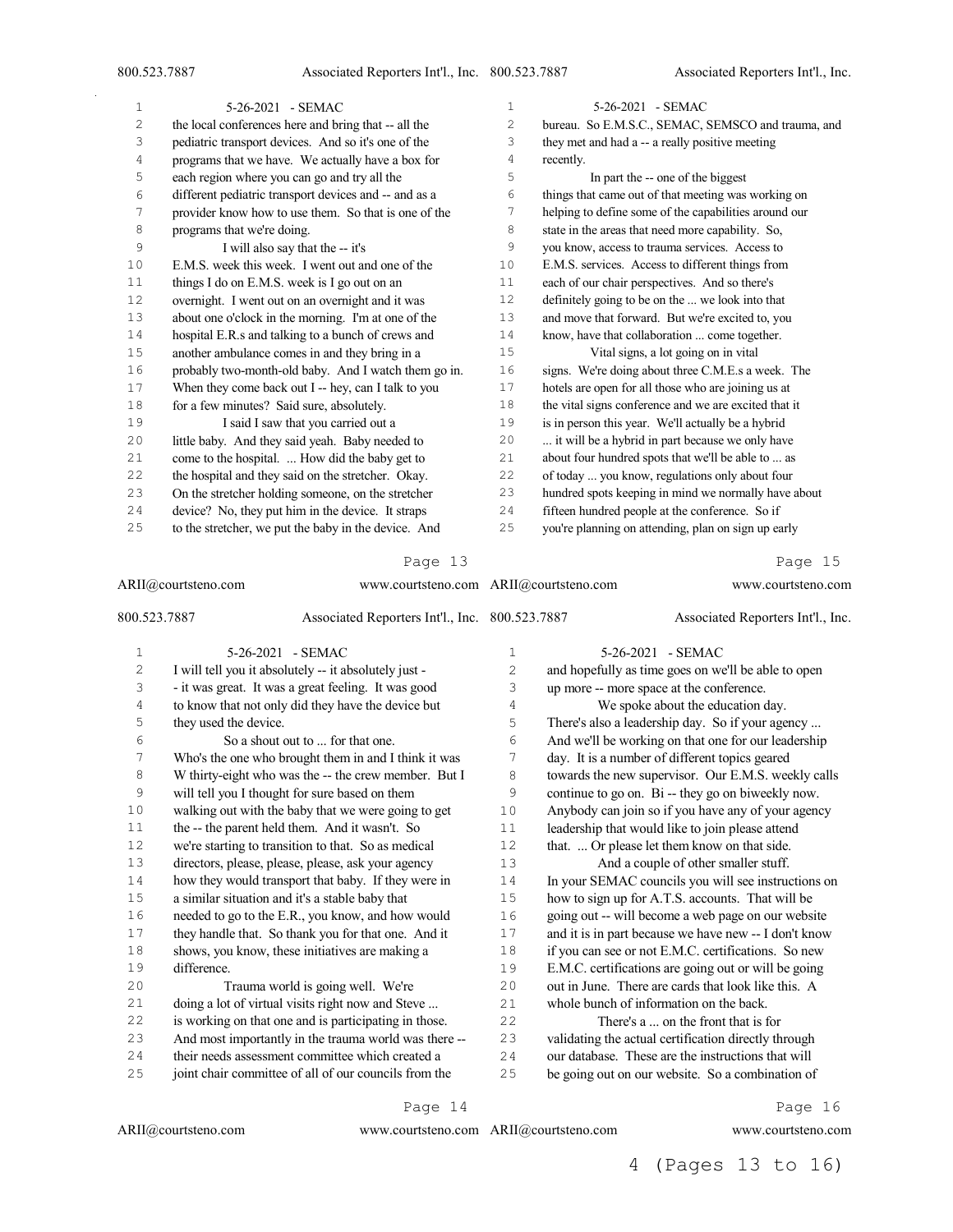| $\mathbf{1}$ | 5-26-2021 - SEMAC                                     | $\mathbf{1}$   | 5-26-2021 - SEMAC                                     |
|--------------|-------------------------------------------------------|----------------|-------------------------------------------------------|
| 2            | everything together. In the near future probably      | $\overline{c}$ | presenter over to you. Steve Blocker is the C.E.O.    |
| 3            | over the summer at some point, these cards will also  | 3              | of Muru who is our partner on this project and he is  |
| 4            | be available as a digital version on the health       | 4              | going to give a brief less than ten minute            |
| 5            | commerce account so an individual will be able to go, | 5              | presentation. Actually I think it's only four         |
| 6            | download their digital version of their new E.M.T.    | 6              | slides. So keep in mind this is very high level       |
| 7            | card. And be able to progress from there.             | 7              | presentation just to give situational awareness. And  |
| 8            | And then the other important part was                 | 8              | then Muru will be  the REMSCOs and the REMACs and     |
| 9            | and we have a card that can even get through the      | 9              | can do a longer presentation there. This is really    |
| 10           | wash at least once, and so we achieved that one.      | 10             | more just a high level situation awareness so you     |
| 11           | We're going to let that one sit for a while. This     | 11             | understand a little bit about                         |
| 12           | sounds like a crazy thing but this was like a top     | 12             | We have gotten some good feedback                     |
| 13           | priority on the one listening with a card that can go | 13             | about it including can we make this app available for |
| 14           | through the wash at least once and we've managed to   | 14             | medical directors or medical control physicians. It   |
| $15$         | achieve that.                                         | 15             | is something that we are -- if it hasn't happened     |
| 16           | Two last things that I have is another                | 16             | already  for assessments too. If people have          |
| $17$         | page that will be going up on our website to share it | 17             | comments, suggestions, input, please make sure to     |
| 18           | with everybody on Boardable is the balance of mental  | 18             | send that to both Steve Blocker or myself so that we  |
| 19           | health and wellbeing for E.M.S. providers. This is a  | 19             | can hear them and work towards it -- with that.       |
| 20           | really important topic for us in mental health and    | 20             | Steve, you should be presenter now and you should be  |
| 21           | as medical directors we hope for you as well.         | 21             | able to bring it up on your screen.                   |
| 22           | But there is a new web page that we are putting on to | 22             | MR. BLOCKER: Okay. Great. Can you                     |
| 23           | our website related to mental health. It has a        | 23             | guys see me? And can you see the present --           |
| 24           | number of resources and contacts on it specifically   | 24             | presentation okay?                                    |
| 25           | targeted for E.M.S. providers to be able to get help. | 25             | MR. BLOCKER: Okay. Great. Hi, my                      |
|              |                                                       |                |                                                       |

| ARII@courtsteno.com |                                            |                                                       | www.courtsteno.com ARII@courtsteno.com |                      | www.courtsteno.com                                    |
|---------------------|--------------------------------------------|-------------------------------------------------------|----------------------------------------|----------------------|-------------------------------------------------------|
| 800.523.7887        |                                            | Associated Reporters Int'l., Inc. 800.523.7887        |                                        |                      | Associated Reporters Int'l., Inc.                     |
| 1                   |                                            | 5-26-2021 - SEMAC                                     | $\mathbf{1}$                           |                      | 5-26-2021 - SEMAC                                     |
| $\overline{c}$      |                                            | It also has programs on there that                    | $\overline{c}$                         |                      | name is Steven Blocker. I'm the -- as Ryan, Dr.       |
| 3                   |                                            | agencies can start to make sure that the health and   | 3                                      |                      | Greenberg -- Director Greenberg said I'm the C.E.O.   |
| 4                   |                                            | wellbeing and that there's balance that their members | 4                                      |                      | of Muru. So to get started, what we deal with is      |
| 5                   |                                            | recognizes is a major thing for our providers. And    | 5                                      |                      | taking protocols and making them far more digital     |
| 6                   |                                            | we want to make sure that they're safe and balanced   | 6                                      |                      | than they have been in the past, right. As a          |
| 7                   |                                            | and, you know, if they do need help they have         | 7                                      |                      | paramedic myself, protocols up till now have been     |
| 8                   |                                            | reasonable access to or a good place to find where    | 8                                      |                      | taken from paper and made into digital paper. And     |
| 9                   | they can find care. So that's all on that. |                                                       | 9                                      |                      | while digital paper is great, digital paper is just   |
| 10                  |                                            | The last thing that I have on this one                | 10                                     |                      | not really coding it into a system to allow software  |
| 11                  |                                            | is particularly for our -- our medical directors      | 11                                     |                      | to fully utilize it and give as much power as we can  |
| 12                  |                                            | we are excited to announce a new protocol act. And    | 12                                     | to something.        |                                                       |
| 13                  |                                            | so our new protocol act is in partnership with Muru   | 13                                     |                      | So what do we do and why is this                      |
| 14                  |                                            | and has been launched I think during E.M.S. week. It  | 14                                     |                      | problem important? For one, digital -- by digitizing  |
| 15                  |                                            | launched last week, the beginning of last week and we | 15                                     |                      | something we avoid three major problems we have and   |
| 16                  |                                            | are very excited about this one. And I think, Don,    | 16                                     |                      | we'll just take P.D.F.s. But when you say paper make  |
| 17                  |                                            | are we doing that presentation now or we doing it     | 17                                     |                      | them P.D.F.s. One, is right now as P.D.F.s alone the  |
| 18                  | later as new business?                     |                                                       | 18                                     |                      | information is scattered, right. Getting things from  |
| 19                  |                                            | CHAIRMAN DOYNOW: We can do it now.                    | 19                                     |                      | the county or from the state, a medical manufacturer  |
| 20                  | That's fine.                               |                                                       | 20                                     |                      | information, hospitals, all that information is filed |
| 21                  |                                            | DIRECTOR GREENBERG: Okay. Is Steve                    | 21                                     | in different places. |                                                       |
| 22                  | on?                                        |                                                       | 22                                     |                      | Two, is that when you use protocols,                  |
| 23                  |                                            | MR. BLOCKER: Yes, I'm right here.                     | 23                                     |                      | we have to make it patient -- patient agnostic,       |
| 24                  |                                            | DIRECTOR GREENBERG: There we go. All                  | 24                                     |                      | right, meaning that when we actually get to that      |
| 25                  |                                            | right. Excellent. So, Steve, we are going to turn     | 25                                     |                      | patient we have to do things like this in             |

Page 18

ARII@courtsteno.com www.courtsteno.com

Page 20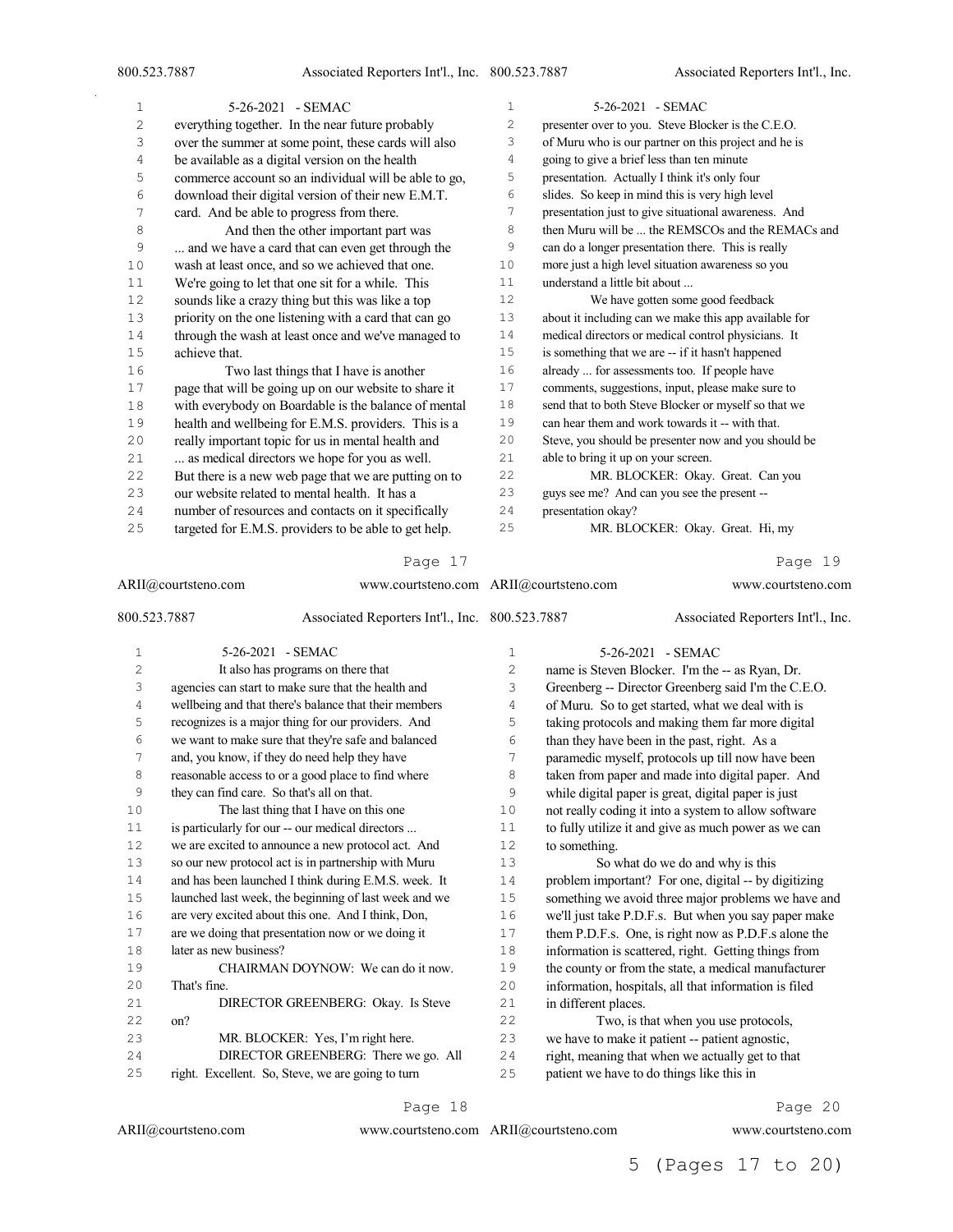$\bar{z}$ 

| $\mathbf{1}$ | 5-26-2021 - SEMAC                                     | 1   | 5-26-2021 - SEMAC                                     |
|--------------|-------------------------------------------------------|-----|-------------------------------------------------------|
| 2            | calculations. And the same thing goes from the        | 2   | The app only pulls together sources                   |
| 3            | provider's side where you have to take a document, a  | 3   | from officially trusted documents meaning that there  |
| 4            | protocol set or anything else and write it for every  | 4   | is nothing being pulled into this from the web in     |
| 5            | single level of provider that may read it. But with   | 5   | general. Everything is vetted and brought in from     |
| 6            | us we don't. We are able to solve that.               | 6   | official sources only and those sources are always    |
| 7            | What Muru does is really two sides of                 | 7   | viewable inside the app on any page that you're on.   |
| 8            | the coin. On the first side we make an app that       | 8   | You can always see a direct copy of the original      |
| 9            | combines everything into one location. And then on    | 9   | P.D.F. where we pulled that information from.         |
| 10           | the opposite side now that it's all in one location   | 10  | If there is a change and the phone is                 |
| 11           | where the providers can find anything that they need, | 11  | connected to the Internet that phone, that provider   |
| 12           | we then make it really easy and fast for them to      | 12  | will then get the direct push notification of that    |
| 13           | access that information.                              | 13  | change meaning that anything that happens, state,     |
| 14           | For example, we take  hospital have                   | 14  | county, hospital wide that applies to that provider   |
| 15           | their own hospital page as well as a way to find the  | 15  | they'll immediately know about that change. And then  |
| 16           | correct hospital that you may be looking for. Same    | 16  | last but not least  and other pieces like that, we    |
| 17           | thing with protocols coming from both the regions and | 17  | make it very easy with minimal training T.C.I.        |
| 18           | the state level. Combine them properly based on the   | 18  | meaning that they can just get right into the         |
| 19           | organization that they're in. Each organization can   | 19  | application, ask any question they want. It doesn't   |
| 20           | enter the equipment they have and the manufacturer's  | 20  | matter how they ask it. All the information we        |
| 21           | manuals and any of the manufacturer's recommendations | 21  | understand medic and understood the jargon and lingo  |
| 22           | are downloaded into the app as well.                  | 2.2 | and it will immediately answer the question for them. |
| 23           | And same thing with medications where                 | 23  | Specifically looking at it from the                   |
| 24           | they can look at meds and see everywhere the med is   | 24  | D.O.H. side this provides some really key benefits.   |
| 25           | used in pediatric and adult protocols. They can see   | 25  | Right. One is now if there's a protocol change that   |

#### Page 21

|                | ARII@courtsteno.com<br>www.courtsteno.com ARII@courtsteno.com |                | www.courtsteno.com                                    |
|----------------|---------------------------------------------------------------|----------------|-------------------------------------------------------|
| 800.523.7887   | Associated Reporters Int'l., Inc. 800.523.7887                |                | Associated Reporters Int'l., Inc.                     |
| $\mathbf 1$    | 5-26-2021 - SEMAC                                             | $\mathbf 1$    | 5-26-2021 - SEMAC                                     |
| $\overline{c}$ | all the doses of it everywhere and if and when the            | $\overline{2}$ | needs to happen whether quickly or not, the reach is  |
| 3              | state ever decides to implement a formulary again,            | 3              | unlimited, right, as many providers as the state has  |
| 4              | that information will be there as well.                       | 4              | or the region has immediately can -- the app can      |
| 5              | On the other side for rapid access,                           | 5              | handle all of it. And anything that changes that      |
| 6              | anything that they ask for and anything that they             | 6              | will instantaneously up -- be updated. A new          |
| 7              | look up is customized to bear certification level.            | 7              | protocol comes out, a new advisory, anything. If it   |
| 8              | So trying to attempt to do a paramedic dose and               | 8              | is urgent they will get a notification directly on    |
| 9              | you're an E.M.T. simply will not work. And same               | 9              | their phone saying hey you need to read this right    |
| 10             | thing for finding equipment or medications or                 | 10             | away.                                                 |
| 11             | anything else in the system that you want, right.             | 11             | We keyed everyone included so whether                 |
| 12             | You don't have to browse through every county to see          | 12             | it from the hospital to the regions, to the state,    |
| 13             | their specific things but only the county that you            | 13             | everyone is allowed to customize and maintain their   |
| 14             | applied to and only the state items that are                  | 14             | content on our platform. We are actively doing it     |
| 15             | applicable to you as well.                                    | 15             | ourselves but, again, any issues or anything that you |
| 16             | So from there a few other pieces of                           | 16             | would like tweaked we're happy to do. With all of     |
| 17             | technology that we have integrated in. One is that            | 17             | this said, there's really minimal work on the county  |
| 18             | the app works -- works entirely offline no matter             | 18             | or state side, right. Our full time team of           |
| 19             | when you're using it or how you're using it, the              | 19             | paramedics and engineers are working twenty-four      |
| 20             | phone can work completely independently. That gives           | 20             | seven on making sure that everything is in there and  |
| 21             | us both the reliability and speed that you want no            | 21             | available to you.                                     |
| 22             | matter what your Internet connection is or what your          | 22             | So we will be attending meetings.                     |
| 23             | Wi-Fi is. It does not matter. The phone does                  | 23             | We're checking everyone's websites. We're going and   |
| 24             | everything independently. As we talked about, it's            | 24             | pulling manufacturer's recommendations. That's all    |
| 25             | already individually personalized.                            | 25             | being done without any additional burden on the       |

Page 22

ARII@courtsteno.com www.courtsteno.com ARII@courtsteno.com

Page 24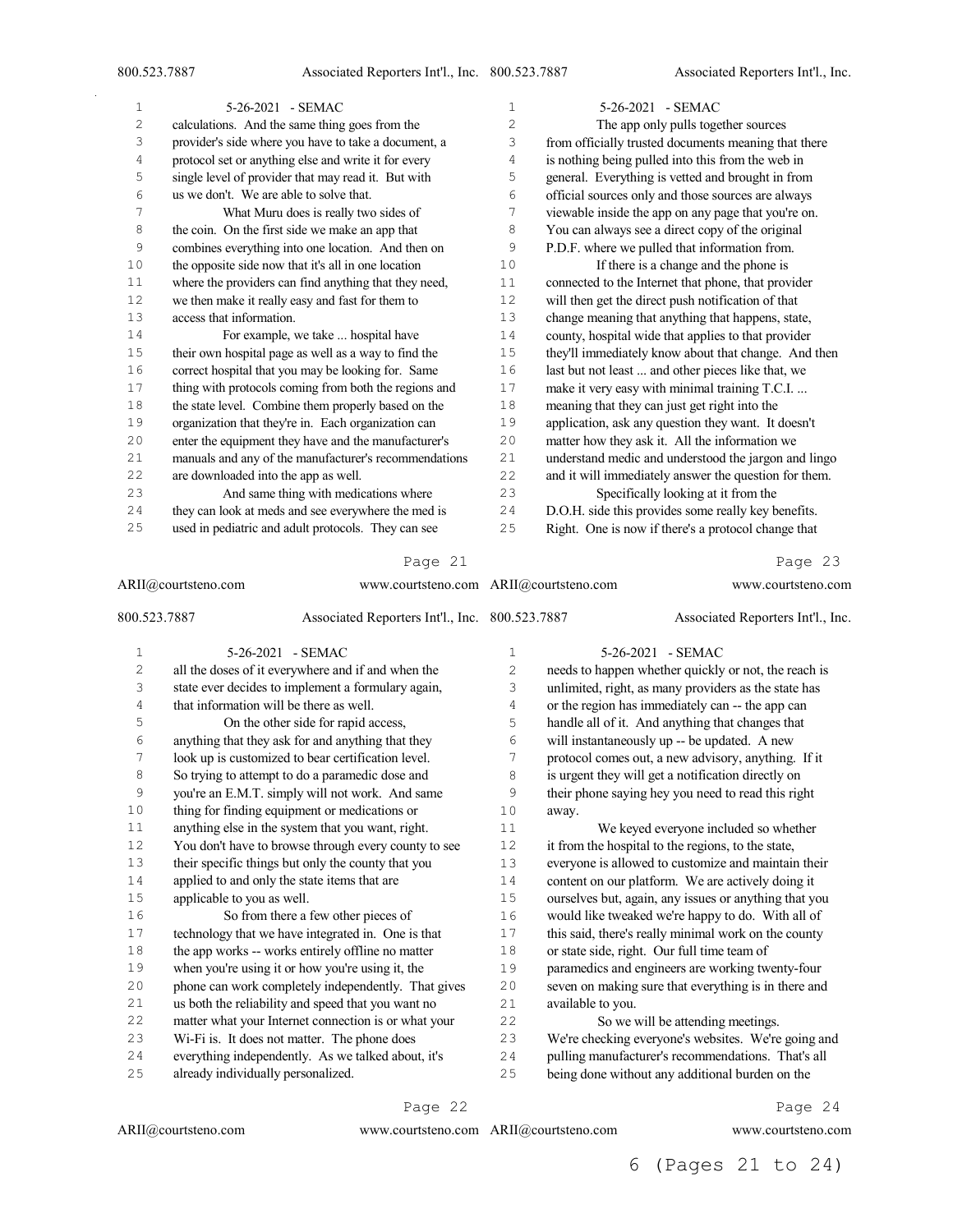| $\mathbf{1}$ | 5-26-2021 - SEMAC                                             | $\mathbf 1$  | 5-26-2021 - SEMAC                                     |
|--------------|---------------------------------------------------------------|--------------|-------------------------------------------------------|
| $\sqrt{2}$   | state. And with our design there's really no on               | $\mathbf{2}$ | MR. BLOCKER: Sure, yes. So we                         |
| 3            | loading. So the general provider can pick up the              | 3            | actually have a button for every single hospital when |
| 4            | app. We've been seeing this across the thousands of           | 4            | you look up that hospital name. That is the primary   |
| 5            | providers that signed up last week alone and are              | 5            | phone number that that hospital or that region would  |
| 6            | immediately starting to use it and immediately                | 6            | like them to call. In addition -- so right away when  |
| 7            | starting to understand how to use it.                         | 7            | you can look up any hospital by nickname even it will |
| $\,8\,$      | Any training that we want we can                              | 8            | show right there as a big button, call immediately.   |
| 9            | integrate into the app but there is no need to have           | 9            | On top of that we have a directory of                 |
| 10           | every provider go to a training or class and to be            | 10           | state numbers and county numbers that each region     |
| 11           | able to understand how to use Muru.  So that was              | 11           | puts in that is available to all providers in that    |
| 12           | the notifications and this is what a hospital                 | 12           | region as well. So that could be anything from any    |
| 13           | looks like.                                                   | 13           | additional hospital, medical control numbers you'd    |
| 14           | With that we do have three versions of                        | 14           | like all the way through things like child protective |
| 15           | the app out there. The state partnership allows               | 15           | services.                                             |
| 16           | everything to be in one location as well as allow it          | 16           | DR. DAVIDOFF: What's the number                       |
| 17           | to be all offline and make notifications of any               | 17           | that's listed were main numbers to the hospitals not  |
| 18           | changes in the system. There are certain other key            | 18           | med control numbers? How is it --                     |
| 19           | features that we have available like an automatic             | 19           | MR. BLOCKER: Yeah, so --.                             |
| 20           | dosing calculator and natural language search which           | 20           | DR. DAVIDOFF: -- best to contact and                  |
| 21           | the individual or the agency can get at a price that          | 21           | make those changes?                                   |
| 22           | would be on our website.                                      | 22           | MR. BLOCKER: Yes. So we're directly                   |
| 23           | And with that for the purpose of                              | 23           | reaching out to each county through the bureau but    |
| 24           | COVID, we've made all these things free and have for          | 24           | we're going to be going to each county and the        |
| 25           | a very long time now even before the state                    | 25           | regions to allow them to work with that and hopefully |
|              | Page 25                                                       |              | Page 27                                               |
|              | ARII@courtsteno.com<br>www.courtsteno.com ARII@courtsteno.com |              | www.courtsteno.com                                    |

#### 800.523.7887 Associated Reporters Int'l., Inc. 5-26-2021 - SEMAC partnership. Towards the end of COVID when it starts winding down at the end of the year, agencies and individuals will then be able to purchase the additional features of Muru if they choose. If not the state partnership is included there. And then there's additional advantages for the agency as well 8 like notification compliance and insights on where training should be focused. Associated Reporters Int'l., Inc. 5-26-2021 - SEMAC each region will put us directly in touch with the E.D. director. Can give us any additional phone numbers from there. According -- with our agreement with the bureau we didn't want to put out any information without the direct authority of the hospital or the region's approval or the bureau's approval, so we need just approval to input those numbers and we're

 And that's it. You can really get Muru now anywhere in the state completely available. Just go to Murumed.com. Sign up free. It walks you through several questions about identifying which agency you are, your level of credential, things like that. And once that done -- once that's done you can download the app and get right up and running. So 17 I'm happy to answer any questions anyone has. CHAIRMAN DOYNOW: Does anybody have any questions for Steve? DR. DAVIDOFF: Hi. Davidoff. I'd asked a question yesterday but since we've got you here now is there any way of incorporating the med control phone numbers for each of the hospitals along with a dial capability from the app to make it easier on our providers? happy to put in anything that they need. MR. PHILLIPPY: Steven, Mark Phillippy. Thank you very much. Just for the number of the SEMAC here, Steven's been very responsive. We've had some great interactions both by e-mail and Steven did a presentation on this material for me and I really appreciate that. We found out very early on 17 that there were a couple of small issues with agency identification which I think we've rectified at least in -- in one -- one instance. So if any of your agency staff or employees are having difficulty finding your agency that might be because they're using the -- the state licensing name for that. So I know that's part of what Steven was looking at. I did notice that there was a hospital in my region missing. Completely not in the

Page 26

www.courtsteno.com ARII@courtsteno.com www.courtsteno.com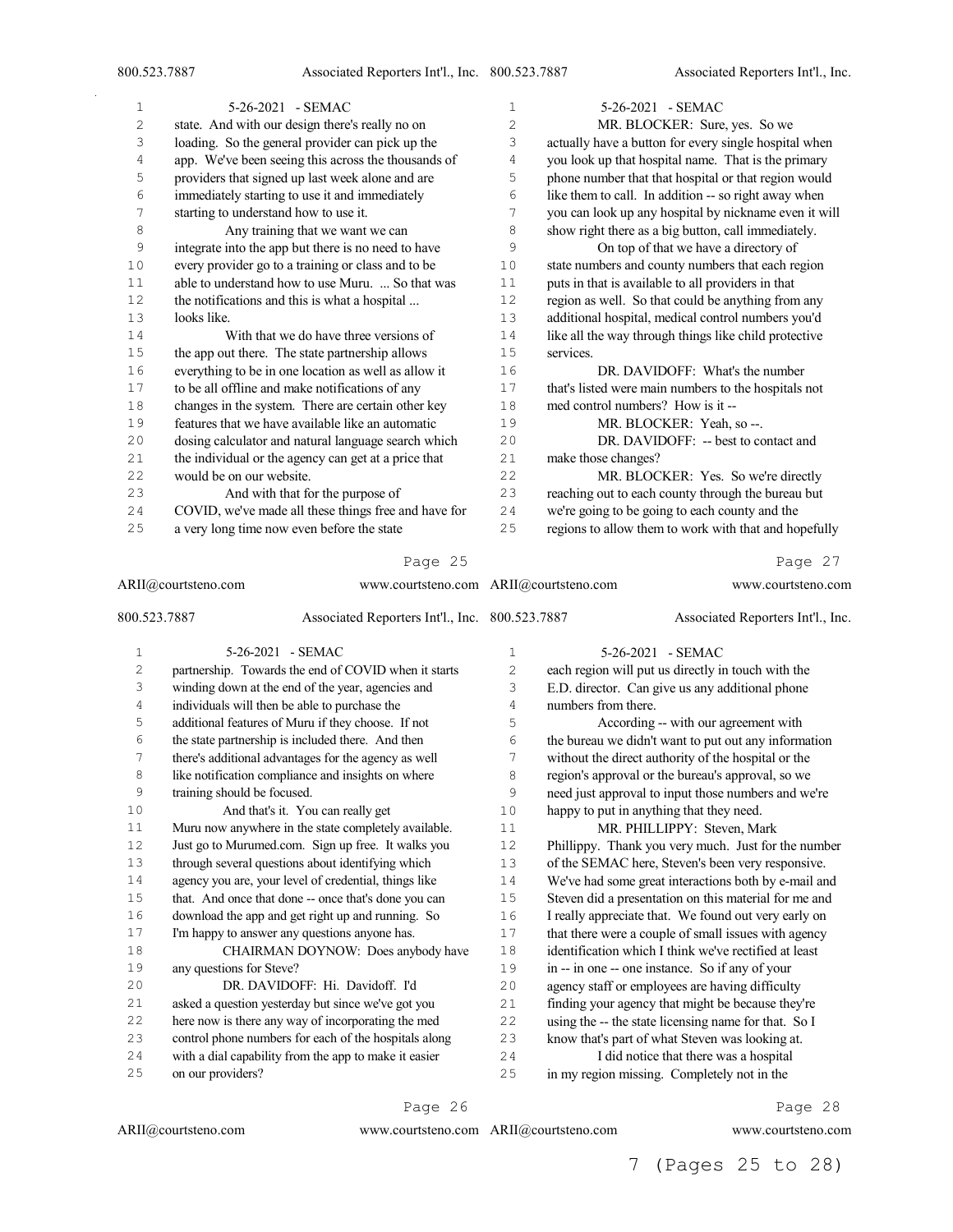$\bar{\gamma}$ 

| 1              | 5-26-2021 - SEMAC                                     | 1              | 5-26-2021 - SEMAC                                     |
|----------------|-------------------------------------------------------|----------------|-------------------------------------------------------|
| $\overline{2}$ | directory. And one of my providers brought up the     | $\overline{c}$ | DR. BART: Yeah, I have one. Steven,                   |
| 3              | idea that having a hundred and ninety-nine hospitals  | 3              | Joe Bart from western New York.                       |
| 4              | on the list is very nice but we really need to know   | 4              | MR. BLOCKER: Hi. How are you?                         |
| 5              | what's in our region and what our regional            | 5              | DR. BART: Hi. Good thanks.                            |
| 6              | capabilities are at a glance. Not -- not to           | 6              | Appreciate you coming on and telling us more about    |
| 7              | disparage any particular category but knowing which   | 7              | the application. You mentioned a few times about      |
| 8              | hospital is an  hospital in my region is probably     | 8              | feedback and obviously when you have a new app in its |
| 9              | not as important as knowing which level one trauma    | 9              | development it's going to -- you know, and you work   |
| 10             | center is nearby.                                     | 10             | out your bugs through feedback of course. But as      |
| 11             | Is there a way to sort that                           | 11             | providers give you feedback on behalf of the          |
| 12             | information so that the stuff that we need that is    | 12             | application or even the protocols that are there, I   |
| 13             | part of our immediate care  such as stroke            | 13             | just want to make sure that there's some sort of stop |
| 14             | centers, P.C.I. capable facilities so when stuff of   | 14             | gap plan in between.                                  |
| 15             | that sort is top list and we can sort that for our    | 15             | We often have protocols and protocol                  |
| 16             | providers in a real time way?                         | 16             | changes that are suggested from the provider level    |
| 17             | MR. BLOCKER: Yes, sure. So I'll just                  | 17             | that are -- that are very good. But ultimately they   |
| 18             | to touch on both points. So one is when every agency  | 18             | have to go through the right channels to make sure    |
| 19             | in the system was put in with their -- with the list  | 19             | that they are vetted and approved and ultimately      |
| 20             | that we had from the state's website which was        | 20             | actually this body would go through that approval     |
| 21             | certificate of need names, so we've been actively     | 21             | process to ensure that any protocol suggestions or    |
| 22             | working through any agencies that have switched       | 22             | change in medical management is approved through us   |
| 23             | names, have been combined together or anything like   | 23             | before you make those functional changes. And I'm     |
| 24             | that to help people find issues. We have a live help  | 24             | just wondering how you're handling that for your --   |
| 25             | chat in the app and so thirty percent of all requests | 25             | your feedback part.                                   |
|                | Page 29                                               |                | Page 31                                               |

# Page 29

| ARII@courtsteno.com |                      | www.courtsteno.com ARII@courtsteno.com               |                 |                           | www.courtsteno.com                                   |
|---------------------|----------------------|------------------------------------------------------|-----------------|---------------------------|------------------------------------------------------|
| 800.523.7887        |                      | Associated Reporters Int'l., Inc. 800.523.7887       |                 |                           | Associated Reporters Int'l., Inc.                    |
| $\mathbf{1}$        |                      | 5-26-2021 - SEMAC                                    | 1               |                           | 5-26-2021 - SEMAC                                    |
| $\mathbf{2}$        |                      | for help have been about finding that so far. So if  | $\overline{2}$  |                           | MR. BLOCKER: Yeah, sure. Sure. I'll                  |
| 3                   |                      | anyone has any issues with that, we are actively     | 3               |                           | -- that will be very clear. There is nothing that    |
| 4                   |                      | working through them. We're down to zero issues      | 4               |                           | changes in this -- in this system as far as a        |
| 5                   |                      | right now but I'm sure as it grows we'll go from     | 5               |                           | protocol goes without direct approval from the       |
| 6                   | there.               |                                                      | 6               |                           | bureau. It is not even -- there is not an option for |
| 7                   |                      | For the hospital information, if there               | 7               |                           | that in any way, shape or form. We spent an          |
| 8                   |                      | is a hospital missing just let me know right away.   | 8               |                           | inordinate amount of time making sure that           |
| $\mathsf 9$         |                      | We will absolutely rectify that. The way you look    | 9               |                           | permissions on changes are very, very clear. And     |
| 10                  |                      | through hospitals in the system is twofold. Either   | 10              |                           | although an agency individually can change out the   |
| 11                  |                      | you can simply search for any hospital, naming any   | 11              |                           | inventory that they use, right, I'm just saying this |
| 12                  |                      | capability you want. So you could say adult trauma   | 12 <sup>°</sup> |                           | concentration of Fentanyl instead of that or this    |
| 13                  |                      | or pediatric trauma one and it will immediately pull | 13              |                           | piece of equipment instead of that, there is no such |
| 14                  |                      | up the closest ones to you. But then in browse it is | 14              |                           | thing as changing out a protocol without direct      |
| $1\,5$              |                      | not just the nearest hospitals button. When you go   | 15              | approval from the bureau. |                                                      |
| 16                  |                      | to hospitals in browse it pulls up a list of all     | 16              |                           | We are tracking things from REMAC and                |
| 17                  |                      | capabilities as per the state. And in New York City  | 17              |                           | REMSCO meetings as they make their way up to the     |
| 18                  |                      | as per New York City. And you can immediately pick   | 18              |                           | state so that we are ready to immediately publish    |
| 19                  |                      | the capability type you want and it will only show   | 19              |                           | them as soon as they get approval from the state.    |
| 20                  |                      | you those hospitals sorted by G.P.S. distance from   | 20              |                           | But nothing ever gets updated as a protocol piece    |
| 21                  |                      | the phone. But we will -- as soon as we get off this | 21              |                           | without your body directly approving it. It will     |
| 22                  |                      | call I will take care of that one other hospital     | 22              | never                     |                                                      |
| 23                  | right away.          |                                                      | 23              |                           | DR. BART: Yeah, no, I -- I appreciate                |
| 24                  |                      | CHAIRMAN DOYNOW: Anybody else with                   | 24              |                           | that. I appreciate you saying it out loud and I      |
| 25                  | any other questions? |                                                      | 25              |                           | decided I wanted to make sure that that was          |

# Page 30

ARII@courtsteno.com www.courtsteno.com ARII@courtsteno.com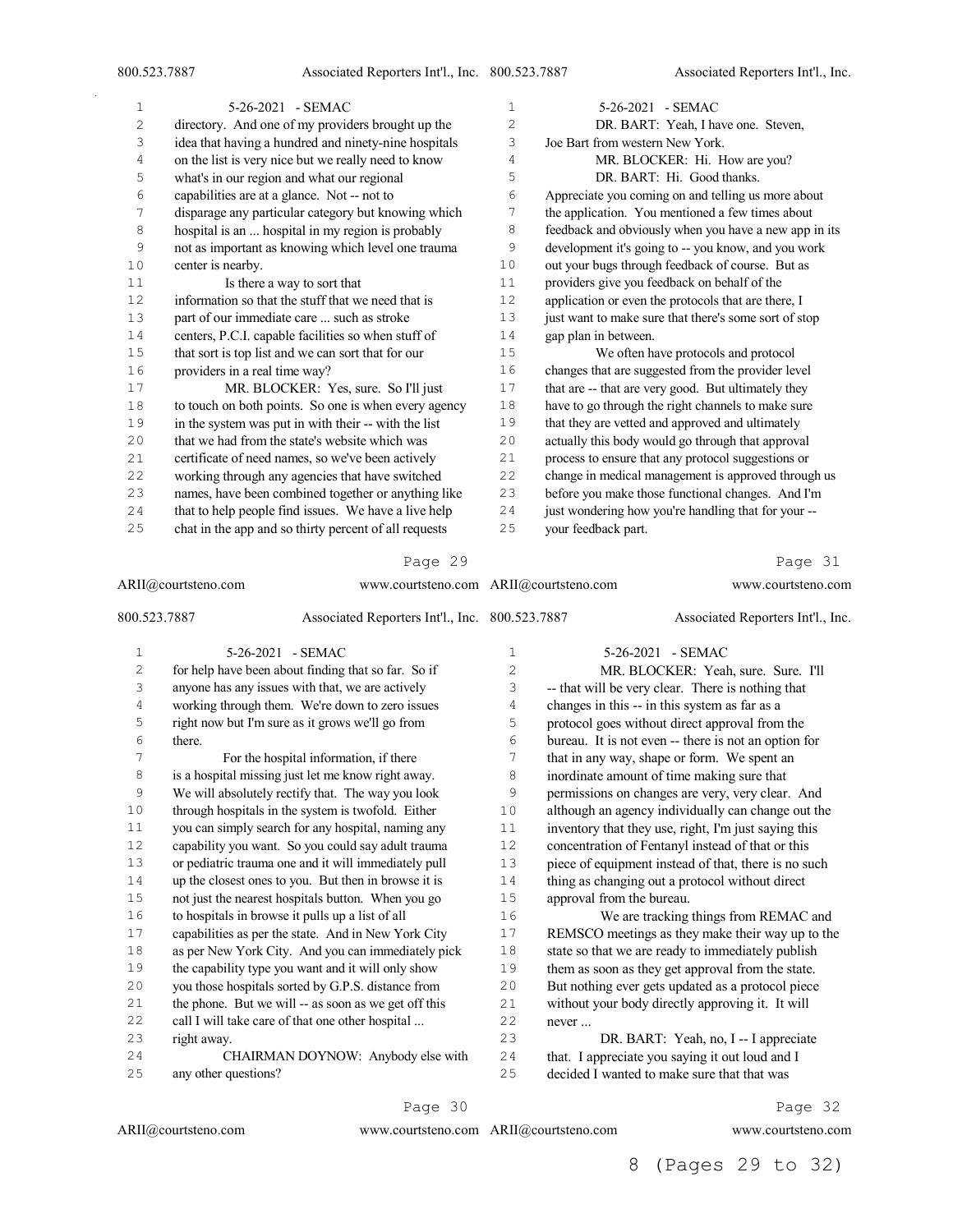| 1              | 5-26-2021 - SEMAC                                             | $\mathbf{1}$   | 5-26-2021 - SEMAC                                     |
|----------------|---------------------------------------------------------------|----------------|-------------------------------------------------------|
| $\overline{c}$ | addressed.                                                    | 2              | with you guys at reducing the price as much as we can |
| 3              | MR. BLOCKER: I want to be a hundred                           | 3              | to the provider level. So however that would work.    |
| $\overline{4}$ | percent clear. That is not even a possibility.                | 4              | DR. BART: In a -- in a region or, I                   |
| 5              | DR. BART: Appreciate that. One of                             | 5              | mean, that's certainly a program agency. But a        |
| 6              | the things you mentioned as far as, you know,                 | 6              | region or a system or an agency make that purchase on |
| 7              | understanding the different platforms that are                | 7              | behalf of their providers?                            |
| 8              | available. And you said in COVID-19 everything's              | 8              | MR. BLOCKER: Yes. So our goal is not                  |
| 9              | kind of opened up wide for the time being. I'm                | 9              | to ever -- our -- although the provider can't         |
| 10             | assuming at some point this will hide behind the pay          | 10             | individually purchase this our goal is to have        |
| 11             | wall and in particular with some of the dosing                | 11             | agencies providing it for their providers. As a       |
| 12             | calculations and the calculators that are out there.          | 12             | matter of fact when an agency purchases it for all    |
| 13             | Pediatric patients comes to mind right                        | 13             | their providers they get significantly more features  |
| 14             | away with -- with the suggestion that having that as          | 14             | and insight on training, Q.A., compliance than they   |
| 15             | part of the free or sponsor type from the state makes         | 15             | would if the individual purchased it. So our goal is  |
| 16             | most sense medically because that's where we have             | 16             | to hope that agencies or regions purchase the product |
| 17             | their biggest potential for medical errors. Some of           | 17             | for their individuals.                                |
| $1\,8$         | the other add on features when it comes to patient            | $1\,8$         | We really -- it is a only if no other                 |
| 19             | care delivery, yeah, okay, I mean, this is a business         | 19             | available option is available do we expect the        |
| 20             | perspective from where -- where things will hide              | 20             | provider to pay for it themselves, but we do not want |
| 21             | behind the pay wall  -- or not hide behind the pay            | 21             | the provider to set out for it because their agency   |
| 22             | wall  but, you know, that's where they're                     | 22             | did not provide it to them.                           |
| 23             | available for upgraded features.                              | 23             | DR. BART: Yeah, I -- no, I understand                 |
| 24             | But certainly suggestive of what is                           | 24             | it. But, again, I don't think this won't be as much   |
| 25             | the best medical management in tight situations like          | 25             | for you as I might lean back a little bit on what     |
|                | Page 33                                                       |                | Page 35                                               |
|                | ARII@courtsteno.com<br>www.courtsteno.com ARII@courtsteno.com |                | www.courtsteno.com                                    |
| 800.523.7887   | Associated Reporters Int'l., Inc. 800.523.7887                |                | Associated Reporters Int'l., Inc.                     |
| 1              | 5-26-2021 - SEMAC                                             | 1              | 5-26-2021 - SEMAC                                     |
| $\overline{c}$ | that. Pediatric dose calculations make sense to me            | $\overline{c}$ | Ryan and Steve had said yesterday. The transition     |

| ۷  | that. Pediatric dose calculations make sense to me    | ۷  | Ryan and Steve had said vesterday. The transition     |
|----|-------------------------------------------------------|----|-------------------------------------------------------|
| 3  | but that probably should be included as a free item.  | 3  | away from the idea of the sponsorship of the current  |
| 4  | MR. BLOCKER: Yes. So although our                     | 4  | collaborative protocol app with the transition on     |
| 5  | arrangement with the state is -- we are trying to     | 5  | this one, we -- we all agree there should be a single |
| 6  | provide as much as we can to every provider in the    | 6  | stop. But when the single stop involves, you know,    |
| 7  | state with minimal financing going into that. We      | 7  | additional payment on behalf of that, we always had a |
| 8  | have kept me what I believe the price to be           | 8  | bit of trepidation here when it comes to budgets.     |
| 9  | incredibly low and we're happy to work with each      | 9  | Maybe an idea of adding that on.                      |
| 10 | region of the state and any sort of subsidy they      | 10 | So if -- if the example provided is                   |
| 11 | would like to do on that pricing.                     | 11 | that we want to move on to this because it's better   |
| 12 | We've actually been talking to several                | 12 | technology and I think we all agree, having steps in  |
| 13 | regions about it as well as the state, so the dosing  | 13 | there where certain features might not be available   |
| 14 | calculator is an incredibly complex piece. It is not  | 14 | if somebody doesn't feel they have the funds to do    |
| 15 | just a standard calculator. It looks at your          | 15 | that. But it's the state's preferred method and       |
| 16 | protocol set, your certification, identifies the      | 16 | there is no other option, I'm going to challenge the  |
| 17 | right dose then looks at the inventory from your      | 17 | state back to maybe find a way to help those agencies |
| 18 | organization to figure out the concentration of       | 18 | to pay for some of the additional. So this is not as  |
| 19 | medication your carrying. Applies the weight based    | 19 | much for you, Steven. I appreciate                    |
| 20 | calculation to that and delivers your final answer    | 20 | MR. BLOCKER: Yes, my pleasure.                        |
| 21 | all completely offline.                               | 21 | DR. BOMBARD: Agreed, Joe. That's --                   |
| 22 | It is an incredibly expensive part of                 | 22 | that dosing calculations are paramount and, Ryan, we  |
| 23 | the app to build. It is many, many -- I cannot even   | 23 | need to talk about them. Steven doesn't need to be    |
| 24 | tell you how long it actually took. So we do need to  | 24 | involved in that conversation. But, Ryan, you do.     |
| 25 | -- it is a very specific part but we're happy to work | 25 | We can't really have an app that is going out to      |
|    | Page 34                                               |    | Page 36                                               |

ARII@courtsteno.com www.courtsteno.com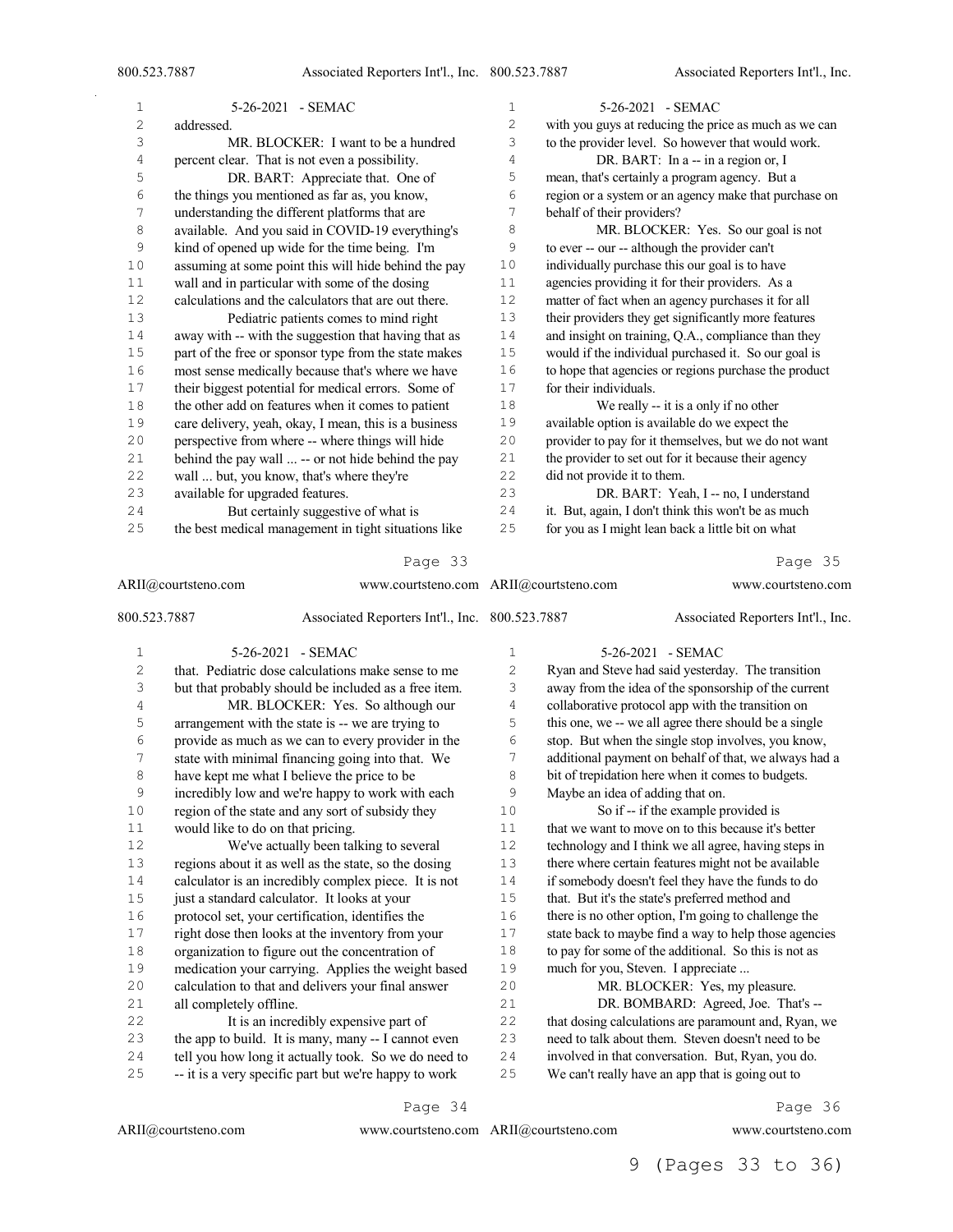$\bar{\gamma}$ 

| 1  | 5-26-2021 - SEMAC                                     | $\mathbf{1}$   | 5-26-2021 - SEMAC                                     |
|----|-------------------------------------------------------|----------------|-------------------------------------------------------|
| 2  | people without a search option. And more importantly  | $\overline{c}$ | One thing in particular that I'm                      |
| 3  | without a dosage calculator that then the price falls | 3              | looking forward to being engaged within the Muru app  |
| 4  | to the individual provider or an E.M.S. agency        | 4              | is the -- the hyperlinks within the protocols because |
| 5  | because you know they're not going to all pay for it. | 5              | that is something that we have had in our app two --  |
| 6  | And you know we're going to have errors and that's on | 6              | two generations ago. That would be the app that was   |
| 7  | our heads. So that's not okay. We got to figure out   | 7              | paid for by REMO and some donations and things. And   |
| 8  | how to pay for this.                                  | 8              | when it was last updated because we had some delays   |
| 9  | DIRECTOR GREENBERG: Sure. I'm happy                   | 9              | in terms of approval, some of those hyperlinks did    |
| 10 | to have some more conversations about that and look   | 10             | not get -- get placed in appropriately.               |
| 11 | at other options. I would think that the -- I'm       | 11             | And that's something that providers                   |
| 12 | happy to have more conversations about that and I     | 12             | have looked to and -- and been upset that they're not |
| 13 | would think that maybe we bring that to one of the    | 13             | there. So I'm looking forward to -- to Muru being     |
| 14 | committees to further discuss or take it offline and  | 14             | something that will be more responsive being able to  |
| 15 | happy to talk to people on that one as well.          | 15             | make these changes and hopefully will provide great   |
| 16 | DR. BART: Steven, thank you for                       | 16             | value added for the -- for our providers.             |
| 17 | answering questions. Appreciate you.                  | 17             | Along with that though, Don, I think                  |
| 18 | MR. BLOCKER: No problem. Just to let                  | 18             | the other thing that I think is going to be important |
| 19 | you know we're -- we're, you know, we're actively     | 19             | or in particular med standards and education to look  |
| 20 | working. The -- the bureau has been more than open    | 20             | at. That I certainly hope will not hide behind a pay  |
| 21 | to -- to working with us on making sure that the top  | 21             | wall as we've spoken about it's just general          |
| 22 | quality  gets to all the providers, so. I'm sure      | 22             | statistics. I think that this group, med standards    |
| 23 | we'll have to  conversations                          | 23             | and the education committees all need to know how     |
| 24 | MR. PHILLIPPY:  Are there any                         | 24             | many times each one of these apps is accessed so we   |
| 25 | other questions anybody has for Steve at this point?  | 25             | can look both at complex care situations that don't   |
|    | Page 37                                               |                | Page 39                                               |

| ARII@courtsteno.com |                                                       | www.courtsteno.com ARII@courtsteno.com |                                            | www.courtsteno.com                                    |
|---------------------|-------------------------------------------------------|----------------------------------------|--------------------------------------------|-------------------------------------------------------|
| 800.523.7887        | Associated Reporters Int'l., Inc. 800.523.7887        |                                        |                                            | Associated Reporters Int'l., Inc.                     |
| $\mathbf{1}$        | 5-26-2021 - SEMAC                                     | 1                                      | 5-26-2021 - SEMAC                          |                                                       |
| $\mathbf{2}$        | DIRECTOR GREENBERG: So I know there                   | $\overline{c}$                         |                                            | get a lot of attention from providers, and which --   |
| 3                   | are -- I know there are a number of chat questions    | 3                                      |                                            | and which protocols appear to get the most reviews so |
| 4                   | that have come in. And so John is taking a look to    | 4                                      | that we can tailor education to suit that. |                                                       |
| 5                   | those right now. Some of them we're going to be able  | 5                                      |                                            | MR. BLOCKER: So, Dr. Dailey, to                       |
| 6                   | to answer in the chat just in the essence of time.    | 6                                      |                                            | answer your question on that one, first I've been     |
| 7                   | And then maybe what we'll do is circle back to him at | 7                                      |                                            | loving our conversations as well and I'm glad you     |
| 8                   | the end if anyone if that there's time  That          | 8                                      |                                            | like the pace working -- working with you. But too    |
| 9                   | work?                                                 | 9                                      |                                            | we are absolutely working on a portal that will be    |
| 10                  | CHAIRMAN DOYNOW: That -- that sounds                  | 10                                     |                                            | available to the bureau and to whatever the bureau    |
| 11                  | fine.                                                 | 11                                     |                                            | adds on to that to allow for greater insight. And as  |
| 12                  | MS. GOMEZ: Okay.                                      | 12                                     |                                            | we continue to grow the product we'll continue to     |
| 13                  | CHAIRMAN DOYNOW: Just to avoid                        | 13                                     |                                            | take feedback on what you want to see and actively    |
| 14                  | confusion, Ryan or -- or Dr. Dailey since you're the  | 14                                     |                                            | work on making sure that those who are writing        |
| 15                  | keeper of the collaborative app, what's our time      | 15                                     |                                            | protocols understand how they're being digested. And  |
| 16                  | frame to be switching over from the current           | 16                                     |                                            | as far as switching over from one to the other, I     |
| 17                  | collaborative app to this app?                        | 17                                     |                                            | would say we're getting between average of seven      |
| 18                  | DR. DAILEY: Well, there's no such                     | 18                                     |                                            | hundred -- at the low end one hundred, at the max     |
| 19                  | thing as switching over here, Don. I think it's a     | 19                                     |                                            | seven hundred per day of new providers adding on to   |
| 20                  | question of when Steve's app is up and running, which | 20                                     | the $\ldots$                               |                                                       |
| 21                  | it is. Providers will start to use that and you'll    | 21                                     |                                            | DIRECTOR GREENBERG: And I would just                  |
| 22                  | see folks gradually employ that within their --       | 22                                     |                                            | add and then I really  and welcome more questions.    |
| 23                  | within their practice. Steve and I have had a couple  | 23                                     |                                            | But just don't want to take up too much time of the   |
| 24                  | long discussions and he's been extremely responsive   | 24                                     |                                            | SEMAC. Mike, when -- when you talk about a hyperlink  |
| 25                  | to -- to things that I've brought to him.             | 25                                     |                                            | can you just explain to everybody an example of what  |

Page 38

ARII@courtsteno.com

www.courtsteno.com ARII@courtsteno.com www.courtsteno.com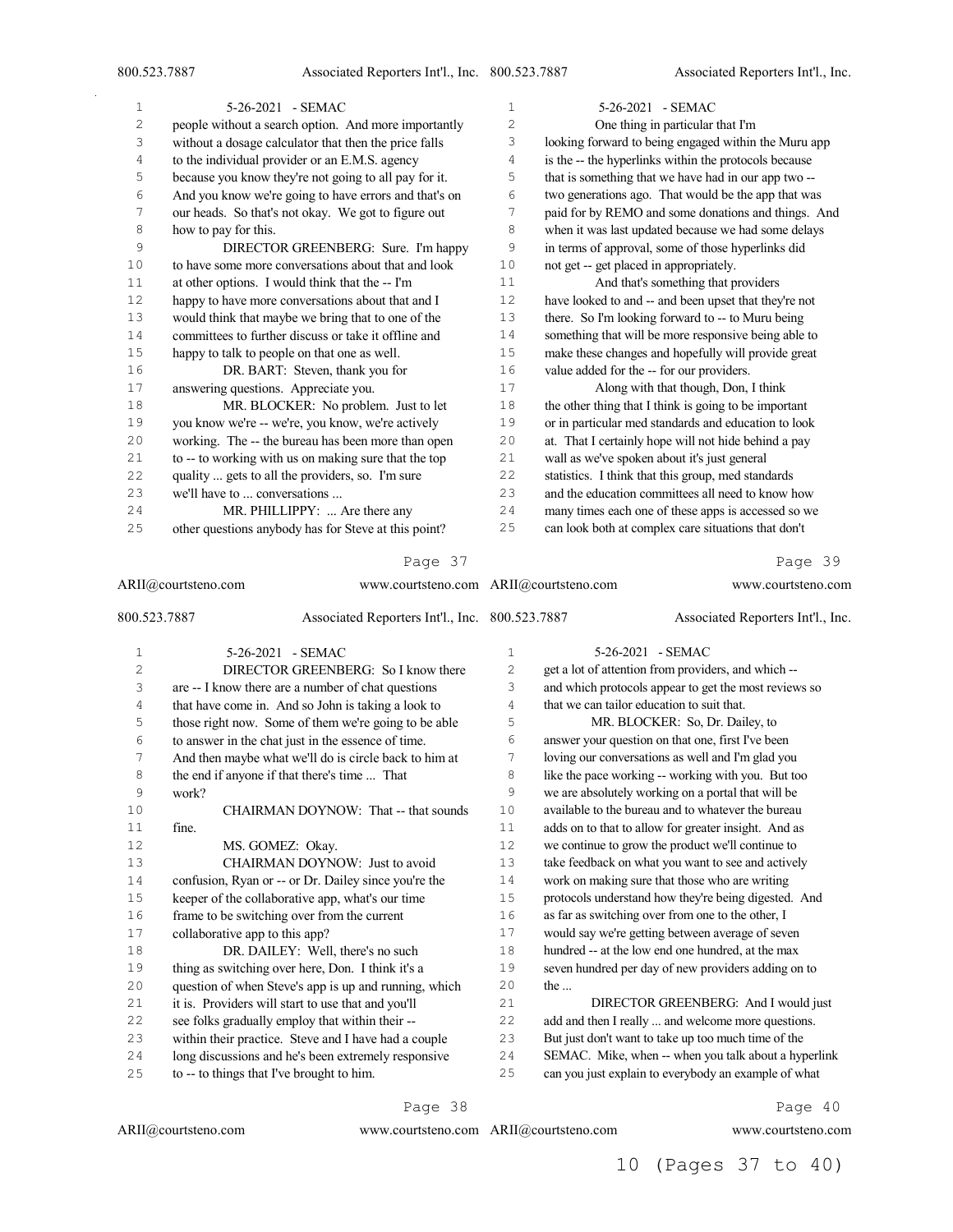Associated Reporters Int'l., Inc.

| $\mathbf 1$    | 5-26-2021 - SEMAC                                              | $\mathbf 1$ | 5-26-2021 - SEMAC                                     |
|----------------|----------------------------------------------------------------|-------------|-------------------------------------------------------|
| $\overline{c}$ | a hyperlink was for?                                           | 2           | didn't provide much value, right. Putting in, you     |
| 3              | DR. DAILEY: Absolutely. You're in a                            | 3           | know, an N.R.B. there wasn't really a manual or many  |
| $\overline{4}$ | -- a protocol discussing sepsis, for example. And              | 4           | -- much manufacturer's recommendations on how to use  |
| 5              | you come to the norepinephrine dosing in the sepsis            | 5           | it. So we really stuck with equipment that we felt    |
| 6              | protocol. You click on a link there and it takes you           | 6           | was complex enough and sophisticated enough to meet   |
| 7              | to the dosing calculator and -- and information about          | 7           | it. But we continually add more.                      |
| 8              | norepinephrine. Not formulary. It's actually in the            | 8           | For example, viral filters at the                     |
| 9              | protocols now and it was something that we had built           | 9           | beginning of COVID we added for the several thousand  |
| 10             | in to the -- to the app.                                       | 10          | providers that were on our app towards the beginning  |
| $1\,1$         | DIRECTOR GREENBERG: Great. Thank                               | 11          | of COVID. And so we directly then looked for the      |
| 12             | you.                                                           | 12          | websites where those manufacturers post those         |
| 13             | CHAIRMAN DOYNOW: Thanks, Mike. Do we                           | 13          | recommendations and then input that. So anything      |
| 14             | have a particular sunset time when the requirement of          | 14          | public that is meant to be  individual who            |
| 15             | a protocol app will no longer be updated or should be          | 15          | purchases the product we attempt to put in. And then  |
| 16             | used basically? Another -- I know folks are picking            | 16          | try and monitor those facilities to make sure that we |
| 17             | up Muru but we'll probably need a date when we                 | 17          | any updates.                                          |
| $1\,8$         | basically say  protocol app is no longer something             | 18          | We have yet to actually speak with                    |
| 19             | that a provider should be accepting I would think.             | 19          | these manufacturers, but as our reach within New York |
| 20             | DR. DAILEY: We'll discuss that                                 | 20          | State grows, I believe those conversations will be    |
| 21             | through the collaborative and then get that                    | 21          | able to have more impact as we have a larger reach    |
| 22             | information out to the regions so they're using the            | 22          | and a better ability to help those manufacturers      |
| 23             | app.                                                           | 23          | reach the actual users of their product. So it's      |
| 24             | CHAIRMAN DOYNOW: Okay. Thanks, Mike.                           | 24          | definitely something on our agenda and on our list.   |
| 25             | Appreciate it. All right. Unless there's anything -            | 25          | But to answer your first ask, you know, having        |
|                | Page 41                                                        |             | Page 43                                               |
|                |                                                                |             |                                                       |
|                | ARII@courtsteno.com<br>www.courtsteno.com ARII@courtsteno.com  |             | www.courtsteno.com                                    |
|                | 800.523.7887<br>Associated Reporters Int'l., Inc. 800.523.7887 |             | Associated Reporters Int'l., Inc.                     |
| 1              | 5-26-2021 - SEMAC                                              | 1           | 5-26-2021 - SEMAC                                     |
| $\overline{c}$ | ۰.                                                             | 2           | listening to every splint and every everything in the |
| 3              | DR. DAVIDOFF: It's Davidoff, can I                             | 3           | system wasn't really useful but especially, you know, |
| $\sqrt{4}$     | ask a question?                                                | 4           | pediatric pieces of equipment or anything else that   |
| 5              | CHAIRMAN DOYNOW: Sure.                                         | 5           | we would like we continued -- we will continue to add |
| 6              | DR. DAVIDOFF: Davidoff for a                                   | 6           | more categories on and get those met, so.             |
| 7              | question. Steve, I notice you have a -- a  on the              | 7           | DIRECTOR GREENBERG: All right. And I                  |
| 8              | app or equipment and there's certain pieces of                 | 8           | want -- yeah, I just want to make sure that we move   |
| 9              | equipment listed and the company's manufacturer.               | 9           | on. If there's nothing  Steve, thanks for             |
| 10             | Obviously it's not a complete listing of equipment             | 10          | joining us. Steve Blocker I've been told I have to    |
| 11             | that we use. Maybe this needs to be discussed                  | 11          | make sure I say last names now because there's too    |
| 12             | offline and discuss the ethics of listing the                  | 12          | many Steve's. Steve Blocker, thank you so much for    |
| 13             | equipment and not -- not listing equipment. Have any           | 13          | joining us and, again, we will -- we're going to      |
| 14             | of those equipment manufacturers contributed to the            | 14          | share his contact information in the chat box so      |
| $15$           | cost of this? If not could we go to them and ask               | 15          | anybody who does have additional questions can e-mail |
| 16             | them to do something to pick up the cost that we're            | 16          | him or ask those and then -- there's stuff that's now |
| 17             | additional costs to region or providers?                       | 17          | there. And --.                                        |
| 18             | MR. BLOCKER: So I can answer the                               | 18          | MR. BLOCKER: I will also say that                     |
| 19             | first part of the question far better than the                 | 19          | anyone can also reach us through the live chat which  |
| 20             | second. So the first part of the question is we                | 20          | is both on the website and in the app where anyone in |
| 21             | don't -- we initially tried to do every piece of               | 21          | the team will get to you right away.                  |
| 22             | equipment in the app when we were initially building           | 22          | CHAIRMAN DOYNOW: Okay. Appreciate                     |
| 23             | this out and testing it with fire departments locally          | 23          | it. All right, guys, we really do need to move on.    |
| 24             | in the region I volunteer in. And what we found was            | 24          | We'll be running out of time here. We have to go      |
|                | too much equipment was overwhelming and a lot of it            | 25          | ahead to subcommittees. Dr. Marshall, if you would    |
| 25             |                                                                |             |                                                       |

Page 42

ARII@courtsteno.com

www.courtsteno.com ARII@courtsteno.com www.courtsteno.com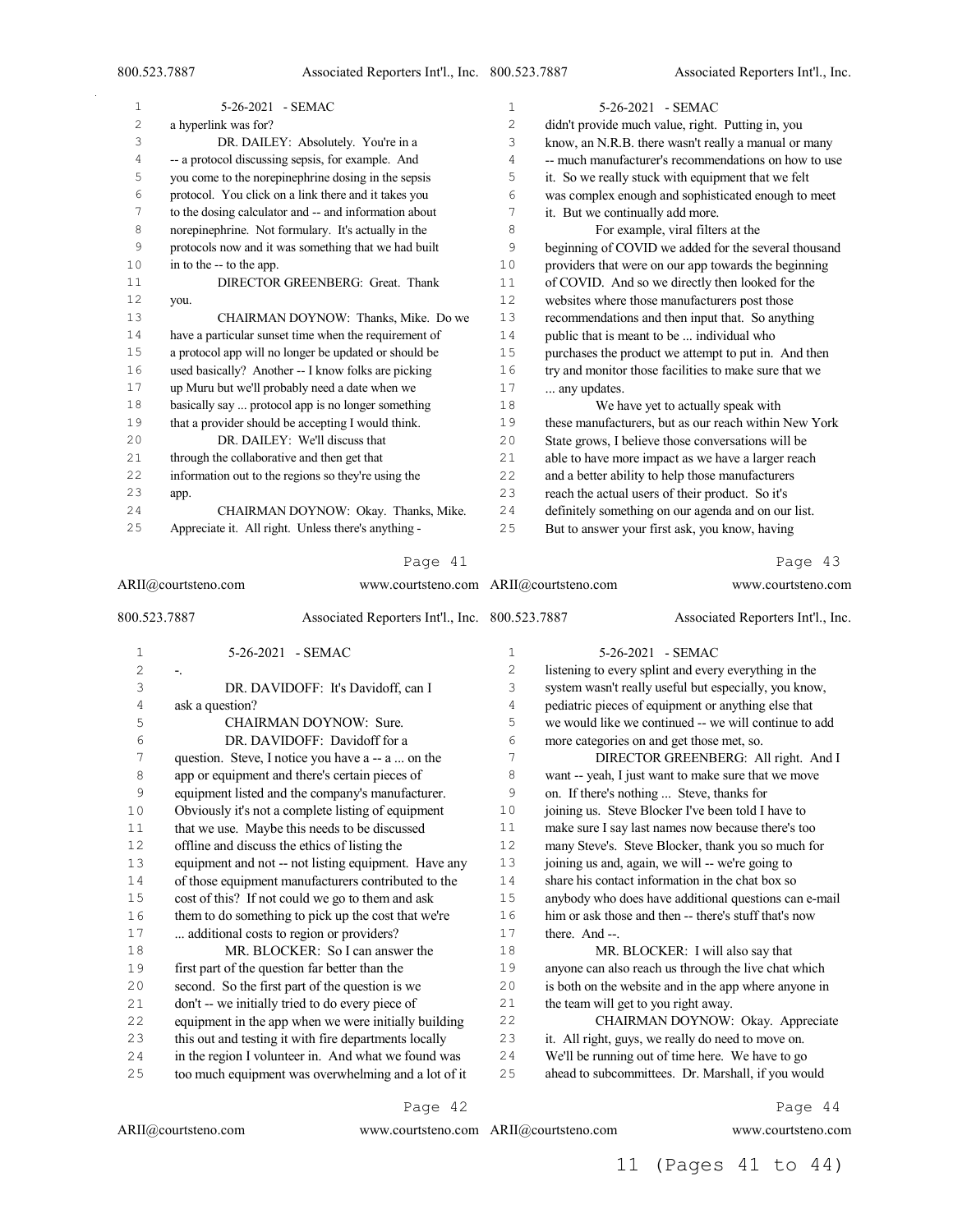$\bar{z}$ 

| 1              | 5-26-2021 - SEMAC                                                                                                                    | $\mathbf 1$  | 5-26-2021 - SEMAC                                    |
|----------------|--------------------------------------------------------------------------------------------------------------------------------------|--------------|------------------------------------------------------|
| $\overline{c}$ | Med Standards                                                                                                                        | 2            | asthma protocol, this is new. We added ipratropium   |
| 3              | DR. MARSHALL: Thanks, Dr. Doynow.                                                                                                    | 3            | bromide as an E.M.T. skill. And this is based upon   |
| 4              | Good morning everyone. Medical standards met                                                                                         | 4            | the national scope of practice which does allow      |
| 5              | yesterday morning and we bring forward just one item                                                                                 | 5            | agency medical directors to allow use of this        |
| 6              | of business that will require a vote. That one item                                                                                  | 6            | medication so we've added that to the protocol.      |
| 7              | is the New York City unified protocols and these                                                                                     | 7            | Dexamethasone was also added to that                 |
| 8              | protocols were sent out electronically and I would                                                                                   | 8            | protocol, and dexamethasone is one of the            |
| 9              | like to take a minute to cover some of the -- the                                                                                    | 9            | medications, alternative medications in the state    |
| 10             | changes. It didn't change all of the protocols but                                                                                   | 10           | formulary. Overdose protocol was previously the      |
| 11             | some of the changes that were -- were sent forward.                                                                                  | 11           | altered mental status protocol so that was changed.  |
| 12             | A lot of the changes were formatting                                                                                                 | 12           | Undifferentiated  shock is new and it was under      |
| 13             | protocols to better reflect or bring us in line with                                                                                 | 13           | general management before. Our stroke protocol was   |
| 14             | the collaborative protocols. As was mentioned at a                                                                                   | 14           | brought current with the current guidelines for      |
| 15             | previous meeting, the -- the names of the protocols                                                                                  | 15           | L.D.L. General pain management was just an improved  |
| 16             | are the same, the medicine is the same. We also to                                                                                   | 16           | organization of the actual protocol.                 |
| 17             | something that was brought up yesterday at our                                                                                       | 17           | And procedural sedation was moved from               |
| 18             | meeting was in some of the other protocols it                                                                                        | 18           | the G.O.P. Just want to point out that procedural    |
| 19             | mentions I.V. and does not say I.O. But in our                                                                                       | 19           | sedation for pediatrics still requires  medical      |
| 20             | general operating procedure those two methods of                                                                                     | 20           | control. And the general trauma care protocol was    |
| 21             | providing fluid are interchangeable.                                                                                                 | 21           | consolidated to remove some redundancies. Did not    |
| 22             | In addition to that, several of the                                                                                                  | 22           | change the protocol. And those are the changes.      |
| 23             | protocols were changed to have weight based dosing to                                                                                | 23           | This comes forward as a seconded motion from Medical |
| 24             | -- for better patient safety. And with that there                                                                                    | 24           | Standards to SEMAC for your consideration.           |
| 25             | are a few protocols that I would just like to mention                                                                                | 25           | CHAIRMAN DOYNOW: Okay. Do we have                    |
|                | Page 45                                                                                                                              |              | Page 47                                              |
|                | ARII@courtsteno.com<br>www.courtsteno.com ARII@courtsteno.com                                                                        |              | www.courtsteno.com                                   |
| 800.523.7887   | Associated Reporters Int'l., Inc. 800.523.7887                                                                                       |              | Associated Reporters Int'l., Inc.                    |
| 1              | 5-26-2021 - SEMAC                                                                                                                    | $\mathbf{1}$ | 5-26-2021 - SEMAC                                    |
| $\sim$         | $\mathcal{C}$ if $\mathcal{D}$ if $\mathcal{D}$ if $\mathcal{D}$ if $\mathcal{D}$ if $\mathcal{D}$ if $\mathcal{D}$ if $\mathcal{D}$ | $\sim$       |                                                      |

| 2  | specifically. The V-fib, the tach protocol.           | $\overline{2}$ | any discussion on what Lou just mentioned? If not    |
|----|-------------------------------------------------------|----------------|------------------------------------------------------|
| 3  | Lidocaine was added as an option. What's old is new   | 3              | could we have a motion to approve? Does anybody want |
| 4  | again. Under the dysrhythmia pediatric protocol,      | 4              | to second?                                           |
| 5  | which is actually new. It was previously under        | 5              | DR. ALEXANDROU: Dr. Alexandrou,                      |
| 6  | septic shock so it was just moved to a separate       | 6              | motion to approve.                                   |
| 7  | protocol. But the actual protocol did not change.     | 7              | CHAIRMAN DOYNOW:  Who -- who's                       |
| 8  | In terms of the respiratory distress                  | 8              | seconding it                                         |
| 9  | protocol, we did add nitroglycerin, I.V. bolus dosing | 9              | MR. WICELINSKI: Rob Wicelinski.                      |
| 10 | and there was some discussion yesterday about I.V.    | 10             | CHAIRMAN DOYNOW: I couldn't hear that                |
| 11 | nitroglycerin and the nitroglycerin glass vials or    | 11             | name. Could anybody make that out?                   |
| 12 | bottles on and on services. And Ryan can correct me   | 12             | SECRETARY OZGA: I think it was Rob                   |
| 13 | if I'm mistaken but A.L.S. first response agencies    | 13             | Wicelinski                                           |
| 14 | are allowed to carry the glass vials under the waiver | 14             | CHAIRMAN DOYNOW: Rob Wicelinski?                     |
| 15 | based upon the governor's executive order. Once the   | 15             | Okay.                                                |
| 16 | waiver -- once that executive order expires, however, | 16             | MR. WICELINSKI: yes.                                 |
| 17 | so does the waiver. So I know the department is       | 17             | CHAIRMAN DOYNOW: All right. So, Val,                 |
| 18 | working on that. Also I.V. nitroglycerin is not       | 18             | we'll need the roll call vote.                       |
| 19 | specifically in the formulary although nitroglycerin  | 19             | SECRETARY OZGA: All right. Dr.                       |
| 20 | is.                                                   | 20             | Alexandrou?                                          |
| 21 | The next one was the obstetric                        | 21             | DR. ALEXANDROU: Dr. Alexandrou, yes.                 |
| 22 | protocol which was changed to allow the paramedic to  | 22             | SECRETARY OZGA: Dr. Bart?                            |
| 23 | give magnesium sulfate under standing orders, and     | 23             | DR. BART: Yes.                                       |
| 24 | this is similar to the seizure protocol where         | 24             | SECRETARY OZGA: Dr. Berkowitz?                       |
| 25 | magnesium sulfate can be administered. And then the   | 25             | DR. BERKOWITZ: Berkowitz, yes.                       |
|    |                                                       |                |                                                      |

Page 46

ARII@courtsteno.com

www.courtsteno.com ARII@courtsteno.com www.courtsteno.com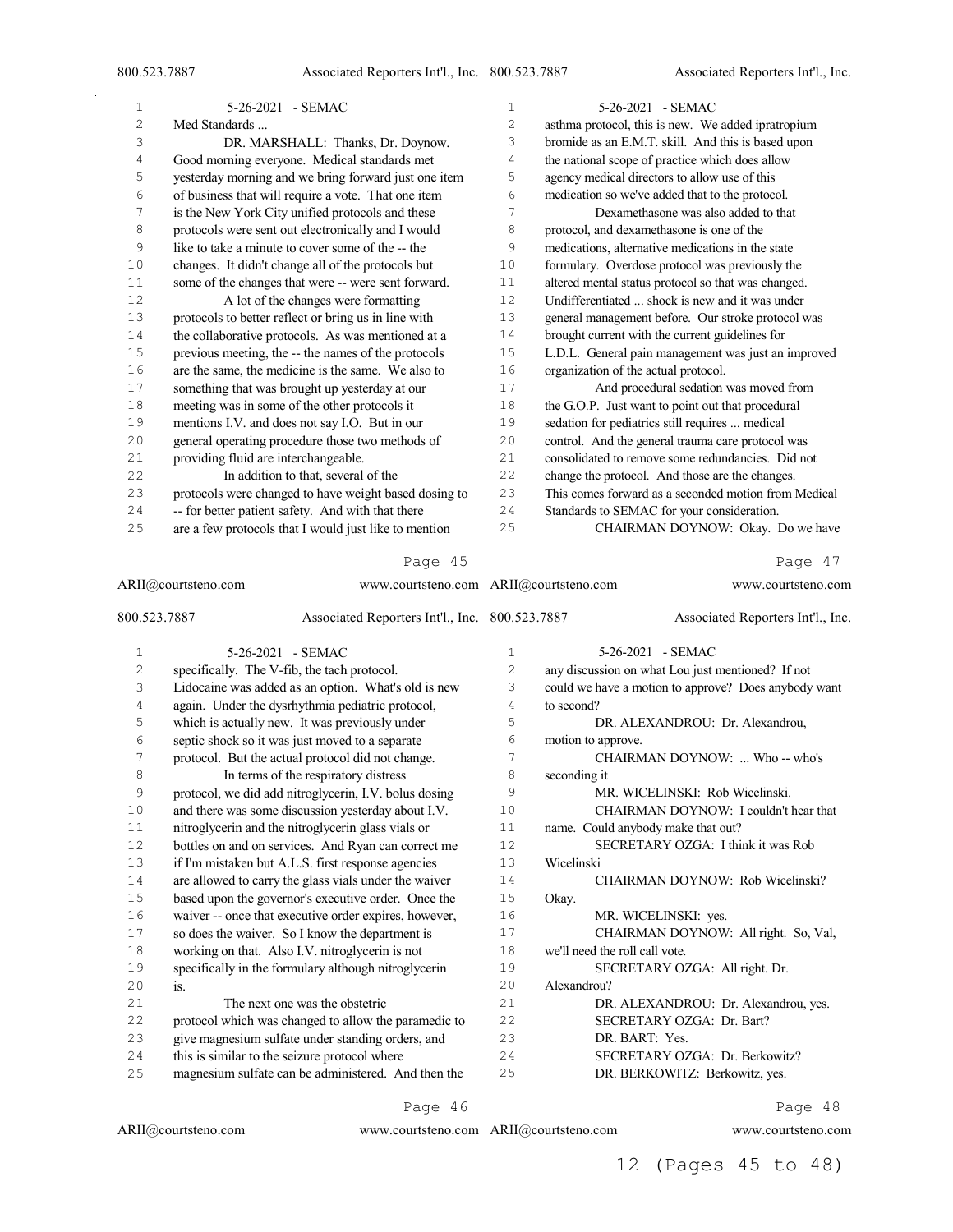| 1              | 5-26-2021 - SEMAC                      | $\mathbf{1}$   | 5-26-2021 - SEMAC                                   |
|----------------|----------------------------------------|----------------|-----------------------------------------------------|
| $\overline{2}$ | SECRETARY OZGA: Dr. Berry?             | $\overline{c}$ | ways of administering it. So we could certainly do  |
| 3              | DR. BERRY: Yes.                        | 3              | that. And then I have just a couple of items for    |
| 4              | SECRETARY OZGA: Dr. Bombard?           | 4              | discussion.                                         |
| 5              | DR. BOMBARD: Bombard, yes.             | 5              | CHAIRMAN DOYNOW: Okay. Perfect.                     |
| 6              | SECRETARY OZGA: Dr. Cooper?            | 6              | DR. MARSHALL: So we recommend -- I                  |
| 7              | DR. COOPER: Cooper, yes.               | 7              | recommend adding I.V. nitroglycerin to the state    |
| 8              | SECRETARY OZGA: Dr. Cushman?           | 8              | formulary.                                          |
| 9              | DR. CUSHMAN: Cushman, yes.             | 9              | CHAIRMAN DOYNOW: Okay. I guess we'll                |
| 10             | SECRETARY OZGA: Dr. Dailey?            | 10             | need a motion for that too.                         |
| 11             | DR. DAILEY: Dailey, yes.               | 11             | DR. KUGLER: Dr. Kugler seconds.                     |
| 12             | SECRETARY OZGA: Dr. Davidoff?          | 12             | DR. WICELINSKI: I'll make that                      |
| 13             | DR. DAVIDOFF: Davidoff, yes.           | 13             | motion.                                             |
| 14             | SECRETARY OZGA: Dr. Detraglia? Dr.     | 14             | CHAIRMAN DOYNOW: Who second?                        |
| 15             | Doynow?                                | 15             | SECRETARY OZGA: I think it was Dr.                  |
| 16             | CHAIRMAN DOYNOW: Doynow, yes.          | 16             | Wicelinski.                                         |
| 17             | SECRETARY OZGA: Dr. Gomez? Dr.         | 17             | CHAIRMAN DOYNOW: Wicelinski, okay.                  |
| 18             | Gomez. Dr. Gomez, we just unmuted you. | 18             | Ryan I'd go in for a whole roll call vote on this.  |
| 19             | DR. GOMEZ: Gomez, yes.                 | 19             | Is anybody opposed adding  I.V. nitro to the        |
| 20             | SECRETARY OZGA: Thank you. Dr.         | 20             | formulary? Save some time. Okay. Nothing heard. I   |
| 21             | Kugler?                                | 21             | assume that passes. Okay. Back to you, Dr.          |
| 22             | DR. KUGLER: Dr. Kugler, yes.           | 22             | Marshall.                                           |
| 23             | SECRETARY OZGA: Dr. Lynch? Dr.         | 23             | DR. MARSHALL: Okay. Thank you. We                   |
| 24             | Lynch? Dr. Markowitz?                  | 24             | did have some discussion from the last meeting. We  |
| 25             | DR. MARKOWITZ: Dr. Markowitz, yes.     | 25             | had talked about the viral pandemic triage protocol |
|                |                                        |                |                                                     |

ARII@courtsteno.com 800.523.7887 Associated Reporters Int'l., Inc. 5-26-2021 - SEMAC SECRETARY OZGA: Dr. Maynard? DR. MAYNARD: Dr. Maynard, yes. SECRETARY OZGA: Dr. Marshall? DR. MARSHALL: Dr. Marshall, yes. SECRETARY OZGA: Dr. Olsson? 7 DR. OLSSON: Olsson, yes. SECRETARY OZGA: Dr. Walters? DR. WALTERS: Walters, yes. SECRETARY OZGA: Dr. Wicelinski? DR. WICELINSKI: Wicelinski, yes. SECRETARY OZGA: ... DR. LYNCH: Lynch, yes, also. 14 SECRETARY OZGA: Dr. Lynch?<br>15 DR. LYNCH: Yes. DR. LYNCH: Yes. SECRETARY OZGA: Yes, okay. Thank you. Motion passes. CHAIRMAN DOYNOW: Okay. Thank you, Val. Lou, did we want to talk a little bit on med standards about any I.V. nitro to the formulary? That was a discussion yesterday. DR. MARSHALL: Yes, we can. I mean, nitroglycerin is on the formulary it's just not in I.V. form. However, other medications that are on the formulary we've allowed different -- different www.courtsteno.com ARII@courtsteno.com www.courtsteno.com Associated Reporters Int'l., Inc. 5-26-2021 - SEMAC that we put in place during the first wave of the pandemic. And since then we've had some more discussion regarding the triage protocol and how can we make it more applicable to -- to more types of disasters, not just limit it to a pandemic. So we've had some discussion at a conference call regarding this and, you know, revising it to make it more compatible with use in other disasters. And even to the point of considering developing statewide disaster protocols. Limited -- a limited number of statewide disaster protocols that would allow -- that would be in place 14 and would allow regions to activate them based upon<br>15 regional needs and regional conditions. regional needs and regional conditions. So what we talked about yesterday was setting up a work group to take this document and start working considering which parts of disaster protocols we may wish to have for the state at a statewide level. And then we get to develop them. So we asked for volunteers and we have -- I have two volunteers so far. Just ask if Ryan would like to make some comments as well? CHAIRMAN DOYNOW: Ryan, do you have any comments the pandemic protocol and --?

#### Page 50

ARII@courtsteno.com

www.courtsteno.com ARII@courtsteno.com www.courtsteno.com

Page 52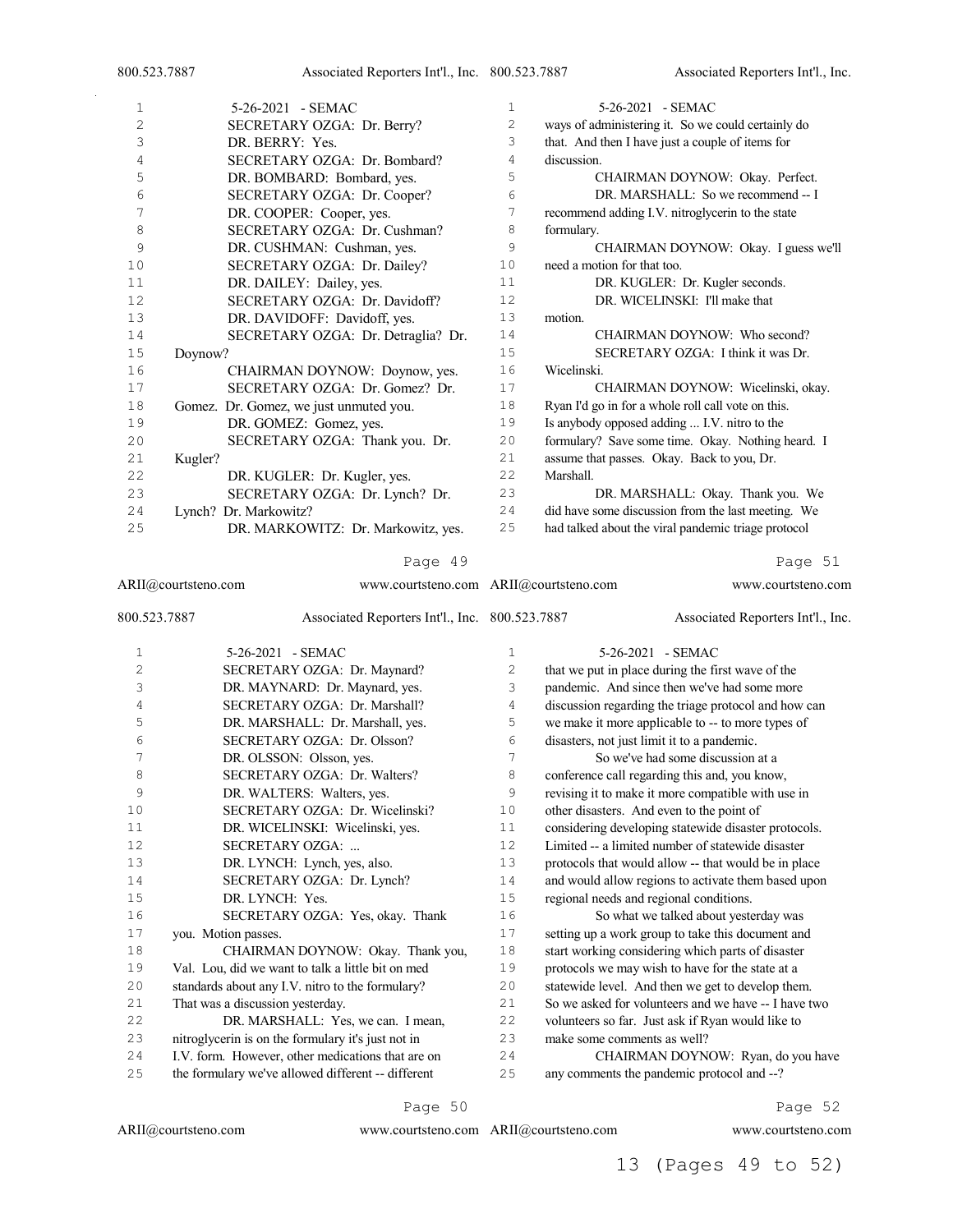$\bar{\gamma}$ 

| $\mathbf{1}$   | $5-26-2021$ - SEMAC                                   | $\mathbf{1}$ | 5-26-2021 - SEMAC                                     |
|----------------|-------------------------------------------------------|--------------|-------------------------------------------------------|
| 2              | DIRECTOR GREENBERG: Yeah, so with the                 | 2            | The other two, one was covered community              |
| 3              | pandemic protocol and essentially what we're moving   | 3            | paramedicine. And then the SEMAC advisory will come   |
| $\overline{4}$ | from on that one is or looking at in regards to it is | 4            | from Dr. Doynow, joint transfer of the Ebola          |
| 5              | possibly creating some disaster protocols that would  | 5            | patients. That's my report.                           |
| 6              | be created now. That would be a -- a little bit more  | 6            | CHAIRMAN DOYNOW: Okay. Thank you,                     |
| 7              | generic and then a region would turn them on or turn  | 7            | Lou. I don't know, Ryan if you wanted to mention a    |
| 8              | them off. So they'd still be part of statewide        | 8            | little bit more about the Ebola transfer protocol.    |
| 9              | protocols. All the providers would know what they     | 9            | DIRECTOR GREENBERG: Yes, so I will                    |
| 10             | are, and they would be consistent statewide.          | 10           | actually -- I'm going to defer that one to Steve      |
| 11             | The only difference would be is                       | 11           | Dziura, making sure I use last names here, as he's    |
| 12             | depending on the emergency or something going on in a | 12           | going to talk about that one.                         |
| 13             | region on whether or not they would be permitted to   | 13           | <b>CHAIRMAN DOYNOW: Steve?</b>                        |
| 14             | be used. And we really believe that, you know, now    | 14           | MR. DZIURA: Good morning. So this is                  |
| 15             | is the time to do it so that, you know, in the middle | 1.5          | Steve Dziura. So the request by Office of Health      |
| 16             | of a disaster we're not trying to do that. But        | 16           | Emergency Preparedness here at the Department of      |
| 17             | rather, you know, look at some of the things similar  | 17           | Health was to prepare a -- a SEMAC advisory to remove |
| 18             | to a pandemic triage protocol or others that would be | 18           | any confusion on the transport of known Ebola         |
| 19             | important to have in place.                           | 19           | patients from a hospital to a Ebola treatment         |
| 20             | And we have started to do some                        | 20           | facility hospital. So this is not the initial         |
| 21             | research of what some other states have put together. | 21           | presentation of a potential Ebola patient but only    |
| 22             | And in some cases we can even look within our state   | 22           | relates to the transfer --.                           |
| 23             | and look at New York City and some of the specialized | 23           | DR. MARSHALL: Hello?                                  |
| 24             | protocols that they have. Again, you know, this       | 24           | MR. DZIURA: Can you hear me?                          |
| 25             | would be something that would essentially be created, | 25           | DR. MARSHALL: Yes.                                    |
|                |                                                       |              |                                                       |

#### Page 53

| ARII@courtsteno.com |         | www.courtsteno.com ARII@courtsteno.com                |                |                          | www.courtsteno.com                                    |
|---------------------|---------|-------------------------------------------------------|----------------|--------------------------|-------------------------------------------------------|
| 800.523.7887        |         | Associated Reporters Int'l., Inc. 800.523.7887        |                |                          | Associated Reporters Int'l., Inc.                     |
| 1                   |         | 5-26-2021 - SEMAC                                     | $\mathbf 1$    |                          | 5-26-2021 - SEMAC                                     |
| $\overline{c}$      |         | would be put into the protocol manual but be put in a | $\overline{2}$ |                          | MR. DZIURA: The only -- only relates                  |
| 3                   |         | separate section. And then the region would           | 3              |                          | to the transfer of known Ebola patients. The -- the   |
| 4                   |         | determine, you know, when to turn it on or turn it    | 4              |                          | issues that in protocol it talks about decompensating |
| 5                   |         | off, dependent on the situation that's going on.      | 5              |                          | patients being transported to the closest appropriate |
| 6                   |         | CHAIRMAN DOYNOW: All right. Thank                     | 6              |                          | facility to -- to handle the -- the decompensation of |
| 7                   |         | you, Ryan. Lew, do you have anything else to add?     | 7              |                          | that patient. And -- and unfortunately just not       |
| 8                   |         | DR. MARSHALL: No, not to that. So if                  | 8              |                          | clear in the case of an Ebola patient the -- that     |
| 9                   |         | anyone is -- would like to volunteer please let       | 9              |                          | that most appropriate facility would be the Ebola     |
| 10                  |         | myself and Valerie so that we can set up a -- a       | 10             |                          | treatment facility and not just another hospital      |
| 11                  |         | meeting to start planning how we're going to do this. | 11             | somewhere along the way. |                                                       |
| 12                  |         | The next item we discussed was the i-                 | 12             |                          | And this is done in an effort to try                  |
| 13                  |         | gel supraglottic airway pilot project from Hudson     | 13             |                          | and reduce potential exposure or -- or hospital       |
| 14                  |         | Valley. Just to remind everybody, this pilot project  | 14             |                          | exposure rather to -- by bringing a decompensating    |
| 15                  |         | was approved by SEMAC at the last meeting. And it     | 15             |                          | Ebola patient to them. So the language that -- that   |
| 16                  |         | was open to other agencies around the state who may   | 16             |                          | was provided is -- was drafted by Office of Health    |
| 17                  |         | wish to participate in this pilot project. This       | 17             |                          | Emergency Preparedness based on conversations both    |
| 18                  |         | would, just to remind you, this would be allowing a   | 18             |                          | with the bureau and with New York City Emergency      |
| 19                  |         | E.M.T. to use the supraglottic airway during cardiac  | 19             |                          | Management and F.D.N.Y. to alleviate all those        |
| 20                  | arrest. |                                                       | 20             |                          | concerns. So I'll leave it there and we can move      |
| 21                  |         | I believe that this needs to go to                    | 21             | from that.               |                                                       |
| 22                  |         | SEMSCO and then to the commissioner for approval      | 22             |                          | DR. KUGLER: Steve, it's David Kugler.                 |
| 23                  |         | before it can begin. But they have had some agencies  | 23             | I have a quick question. |                                                       |
| 24                  |         | already contact Hudson Valley who wish to             | 24             |                          |                                                       |
| 25                  |         | participate. So that -- that was a discussion item.   | 25             |                          | DR. KUGLER: Okay. Thank you. So                       |

#### Page 54

www.courtsteno.com ARII@courtsteno.com www.courtsteno.com

Page 56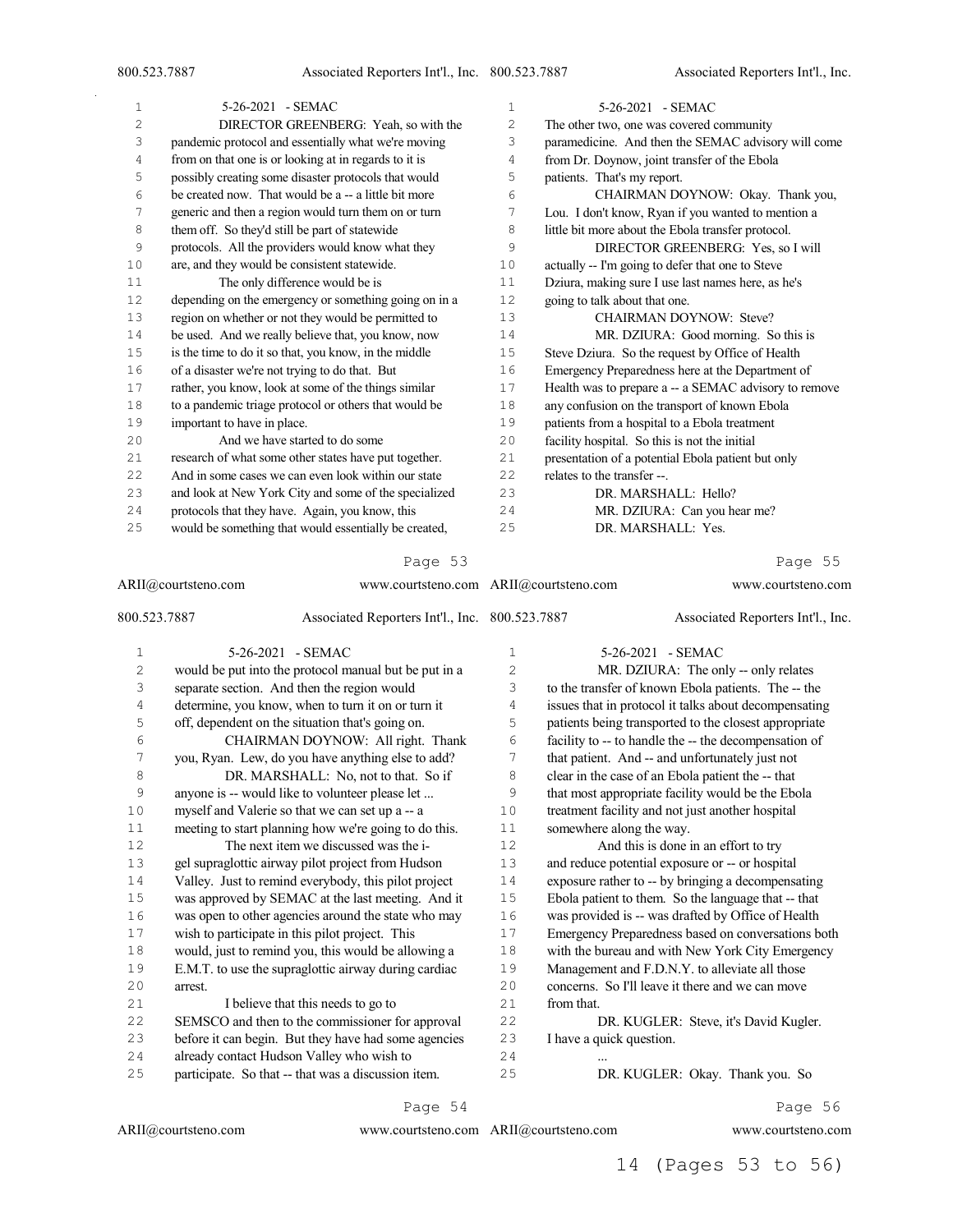$\bar{\gamma}$ 

| 1  | 5-26-2021 - SEMAC                                     | 1   | 5-26-2021 - SEMAC                                     |
|----|-------------------------------------------------------|-----|-------------------------------------------------------|
| 2  | briefly I -- I apologize if you had just unmuted --   | 2   | facility which may be closer already contaminated and |
| 3  | remuted yourself. The question is -- that was asked   | 3   | lessen their exposure risks versus continuing on to a |
| 4  | of me what if -- should this policy address if the    | 4   | further -- for further transport with a decedent.     |
| 5  | patient has a -- a cardiac arrest, does the -- should | 5   | And it, you know, continuing their exposure risks. I  |
| 6  | we allow the ambulance crew to continue to the Ebola  | 6   | just -- so what would be the -- I mean, this is a --  |
| 7  | facility that can better manage the patient? You      | 7   | that's -- that's a question for somebody smarter than |
| 8  | know, continue with the long -- and there may be a    | 8   | me.                                                   |
| 9  | very lengthy transport with someone who has expired.  | 9   | DR. CUSHMAN: Dave Cushman if I could                  |
| 10 | And also the second question is should                | 10  | on this.                                              |
| 11 | the -- should there be language regarding             | 11  | CHAIRMAN DOYNOW: Sure go ahead.                       |
| 12 | cardiopulmonary resuscitation in a known Ebola        | 12  | DR. CUSHMAN: You know, Dave, what I -                 |
| 13 | patient that's                                        | 13  | - what I think you're actually getting to is the fact |
| 14 | DIRECTOR GREENBERG: So I-- I can                      | 14  | that this is an extraordinarily complex interfacility |
| 15 | talk just briefly about the transport to a -- to the  | 15  | transport. I certainly don't know how everybody else  |
| 16 | Ebola treatment center. Is that, yes, part of this    | 16  | does their extraordinarily complex interfacility      |
| 17 | guidance is that essentially when we think about the  | 17  | transports, but at least in our system they're all    |
| 18 | closest most appropriate with the closest most        | 18  | attended to by an E.M.S. physician that is directly   |
| 19 | appropriate being the actual Ebola center. The --     | 19  | engaged in the plan surrounding that patient          |
| 20 | you know, and this does mean that it possibly would   | 2.0 | transfer.                                             |
| 21 | bypass other hospitals. And -- and part of that is    | 21  | And we often make decisions in some                   |
| 22 | is that if we were to go to a local hospital with     | 22  | cases to not transfer that patient because their risk |
| 23 | that wet patient in cardiac arrest, the amount of     | 23  | of death during transport far exceeds their -- their  |
| 24 | time it would take them to prepare to treat the       | 24  | potential for survival. And we work out all of those  |
| 25 | patient versus the amount of time that it would take  | 25  | details of if this then that based upon that          |
|    |                                                       |     |                                                       |

#### Page 57

| ARII@courtsteno.com |                          | www.courtsteno.com ARII@courtsteno.com                |              |                     | www.courtsteno.com                                    |
|---------------------|--------------------------|-------------------------------------------------------|--------------|---------------------|-------------------------------------------------------|
| 800.523.7887        |                          | Associated Reporters Int'l., Inc. 800.523.7887        |              |                     | Associated Reporters Int'l., Inc.                     |
| 1                   |                          | 5-26-2021 - SEMAC                                     | $\mathbf{1}$ |                     | 5-26-2021 - SEMAC                                     |
| $\overline{c}$      |                          | to go to the -- to the -- to get to the actual center | 2            |                     | individual's clinical decision. I don't know how one  |
| 3                   |                          | that can treat them appropriately and is prepared to  | 3            |                     | can possibly create a policy that can account for     |
| 4                   |                          | treat them would probably be fairly equivalent.       | 4            |                     | every clinical circumstance, distance, facility,      |
| 5                   |                          | Keeping in mind that also, you know,                  | 5            |                     | facility capabilities for a transfer that is this --  |
| 6                   |                          | on some of these transports we are looking at air     | 6            |                     | it was hard enough to transfer some COVID patients as |
| 7                   |                          | medical and other components that, again, limit the   | 7            | we all know, right. |                                                       |
| 8                   |                          | amount of time and get them to the appropriate place  | 8            |                     | Now we're talking about an Ebola                      |
| 9                   | at the appropriate time. |                                                       | 9            |                     | patient that, you know, I would encourage some        |
| 10                  |                          | In regards to how to treat that                       | 10           |                     | language that really requires the engagement of an    |
| 11                  |                          | patient in cardiac arrest, I would defer to this      | 11           |                     | E.M.S. physician or a, you know, a physician team to  |
| 12                  |                          | group on if they, you know, what they feel on that.   | 12           |                     | provide that crew with the necessary guidance and     |
| 13                  |                          | And I would also want to just make sure that -- that  | 13           |                     | continue to provide that guidance should clinical     |
| 14                  |                          | the advisory that we're -- that we're proposing or    | 14           |                     | status change during that transfer so that that poor  |
| $1\,5$              |                          | the, you know,  that has brought  has brought         | 15           |                     | paramedic isn't stuck making a really, really         |
| 16                  |                          | up, you know, is something that can be edited. So if  | 16           |                     | challenging decision all by themselves in the middle  |
| 17                  |                          | there is things that -- that this group feels should  | 17           | of nowhere.         |                                                       |
| $1\,8$              |                          | be added, taken away, fill in the blank, you know,    | 18           |                     | DR. ALEXANDROU: Don, this is Nick                     |
| 19                  |                          | that is -- this is the proposed and kind of first     | 19           |                     | Alexandrou from the fire department if I can comment  |
| 20                  |                          | draft. So please feel free to comment.                | 20           | on that?            |                                                       |
| 21                  |                          | DR. KUGLER: Thank you, Ryan. I just                   | 21           |                     | CHAIRMAN DOYNOW: Yeah, go ahead.                      |
| 22                  |                          | wanted to further clarify my question with regards to | 22           |                     | DR. ALEXANDROU: We've done a lot of                   |
| 23                  |                          | the patients becoming deceased in the -- during the   | 23           |                     | work here in New York City with a lot of              |
| 24                  |                          | transport was sometimes the providers might be so     | 24           |                     | interfacility transports especially because of our    |
| 25                  |                          | inclined to bring the patient back to the sending     | 25           |                     | airports, our neighboring state New Jersey wanting to |

ARII@courtsteno.com

www.courtsteno.com ARII@courtsteno.com www.courtsteno.com

Page 58

Page 60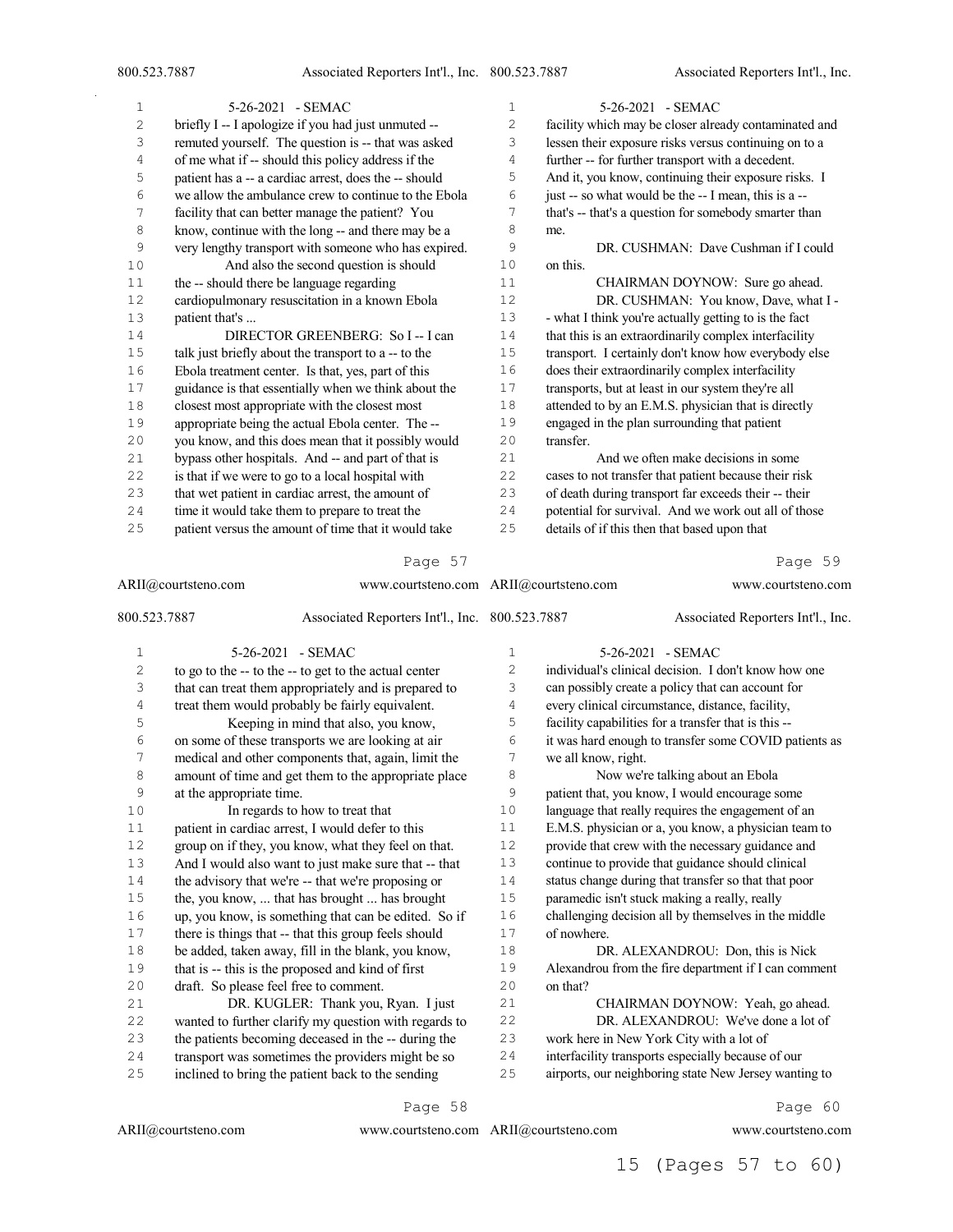Associated Reporters Int'l., Inc.

| 1              | 5-26-2021 - SEMAC                                                                                           | $\mathbf 1$    | 5-26-2021 - SEMAC                                                                                           |
|----------------|-------------------------------------------------------------------------------------------------------------|----------------|-------------------------------------------------------------------------------------------------------------|
| $\mathbf{2}$   | bring patients in as well. And we worked very                                                               | $\mathbf{2}$   | complex situation that we're talking about. It                                                              |
| 3              | closely with the office of emergency management and                                                         | 3              | involves a lot of ethical questions, decisions. I                                                           |
| $\overline{4}$ | the New York City D.O.H. in trying to prepare many                                                          | $\overline{4}$ | really think it should be discussed at a committee                                                          |
| 5              | protocols to address many of these concerns.                                                                | 5              | where we can have much more time to go through all of                                                       |
| 6              | In general, just to answer some of                                                                          | 6              | the factors involved and the ramifications and bring                                                        |
| 7              | these concerns especially David's about the patient                                                         | 7              | it back.                                                                                                    |
| 8              | dying in transport. What we put in our protocol was                                                         | 8              | CHAIRMAN DOYNOW: Okay. I think                                                                              |
| 9              | that if they died in transport they would continue on                                                       | 9              | that's reasonable.                                                                                          |
| 10             | to the Ebola facility that had the expertise and was                                                        | 10             | DR. COOPER: Don Doynow                                                                                      |
| 11             | already set up to receive that patient. The                                                                 | 11             | CHAIRMAN DOYNOW: Hold on a second                                                                           |
| $12$           | difference that we have here is that if the patient                                                         | 12             | here. Dr. Cooper, I think you were first and then                                                           |
| $13\,$         | is unstable and becomes unstable during the                                                                 | 13             | Jack, go ahead.                                                                                             |
| $1\,4$         | transport, we would divert to the closest hospital                                                          | $1\,4$         | DR. COOPER: No, I just said I agreed                                                                        |
| $1\,5$         | because as per C.D.C. guidelines, every hospital is                                                         | 15             | with Jack Davidoff.                                                                                         |
| 16             | supposed to be prepared and able to receive an Ebola                                                        | 16             | CHAIRMAN DOYNOW: Oh, okay. Okay.                                                                            |
| $17$           | patient.                                                                                                    | 17             | Anybody want to volunteer for being the chair?                                                              |
| 18             | That could be a patient that just                                                                           | 18             | Hearing crickets. Nick, since you've had a lot of --                                                        |
| 19             | walks into the hospital so they would have to be                                                            | 19             |                                                                                                             |
| 20             | ready at all times in order to isolate and receive                                                          | 20             | DR. ALEXANDROU: I heard -- I heard                                                                          |
| $2\,1$         | that patient and treat that patient. So an unstable                                                         | 21             | Davidoff was, you know, passionate about reviewing                                                          |
| $2\,2$         | patient would be diverted to a closer hospital                                                              | 22             | it, so.                                                                                                     |
| 23             | whereas a deceased patient we would continue on to a                                                        | 23             | DR. DAVIDOFF: I'm very happy to be                                                                          |
| 24             | facility that is already was a state designated Ebola                                                       | 24             | part of this group. I don't think we necessarily                                                            |
| 25             | treatment center. And therefore we would continue on                                                        | 25             | need to assign a chair. And I don't want to                                                                 |
|                |                                                                                                             |                |                                                                                                             |
|                | Page 61                                                                                                     |                | Page 63                                                                                                     |
|                | ARII@courtsteno.com<br>www.courtsteno.com ARII@courtsteno.com                                               |                |                                                                                                             |
|                |                                                                                                             |                | www.courtsteno.com                                                                                          |
|                |                                                                                                             |                |                                                                                                             |
| 800.523.7887   | Associated Reporters Int'l., Inc. 800.523.7887                                                              |                | Associated Reporters Int'l., Inc.                                                                           |
| 1              | 5-26-2021 - SEMAC                                                                                           | $\mathbf 1$    | 5-26-2021 - SEMAC                                                                                           |
| $\overline{c}$ | to there.                                                                                                   | 2              | volunteer people but certainly Art Cooper's done a                                                          |
| 3              |                                                                                                             | 3              | lot of ethics discussions in the past. I'd love to                                                          |
|                | As far as any invasive procedures, we                                                                       | $\overline{4}$ | work with Art if he's willing and a few other people.                                                       |
| $\overline{4}$ | talked about that at great detail and it was our --                                                         | 5              | But this is a very, very lengthy discussion and needs                                                       |
| 5<br>6         | it was our idea that the best -- we would not get                                                           | 6              | to be so.                                                                                                   |
| 7              | invasive with these patients. There would be no                                                             | 7              | CHAIRMAN DOYNOW: So why don't we do                                                                         |
| 8              | intubations. There would be no I.V.s. If anything                                                           | 8              | this, Jack? Why don't we have you -- it's not                                                               |
|                | at the very least would be probably an I.O. if we                                                           | 9              | necessary for you to be the chair but see if you                                                            |
| 9<br>10        | needed to connect in order to start an I.V. But that                                                        | 10             | could organize a committee? Maybe Art will join in                                                          |
| $1\,1$         | would be it. There would not be any invasive<br>procedures in order to protect our members from             | 11             | and hopefully Nick. I'm happy to join as well and                                                           |
| 12             | contamination.                                                                                              | 12             | anybody else if you just want to send Jack a -- an e-                                                       |
|                | So those were some of the -- the                                                                            | 13             |                                                                                                             |
| 13<br>14       |                                                                                                             | 14             | mail. And then we can get together before the next                                                          |
|                | policies that we put into place for our interfacility                                                       | 15             | meeting and review this and -- and amend this to help<br>you all feel comfortable with it. Is everybody in  |
| $1\,5$         | transports that we were handling here at the time of                                                        |                |                                                                                                             |
| 16<br>$17$     | Ebola. I just wanted to comment on that.                                                                    | 16<br>$17$     | agreement with that?                                                                                        |
| 18             | CHAIRMAN DOYNOW: Thanks, Nick.<br>Appreciate it. So I guess the -- the question is                          | $1\,8$         | DR. DAVIDOFF: I mean, let's do that.                                                                        |
| 19             |                                                                                                             | 19             | If you guys can e-mail me let's get a group of five<br>or six and we'll set up some Zoom meetings and let's |
| $20$           | does the group feel comfortable voting on this? Do -                                                        | 20             | get -- let's get this done.                                                                                 |
| 21             | - I know we just showed it to you all. Do we want to<br>send this out to a committee to look at it a little | 21             | CHAIRMAN DOYNOW: Okay. Thanks, Jack.                                                                        |
| 22             |                                                                                                             | 22             | DR. COOPER: Don, this is Art Cooper.                                                                        |
| 23             | bit closer or bring back in to the next meeting?                                                            | 23             | I'm happy to work with -- with anyone on this. Thank                                                        |
| $2\,4$         | Anybody have any comments on that?<br>DR. DAVIDOFF: Don, this is Davidoff.                                  | $2\,4$         | you.                                                                                                        |
| 25             | I'd just like to say that this is a very, very                                                              | 25             | DIRECTOR GREENBERG: And, Jack, if you                                                                       |

Page 62

 $\mathrm{ARII}\xspace\!\! \mathcal Q\!\mathcal C\!\mathcal O\!\mathit urtsteno.com$ 

ARII@courtsteno.com www.courtsteno.com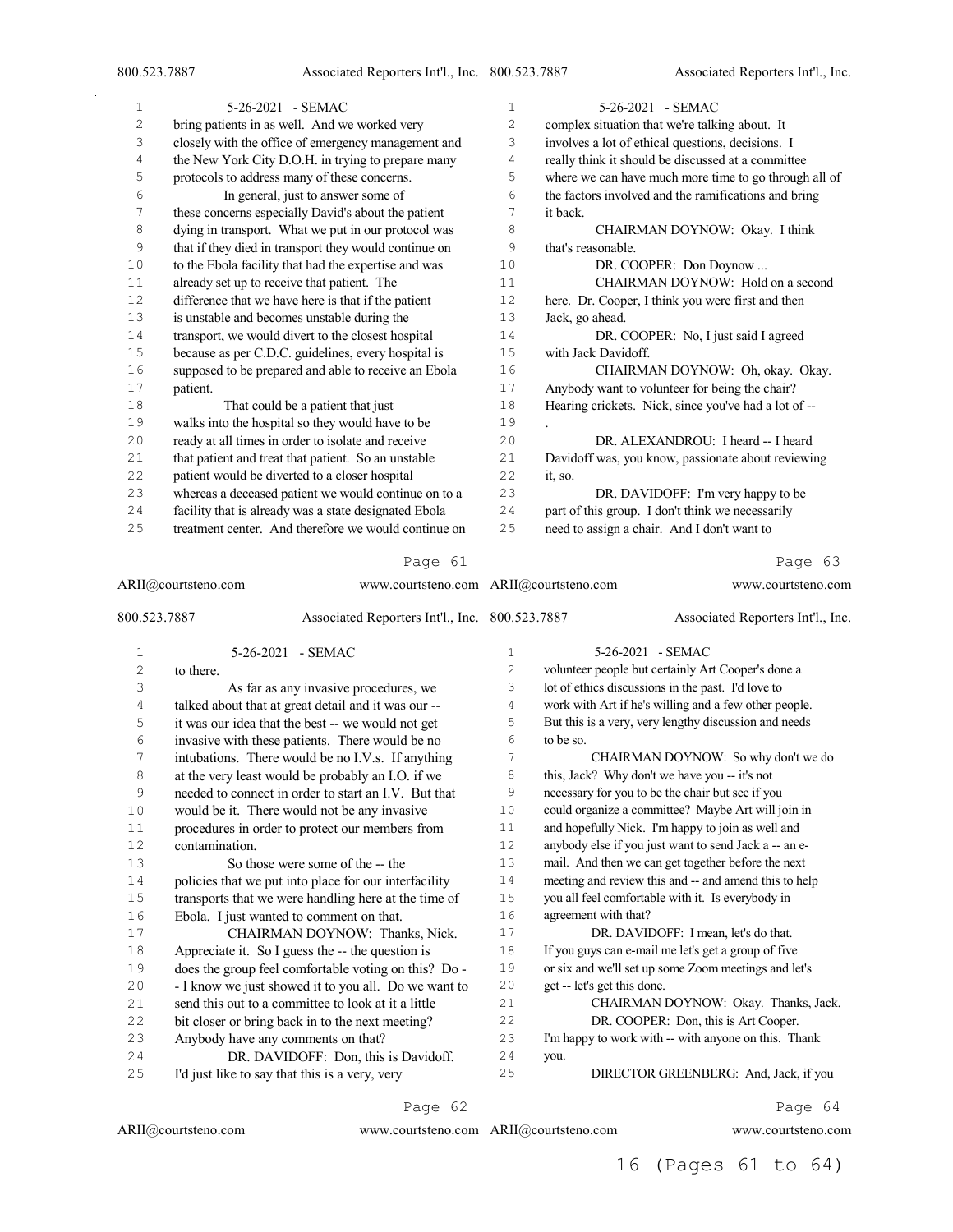$\bar{z}$ 

| 1  | 5-26-2021 - SEMAC                                    | $\mathbf{1}$ | $5-26-2021$ - SEMAC                                   |
|----|------------------------------------------------------|--------------|-------------------------------------------------------|
| 2  | need anything from us we're happy to coordinate      | 2            | CHAIRMAN DOYNOW: I'll try to come up                  |
| 3  | putting together the Webex or coordinating schedules | 3            | with something for that. All right. Let's try and     |
| 4  | or any of that administrative side of it. Val will   | 4            | move along because we are quickly running out of time |
| 5  | be happy to assist in coordination.                  | 5            | here. Dr. Marshall, anything else that you had at     |
| 6  | MR. DZIURA: Ryan, Director Greenberg,                | 6            | this point before we move on?                         |
| 7  | does the state have a -- a set  available?           | 7            | DR. MARSHALL: No, nothing else.                       |
| 8  | DIRECTOR GREENBERG: I'm not sure.                    | 8            | Thank you.                                            |
| 9  | MR. DZIURA: It's been discussed but I                | 9            | CHAIRMAN DOYNOW: Okay. Next Mike                      |
| 10 | think I may have the contact of the correct person   | 10           | McEvoy for education.                                 |
| 11 | by the way. I might also recommend that we           | 11           | MR. MCEVOY: Training and ed met                       |
| 12 | extend a offer for one of the folks from Office of   | 12           | yesterday. We had a staff report. They went over a    |
| 13 | Health Emergency Preparedness to participate.        | 13           | few items pertaining to sponsor renewals which have   |
| 14 | CHAIRMAN DOYNOW: That would be great.                | 14           | been extended a little bit. There are new B.L.S.      |
| 15 | If you can do that, that would be fantastic.         | 15           | testing sheets that are coming out. Those are in the  |
| 16 | DIRECTOR GREENBERG: And, Don, I know,                | 16           | approval process presently. There's a C.M.E. portal   |
| 17 | you know, not necessarily for this one in particular | 17           | on the web that is going into a trial phase and       |
| 18 | but this might be something that we want to look at  | 18           | depending on the results of that it -- it will come   |
| 19 | on a more long term as well --                       | 19           | out at some point later this year.                    |
| 20 | CHAIRMAN DOYNOW: Sure.                               | 2.0          | And then we had a discussion about                    |
| 21 | DIRECTOR GREENBERG: -- which is what                 | 21           | instructor certifications and spent some time on      |
| 22 | is the process for SEMAC advisory being that we only | 22           | Policy Nineteen zero one which is the instructor      |
| 23 | meet three to four times a year. If something needs  | 23           | policy. Talked a little bit about changing the        |
| 24 | to happen in between for a SEMAC advisor to come out | 24           | certificates that C.I.C. instructor coordinators get  |
| 25 | that -- you know in this particular case I think the | 25           | to reflect those who are at the C.C. level which even |
|    |                                                      |              |                                                       |

#### Page 65

| ARII@courtsteno.com |                             | www.courtsteno.com ARII@courtsteno.com                |                | www.courtsteno.com  |                                                       |
|---------------------|-----------------------------|-------------------------------------------------------|----------------|---------------------|-------------------------------------------------------|
| 800.523.7887        |                             | Associated Reporters Int'l., Inc. 800.523.7887        |                |                     | Associated Reporters Int'l., Inc.                     |
| 1                   |                             | 5-26-2021 - SEMAC                                     | 1              |                     | 5-26-2021 - SEMAC                                     |
| $\overline{c}$      |                             | time is -- you know, I -- I don't think it's as       | $\overline{2}$ |                     | though there are no more C.C. original classes there  |
| 3                   |                             | urgent. But let's say -- let's say something changes  | 3              |                     | are still C.I.C.s who are overseeing the continuing   |
| $\sqrt{4}$          |                             | and Ebola does have a larger outbreak and we don't    | 4              |                     | ed programs for those individuals. So the bureau is   |
| 5                   |                             | want to wait till September for the advisory to come  | 5              |                     | going to make some tweaks to that form so that that's |
| 6                   | out.                        |                                                       | 6              | more clear.         |                                                       |
| 7                   |                             | Something that this committee may want                | 7              |                     | We talked a little bit about advance                  |
| 8                   |                             | to look at is what is the pathway for releasing       | 8              |                     | standing. How a person who changes their level of     |
| 9                   |                             | advisories? And, you know, should it need to happen   | 9              |                     | certification can then get instructor upgrade to that |
| 10                  |                             | in between a meeting or something of that nature, so. | 10             |                     | level and what the requirements are for that. Then    |
| 11                  |                             | CHAIRMAN DOYNOW: I think what we can                  | 11             |                     | we spent some time talking about retention of the     |
| 12                  |                             | always -- we can always do is try to get the group    | 12             |                     | certified instructor coordinators and some ways that  |
| 13                  |                             | together on an emergent basis now that everything is  | 13             |                     | we might be able to tweak the Nineteen zero one       |
| 14                  |                             | -- is video. It's much easier than driving and        | 14             |                     | policy. And so that's --we're going to play around    |
| 15                  | getting everybody together. |                                                       | 15             |                     | with some draft wording on that and bring that back   |
| 16                  |                             | DIRECTOR GREENBERG: Sure.                             | 16             | to the bureau.      |                                                       |
| 17                  |                             | CHAIRMAN DOYNOW: And I think we've                    | 17             |                     | We also had a discussion about the                    |
| 18                  |                             | done that in the past for some issues that were more  | 18             |                     | ability of the bureau to set a deadline for people    |
| 19                  |                             | emergent. But that would be a -- would be a thought   | 19             |                     | who have completed their E.M.S. course to take the    |
| 20                  |                             | just to arrange a time that we get a quorum together  | 20             |                     | computer based exam. Since the switch from written    |
| 21                  | video wise and              |                                                       | 21             |                     | exams to computer exams there's been a considerable   |
| 22                  |                             | DIRECTOR GREENBERG: Sure. Like --                     | 22             |                     | delay in people just procrastinating, signing up for  |
| 23                  |                             | like I said just more -- more global things,          | 23             |                     | the test. And the data seems to pretty clear that     |
| 24                  |                             | something to think about before we need it in a       | 24             |                     | the longer you wait to take the exam, the more likely |
| 25                  | crisis.                     |                                                       | 25             | you are to fail it. |                                                       |

ARII@courtsteno.com

www.courtsteno.com ARII@courtsteno.com www.courtsteno.com

Page 66

# Page 68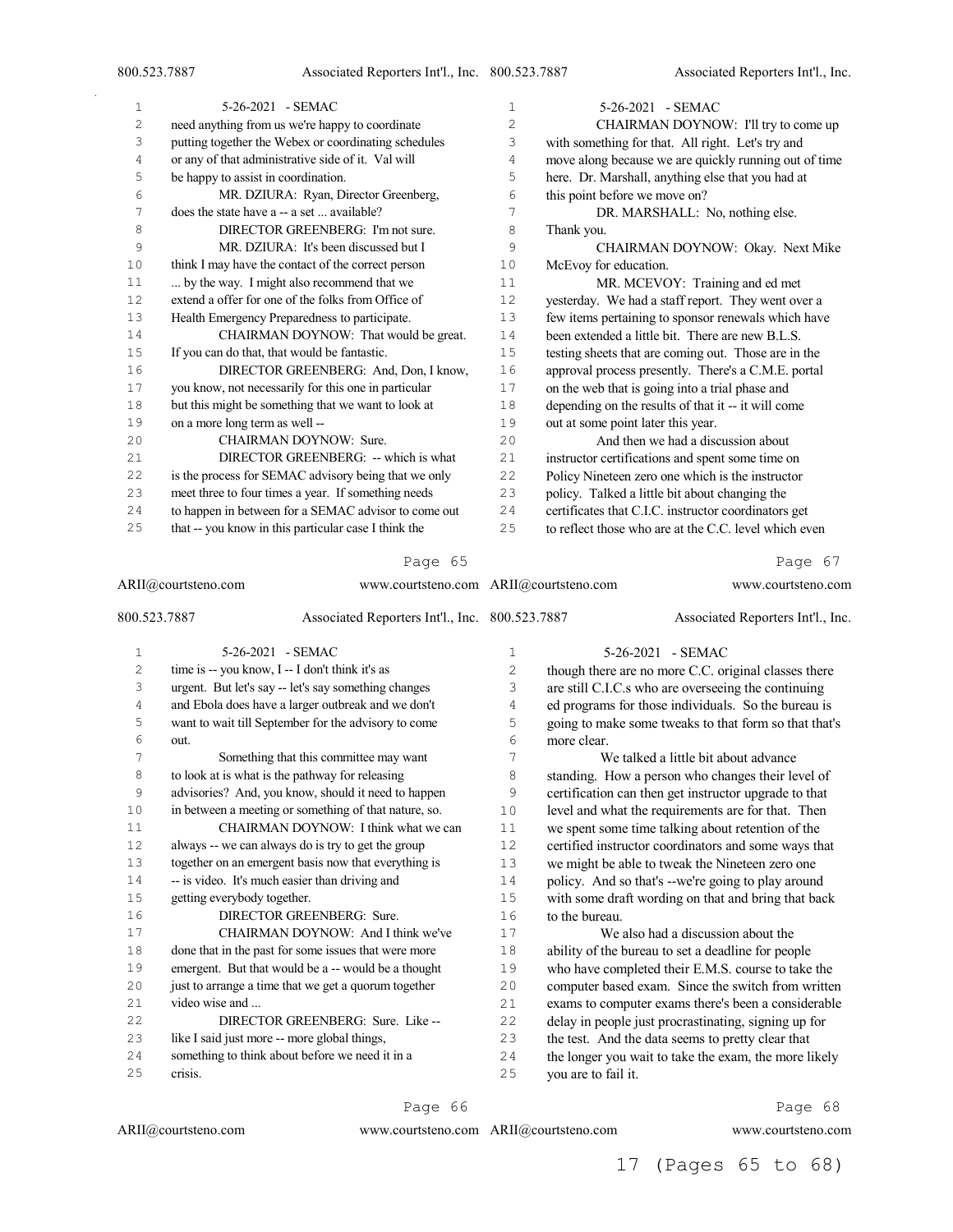| 1  | 5-26-2021 - SEMAC                                     | 1  | 5-26-2021 - SEMAC                                     |
|----|-------------------------------------------------------|----|-------------------------------------------------------|
| 2  | And while the regulations give the                    | 2  | look at how that's in place.                          |
| 3  | person a year from the time they complete the course  | 3  | But what they did was they issued                     |
| 4  | till when they have to test, it would appear as       | 4  | change notices one and two at the end of March. And   |
| 5  | though it might be wise to figure out a way to entice | 5  | what those do is add intramuscular injection to the   |
| 6  | people gently to take the test a little bit sooner    | 6  | E.M.T. scope of practice. It adds immunization        |
| 7  | than that. So the bureau is going to talk to          | 7  | during public health emergency at the E.M.T.,         |
| 8  | division  affairs and what authority they might       | 8  | A.E.M.T. and paramedic levels. And it adds specimen   |
| 9  | have to put some rules out that are -- are a little   | 9  | collection for nasal swab to the E.M.T., A.E.M.T. and |
| 10 | bit tighter than what the regs say currently.         | 10 | paramedic skills set. So the motion from training     |
| 11 | We had a brief discussion about                       | 11 | and ed is to adopt the NHTSA change notices.          |
| 12 | A.E.M.T.s and there was a question raised about       | 12 | CHAIRMAN DOYNOW: Okay. Thanks, Mike.                  |
| 13 | whether A.E.M.T.s are A.L.S. providers. And it        | 13 | Well, we'll need a -- a vote on that. Does anybody    |
| 14 | turned out to be basically a Suffolk County issue     | 14 | have any discussion on this before we vote? Can we    |
| 15 | that has to do with transfer of care from a higher    | 15 | have a motion to approve that? Anybody want to make   |
| 16 | level down to an A.E.M.T. So the folks who raised     | 16 | a motion to approve that?                             |
| 17 | those issues are going to go back to Suffolk County,  | 17 | DR. CUSHMAN: Cushman, so moved.                       |
| 18 | talk to them about it a little bit.                   | 18 | CHAIRMAN DOYNOW: Thanks, Dr. Cushman.                 |
| 19 | We did briefly talk about the i-gel                   | 19 | DR. DAVIDOFF: Davidoff second.                        |
| 20 | pilot. And it was clarified that they had gone back   | 20 | CHAIRMAN DOYNOW: Davidoff -- thank                    |
| 21 | to their folks in the Hudson Valley and required      | 21 | you Dr. Davidoff. All right. Let's have a roll call   |
| 22 | capnography with it and do some revision of the       | 22 | vote on this please, Val.                             |
| 23 | training. In order to open it up statewide, they're   | 23 | SECRETARY OZGA: Yes. Dr. Alexandrou?                  |
| 24 | also allowing people to use the supraglottics other   | 24 | DR. ALEXANDROU: Dr. Alexandrou, yes.                  |
| 25 | than the i-gel, so that's all stuff that got put into | 25 | SECRETARY OZGA: Dr. Bart?                             |

|                | ARII@courtsteno.com                                   | www.courtsteno.com ARII@courtsteno.com |    |            | www.courtsteno.com                  |  |
|----------------|-------------------------------------------------------|----------------------------------------|----|------------|-------------------------------------|--|
| 800.523.7887   | Associated Reporters Int'l., Inc. 800.523.7887        |                                        |    |            | Associated Reporters Int'l., Inc.   |  |
| $\mathbf 1$    | 5-26-2021 - SEMAC                                     |                                        | 1  |            | 5-26-2021 - SEMAC                   |  |
| $\overline{c}$ | the -- the final package that we'll see at some       |                                        | 2  |            | DR. BART: Bart, yes.                |  |
| 3              | point.                                                |                                        | 3  |            | SECRETARY OZGA: Dr. Berkowitz?      |  |
| 4              | And then the last item that we talked                 |                                        | 4  |            | DR. BERKOWITZ: Berkowitz, yes.      |  |
| 5              | about was a little bit of geographic restrictions in  |                                        | 5  |            | SECRETARY OZGA: Dr. Berry?          |  |
| 6              | the territory the core sponsor who runs E.M.T. and or |                                        | 6  |            | DR. BERRY: Yes.                     |  |
| 7              | paramedic classes can actually cover. And for years   |                                        | 7  |            | SECRETARY OZGA: Dr. Bombard?        |  |
| 8              | they have been assigned a geography. A recent         |                                        | 8  |            | DR. BOMBARD: Bombard, yes.          |  |
| 9              | question from one of the core sponsors about the      |                                        | 9  |            | SECRETARY OZGA: Dr. Cooper?         |  |
| 10             | authority to do that resulted in on somewhat          |                                        | 10 |            | DR. COOPER: Yes.                    |  |
| 11             | surprising interpretation from Division of Legal      |                                        | 11 |            | SECRETARY OZGA: Dr. Cushman?        |  |
| 12             | Affairs that there really is no authority to set      |                                        | 12 |            | DR. CUSHMAN: Cushman, yes.          |  |
| 13             | geographic areas. And so that has the bureau going    |                                        | 13 |            | SECRETARY OZGA: Dr. Dailey?         |  |
| 14             | back to take a look at the policy statement and       |                                        | 14 |            | DR. DAILEY: Dailey, yes.            |  |
| 15             | probably do some revisions of that. So stay tuned     |                                        | 15 |            | SECRETARY OZGA: Dr. Davidoff?       |  |
| 16             | for more information along those lines.               |                                        | 16 |            | DR. DAVIDOFF: Davidoff, yes.        |  |
| 17             | We do have one seconded motion to                     |                                        | 17 |            | SECRETARY OZGA: Dr. Doynow?         |  |
| 18             | bring forward which I blasted out on Boardable a      |                                        | 18 |            | CHAIRMAN DOYNOW: Doynow, yes.       |  |
| 19             | little while ago. And that has to do with a notice    |                                        | 19 |            | SECRETARY OZGA: Dr. Gomez.          |  |
| 20             | of change that came out from the National Highway     |                                        | 20 |            | CHAIRMAN DOYNOW: You have to unmute |  |
| 21             | Traffic Safe Administration. And it's a pretty long   |                                        | 21 | Dr. Gomez. |                                     |  |
| 22             | document but  down and  what NHTSA has done           |                                        | 22 |            | UNIDENTIFIED SPEAKER: Stand by, Dr. |  |
| 23             | which actually may be -- they have a pretty extensive |                                        | 23 |            | Gomez. Go Dr. Gomez.                |  |
| 24             | policy on how to make changes in between meetings.    |                                        | 24 |            | DR. GOMEZ: Gomez, yes.              |  |
| 25             | So maybe I can forward that to you, Don and take a    |                                        | 25 |            | SECRETARY OZGA: Thank you. Dr.      |  |
|                |                                                       |                                        |    |            |                                     |  |

#### Page 70

Page 72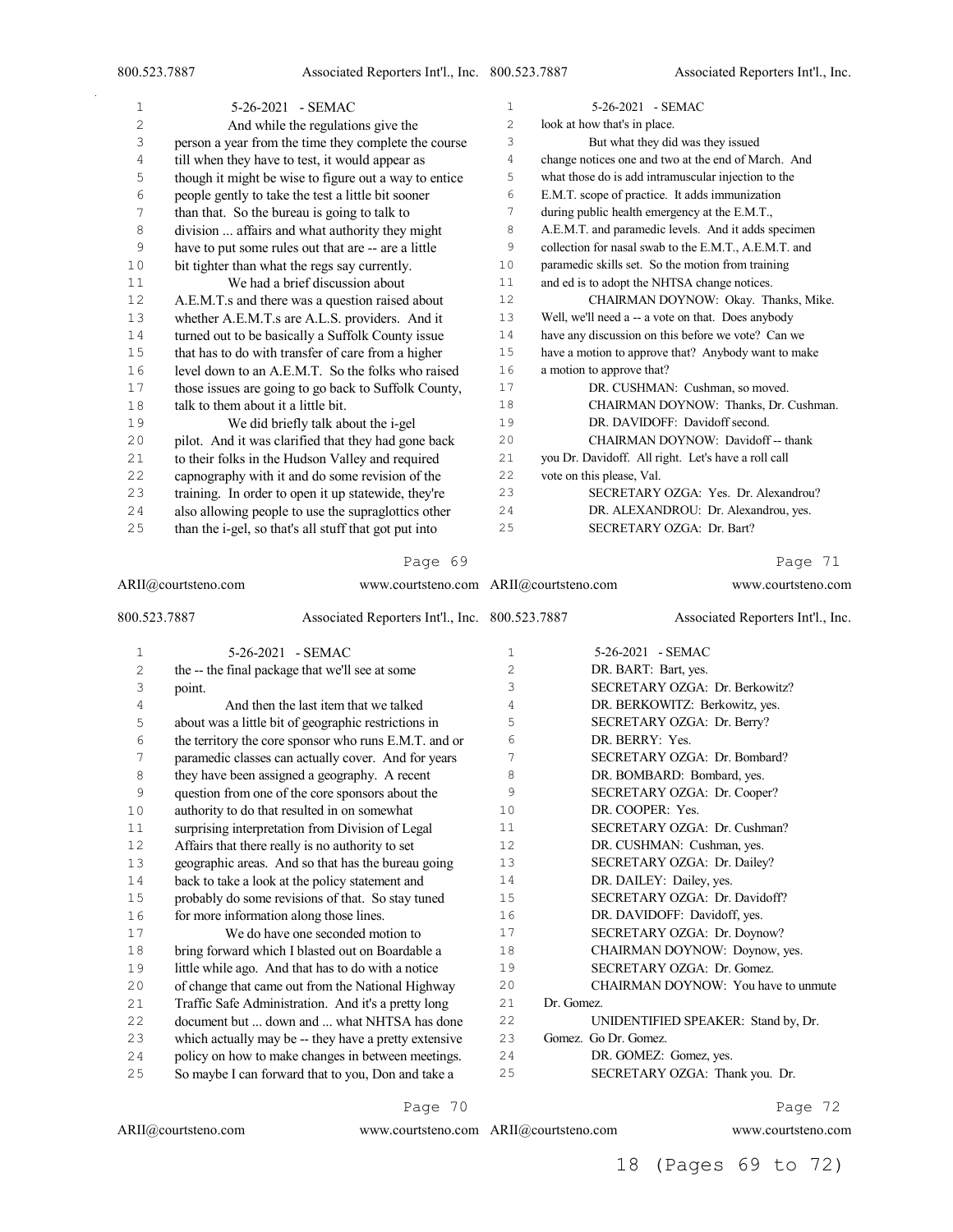| 1  | 5-26-2021 - SEMAC                                   | $\mathbf{1}$ | 5-26-2021 - SEMAC                                     |
|----|-----------------------------------------------------|--------------|-------------------------------------------------------|
| 2  | Kugler?                                             | 2            | removing the -- the order that gave us personnel who  |
| 3  | DR. KUGLER: Dr. Kugler, yes.                        | 3            | were vaccinated who were in the ambulance without a   |
| 4  | SECRETARY OZGA: Dr. Lynch?                          | 4            | patient  wearing a mask. At this point it seems       |
| 5  | DR. LYNCH: Lynch, yes.                              | 5            | reasonable that as long as there's no -- not a        |
| 6  | SECRETARY OZGA: Dr. Markowitz?                      | 6            | patient in the rig they don't need to be wearing a    |
| 7  | DR. MARKOWITZ: Markowitz, yes.                      | 7            | mask. It's obviously optional if they still feel      |
| 8  | SECRETARY OZGA: Dr. Maynard?                        | 8            | that they desire but I think that order should        |
| 9  | DR. MAYNARD: Maynard, yes.                          | 9            | probably be rescinded.                                |
| 10 | SECRETARY OZGA: Dr. Marshall?                       | 10           | DIRECTOR GREENBERG: And we can look                   |
| 11 | DR. MARSHALL: Marshall, affirmative.                | 11           | at rescinding that and I do believe that would align  |
| 12 | SECRETARY OZGA: Dr. Olsson?                         | 12           | with the current guidance that's out there related to |
| 13 | DR. OLSSON: Olsson, yes.                            | 13           | both -- permitting both providers are vaccinated in   |
| 14 | SECRETARY OZGA: Dr. Walters?                        | 14           | close proximity that they -- and they are a small     |
| 15 | DR. WALTERS: Walters, yes.                          | 15           | group if there's only two of them, maybe three would  |
| 16 | SECRETARY OZGA: Dr. Wicelinski?                     | 16           | be able to be together without having a mask on.      |
| 17 | DR. WICELINSKI: Yes.                                | 17           | CHAIRMAN DOYNOW: Okay. Think that                     |
| 18 | SECRETARY OZGA: Motion passes.                      | 18           | will make our E.M.S. providers more comfortable.      |
| 19 | CHAIRMAN DOYNOW: Great. Thank you,                  | 19           | Community paramedicine, we already touched on this.   |
| 20 | Val. One more committee. E.M.S.C. but Ryan did      | 20           | I don't know, Ryan, if you want to add anything to    |
| 21 | cover most of  But Dr. Cooper, do you have          | 21           | it.                                                   |
| 22 | anything to add?                                    | 22           | DIRECTOR GREENBERG: I think that's                    |
| 23 | DR. COOPER: Thank you, Dr. Doynow. I                | 23           | my report. Again, we'd be happy to share with         |
| 24 | missed Mr. Greenberg's presentation. All I will say | 24           | this group the list of agencies as well as counties   |
| 25 | at this point is first that Amy Eisenhauer has been | 25           | that they cover. And if anybody can help in covering  |
|    | Page 73                                             |              | Page 75                                               |

| ARII@courtsteno.com |                                                                |                                                       | www.courtsteno.com ARII@courtsteno.com |                                             | www.courtsteno.com                                    |
|---------------------|----------------------------------------------------------------|-------------------------------------------------------|----------------------------------------|---------------------------------------------|-------------------------------------------------------|
|                     | 800.523.7887<br>Associated Reporters Int'l., Inc. 800.523.7887 |                                                       |                                        |                                             | Associated Reporters Int'l., Inc.                     |
| $\mathbf 1$         |                                                                | 5-26-2021 - SEMAC                                     | 1                                      |                                             | 5-26-2021 - SEMAC                                     |
| $\overline{c}$      |                                                                | doing a phenomenal job supporting the committee.      | $\overline{c}$                         |                                             | the other, you know, or encouraging their agencies to |
| 3                   |                                                                | We're great to have her on board with us. We're very  | 3                                      |                                             | become a community paramedicine program for the other |
| 4                   |                                                                | excited about proceeding with the pediatric readiness | $\overline{4}$                         |                                             | counties that are not covered, we do have a template  |
| 5                   |                                                                | project. We're very excited about the two working     | 5                                      |                                             | to help them with that process so that they can, you  |
| 6                   |                                                                | groups that will be meeting. One dealing with fully   | 6                                      |                                             | know, not put  a reasonable amount of work into       |
| 7                   |                                                                | recognition of sepsis in the field and the other      | 7                                      |                                             | becoming a community paramedicine program. And so     |
| 8                   |                                                                | dealing with excited delirium in pediatric patients.  | 8                                      | we'll get that list out. We'll put it up on |                                                       |
| 9                   |                                                                | And we expect to get back to you before the next      | 9                                      | Boardable.                                  |                                                       |
| 10                  |                                                                | meeting with -- with our findings. Thank you. Amy,    | 10                                     |                                             | CHAIRMAN DOYNOW: Okay. Ryan, you had                  |
| 11                  |                                                                | please feel free to add anything that you feel I may  | 11                                     |                                             | also new business you wanted to add to this?          |
| 12                  |                                                                | have neglected or that Ryan had not reported. Thank   | 12                                     |                                             | CHAIRMAN GREENBERG: Yes, to the one                   |
| 13                  | you.                                                           |                                                       | 13                                     |                                             | thing that I did want to add is the -- there are two  |
| 14                  |                                                                | CHAIRMAN DOYNOW: Unfortunately, Amy                   | 14                                     |                                             | new committees that have been added to state council. |
| 15                  | is not with us but                                             |                                                       | 15                                     |                                             | The two committees are -- the first one is our        |
| 16                  |                                                                | DIRECTOR GREENBERG: I think their                     | 16                                     |                                             | quality metrics committee. So as many of you may      |
| 17                  | report is complete.                                            |                                                       | 17                                     |                                             | remember we developed seven quality metrics or we     |
| 18                  |                                                                | CHAIRMAN DOYNOW: All right. Let's                     | 18                                     |                                             | developed six and the last one is in the process of   |
| 19                  |                                                                | move on to old business. I think we pretty much       | 19                                     |                                             | being completed. There were some things that had to   |
| 20                  |                                                                | covered everything that was there which is basically  | 20                                     |                                             | be determined on it, but those seven quality metrics  |
| 21                  |                                                                | the protocol update and protocol status. Let's move   | 21                                     |                                             | are part of our initiative going forward for          |
| 22                  |                                                                | on to new business. I know there are a number of      | 22                                     |                                             | monitoring quality around the state and hopefully     |
| 23                  | items here.                                                    |                                                       | 23                                     |                                             | growing those quality metrics as well beyond just the |
| 24                  |                                                                | First one I want to bring up and I                    | 24                                     | seven that we have created.                 |                                                       |
| 25                  |                                                                | believe Ryan is going to be in agreement with this is | 25                                     |                                             | And so there is now a committee and so                |

#### Page 74

ARII@courtsteno.com

ARII@courtsteno.com www.courtsteno.com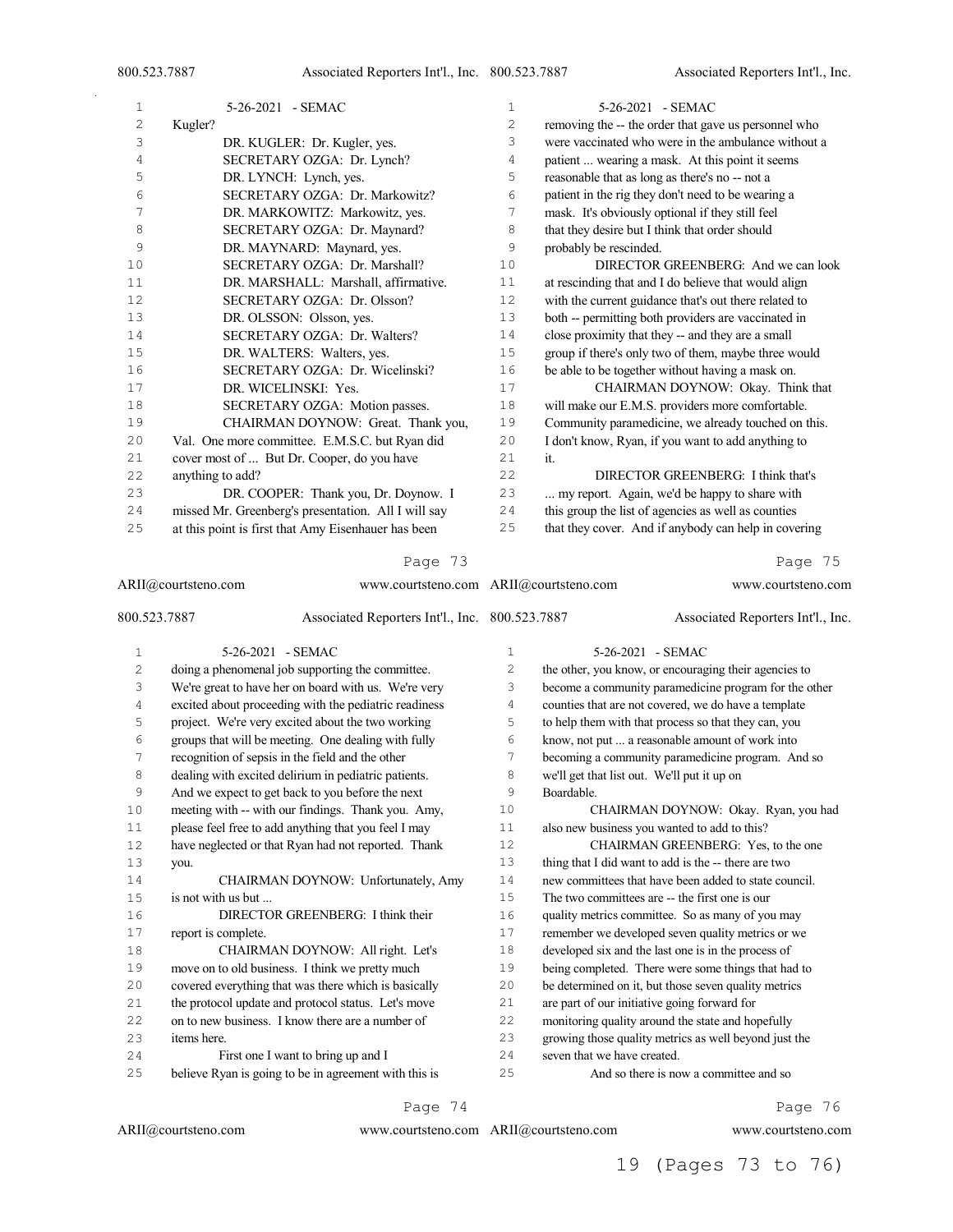| 1  | 5-26-2021 - SEMAC                                     | 1              | 5-26-2021 - SEMAC                                     |
|----|-------------------------------------------------------|----------------|-------------------------------------------------------|
| 2  | if there's anybody on the SEMAC that would be         | $\overline{c}$ | But that committee will be working and                |
| 3  | interested in being part of the quality metrics       | 3              | looking at those different models as well as the loss |
| 4  | committee we'd love to have more participants on it.  | 4              | of, you know, on the E.T. three model be looking and  |
| 5  | It is a brand new committee and they can e-mail       | 5              | coordinating with the twenty-five agencies around the |
| 6  | myself and Mark and Don with their interest in being  | 6              | state really in four geographic regions to see how    |
| 7  | part of it. And with that committee we're also        | 7              | the E.T. three programs are working, and give a       |
| 8  | excited to be in the final steps of working on a new  | 8              | sounding board in one place to see the things that    |
| 9  | analytic program that hopefully will be able to       | 9              | are working really positively in the -- in the other  |
| 10 | provide that committee with additional information    | 10             | locations so that, you know, maybe another area wants |
| 11 | related to the data and the metrics that are there    | 11             | to adopt a best practice that's being done in         |
| 12 | and see the performance around the state.             | 12             | somewhere else.                                       |
| 13 | One of the goals of the new committee                 | 13             | And so both of those committees are                   |
| 14 | and -- and also the metrics being out there is to     | 14             | looking for more members. We'd love to see some of    |
| 15 | share this information -- sorry, to share information | 15             | our physicians be a part of each of them. If anybody  |
| 16 | about the metrics. To share opportunities for         | 16             | has any specific interest or desires to be part of it |
| 17 | agencies to further engage in using the -- the        | 17             | please, again, feel free to reach out to myself, Don  |
| 18 | metrics as well as the analytic program we're hoping  | 18             | and Mark Phillippy. Thank you.                        |
| 19 | in the future, probably about a year out, would allow | 19             | CHAIRMAN DOYNOW: Okay. Thank you,                     |
| 20 | agencies to see how they're doing with the metrics    | 20             | Ryan. Is there any other new business from -- from    |
| 21 | compared to other similar like agencies.              | 21             | our committee members?                                |
| 22 | So in situations beware it's a smaller                | 22             | DR. MARSHALL: Yes, I -- Dr. Marshall.                 |
| 23 | rural volunteer agency. How are they compared to the  | 23             | I have one item of                                    |
| 24 | state's overall but then also how are they compared   | 24             | CHAIRMAN DOYNOW: Go ahead.                            |
| 25 | to other similar rural -- similar size rural E.M.S.   | 25             | DR. MARSHALL: Okay. So it's actually                  |
|    |                                                       |                |                                                       |

| ARII@courtsteno.com |                                   |                                                       | www.courtsteno.com ARII@courtsteno.com |                              | www.courtsteno.com                                    |
|---------------------|-----------------------------------|-------------------------------------------------------|----------------------------------------|------------------------------|-------------------------------------------------------|
| 800.523.7887        |                                   | Associated Reporters Int'l., Inc. 800.523.7887        |                                        |                              | Associated Reporters Int'l., Inc.                     |
| $\mathbf 1$         |                                   | 5-26-2021 - SEMAC                                     | $\mathbf{1}$                           |                              | 5-26-2021 - SEMAC                                     |
| $\overline{c}$      |                                   | agencies? And hopefully, you know, pushing to         | 2                                      |                              | probably more old business than new business. As      |
| 3                   |                                   | advance E.M.S. and the quality of care with that. So  | 3                                      |                              | many of you know that, you know, over the years I've  |
| 4                   |                                   | excited on the quality metrics committee. Before I    | 4                                      |                              | been pushing for a statewide A.L.S. protocol so that  |
| 5                   |                                   | move to the other one is there any questions related  | 5                                      |                              | we can be consistent across the state. And we've      |
| 6                   | to the quality metrics committee? |                                                       | 6                                      |                              | currently gotten to the point where the majority of   |
| 7                   |                                   | Excellent. The other committee that                   | 7                                      |                              | the state is using the same medicine with most of the |
| 8                   |                                   | is in the -- is and the quality metrics committee had | 8                                      |                              | regions either participating with the collaborative   |
| 9                   |                                   | their first meeting yesterday. It's being shared by   | 9                                      |                              | protocols or have adopted the collaborative protocols |
| 10                  |                                   | Dave Violante and it -- they had a very positive      | 10                                     |                              | for their region without actual participation in the  |
| 11                  |                                   | meeting there. The other committee that is just       | 11                                     | collaborative which is fine. |                                                       |
| 12                  |                                   | starting and it has not even had its first meeting    | 12                                     |                              | And New York City unified protocols                   |
| 13                  |                                   | yet but is still working on who will be on it is the  | 13                                     |                              | which we've made the -- the medicine is the same as   |
| 14                  | E.M.S. Innovation Committee       |                                                       | 14                                     |                              | the unified protocols. I think most of our protocols  |
| $15$                |                                   | The E.M.S. innovation committee will                  | 15                                     |                              | actually have the same name. And we have one county,  |
| 16                  |                                   | be focusing primarily for right now in what the       | 16                                     |                              | one region left. Suffolk County and I'm sorry to      |
| 17                  |                                   | future of E.M.S. looks like. So their primary focus   | 17                                     |                              | call them out but I think it's -- we would like to    |
| 18                  |                                   | will be E.T. three community paramedics and in        | 18                                     |                              | urge them very strongly to consider adopting the      |
| 19                  |                                   | treatment and place and what does that look like in   | 19                                     | collaborative protocols.     |                                                       |
| 20                  |                                   | the future. And then the goal of it and the reason    | 20                                     |                              | They don't have to join the                           |
| 21                  |                                   | why it's called the E.M.S. innovation committee is    | 21                                     |                              | collaborative but, you know, that way we would have   |
| 22                  |                                   | really looking at those things that they adopt and    | 22                                     |                              | essentially one set of A.L.S. protocols across the    |
| 23                  |                                   | change in the future whether that be with pediatric   | 23                                     |                              | state. Thank you for listening. I'll get off my       |
| 24                  |                                   | care, adult care, innovation and deployment models,   | 24                                     | soap box now.                |                                                       |
| 25                  | fill in the blanks.               |                                                       | 25                                     |                              | CHAIRMAN DOYNOW: Okay.  Go ahead.                     |

Page 78

Page 80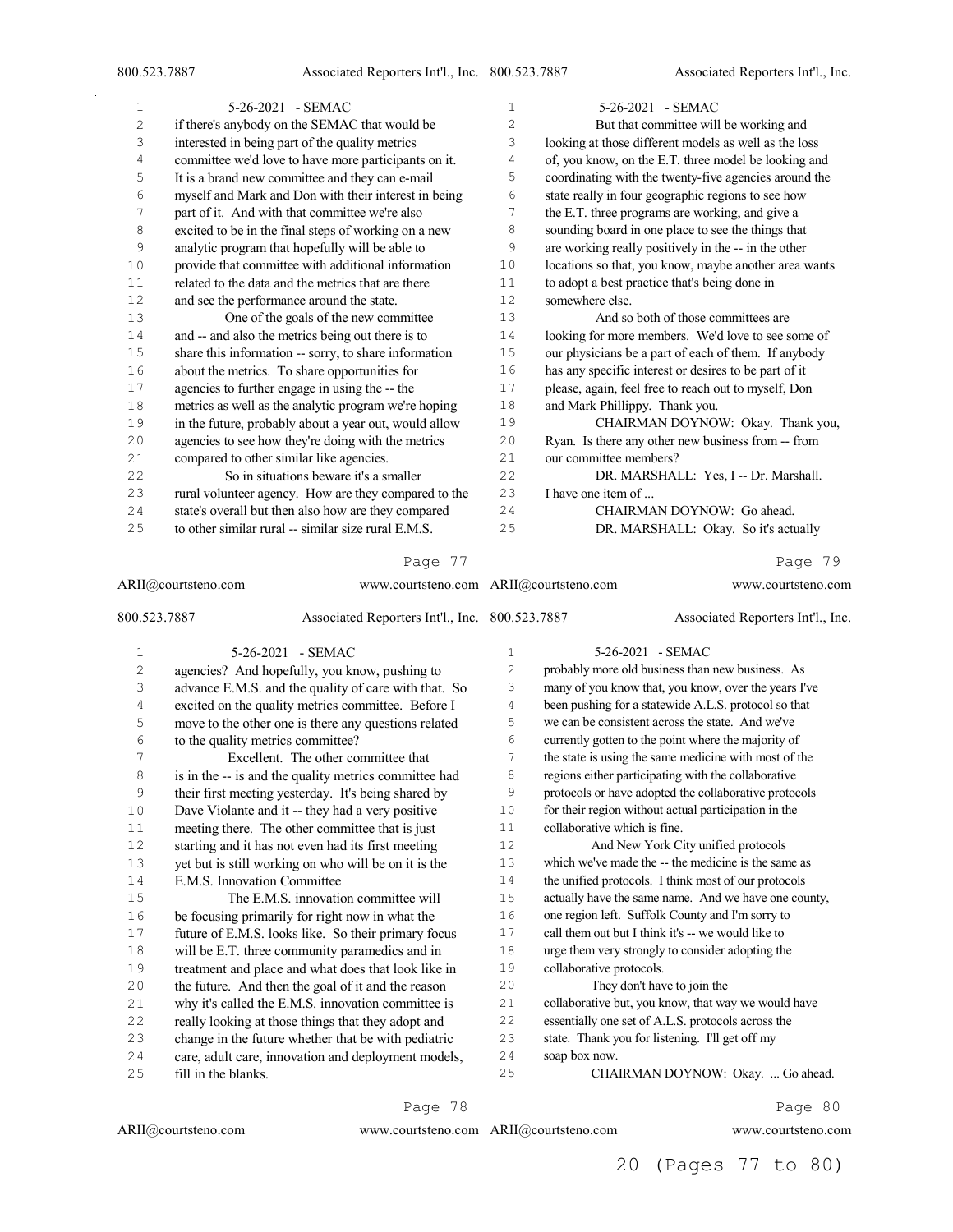Associated Reporters Int'l., Inc.

| $\mathbf 1$ | 5-26-2021 - SEMAC                                     | 1  | 5-26-2021 - SEMAC                                    |
|-------------|-------------------------------------------------------|----|------------------------------------------------------|
| 2           | Who was that?                                         | 2  | DIRECTOR GREENBERG: You're not alone.                |
| 3           | DR. DAVIDOFF: Davidoff. Right. Has                    | 3  | Don't feel like you're alone. We're working on       |
| 4           | the bureau had a chance to go to the interstate       | 4  | vetting of several people. I think Dr.  is           |
| 5           | bureau act ? And if so part of the ramifications      | 5  | shaking his heard there.                             |
| 6           | $\cdots$                                              | 6  | DR. WINSLOW: It's okay. It's been                    |
| 7           | CHAIRMAN DOYNOW: You're all broken                    | 7  | thirteen months.  So unfortunately in our area       |
| 8           | there, Jack. You're all broken up. Do you want to     | 8  | the REMAC has not yet been able to move towards the  |
| 9           | go to the chat or do you have a better connection?    | 9  | collaboratives because we haven't been able to meet  |
| 10          | your audio was all broken.                            | 10 | and to continue to work on the policy section in our |
| 11          | UNIDENTIFIED SPEAKER: Suggest that he                 | 11 | area before we could fully adopt or continue to use  |
| 12          | talk without the camera on.                           | 12 | the medicine in the collaboratives.                  |
| 13          | CHAIRMAN DOYNOW: Or a suggestion was                  | 13 | But my question of Dr. Marshall would                |
| 14          | turn the camera off and just talk. That might make    | 14 | be would New York City consider adopting the         |
| 15          | your -- your audio a little bit better.               | 15 | collaboratives as well?                              |
| 16          | DR. DAVIDOFF: What about now, folks?                  | 16 | DR. MARSHALL: That's a -- that's a                   |
| 17          | CHAIRMAN DOYNOW: Much better.                         | 17 | very good question and New York City -- I have been  |
| 18          | DR. DAVIDOFF: Okay. So has the                        | 18 | pushing New York City to adopt the collaboratives.   |
| 19          | bureau had a chance -- has the bureau had a chance to | 19 | Dr. Schenker can jump in and say what we've done as  |
| 20          | review the hero act that New York State has enacted   | 20 | can Dr. Alexandrou in terms of this -- adopting the  |
| 21          | that is supposed to begin the first week of July?     | 21 | medicine of the collaborative without actually       |
| 22          | And how it will or will not affect E.M.S. as we move  | 22 | joining the collaborative, and that's what I think   |
| 23          | ahead with pandemics, infectious disease, et cetera?  | 23 | that Suffolk could certainly do as well.             |
| 24          | Will they be releasing any suggestions for us to      | 24 |                                                      |
| 25          | utilize?                                              | 25 | DR. MARSHALL: Yes. Well, they                        |
|             | Page 81                                               |    | 83<br>Page                                           |
| $- - - -$   |                                                       |    |                                                      |

ARII@courtsteno.com 800.523.7887 Associated Reporters Int'l., Inc. 5-26-2021 - SEMAC DIRECTOR GREENBERG: So I cannot -- I'm not answering that one but I'm happy to look into it and get back to you specifically related to that. I would say give me a few days and we'll see what we can find out on that one. DR. DAVIDOFF: I appreciate it because after reading through it, unless I misunderstand it, we're going to be taking one of the seats out of the front of each ambulance and extending our back valve mask six feet to keep people distanced properly or we're going to get sued, so. Any suggestions would be helpful. **DIRECTOR GREENBERG:** Absolutely. ... I -- I know that Dr. Pigut [phonetic spelling] is not on the call but I do believe Dr. Winslow from Suffolk County is on the call. I think, you know, Dr. Winslow if you wanted to say anything from Dr. Marshall's comment. DR. WINSLOW: Sure. Well, as everyone knows I -- I am the new medical director of Suffolk County but unfortunately the state has yet to complete my vetting process which has been over a year. So unfortunately I'm not a member of this committee yet but I would like to be. www.courtsteno.com ARII@courtsteno.com www.courtsteno.com Associated Reporters Int'l., Inc. 5-26-2021 - SEMAC considered it. DR. SCHENKER: Dr. Doynow, if you don't mind, can I speak to that? CHAIRMAN DOYNOW: Sure. DR. SCHENKER: Okay. So -- so ... I think that the -- the really crux of the difference 8 and why New York City has -- has chosen not to adopt the collaborative but to -- to adopt the medicine is that we look at protocols a little different in New 11 York City just because of our volume. We use a more operational tool ... while the rest of the state I would say uses more, I would say, guidelines than 14 actual protocols.<br>15 We use We use protocols for the purpose of maintaining a little bit better control over the region. But the medicine and -- and I've said this multiple times at this meeting, I believe very strongly than the medicine should be the same because E.M.S. medicine is E.M.S. medicine regardless of where you are. But I think that it's very important that we all as close as we can on the medicine or we're almost identical on medicine going forward. CHAIRMAN DOYNOW: Thank you, Dr. Schenker. Dr. Winslow, anything you wanted to

Page 82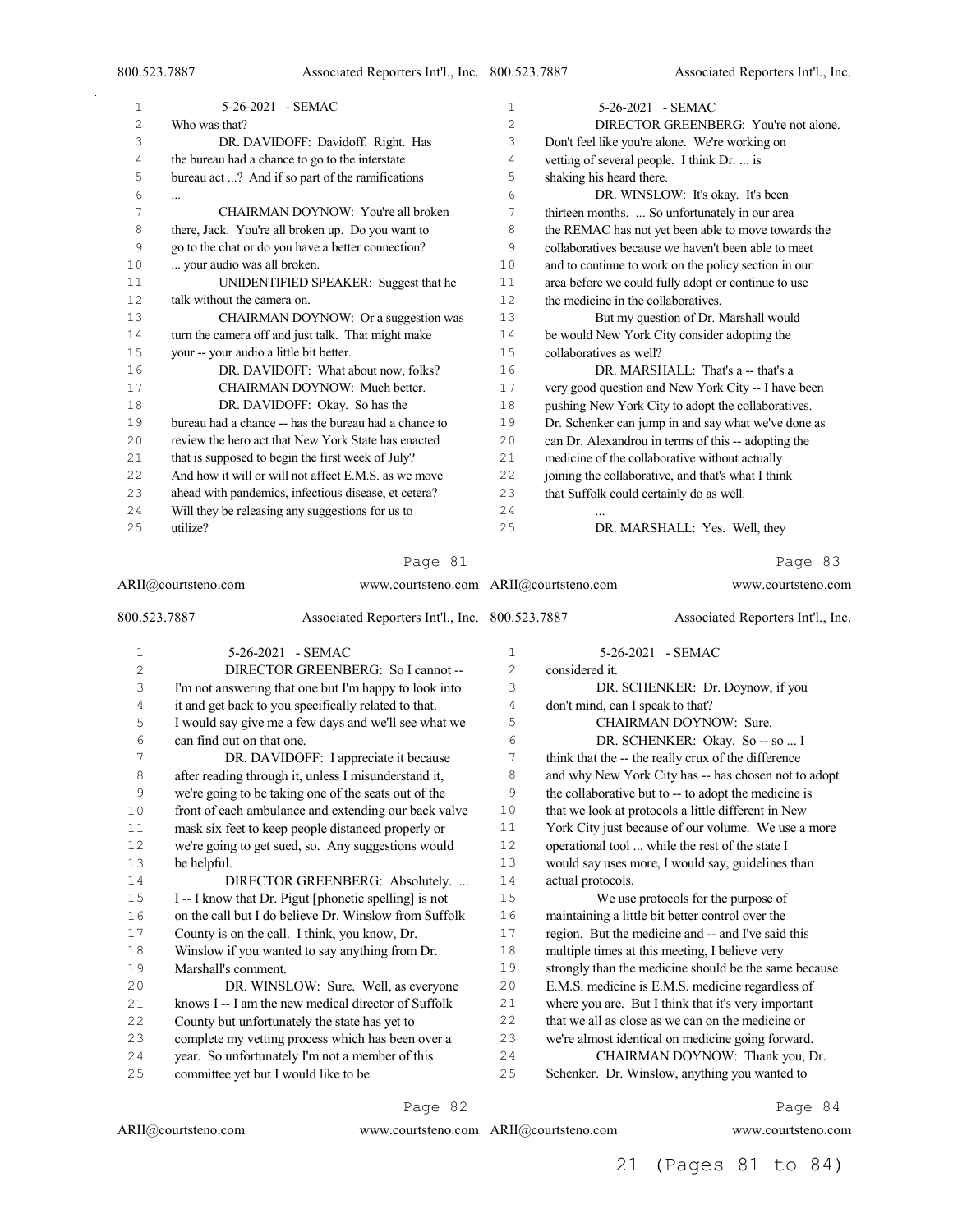$\bar{z}$ 

| $\mathbf{1}$   | 5-26-2021 - SEMAC                                    | $\mathbf 1$    | 5-26-2021 - SEMAC                                     |
|----------------|------------------------------------------------------|----------------|-------------------------------------------------------|
| $\overline{c}$ | comment on there?                                    | $\overline{2}$ | contract and so we are now working on solutions to    |
| 3              | DR. WINSLOW: Oh, no, just to put                     | 3              | resolve that and determine how that program agency    |
| 4              | everyone's mind at ease, realize our current         | 4              | will be -- how the support will be there for the      |
| 5              | protocols are in line with medicine of the           | 5              | program or for the region via program agency.         |
| 6              | collaboratives already. They're just not in the same | 6              | Unfortunately, state contracting                      |
| 7              | format                                               | 7              | process is not a quick one, so what we are working on |
| 8              | CHAIRMAN DOYNOW: Okay. Thank you.                    | 8              | is possible solutions for both a short term and a     |
| 9              | Any comments? Any other new business?                | 9              | long term solution related to getting you program     |
| 10             | DR. OLSSON: Olsson, yes, please.                     | 10             | support.                                              |
| 11             | CHAIRMAN DOYNOW: Dr. Olsson.                         | 11             | DR. KUGLER: Thank you, Ryan.                          |
| 12             | DR. OLSSON: I have -- thank you. The                 | 12             | DIRECTOR GREENBERG: Yes. But the --                   |
| 13             | average  protocol, the final line at the bottom I    | 13             | but the funding is there. The funding has never gone  |
| 14             | put it in the chat box. The use of tranexamic acid   | 14             | anywhere. The -- the allocation of that funding is    |
| 15             | in an E.M.S. region must be approved by the          | 15             | there as well as, you know, now it's just a matter of |
| 16             | corresponding RTAC. I just want to bring to your     | 16             | looking at means for what that new contract will look |
| 17             | attention the letter we got from our regional trauma | 17             | like and getting that support into your area.         |
| 18             | has one sentence at the bottom.                      | 18             | DR. KUGLER: Okay. Thank you.                          |
| 19             | The committee was not strictly opposed               | 19             | DIRECTOR GREENBERG: Okay.                             |
| 20             | to the use of tranexamic acid but suggests that if   | 20             | CHAIRMAN DOYNOW: Any other new                        |
| 21             | used it's used to be monitored for evidence of       | 21             | business?                                             |
| 22             | efficacy and presence of serious side effects. Now   | 22             | DR. WALTERS: Dr. Doynow it's Walters.                 |
| 23             | this does not seem to be a glowing endorsement of    | 23             | CHAIRMAN DOYNOW: Hi, Dr. Walters. Go                  |
| 24             | tranexamic acid and we will be addressing that with  | 24             | ahead.                                                |
| 25             | that group. But I wanted to bring to light the fact  | 25             | DR. WALTERS: I got  new business                      |
|                | Page 85                                              |                | 87<br>Page                                            |

#### Page 85

| ARII@courtsteno.com |                                            | www.courtsteno.com ARII@courtsteno.com                |    |                                          | www.courtsteno.com                                    |  |  |  |  |
|---------------------|--------------------------------------------|-------------------------------------------------------|----|------------------------------------------|-------------------------------------------------------|--|--|--|--|
| 800.523.7887        |                                            | Associated Reporters Int'l., Inc. 800.523.7887        |    |                                          | Associated Reporters Int'l., Inc.                     |  |  |  |  |
| $\mathbf{1}$        |                                            | 5-26-2021 - SEMAC                                     | 1  |                                          | 5-26-2021 - SEMAC                                     |  |  |  |  |
| $\mathbf{2}$        |                                            | that this statement exists in the protocol and I      | 2  |                                          | but I just have a question related to the -- the      |  |  |  |  |
| 3                   |                                            | don't know. Other regions may get a similar response  | 3  |                                          | comments about T.X.A. and I guess those other         |  |  |  |  |
| 4                   |                                            | from their RTAC. So for the sake of general           | 4  |                                          | protocols, the updates -- the collaborative updates   |  |  |  |  |
| 5                   | information I put it out there. Thank you. |                                                       | 5  |                                          | that were approved here previously. Did those -- did  |  |  |  |  |
| 6                   |                                            | CHAIRMAN DOYNOW: Okay. Thank you,                     | 6  |                                          | they receive final approval from the commissioner?    |  |  |  |  |
| 7                   | Dr. Olsson. Any other new business?        |                                                       | 7  |                                          | Are we still waiting on those and if we're still      |  |  |  |  |
| 8                   |                                            | DR. KUGLER: Yeah, Dr. Kugler.                         | 8  | waiting what is the time frame for that? |                                                       |  |  |  |  |
| 9                   |                                            | CHAIRMAN DOYNOW: Dr. Kugler, go                       | 9  |                                          | DIRECTOR GREENBERG: I do not have a                   |  |  |  |  |
| 10                  | ahead.                                     |                                                       | 10 |                                          | time frame on that one. And we are still waiting on   |  |  |  |  |
| 11                  |                                            | DR. KUGLER: Thank you. I have been                    | 11 |                                          | some things and I hope we'll be able to get you       |  |  |  |  |
| 12                  |                                            | asked by the chairman of my REMSCO to pose a question | 12 |                                          | to find out what that timeline possibly would look    |  |  |  |  |
| 13                  |                                            | to Ryan. And the question is since Nassau REMSCO is   | 13 |                                          | like. So I'll get back to you on the timeline for     |  |  |  |  |
| 14                  |                                            | listed as in addition to faithfully and actually      | 14 | that.                                    |                                                       |  |  |  |  |
| 15                  |                                            | performing the duties of a regional program agency,   | 15 |                                          | DR. WALTERS: I mean, I understand                     |  |  |  |  |
| 16                  |                                            | why doesn't the Nassau REMSCO have access to the same | 16 |                                          | COVID and everything but I think those were approved  |  |  |  |  |
| 17                  |                                            | financial support as the other regional program       | 17 |                                          | some time ago, and in trying to update protocols,     |  |  |  |  |
| 18                  | agencies?                                  |                                                       | 18 |                                          | trying to stay current with the evidence, trying to   |  |  |  |  |
| 19                  |                                            | DIRECTOR GREENBERG: Sure.                             | 19 |                                          | move forward with our general E.M.S. care I think we  |  |  |  |  |
| 20                  |                                            | Absolutely. So, you know, the financial support is    | 20 |                                          | should strongly encourage the commissioner to look at |  |  |  |  |
| 21                  |                                            | there. It's in the training -- within the fund and    | 21 | those and approve those quickly.         |                                                       |  |  |  |  |
| 22                  |                                            | where all the program agencies are. Up until I        | 22 |                                          | DIRECTOR GREENBERG: I do agree and we                 |  |  |  |  |
| 23                  |                                            | believe just several weeks ago there was a program    | 23 |                                          | also are actively looking at a change in the process  |  |  |  |  |
| 24                  |                                            | agency that was under contract. They have now         | 24 |                                          | slightly in order to hopefully speed up that process  |  |  |  |  |
| 25                  |                                            | recently told us they no longer will be under         | 25 |                                          | particularly  there's no changes are made from the    |  |  |  |  |

Page 86

www.courtsteno.com ARII@courtsteno.com www.courtsteno.com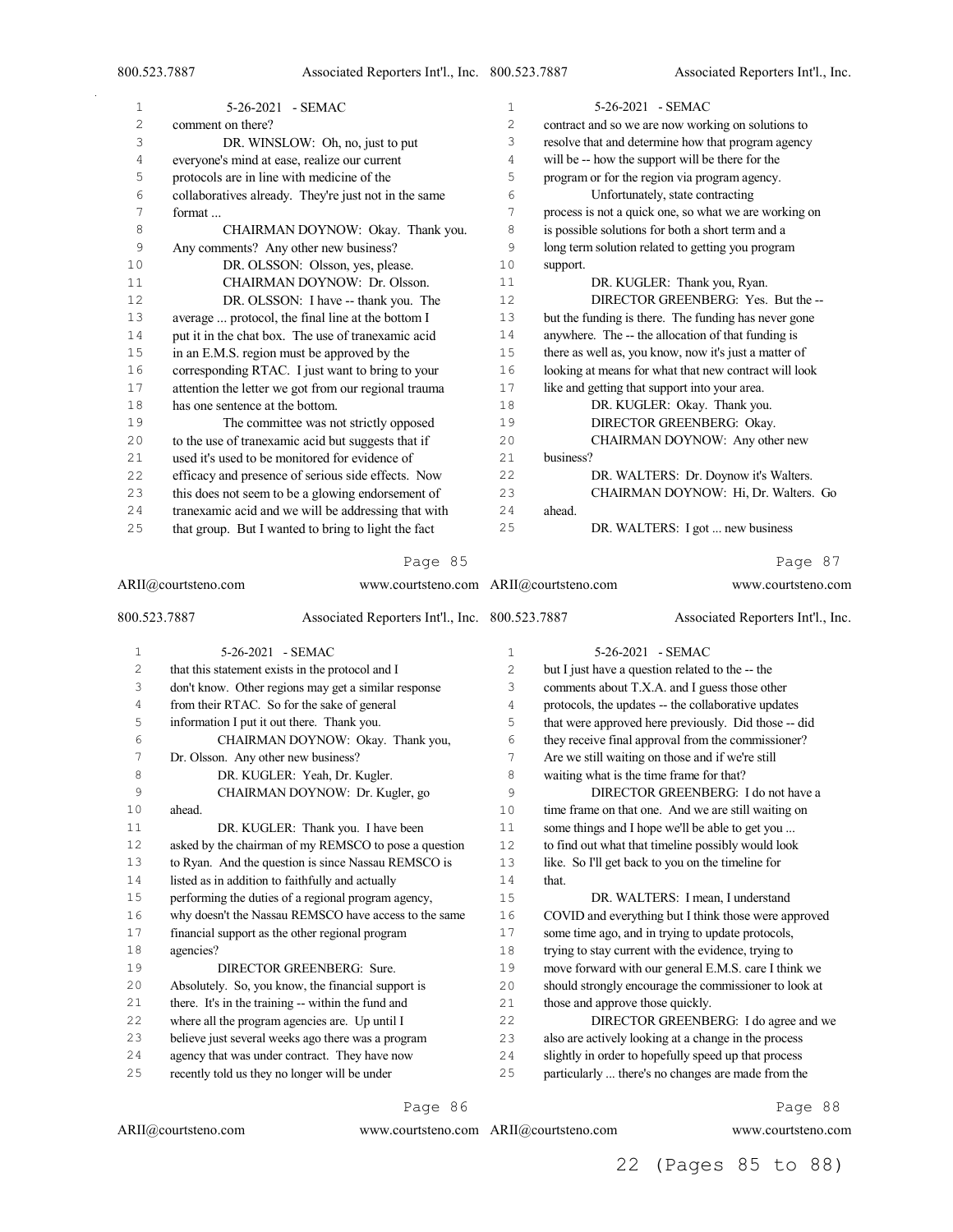| 1  | 5-26-2021 - SEMAC                                     | 1              | 5-26-2021 - SEMAC                                     |
|----|-------------------------------------------------------|----------------|-------------------------------------------------------|
| 2  | pre -- from the time that it's submitted to the time  | $\overline{c}$ | and at this point I think it's really important just  |
| 3  | that it's approved by the state council. So we're     | 3              | for some clarification because I'm confused. There    |
| 4  | just waiting for that process to get ironically to    | 4              | was a letter sent from the bureau to the Hudson       |
| 5  | the process to get approved in the change. And then   | 5              | Valley REMSCO regarding their A.L.S. update and       |
| 6  | that will speed up things for future changes.         | 6              | authority policy which I'm not really sure I          |
| 7  | Permitting nothing changes at the council then it     | 7              | understand.                                           |
| 8  | would have to go back.                                | 8              | They had had a longstanding policy to                 |
| 9  | CHAIRMAN DOYNOW: I agree.                             | 9              | approve agencies for A.L.S. upgrades in order to      |
| 10 | DR. OLSSON: Dr. Doynow?                               | 10             | maintain their -- their regional capabilities and in  |
| 11 | CHAIRMAN DOYNOW: Yes.                                 | 11             | order to make sure that they had appropriate regional |
| 12 | DR. OLSSON: Dr. Berry and then Dr.                    | 12             | oversight as granted in Article 30. And the letter    |
| 13 | Olsson.                                               | 13             | insinuated that they did not. I thought this was      |
| 14 | CHAIRMAN DOYNOW: Okay. Dr. Berry?                     | 14             | something that was very specific to the process that  |
| 15 | DR. BERRY: Thank you. Currently                       | 15             | occurred in the Hudson Valley, and we had some        |
| 16 | are surging across New York City with non COVID       | 16             | discussions about it and didn't do anything further.  |
| 17 | patients. If we were hit with another pandemic where  | 17             | Recently in our region we were handed                 |
| 18 | hospitals with New York capacity with COVID patients  | 18             | a letter granting advanced life support authority to  |
| 19 | there currently is no state or reasonable plan in     | 19             | an agency that had not applied to our REMAC to -- to  |
| 20 | place to handle this surge. So regarding developing   | 20             | perform at that level. When we asked our state reps   |
| 21 | state disaster protocols, is there a plan in place to | 21             | we were told that actually the authority to practice  |
| 22 | involve the regional  leadership and stakeholders     | 22             | at the A.L.S. level was actually something that was   |
| 23 | in these discussions? And will the state develop or   | 23             | granted by the bureau and not by the regions.         |
| 24 | -- and will the state provide financial resources     | 24             | We then went back and asked counsel                   |
| 25 | develop an integrated system.                         | 25             | about this because I thought -- we found that very    |

|              | ARII@courtsteno.com  | www.courtsteno.com ARII@courtsteno.com                |    |                               | www.courtsteno.com                                    |
|--------------|----------------------|-------------------------------------------------------|----|-------------------------------|-------------------------------------------------------|
| 800.523.7887 |                      | Associated Reporters Int'l., Inc. 800.523.7887        |    |                               | Associated Reporters Int'l., Inc.                     |
| $\mathbf 1$  |                      | 5-26-2021 - SEMAC                                     | 1  |                               | 5-26-2021 - SEMAC                                     |
| 2            |                      | CHAIRMAN DOYNOW: Ryan pass that to                    | 2  |                               | strange because very clearly in Three thousand and    |
| 3            | you.                 |                                                       | 3  |                               | four A REMACs are granted the authority to develop    |
| 4            |                      | DIRECTOR GREENBERG: So I would say                    | 4  |                               | policies, procedures and triage treatment and         |
| 5            |                      | that, you know, participation and development of      | 5  |                               | transportation protocols consistent with the          |
| 6            |                      | that, especially as a member of this committee, is    | 6  |                               | standards of the SEMAC addressing local conditions.   |
| 7            |                      | something that -- that I believe, Don, that you would | 7  |                               | And even more confusing on this is the                |
| 8            | welcome.             |                                                       | 8  |                               | way this actually came across was that it appeared    |
| 9            |                      | CHAIRMAN DOYNOW: Sure.                                | 9  |                               | that the state could grant authority for an agency to |
| 10           |                      | DIRECTOR GREENBERG: And then in                       | 10 |                               | operate at the advanced E.M.T. or the C.C. level      |
| 11           |                      | regards to the financial components or subsidies, I   | 11 |                               | regardless of what region they practiced in since it  |
| 12           |                      | think there would have to be an understanding of what | 12 |                               | had nothing to do with the regional oversight and     |
| 13           |                      | that financial support would be looking for. And      | 13 | regional or local conditions. |                                                       |
| 14           |                      | then we would have to propose that up to division of  | 14 |                               | So I was just wondering if Steve and -                |
| 15           |                      | budget to try and, you know, determine if there are   | 15 |                               | - and Ryan could clarify some of this for us because  |
| 16           |                      | funds and where those funds would be coming from.     | 16 |                               | I think the regions have spent a lot of time over the |
| 17           |                      | UNIDENTIFIED SPEAKER:  Dr. Olsson                     | 17 |                               | years making sure that our A.L.S. systems are         |
| 18           | and then Dr. Dailey. |                                                       | 18 |                               | functioning as appropriately as possible. And want    |
| 19           |                      | CHAIRMAN DOYNOW: Dr. Olsson, you're                   | 19 |                               | to make sure that they're maintaining appropriate     |
| 20           | up next.             |                                                       | 20 |                               | standards to meet our local conditions while working  |
| 21           |                      | DR. OLSSON: I've already said my                      | 21 |                               | in conjunction with the bureau. And any changes that  |
| 22           | piece. Thank you.    |                                                       | 22 |                               | have been made now to interpretation of Article 30 or |
| 23           |                      | CHAIRMAN DOYNOW: Dr. Dailey?                          | 23 | prior precedent.              |                                                       |
| 24           |                      | DR. DAILEY: Thanks, Dr. Doynow.                       | 24 |                               | DIRECTOR GREENBERG: Sure. So there's                  |
| 25           |                      | There is something that -- that came up last year,    | 25 |                               | a couple of things on this and not only this but some |

#### Page 90

ARII@courtsteno.com

ARII@courtsteno.com www.courtsteno.com

Page 92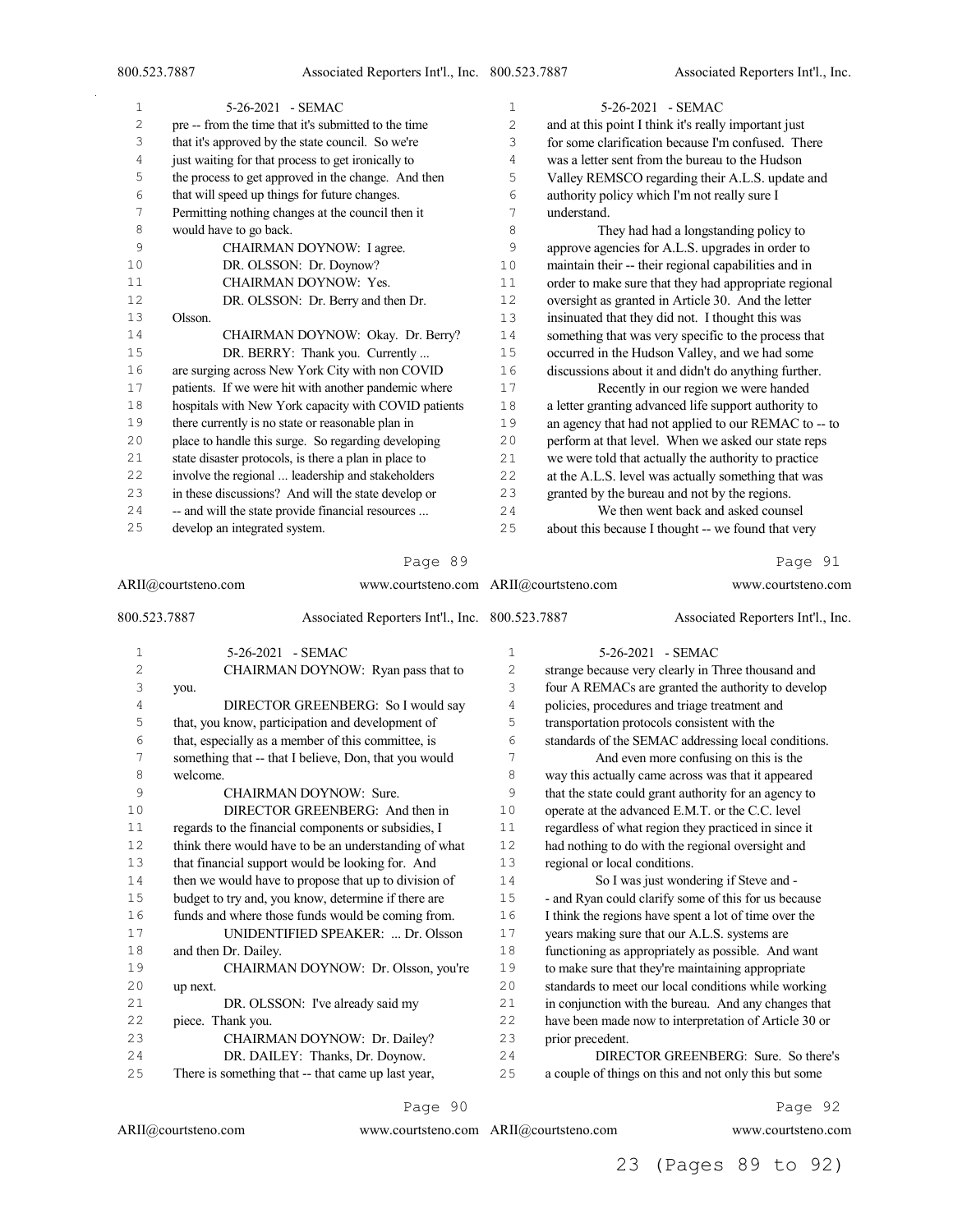| 1    | 5-26-2021 - SEMAC                                     | 1  | 5-26-2021 - SEMAC                                     |
|------|-------------------------------------------------------|----|-------------------------------------------------------|
| 2    | other things as well. So I'll let Steve talk first    | 2  | changes.                                              |
| 3    | and then I will follow up with some additional.       | 3  | MR. DZIURA: Yeah, in this particular                  |
| 4    | MR. DZIURA: So thanks, Mike for                       | 4  | case, I had worked with Hudson Valley REMSCO, and     |
| 5    | bringing that up. You -- you are correct. The         | 5  | they were in support, however, were following their   |
| 6    | letter that went out was -- was very specific to the  | 6  | own policy regarding the establishment of A.L.S. And  |
| 7    | situation at Hudson Valley REMSCO specifically to the | 7  | that policy was very lengthy and, you know, and in    |
| 8    | fact that their policy had created a -- a pseudo      | 8  | the end what it looks like is the policy statement    |
| 9    | public need process for the establishment of A.L.S.   | 9  | was created by the REMSCO and instituted right around |
| 10   | services in that area. And in reviewing with legal    | 10 | the same time that advanced life support first        |
| 11   | the -- the -- their existing policy against the       | 11 | response services came into the picture.              |
| 12   | current statute, there is no requirement or -- or     | 12 | And so it looks like the policy may                   |
| 13   | enabling language to allow for that type of a process | 13 | have unintentionally incorporated everybody into this |
| 14   | to occur.                                             | 14 | -- this advanced life support first response upgrade  |
| $15$ | We were in constant contact with                      | 15 | as opposed to considering the difference between an   |
| 16   | Hudson Valley REMSCO and talked through their whole   | 16 | ambulance service seeking to change levels of care.   |
| 17   | process. The long history of where it came from and   | 17 | So the -- the crux of this opinion to them was that   |
| 18   | how they got there. And provided this letter          | 18 | their -- their policy is going through a -- a public  |
| 19   | essentially saying, you know, the -- the only factors | 19 | hearing and need process was arbitrary and capricious |
| 20   | that can be considered by law are in Thirty thirty-   | 20 | and not permitted by Article 30 in its existence      |
| 21   | one regarding, you know, what's required but required | 21 | today.                                                |
| 22   | of an advanced life support system. And that was      | 22 | DIRECTOR GREENBERG: So the other                      |
| 23   | outlined in that letter in that in order to -- to     | 23 | component -- let me back up. Dr. Dailey, do you have  |
| 24   | grant that authority the department did have to come  | 24 | anything else on that one or does anyone else before  |
| 25   | out and do an inspection to verify that that was --   | 25 | $I_{\alpha}$                                          |

|              | ARII@courtsteno.com<br>www.courtsteno.com ARII@courtsteno.com |                | www.courtsteno.com                                    |
|--------------|---------------------------------------------------------------|----------------|-------------------------------------------------------|
| 800.523.7887 | Associated Reporters Int'l., Inc. 800.523.7887                |                | Associated Reporters Int'l., Inc.                     |
| 1            | 5-26-2021 - SEMAC                                             | 1              | 5-26-2021 - SEMAC                                     |
| $\mathbf{2}$ | that was all in place prior to permitting the                 | $\overline{c}$ | DR. DAILEY: No, thank you, Ryan.                      |
| 3            | certificate.                                                  | 3              | DIRECTOR GREENBERG: Absolutely. So                    |
| 4            | So we have not gone back to re-look at                        | 4              | the other thing that I want to bring up kind of       |
| 5            | the entire policy yet. This was an off situation and          | 5              | related to this but, you know, more on a more global  |
| 6            | I wasn't aware of a second  involved in this so               | 6              | thing, we also had a -- a legal question that was     |
| 7            | I'd be happy to talk a little more offline about that         | 7              | asked in the legal review that was done most recently |
| 8            | particular one and if the situation was the same.             | 8              | on core sponsors. And the question that was asked     |
| 9            | And we do need to revisit the entire policy to make           | 9              | is, of course, what -- what gives us the authority to |
| 10           | sure that -- that our current policy statements do            | 10             | restrict a core sponsor by a region, by a -- by a     |
| 11           | align with Article 30 and current regulations.                | 11             | geographic region. Is there a very specific           |
| 12           | DIRECTOR GREENBERG: Before I go, Dr.                          | 12             | authority when it comes to core sponsorship and       |
| 13           | Dailey, do you have anything on what Steve said?              | 13             | there's specific authority on -- on E.M.S. agencies   |
| 14           | DR. DAILEY: No, I appreciate the                              | 14             | having geographic regions. But it was not as clear    |
| 15           | clarification. I think there's also two different             | 15             | on core sponsors having a geographic region.          |
| 16           | things, right. One is that an agency be granted the           | 16             | And so this is another legal brief                    |
| 17           | authority to be an A.L.S. agency which I think is             | 17             | that -- that came out recently and determined         |
| 18           | something that falls to the bureau. And the other is          | 18             | essentially that there isn't. There isn't really a    |
| 19           | whether or not they're allowed to practice as an              | 19             | restriction for a core sponsor for a geographic       |
| 20           | A.L.S. agency which falls to the region because               | 20             | region. Now what I'll also say is further review      |
| 21           | unless that is maintained as we review these                  | 21             | also determine that REMACs -- sorry, not REMACs,      |
| 22           | policies, precedent will fall to the wayside.                 | 22             | REMSCOs have a very specific authority to create a    |
| 23           | Monroe, Livingston will end up with advanced E.M.T.s          | 23             | training and ed class. And that courses should be     |
| 24           | as will New York -- New York City. And I'm not sure           | 24             | following that training and ed class.                 |
| 25           | either of those regions are prepared for those                | 25             | And so this is what we thought in some                |

#### Page 94

ARII@courtsteno.com www.courtsteno.com

Page 96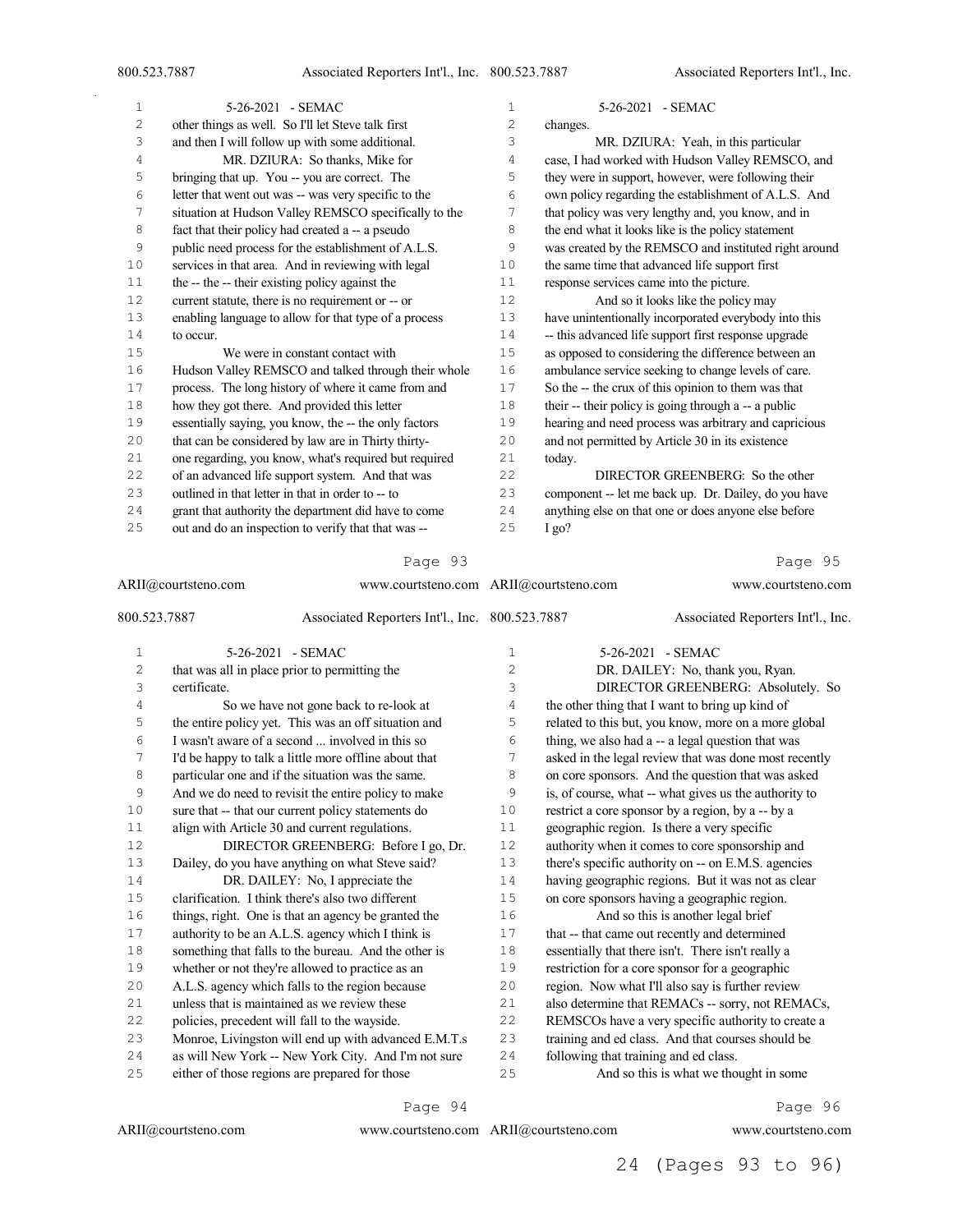$\bar{\gamma}$ 

| $\mathbf{1}$ | 5-26-2021 - SEMAC                                     | 1              | 5-26-2021 - SEMAC                                    |
|--------------|-------------------------------------------------------|----------------|------------------------------------------------------|
| 2            | senses at least, you know, current administration,    | $\overline{2}$ | And so to start to look at some of                   |
| 3            | thought this would be a big change in the where, you  | 3              | those changes that would occur. So I just wanted to  |
| 4            | know, we need these course plans and everything else. | 4              | make sure that -- that this group kind of had that   |
| 5            | We know that regions to some extent  in our           | 5              | understanding and, you know, kind of address that    |
| 6            | training and ed meeting yesterday when we brought     | 6              | from there that I think there were changes in the    |
| 7            | this up and made sure that everybody around the state | 7              | future that are coming that will be in a positive    |
| 8            | was aware of this pretty significant change that we   | 8              | way. But we should also be looking at what are the   |
| 9            | wanted to make sure that -- that everybody was aware. | 9              | things that are important to, you know, everybody on |
| 10           | But we also found out that, well, this                | 10             | this committee and are reasonable things within Part |
| 11           | really just rolls back in some senses to the way that | 11             | Eight hundred statute much harder to change but      |
| 12           | it used to be done some time ago in where the         | 12             | within Part Eight hundred that would make the system |
| 13           | training and ed plan put their -- the -- the regions  | 13             | better, so. Just wanted to bring that all up.        |
| 14           | put in training and ed plan and then the courses were | 14             | CHAIRMAN DOYNOW: Thank you, Ryan.                    |
| 15           | approved based on that plan, which is really just the | 15             | Any other new business before we close the meeting?  |
| 16           | pathway that we're going back to on this.             | 16             | We're going a little over. Okay. I'd like to thank   |
| 17           | I bring this up because people say,                   | 17             | everybody for sticking with us today. Can I have a   |
| 18           | well, you know, it shouldn't be this way, it should   | 18             | motion to close the meeting?                         |
| 19           | change. One of the things that the bureau is working  | 19             | DR. MARSHALL: So moved, Dr. Marshall.                |
| 20           | on and -- and we're kind of in a -- nearing the steps | 20             | CHAIRMAN DOYNOW: Dr. Marshall, thank                 |
| 21           | of it is having a clear process on how regulatory     | 21             | you.                                                 |
| 22           | change occurs. Because it hasn't happened that much   | 22             | DR. KUGLER: I second.                                |
| 23           | with us, we get deferred to the FPC  process          | 23             | CHAIRMAN DOYNOW: Dr. Kugler, thank                   |
| 24           | often. FPC  as many of you -- especially as many      | 24             | you, seconded. All -- all in favor?                  |
| 25           | aware on the -- in the hospital world.                | 25             | UNIDENTIFIED SPEAKER: Aye.                           |
|              |                                                       |                |                                                      |

#### Page 97

|                | ARII@courtsteno.com   | www.courtsteno.com ARII@courtsteno.com                |              |                                     | www.courtsteno.com                                    |
|----------------|-----------------------|-------------------------------------------------------|--------------|-------------------------------------|-------------------------------------------------------|
| 800.523.7887   |                       | Associated Reporters Int'l., Inc. 800.523.7887        |              |                                     | Associated Reporters Int'l., Inc.                     |
| $\mathbf 1$    |                       | 5-26-2021 - SEMAC                                     | $\mathbf{1}$ |                                     | 5-26-2021 - SEMAC                                     |
| $\overline{c}$ |                       | Well, to the good or the bad,                         | 2            |                                     | CHAIRMAN DOYNOW: Okay. We'll see all                  |
| 3              |                       | indifferent we don't really align with some of those  | 3            |                                     | of you folks probably in October I think is when that |
| $\overline{4}$ |                       | -- some of those processes. So we have to kind of     | 4            |                                     | meeting is but there are no dates as of yet. Thank    |
| 5              |                       | flush out certain things to determine how we can      | 5            | you all for -- for staying with us. |                                                       |
| 6              |                       | update our regs and what that process would look like | 6            |                                     | (Off the record 11:06 a.m.)                           |
| 7              |                       | and be. And so those are things that -- that Steve    | 7            |                                     | (The proceeding concluded.)                           |
| 8              |                       | or I are working with B.L.A. on so that we can start  | 8            |                                     |                                                       |
| 9              |                       | to look at some of these changes and -- and look at,  | 9            |                                     |                                                       |
| 10             |                       | you know, whether it be education standards, whether  | 10           |                                     |                                                       |
| 11             |                       | it be a certification period, whether it be           | 11           |                                     |                                                       |
| 12             |                       | operational or regional, fill in the blank.           | 12           |                                     |                                                       |
| 13             |                       | But working in collaboration,                         | 13           |                                     |                                                       |
| 14             |                       | obviously, with our councils to -- to update our      | 14           |                                     |                                                       |
| 15             |                       | regulations doing more pertinent to not only today    | 15           |                                     |                                                       |
| 16             |                       | but what does the future of E.M.S. look like. So I    | 16           |                                     |                                                       |
| 17             |                       | also want to, you know, make sure that everybody here | 17           |                                     |                                                       |
| 18             |                       | is aware that as some of these changes and some of    | 18           |                                     |                                                       |
| 19             |                       | the things that are looked at and reviewed and may    | 19           |                                     |                                                       |
| 20             |                       | not come out to be, you know, the same as the way     | 20           |                                     |                                                       |
| 21             |                       | that we've always done it, there's always the         | 21           |                                     |                                                       |
| 22             |                       | opportunity, particularly in the -- in the future,    | 22           |                                     |                                                       |
| 23             |                       | near future to look at things and say is this the     | 23           |                                     |                                                       |
| 24             |                       | best wording, is this the best way to do it. Or       | 24           |                                     |                                                       |
| 25             | should it be changed. |                                                       | 25           |                                     |                                                       |

Page 98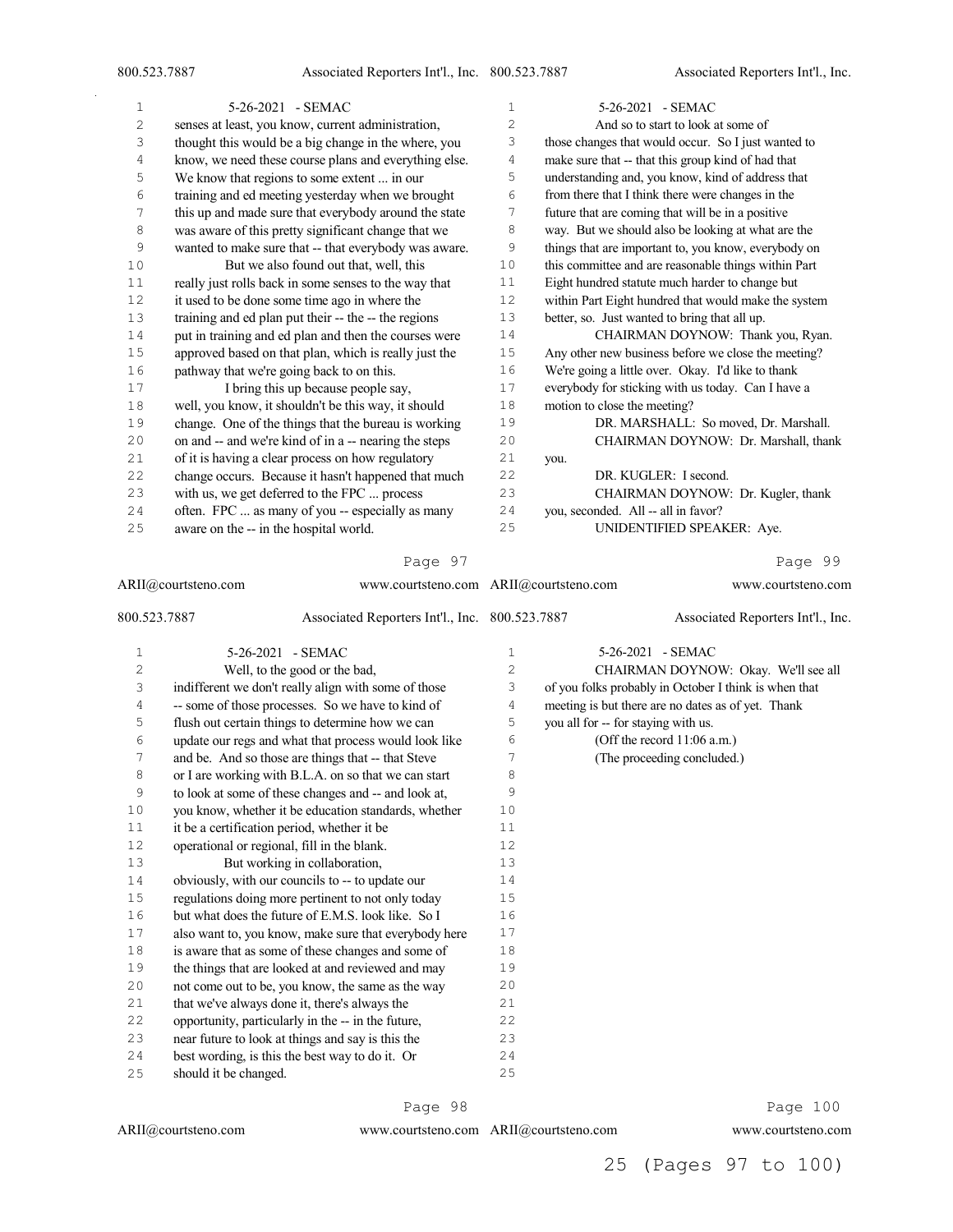| $\mathbf{1}$   | 5-26-2021 - SEMAC                                         |
|----------------|-----------------------------------------------------------|
| $\overline{c}$ | <b>STATE OF NEW YORK</b>                                  |
| 3              | I, BECKY FOSTER, do hereby certify that the foregoing was |
| 4              | reported by me, in the cause, at the time and place, as   |
| 5              | stated in the caption hereto, at Page 1 hereof; that the  |
| 6              | foregoing typewritten transcription consisting of pages 1 |
| 7              | through 100, is a true record of all proceedings had at   |
| 8              | the hearing.                                              |
| 9              | IN WITNESS WHEREOF, I have hereunto                       |
| 10             | subscribed my name, this the 8th day of June, 2021.       |
| 11             |                                                           |
| 12             |                                                           |
| 13             | <b>BECKY FOSTER, Reporter</b>                             |
| 14             |                                                           |
| 15             |                                                           |
| 16             |                                                           |
| 17             |                                                           |
| 18             |                                                           |
| 19             |                                                           |
| 20             |                                                           |
| 2.1            |                                                           |
| 22             |                                                           |
| 23             |                                                           |
| 24             |                                                           |
| 25             |                                                           |
|                |                                                           |
|                | 1 0 1<br>$D - 2 - 2$                                      |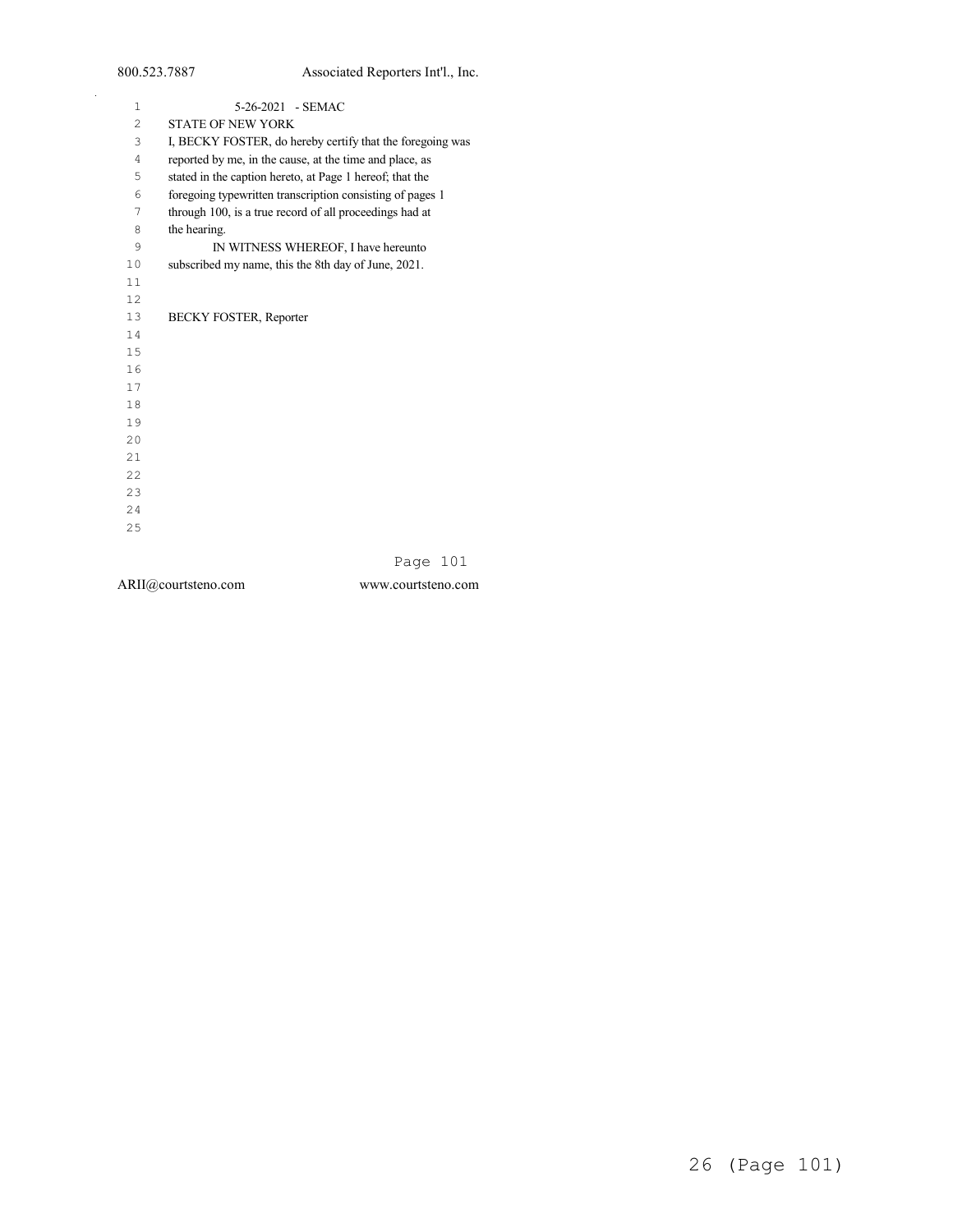|                                             | administered 46:25                     |
|---------------------------------------------|----------------------------------------|
| A                                           | administering 51:2                     |
| A.E.M.T69:16 71:8,9                         | administration 6:6 8:10 70:21          |
| A.E.M.T.s 69:12, 13                         | 97:2                                   |
| A.L.S 46:13 69:13 80:4,22 91:5              | administrative $65:4$                  |
| 91:9,22 92:17 93:9 94:17,20                 | adopt 71:11 78:22 79:11 83:11          |
| 95:6                                        | 83:18 84:8,9                           |
| a.m1:82::2100:6                             | adopted 80:9                           |
| A.T.S16:15                                  | adopting 80:18 83:14, 20               |
| ability 43:22 68:18                         | adult 21:25 30:12 78:24                |
| able 8:11 12:25 15:21 16:2 17:5             | <b>advance</b> 68:7 78:3               |
| 17:7,25 19:21 21:6 25:11 26:4               | <b>advanced</b> 91:18 92:10 93:22      |
| 38:5 39:14 43:21 61:16 68:13                | 94:23 95:10,14                         |
| 75:16 77:9 83:8,9 88:11                     | advantages 26:7                        |
| absolutely $13:18$ $14:2,2$ $30:9$          | advisor $65:24$                        |
| 40:9 41:3 82:14 86:20 96:3                  | advisories 66:9                        |
| accept12:7                                  | advisory 9:3 24:7 55:3,17 58:14        |
| $\texttt{accepted}$ 12:8,9                  | 65:2266:5                              |
| $accepting$ 41:19                           | affairs 69:8 70:12                     |
| access 15:9, 9, 10 18:8 21:13<br>22:5 86:16 | $\texttt{affect}\,81:22$               |
| accessed 39:24                              | affirmative 73:11                      |
| account17:560:3                             | agencies 6:8 7:7, 13, 17, 24 8:2, 3    |
| accounts 16:15                              | 12:8,14 18:3 26:3 29:22 35:11          |
| $accreditation$ 11:6,7                      | 35:16 36:17 46:13 54:16,23             |
| accredicted11:3, 5, 8                       | 75:24 76:2 77:17,20,21 78:2            |
| achieve $17:15$                             | 79:5 86:18,22 91:9 96:13               |
| achieved17:10                               | agency 7:15 8:7 14:13 16:5,10          |
| acid 85:14,20,24                            | 25:21 26:7,14 28:17,20,21              |
| act18:12,1381:5,20                          | 29:18 32:10 35:5, 6, 12, 21 37:4       |
| $\texttt{active} 52:14$                     | 47:5 77:23 86:15,24 87:3,5             |
| actively 24:14 29:21 30:3 37:19             | 91:19 92:9 94:16,17,20                 |
| 40:13 88:23                                 | agenda $43:24$                         |
| activities 5:23 6:2                         | agnostic 20:23                         |
| actual 16:23 43:23 46:7 47:16               | ago 8:18 10:19 39:6 70:19 86:23        |
| 57:19 58:2 80:10 84:14                      | 88:17 97:12                            |
| add 33:18 40:22 43:7 44:5 46:9              | agree 36:5, 12 88:22 89:9              |
| 54:7 71:5 73:22 74:11 75:20                 | <b>agreed</b> 36:21 63:14              |
| 76:11,13                                    | agreement 28:5 64:16 74:25             |
| added $39:16$ $43:9$ $46:3$ $47:2$ , 6, 7   | <b>ahead</b> $44:25$ 59:11 60:21 63:13 |
| 58:18 76:14                                 | 79:24 80:25 81:23 86:10 87:24          |
| adding 36:9 40:19 51:7, 19                  | air 58:6                               |
| addition 6:5 27:6 45:22 86:14               | airports 60:25                         |
| additional 8:23, 25 24:25 26:5, 7           | airway 54:13,19                        |
| 27:13 28:3 36:7,18 42:17                    | Alesha $12:21$                         |
| 44:15 77:10 93:3                            | Alexandrou 2:20, 21, 21 48:5, 5, 20    |
| address 57:4 61:5 99:5                      | 48:21,21 60:18,19,22 63:20             |
| addressed 33:2                              | 71:23,24,24 83:20                      |
| addressing 85:24 92:6                       | align 75:11 94:11 98:3                 |
| adds $40:11$ 71:6,8                         | allegiance $2:8,10$                    |
|                                             |                                        |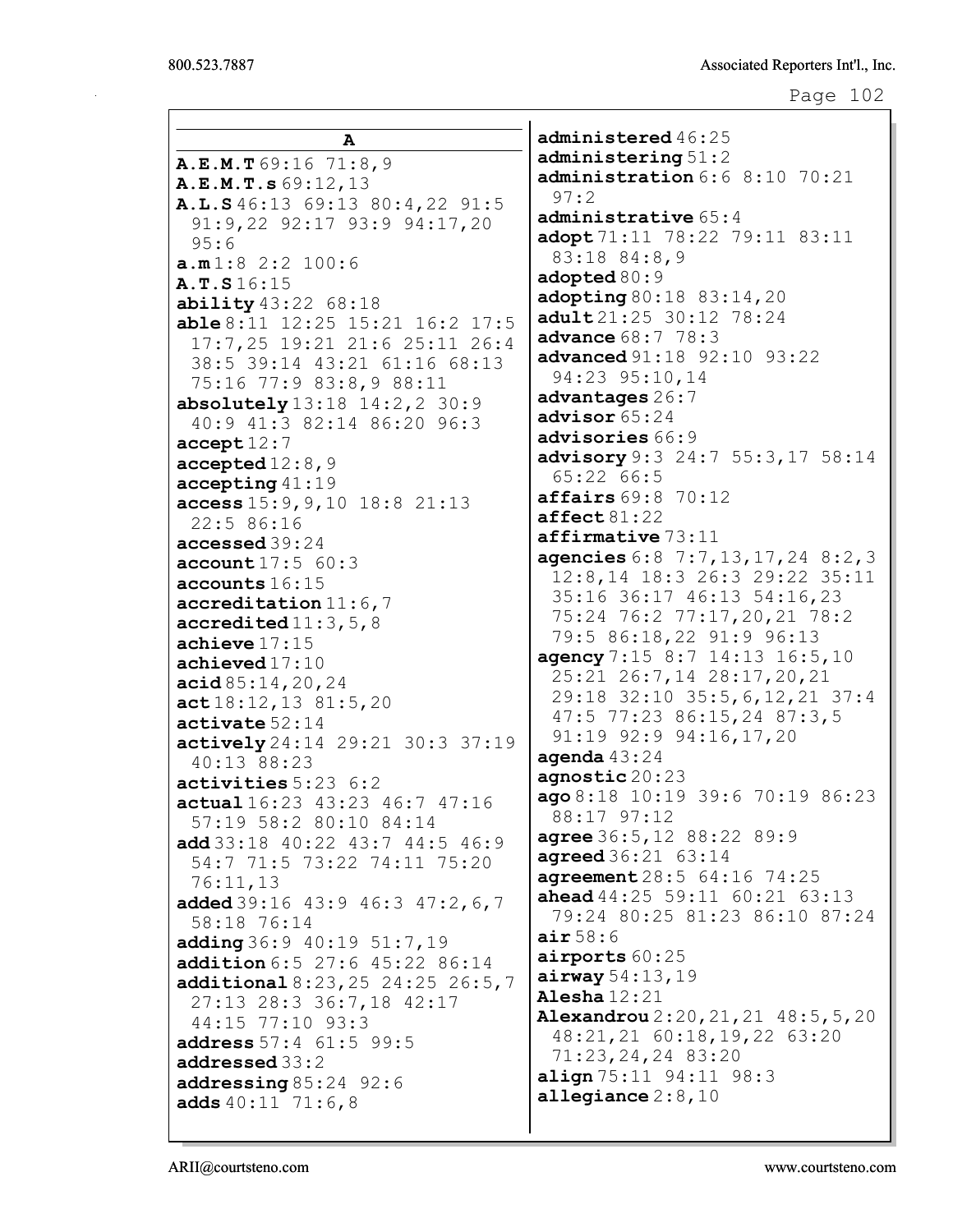| alleviate 56:19                                   | approved 5:9 31:19, 22 54:15                  |
|---------------------------------------------------|-----------------------------------------------|
| allocation $87:14$                                | 85:15 88:5,16 89:3,5 97:15                    |
| allow 20:10 25:16 27:25 40:11                     | approving $32:21$                             |
| 46:22 47:4,5 52:13,14 57:6                        | apps 39:24                                    |
| 77:19 93:13                                       | arbitrary 95:19                               |
| allowed 24:13 46:14 50:25 94:19                   | area 79:10 83:7, 11 87:17 93:10               |
| <b>allowing</b> $54:18$ $69:24$                   | areas $15:8$ 70:13                            |
| allows $25:15$                                    | arrange 66:20                                 |
| altered $47:11$                                   | $\texttt{arrangement} 34:5$                   |
| alternative $47:9$                                | arrest 54:20 57:5, 23 58:11                   |
| ambulance 13:15 57:6 75:3 82:10                   | Art $64:2, 4, 10, 22$                         |
| 95:16                                             | Article 91:12 92:22 94:11 95:20               |
| amend $64:14$                                     | asked 26:21 52:21 57:3 86:12                  |
| <b>America</b> $2:11$                             | $91:20,24$ 96:7,8                             |
| <b>amount</b> $6:10$ $9:23$ $32:8$ $57:23$ , $25$ | assessment $14:24$                            |
| 58:8 76:6                                         | assessments 19:16                             |
| Amy 12:19, 25 73:25 74:10, 14                     | assign $63:25$                                |
| analytic $77:9,18$                                | assigned $5:22$ $70:8$                        |
| announce $18:12$                                  | assignments $5:18$                            |
| answer $23:22$ $26:17$ $34:20$ $38:6$             | assist $65:5$                                 |
| 40:6 42:18 43:25 61:6                             | assume $51:21$                                |
| answering $37:17$ 82:3                            | $\texttt{assuming} 33:10$                     |
| anybody 16:10 26:18 30:24 37:25                   | asthma $47:2$                                 |
| 44:15 48:3,11 51:19 62:23                         | attempt 22:8 43:15                            |
| 63:17 64:12 71:13,15 75:25                        | $\texttt{attend} 16:11$                       |
| 77:2 79:15                                        | attendance $3:13$                             |
| apologize $57:2$                                  | attended 59:18                                |
| app 19:13 21:8,22 22:18 23:2,7                    | attendees $3:18,24$                           |
| 24:4 25:4, 9, 15 26:16, 24 29:25                  | attending 15:25 24:22                         |
| 31:8 34:23 36:4,25 38:15,17                       | attention 40:2 85:17                          |
| 38:17,20 39:3,5,6 41:10,15,18                     | audio $81:10, 15$                             |
| 41:23 42:8,22 43:10 44:20                         | authority 28:7 69:8 70:10, 12                 |
| <b>appear</b> $40:3$ 69:4                         | $91:6, 18, 21$ $92:3, 9$ $93:24$ $94:17$      |
| appeared 92:8                                     | 96:9,12,13,22                                 |
| applicable 22:15 52:5                             | automatic 25:19                               |
| application $23:19$ $31:7,12$                     | available 17:4 19:13 24:21                    |
| $applied22:14$ 91:19                              | 25:19 26:11 27:11 33:8,23                     |
| <b>applies</b> $23:14$ $34:19$                    | 35:19,19 36:13 40:10 65:7                     |
| appreciate 5:2 28:16 31:6 32:23                   | average $40:17$ 85:13                         |
| 32:24 33:5 36:19 37:17 41:25                      | avoid20:15 38:13                              |
| 44:22 62:18 82:7 94:14                            | aware $94:6$ $97:8,9,25$ $98:18$              |
| <b>appropriate</b> $56:5, 9$ $57:18, 19$          | awareness $19:7,10$                           |
| 58:8,9 91:11 92:19                                | Aye 99:25                                     |
| appropriately 39:10 58:3 92:18                    |                                               |
| approval 5:2 28:8,8,9 31:20                       | в                                             |
| 32:5,15,19 39:9 54:22 67:16                       | <b>B.L.A</b> 98:8                             |
| 88:6                                              | <b>B.L.S</b> 67:14                            |
| approve 48:3, 6 71:15, 16 88:21                   | $\text{baby} 13:16, 20, 20, 21, 25 14:10, 14$ |
| 91:9                                              | 14:15                                         |
|                                                   | back 2:4 8:21, 22 12:24 13:17                 |
|                                                   |                                               |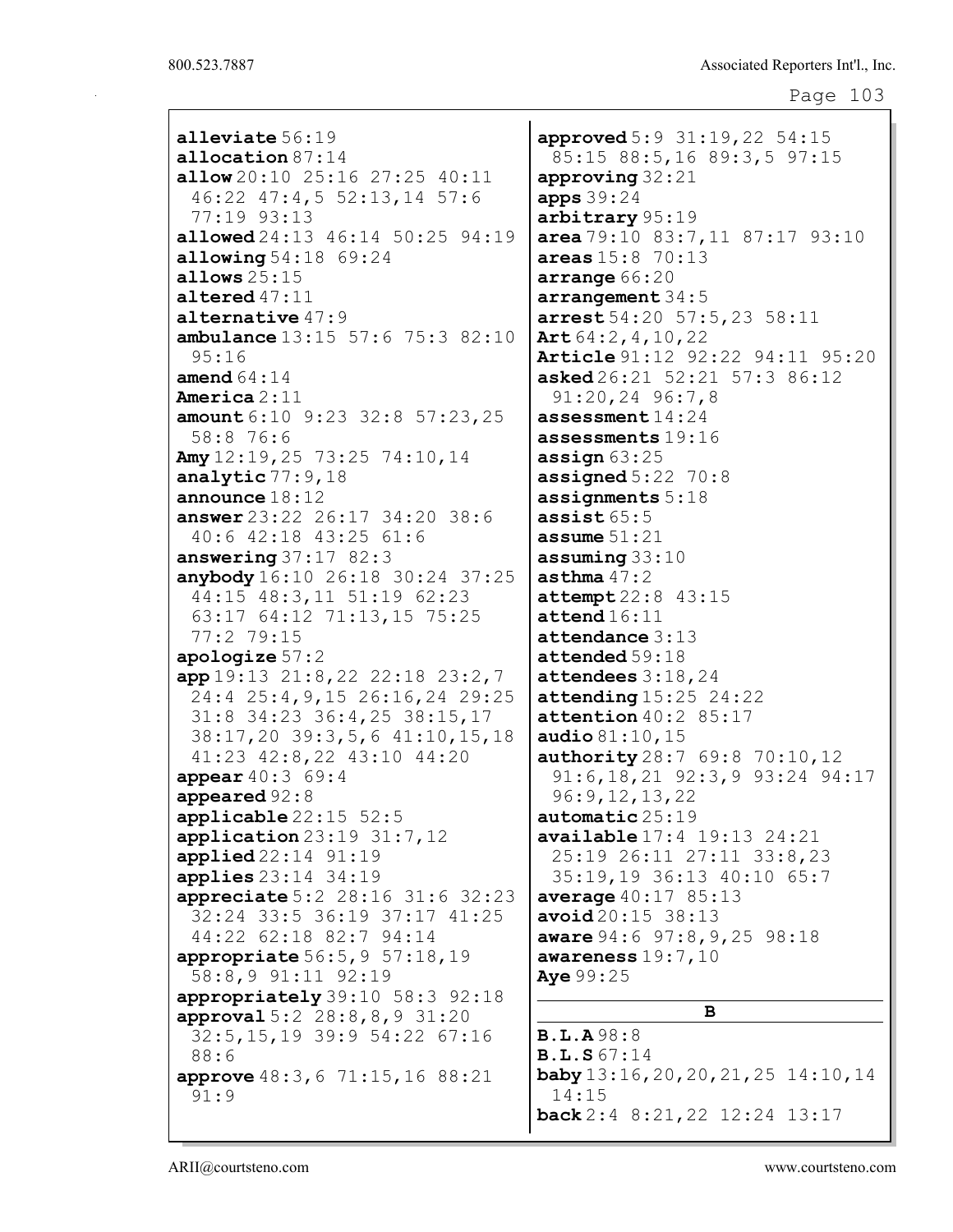16:21 35:25 36:17 38:7 51:21 58:25 62:22 63:7 68:15 69:17 69:20 70:14 74:9 82:4,10 88:13 89:8 91:24 94:4 95:23 97:11,16 bad 98:2 **balance** 17:18 18:4 balanced 18:6 Bart 2:22,23 31:2,3,5 32:23 33:5 35:4,23 37:16 48:22,23 71:25 72:2,2 base  $9:17$ based 14:9 21:18 34:19 45:23 46:15 47:3 52:14 56:17 59:25 68:20 97:15 basically 41:16,18 69:14 74:20 **basis**  $66:13$ bear 10:2 22:7 BECKY 101:3,13 **becoming 58:23 76:7 beginning**  $18:15$  43:9, 10 behalf 31:11 35:7 36:7 **believe** 9:2 34:8 43:20 53:14 54:21 74:25 75:11 82:16 84:18 86:23 90:7 benefits 23:24 Berkowitz 2:24,25 48:24,25,25 72:3,4,4 Berry 3:2,3 49:2,3 72:5,6 89:12 89:14,15 best 27:20 33:25 62:5 79:11 98:24,24 better 36:11 42:19 43:22 45:13 45:24 57:7 81:9,15,17 84:16 99:13 beware 77:22 beyond 76:23 Bi 16:9  $big 27:8 97:3$ biggest 5:13 15:5 33:17 bit 3:7 5:14 19:11 35:25 36:8 50:19 53:6 55:8 62:22 67:14 67:23 68:7 69:6,10,18 70:5 81:15 84:16 biweekly 16:9 **blank** 58:18 98:12 blanks 78:25 blasted 70:18 Blocker 18:23 19:2,18,22,25 20:2 27:2,19,22 29:17 31:4

32:2 33:3 34:4 35:8 36:20 37:18 40:5 42:18 44:10,12,18 board 74:3 79:8 Boardable 17:18 70:18 76:9 body 31:20 32:21 bolus  $46:9$ Bombard 2:7 3:4,5 36:21 49:4,5 49:5 72:7,8,8 borderline 7:9 bottles 46:12 bottom 85:13,18 Bourbon 3:16 box 13:4 44:14 80:24 85:14 brand  $77:5$ bridge 11:2 brief 19:4 69:11 96:16 briefly 57:2,15 69:19 bring 6:21 13:2,15 19:21 37:13 45:5,13 58:25 61:2 62:22 63:6 68:15 70:18 74:24 85:16,25 96:4 97:17 99:13 **bringing** 56:14 93:5 broad 7:23 Brodie 1:9 broken 81:7,8,10 bromide 47:3 brought 14:7 23:5 29:2 38:25 45:17 47:14 58:15,15 97:6 **browse** 22:12 30:14,16 budget 90:15 budgets 36:8 bugs 31:10 build 34:23 building 42:22 built  $41:9$ bulk 7:25 bunch 13:14 16:21 burden 24:25 bureau 5:10,12 10:21 15:2 27:23 28:6 32:6,15 37:20 40:10,10 56:18 68:4,16,18 69:7 70:13 81:4,5,19,19 91:4,23 92:21 94:18 97:19 bureau's 28:8 business 18:18 33:19 45:6 74:19 74:22 76:11 79:20 80:2,2 85:9 86:7 87:21,25 99:15 busy 9:6 12:4 button 27:3,8 30:15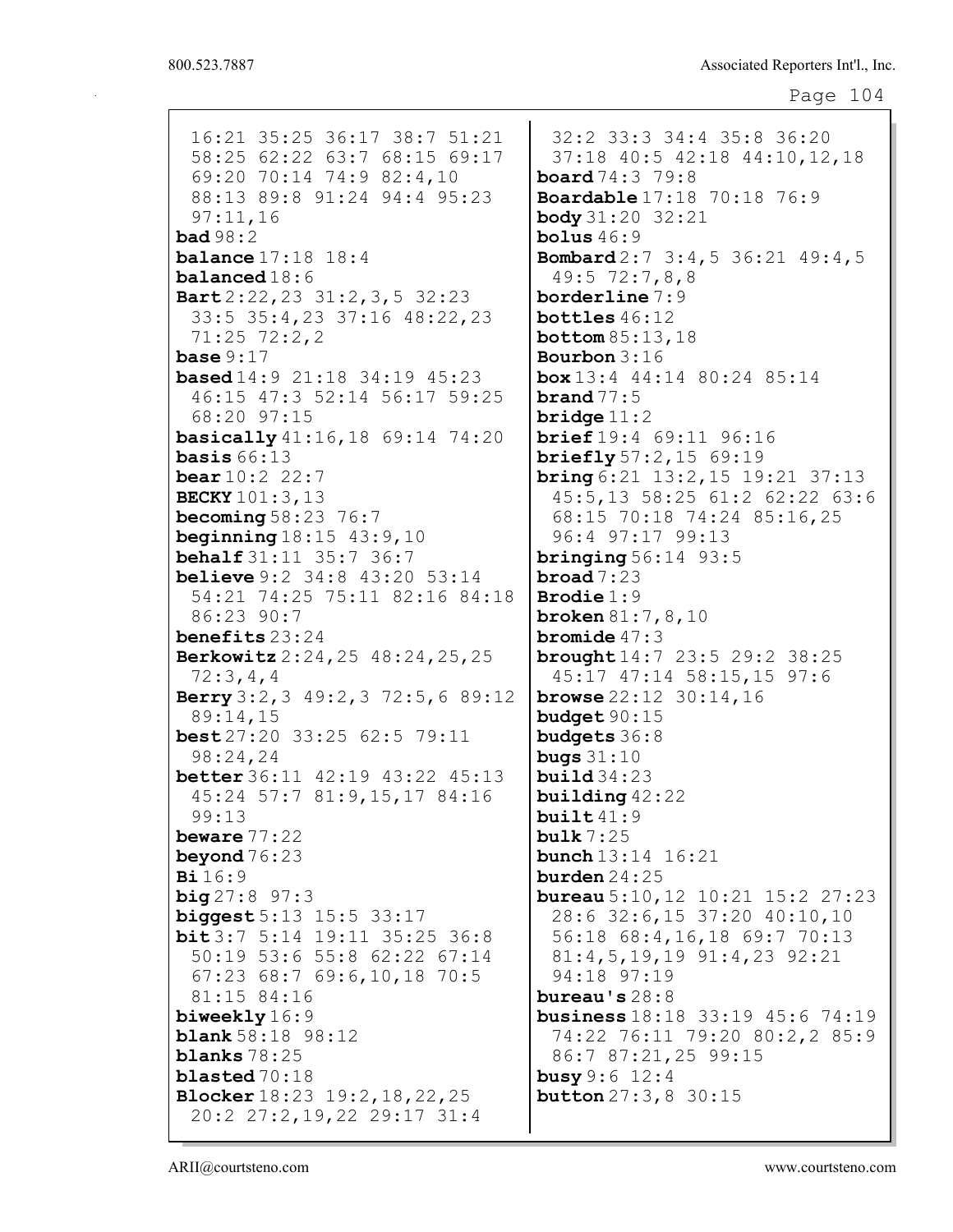| bypass $57:21$                         | centers 29:14                                                 |
|----------------------------------------|---------------------------------------------------------------|
| $\mathbf C$                            | certain 9:23 25:18 36:13 42:8                                 |
| C.C67:2568:292:10                      | 98:5<br>certainly 33:24 35:5 39:20 51:2                       |
| C.D.C61:15                             | 59:15 64:2 83:23                                              |
| C.E.O19:2 20:3                         | certificate 29:21 94:3                                        |
| C.I.C67:24                             | certificates 67:24                                            |
| C.I.C.s68:3                            | certification 16:23 22:7 34:16                                |
| C.L.I.s 11:20                          | 68:9 98:11                                                    |
| C.M.E.9:11 67:16                       | certifications $10:10, 15$ 16:18                              |
| C.M.E.s 15:16                          | 16:1967:21                                                    |
| C.S.E.s 11:20                          | certified $68:12$                                             |
| calculation 34:20                      | certify $101:3$                                               |
| calculations $21:2$ $33:12$ $34:2$     | cetera $81:23$                                                |
| 36:22                                  | chair $1:9$ 14:25 15:11 63:17,25                              |
| calculator 25:20 34:14, 15 37:3        | 64:9                                                          |
| 41:7                                   | chairman $2:3$ $3:21$ $4:25$ $5:5,8$                          |
| calculators 33:12                      | 18:19 26:18 30:24 38:10,13                                    |
| call $2:9,15$ $27:6,8$ $30:22$ $48:18$ | 41:13,24 42:5 44:22 47:25                                     |
| 51:18 52:8 71:21 80:17 82:16           | 48:7, 10, 14, 17 49: 16 50: 18                                |
| 82:17                                  | 51:5, 9, 14, 17 52: 24 54: 6 55: 6                            |
| called $78:21$                         | 55:13 59:11 60:21 62:17 63:8                                  |
| calls $16:8$<br>camera 81:12, 14       | 63:11,16 64:7,21 65:14,20                                     |
| capabilities 15:7 29:6 30:17           | 66:11,17 67:2,9 71:12,18,20                                   |
| 60:5 91:10                             | 72:18,20 73:19 74:14,18 75:17<br>76:10,12 79:19,24 80:25 81:7 |
| capability 15:8 26:24 30:12, 19        | 81:13,17 84:5,24 85:8,11 86:6                                 |
| capable 29:14                          | 86: 9, 12 87: 20, 23 89: 9, 11, 14                            |
| capacity 89:18                         | $90:2, 9, 19, 23$ $99:14, 20, 23$                             |
| capnography 69:22                      | 100:2                                                         |
| capricious 95:19                       | challenge 36:16                                               |
| caption $101:5$                        | challenging $60:16$                                           |
| card 9:21 17:7, 9, 13                  | chance $8:24$ $81:4$ , $19$ , $19$                            |
| cardiac 54:19 57:5, 23 58:11           | change $23:10, 13, 15, 25, 31:22$                             |
| cardiopulmonary 57:12                  | 32:10 45:10 46:7 47:22 60:14                                  |
| cards 10:9 16:20 17:3                  | 70:20 71:4,11 78:23 88:23                                     |
| care 18:9 29:13 30:22 33:19            | 89:5 95:16 97:3,8,19,22 99:11                                 |
| 39:25 47:20 69:15 78:3,24,24           | changed 45:23 46:22 47:11 98:25                               |
| 88:19 95:16                            | changes 24:5 25:18 27:21 31:16                                |
| carried13:19<br>carry $46:14$          | 31:23 32:4, 9 39:15 45:10, 11                                 |
| carrying $34:19$                       | 45:12 47:22 66:3 68:8 70:24                                   |
| case 56:8 65:25 95:4                   | 88:25 89:6,7 92:21 95:2 98:9<br>$98:18$ $99:3,6$              |
| cases 53:22 59:22                      | <b>changing</b> $32:14$ $67:23$                               |
| categories $44:6$                      | channels 31:18                                                |
| category 29:7                          | chat $29:25$ 38:3, 6 44:14, 19 81:9                           |
| cause $101:4$                          | 85:14                                                         |
| caution $8:21$                         | checking $24:23$                                              |
| center $29:10$ 57:16, 19 58:2          | child $27:14$                                                 |
| 61:25                                  |                                                               |
|                                        |                                                               |

ARII@courtsteno.com www.courtsteno.com

I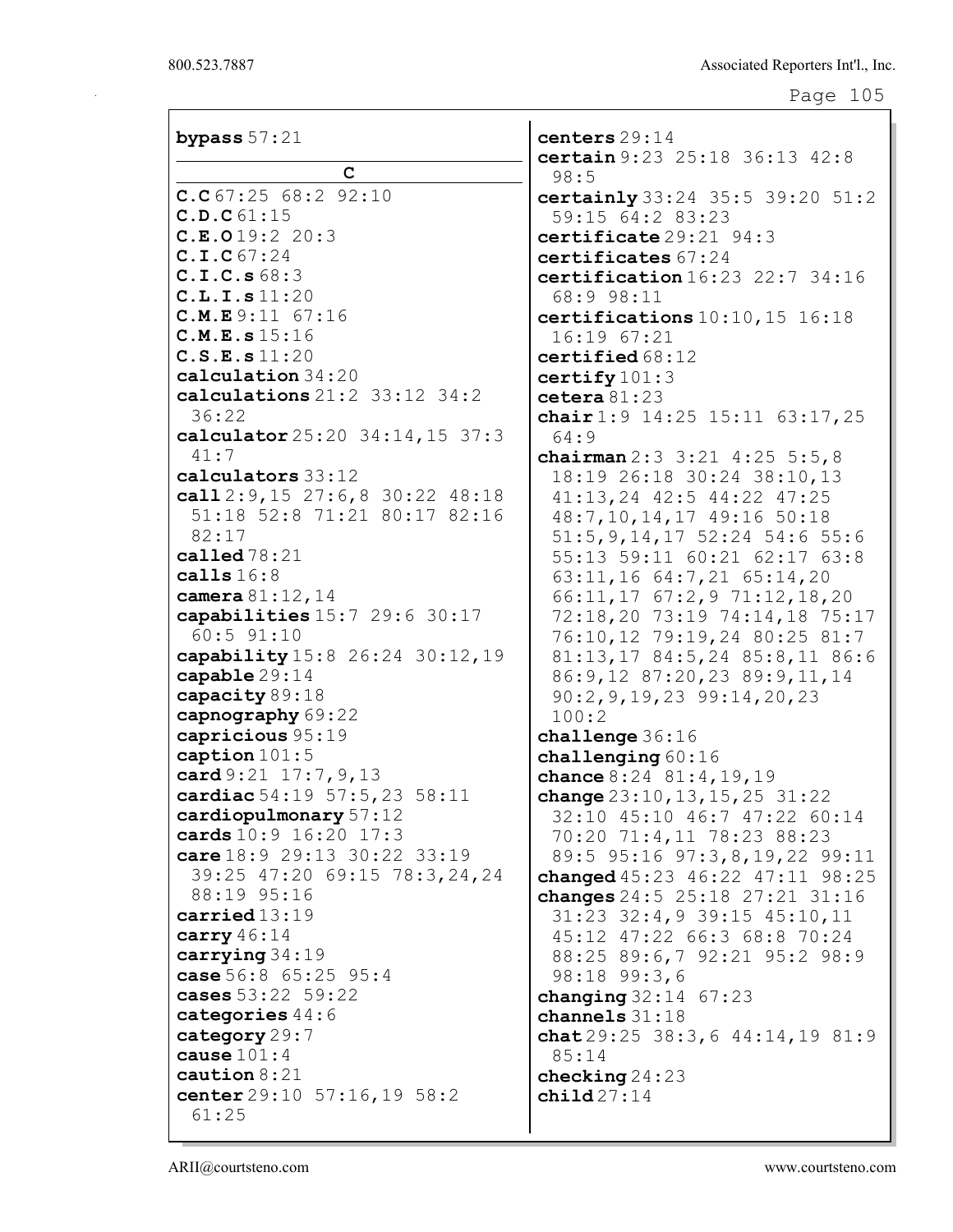| choice $11:14$                         |  |  |  |  |  |  |  |  |  |  |  |
|----------------------------------------|--|--|--|--|--|--|--|--|--|--|--|
| choose $12:18$ 26:5                    |  |  |  |  |  |  |  |  |  |  |  |
| chosen $84:8$                          |  |  |  |  |  |  |  |  |  |  |  |
| $circle$ 38:7                          |  |  |  |  |  |  |  |  |  |  |  |
| circumstance 60:4                      |  |  |  |  |  |  |  |  |  |  |  |
| City 30:17, 18 45:7 53:23 56:18        |  |  |  |  |  |  |  |  |  |  |  |
| 60:23 61:4 80:12 83:14,17,18           |  |  |  |  |  |  |  |  |  |  |  |
| 84:8,11 89:16 94:24                    |  |  |  |  |  |  |  |  |  |  |  |
| clarification 91:3 94:15               |  |  |  |  |  |  |  |  |  |  |  |
| clarified 69:20                        |  |  |  |  |  |  |  |  |  |  |  |
| clarify $58:22$ $92:15$                |  |  |  |  |  |  |  |  |  |  |  |
| class $25:10$ $96:23,24$               |  |  |  |  |  |  |  |  |  |  |  |
| classes $68:2$ $70:7$                  |  |  |  |  |  |  |  |  |  |  |  |
| clear 32:3, 9 33:4 56:8 68:6, 23       |  |  |  |  |  |  |  |  |  |  |  |
| 96:14 97:21                            |  |  |  |  |  |  |  |  |  |  |  |
| $\texttt{clearly}$ 92:2                |  |  |  |  |  |  |  |  |  |  |  |
| click $41:6$                           |  |  |  |  |  |  |  |  |  |  |  |
| <b>clinical</b> $60:2, 4, 13$          |  |  |  |  |  |  |  |  |  |  |  |
| close $75:14$ $84:22$ $99:15$ , 18     |  |  |  |  |  |  |  |  |  |  |  |
| closely $61:3$                         |  |  |  |  |  |  |  |  |  |  |  |
| closer $59:2$ $61:22$ $62:22$          |  |  |  |  |  |  |  |  |  |  |  |
| closest 30:14 56:5 57:18,18            |  |  |  |  |  |  |  |  |  |  |  |
| 61:14                                  |  |  |  |  |  |  |  |  |  |  |  |
| coding $20:10$                         |  |  |  |  |  |  |  |  |  |  |  |
| $\cosh 21:8$                           |  |  |  |  |  |  |  |  |  |  |  |
| collaboration 15:14 98:13              |  |  |  |  |  |  |  |  |  |  |  |
|                                        |  |  |  |  |  |  |  |  |  |  |  |
|                                        |  |  |  |  |  |  |  |  |  |  |  |
| collaborative $36:4$ $38:15$ , 17      |  |  |  |  |  |  |  |  |  |  |  |
| 41:21 45:14 80:8, 9, 11, 19, 21        |  |  |  |  |  |  |  |  |  |  |  |
| 83:21,22 84:9 88:4                     |  |  |  |  |  |  |  |  |  |  |  |
| collaboratives $83:9,12,15,18$         |  |  |  |  |  |  |  |  |  |  |  |
| 85:6                                   |  |  |  |  |  |  |  |  |  |  |  |
| $\texttt{collection}\,71:9$            |  |  |  |  |  |  |  |  |  |  |  |
| combination 16:25                      |  |  |  |  |  |  |  |  |  |  |  |
| Combine $21:18$                        |  |  |  |  |  |  |  |  |  |  |  |
| combined29:23                          |  |  |  |  |  |  |  |  |  |  |  |
| combines $21:9$                        |  |  |  |  |  |  |  |  |  |  |  |
| come $13:17, 21$ $15:14$ $38:4$ $41:5$ |  |  |  |  |  |  |  |  |  |  |  |
| 55:3 65:24 66:5 67:2,18 93:24          |  |  |  |  |  |  |  |  |  |  |  |
| 98:20                                  |  |  |  |  |  |  |  |  |  |  |  |
| comes $13:15$ 24:7 33:13, 18 36:8      |  |  |  |  |  |  |  |  |  |  |  |
| 47:23 96:12                            |  |  |  |  |  |  |  |  |  |  |  |
| comfortable 62:19 64:15 75:18          |  |  |  |  |  |  |  |  |  |  |  |
| coming 11:16 21:17 31:6 67:15          |  |  |  |  |  |  |  |  |  |  |  |
| $90:16$ 99:7                           |  |  |  |  |  |  |  |  |  |  |  |
| comment 58:20 60:19 62:16 82:19        |  |  |  |  |  |  |  |  |  |  |  |
| 85:2                                   |  |  |  |  |  |  |  |  |  |  |  |
| comments 19:17 52:23, 25 62:23         |  |  |  |  |  |  |  |  |  |  |  |
| 85:9 88:3                              |  |  |  |  |  |  |  |  |  |  |  |
| commerce $17:5$                        |  |  |  |  |  |  |  |  |  |  |  |

commissioner 54:22 88:6,20 committee 1:6 14:24,25 62:21 63:4 64:10 66:7 73:20 74:2 76:16,25 77:4,5,7,10,13 78:4 78:6,7,8,11,14,15,21 79:2,21 82:25 85:19 90:6 99:10 committees 7:20 37:14 39:23 76:14,15 79:13 community 6:20,23,24,25 7:5,8 7:10,11,12,14,16,20,25 8:3,4 8:6,7,12 12:24 55:2 75:19 76:3,7 78:18 company's 42:9 compared 77:21,23,24 compatible 52:9 complete 42:10 69:3 74:17 82:23 completed 68:19 76:19 completely 22:20 26:11 28:25 34:21 complex 34:14 39:25 43:6 59:14 59:16 63:2 compliance 26:8 35:14 component 95:23 components 58:7 90:11 computer 9:16 68:20,21 concentration 32:12 34:18 concerned 6:14 concerns 56:20 61:5,7 concluded 100:7 conditions 52:15 92:6,13,20 conference 15:18,24 16:3 52:8 conferences 13:2 confused 91:3 confusing 92:7 confusion 38:14 55:18 conjunction 92:21 connect 62:9 connected 23:11 connection 22:22 81:9 consider 80:18 83:14 considerable 68:21 consideration 47:24 considered 84:2 93:20 considering 12:13 52:11,18 95:15 consistent 53:10 80:5 92:5 consisting 101:6 consolidated 47:21 constant 93:15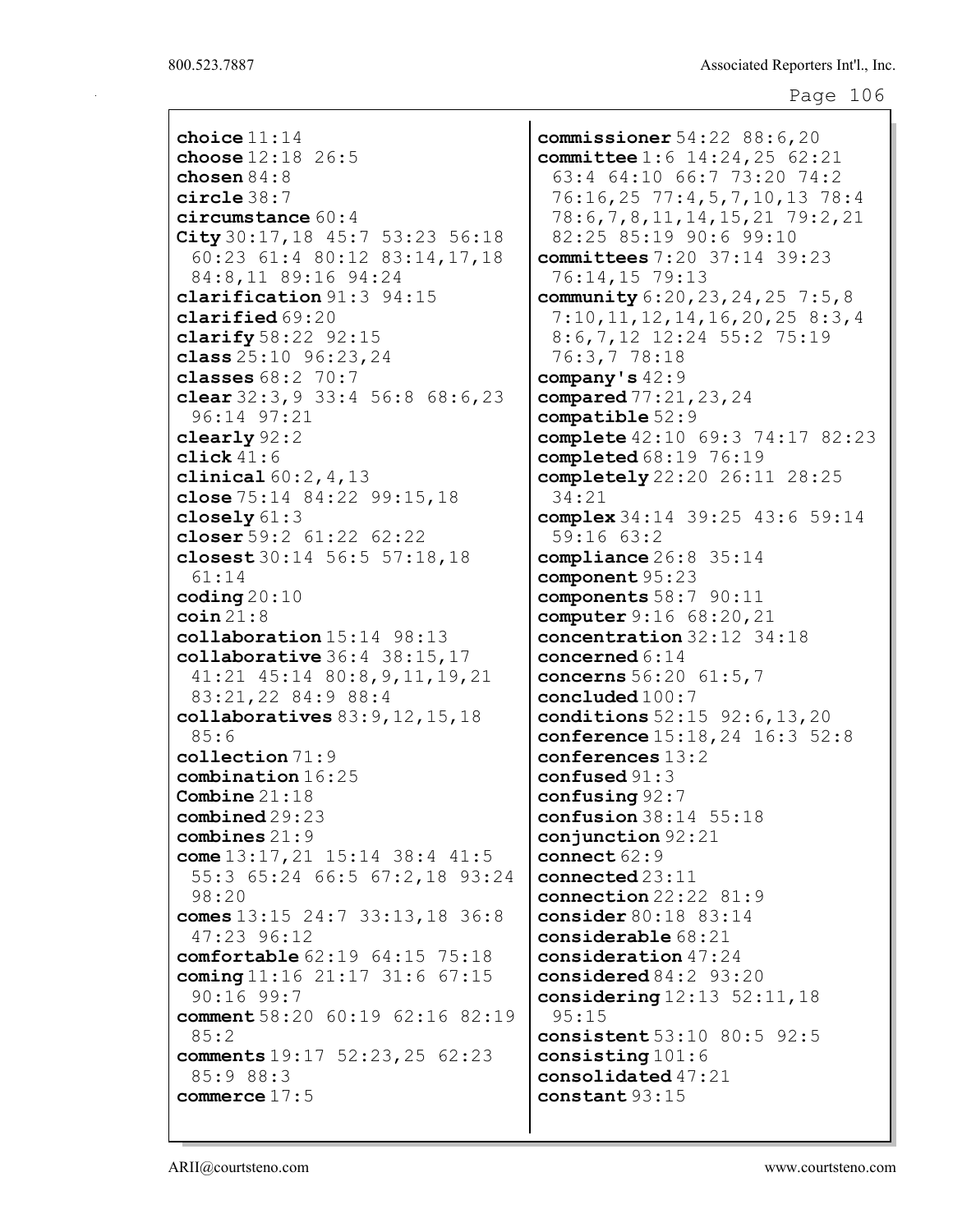```
Page 107
```

| contact 27:20 44:14 54:24 65:10      | covered 55:2 74:20 76:4                         |
|--------------------------------------|-------------------------------------------------|
| 93:15                                | covering $7:13$ $75:25$                         |
| contacts 17:24                       | COVID $5:14, 15, 18, 22$ 6:11 7:22              |
| contaminated 59:2                    | 25:24 26:2 43:9,11 60:6 88:16                   |
| contamination 62:12                  | 89:16,18                                        |
| content $24:14$                      | <b>COVID-19</b> 33:8                            |
| continually $43:7$                   | crazy $17:12$                                   |
| continue 16:9 40:12, 12 44:5         | create $60:3$ 96:22                             |
| 57:6,8 60:13 61:9,23,25 83:10        | created 14:24 53:6, 25 76:24                    |
| 83:11                                | 93:8 95:9                                       |
| continued $44:5$                     | creating $53:5$                                 |
| continues $9:12,13$                  | $\texttt{credential}\,26\!:\!14$                |
| continuing $12:12,22$ 59:3,5 68:3    | crew $14:8$ 57:6 60:12                          |
| contract 86:24 87:2,16               | crews $13:14$                                   |
| contracting $87:6$                   | crickets 63:18                                  |
| contracts 6:11                       | crisis $66:25$                                  |
| contributed $42:14$                  | crux84:795:17                                   |
| control 19:14 26:23 27:13,18         | current 36:3 38:16 47:14, 14                    |
| 47:20 84:16                          | 75:12 85:4 88:18 93:12 94:10                    |
| conversation 36:24                   | 94:11 97:2                                      |
| conversations $37:10, 12, 23, 40:7$  | currently 69:10 80:6 89:15,19                   |
| 43:20 56:17                          | <b>Cushman</b> $3:8, 9, 9, 49:8, 9, 9, 59:9, 9$ |
| Cooper 3:7 $49:6,7,7$ 63:10, 12, 14  | 59:12 71:17,17,18 72:11,12,12                   |
| 64:22, 22 72:9, 10 73:21, 23         | customize $24:13$                               |
| Cooper's $64:2$                      | $\c{customized}$ 22:7                           |
|                                      |                                                 |
| coordinate 65:2                      |                                                 |
| coordinating 65:3 79:5               | D                                               |
| coordination 65:5                    | D.O.H.23:2461:4                                 |
| coordinators 67:24 68:12             | D.O.S11:12                                      |
| copy 23:8                            | Dailey 3:10, 11, 11 38:14, 18 40:5              |
| core $10:8$ 11:19 70:6, 9 96:8, 10   | $41:3,20$ $49:10,11,11$ $72:13,14$              |
| 96:12,15,19                          | 72:14 90:18, 23, 24 94:13, 14                   |
| correct 21:16 46:12 65:10 93:5       | $95:23$ $96:2$                                  |
| corresponding $85:16$                | data $12:3, 5, 11$ $68:23$ $77:11$              |
| cost 42:15, 16                       | $\mathtt{database}$ $16:24$                     |
| costs $42:17$                        | date $1:8$ 11:17 41:17                          |
| council 76:14 89:3,7                 | dates $100:4$                                   |
| councils 14:25 16:14 98:14           | Dave $59:9,12$ 78:10                            |
| counsel $91:24$                      | David $56:22$                                   |
| counties 7:13 75:24 76:4             | David's $61:7$                                  |
| county 7:15 8:7,10 20:19 22:12       | Davidoff 3:12, 13 26:20, 20 27:16               |
| 22:13 23:14 24:17 27:10, 23, 24      | $27:20$ $42:3,3,6,6$ $49:12,13,13$              |
| 69:14,17 80:15,16 82:17,22           | 62:24,24 63:15,21,23 64:17                      |
| couple 8:18 16:13 28:17 38:23        | $71:19,19,20,21$ $72:15,16,16$                  |
| 51:3 92:25                           | $81:3,3,16,18$ 82:7                             |
| course $31:10$ $68:19$ $69:3$ $96:9$ | day 6:4 $11:16, 17, 21$ $16:4, 5, 7$            |
| 97:4                                 | 40:19 101:10                                    |
| <b>courses</b> $96:23$ $97:14$       | days $82:5$                                     |
| cover $45:9$ 70:7 73:21 75:25        | deadline 68:18                                  |
|                                      | deal20:4                                        |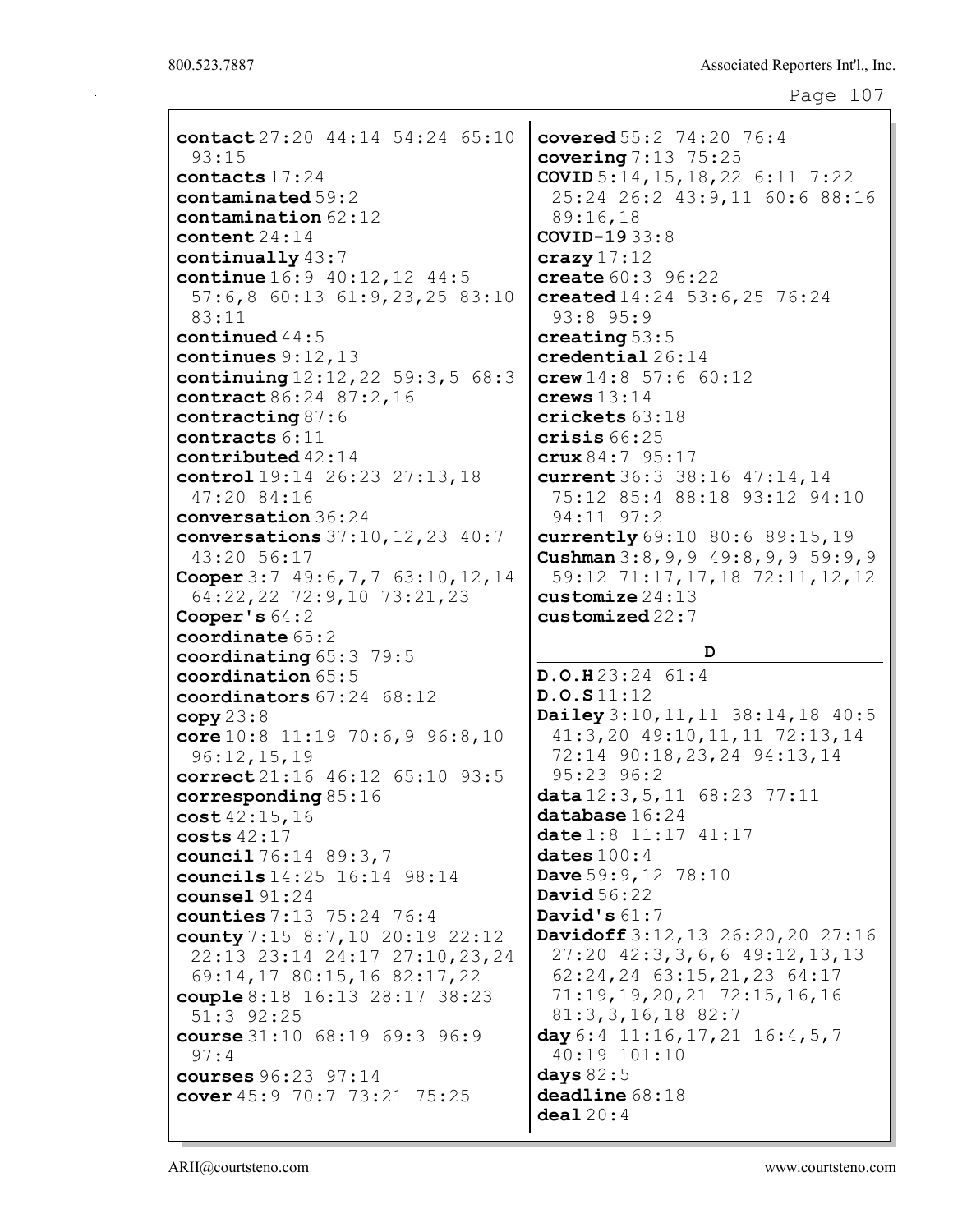dealing  $74:6,8$ death 59:23 deceased 58:23 61:23 decedent 59:4 decided 32:25 decides 22:3 decision  $60:2,16$ decisions 59:21 63:3 decompensating 56:4,14 decompensation 56:6 defer 55:10 58:11 deferred 97:23 define 15:7 definitely  $15:12$  43:24 delay 68:22 delays 39:8 delirium 74:8 delivers 34:20 delivery 33:19 department 1:3 5:16, 24 46:17 55:16 60:19 93:24 departments 8:10 42:23 dependent 54:5 depending 53:12 67:18 deployment 78:24 design 25:2 designated 61:24 desire 75:8 desires 79:16 detail 62:4 details 59:25 determine 54:4 87:3 90:15 96:21 98:5 determined 76:20 96:17 Detraglia 3:17,19 49:14 develop 52:20 89:23,25 92:3 developed  $76:17$ , 18 developing 52:11 89:20 development 31:9 90:5 device 13:24, 24, 25 14:4, 5 devices  $13:3,6$ dexamethasone  $47:7,8$ dial 26:24  $diag 61:9$ difference 14:19 53:11 61:12 84:7 95:15 different 6:2 7:24 10:8, 9 13:6 15:10 16:7 20:21 33:7 50:25 50:25 79:3 84:10 94:15

difficulty 28:20 digested 40:15 digital  $17:4,6$   $20:5,8,9,9,14$ digitizing 20:14 direct 23:8,12 28:7 32:5,14 direction 11:11 12:17 directly  $16:23$  24:8 27:22 28:2 32:21 43:11 59:18 director 5:11 11:25 18:21, 24 20:3 28:3 37:9 38:2 40:21 41:11 44:7 53:2 55:9 57:14 64:25 65:6,8,16,21 66:16,22 74:16 75:10,22 82:2,14,21 83:2 86:19 87:12,19 88:9,22 90:4,10 92:24 94:12 95:22 96:3 directors 14:13 17:21 18:11 19:14 47:5 directory 27:9 29:2 disaster 52:11, 12, 18 53:5, 16 89:21 disasters 52:6,10 discuss 37:14 41:20 42:12 discussed  $42:11$  54:12 63:4 65:9 discussing 41:4 discussion 9:3 46:10 48:2 50:21 51:4,24 52:4,7 54:25 64:5 67:20 68:17 69:11 71:14 discussions 38:24 64:3 89:23 91:16 disease 81:23 disparage 29:7 distance 30:20 60:4 distanced 82:11 distress  $46:8$ divert 61:14 diverted 61:22 division 69:8 70:11 90:14 document 21:3 52:17 70:22 documents 23:3 doing 7:17 8:2 12:20 13:8 14:21 15:16 18:17,17 24:14 74:2 77:20 98:15 Don 18:16 38:19 39:17 60:18 62:24 63:10 64:22 65:16 70:25 77:6 79:17 90:7 donations 39:7 Donna 12:20 dosage 37:3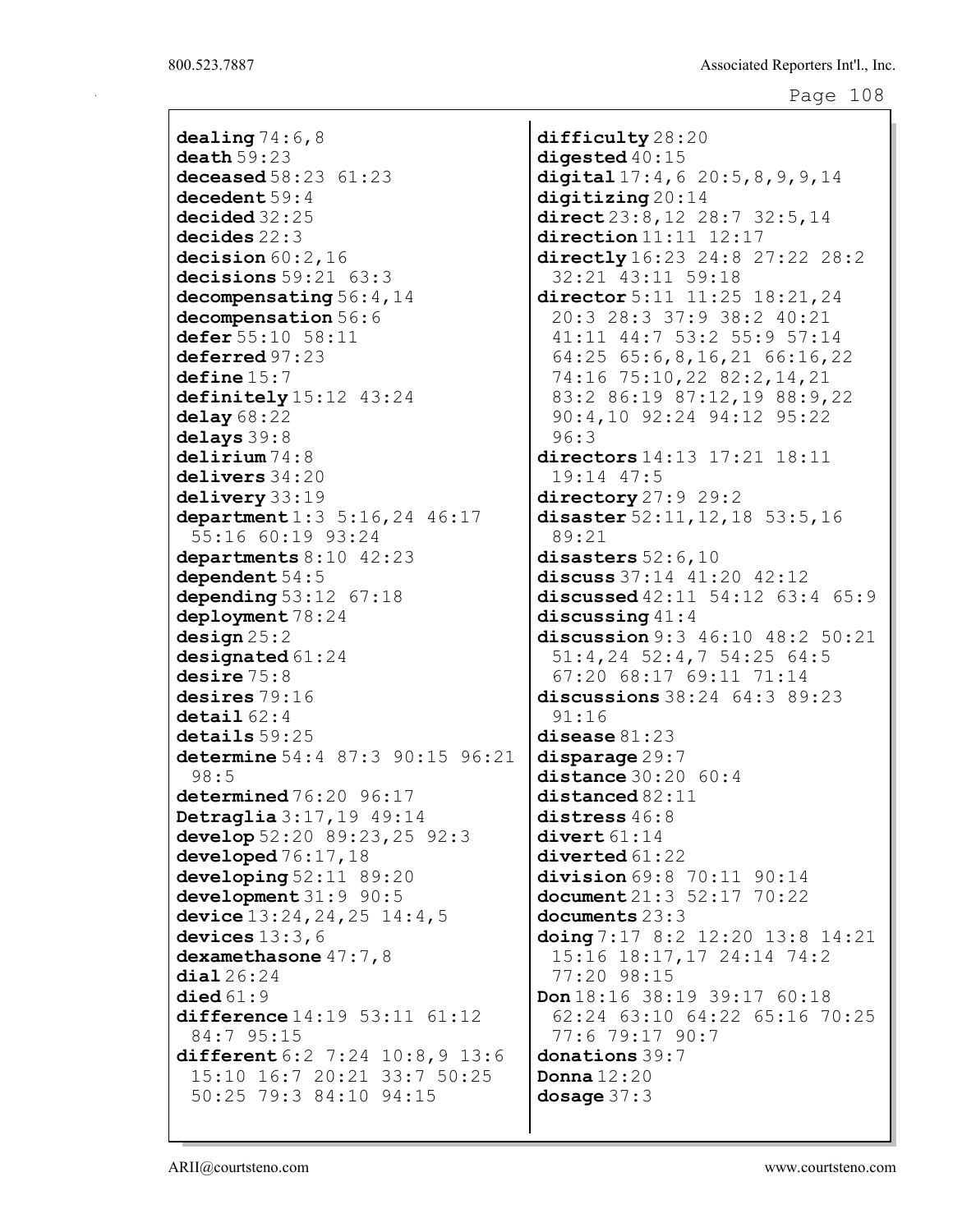| dose $22:8$ $34:2,17$<br>doses $22:2$<br>dosing 25:20 33:11 34:13 36:22<br>$41:5, 7$ $45:23$ $46:9$<br>download $17:6$ 26:16<br>downloaded21:22<br>Doynow $2:3 \ 3:20,21,21 \ 4:25 \ 5:5$<br>5:8 18:19 26:18 30:24 38:10<br>38:13 41:13, 24 42:5 44:22<br>45:3 47:25 48:7,10,14,17<br>49:15, 16, 16 50:18 51:5, 9, 14<br>51:17 52:24 54:6 55:4,6,13 | 89:10, 10, 12, 12, 12, 14, 15 90:17<br>90:18, 19, 21, 23, 24, 24 94:12, 14<br>95:23 96:2 99:19,19,20,22,23<br>draft 58:20 68:15<br>draffed 56:16<br>driving 66:14<br>duties $86:15$<br>dying $61:8$<br>dysrhythmia 46:4<br><b>Dziura</b> 55:11, 14, 15, 24 56:2 65:6<br>65:9 93:4 95:3 |
|-----------------------------------------------------------------------------------------------------------------------------------------------------------------------------------------------------------------------------------------------------------------------------------------------------------------------------------------------------|----------------------------------------------------------------------------------------------------------------------------------------------------------------------------------------------------------------------------------------------------------------------------------------|
| 59:11 60:21 62:17 63:8,10,11                                                                                                                                                                                                                                                                                                                        | E                                                                                                                                                                                                                                                                                      |
|                                                                                                                                                                                                                                                                                                                                                     |                                                                                                                                                                                                                                                                                        |
| 63:16 64:7,21 65:14,20 66:11                                                                                                                                                                                                                                                                                                                        | $e - 64:12$                                                                                                                                                                                                                                                                            |
| 66:17 67:2, 9 71:12, 18, 20                                                                                                                                                                                                                                                                                                                         | e-mail $28:14$ $44:15$ $64:18$ $77:5$                                                                                                                                                                                                                                                  |
| 72:17, 18, 18, 20 73: 19, 23 74: 14                                                                                                                                                                                                                                                                                                                 | E.D.28:3                                                                                                                                                                                                                                                                               |
| 74:18 75:17 76:10 79:19,24                                                                                                                                                                                                                                                                                                                          | E.M.C16:18,19                                                                                                                                                                                                                                                                          |
| 80:25 81:7,13,17 84:3,5,24                                                                                                                                                                                                                                                                                                                          | E.M.S7:7 13:10, 11 15:10 16:8                                                                                                                                                                                                                                                          |
| 85:8,11 86:6,9 87:20,22,23                                                                                                                                                                                                                                                                                                                          | 17:19,25 18:14 37:4 59:18                                                                                                                                                                                                                                                              |
| 89: 9, 10, 11, 14 90: 2, 9, 19, 23, 24                                                                                                                                                                                                                                                                                                              | 60:11 68:19 75:18 77:25 78:3                                                                                                                                                                                                                                                           |
| 99:14,20,23 100:2                                                                                                                                                                                                                                                                                                                                   | 78:14, 15, 17, 21 81:22 84:20, 20                                                                                                                                                                                                                                                      |
| Dr2:20, 21, 22, 23, 24, 25, 3:2, 3, 4                                                                                                                                                                                                                                                                                                               | 85:15 88:19 96:13 98:16                                                                                                                                                                                                                                                                |
| 3:5, 6, 8, 9, 10, 11, 12, 12, 17, 19                                                                                                                                                                                                                                                                                                                | E.M.S.C12:19 15:2 73:20                                                                                                                                                                                                                                                                |
| 3:20, 22, 23, 23, 24, 25, 25, 25, 4:3                                                                                                                                                                                                                                                                                                               | E.M.T17:6 22:9 47:3 54:19 70:6                                                                                                                                                                                                                                                         |
| 4:4,5,7,7,8,9,9,10,11,11,12                                                                                                                                                                                                                                                                                                                         | $71:6,7,9$ 92:10                                                                                                                                                                                                                                                                       |
| 4:12, 14, 15, 15, 17, 17, 20, 22, 5:4                                                                                                                                                                                                                                                                                                               | E.M.T.s 94:23                                                                                                                                                                                                                                                                          |
| 5:5,7 20:2 26:20 27:16,20                                                                                                                                                                                                                                                                                                                           | E.P.C.R12:10                                                                                                                                                                                                                                                                           |
| 31:2,5 32:23 33:5 35:4,23                                                                                                                                                                                                                                                                                                                           | E.R14:16                                                                                                                                                                                                                                                                               |
| 36:21 37:16 38:14,18 40:5                                                                                                                                                                                                                                                                                                                           | E.R.s 13:14                                                                                                                                                                                                                                                                            |
| 41:3,20 42:3,6 44:25 45:3,3                                                                                                                                                                                                                                                                                                                         | E.T78:18 79:4,7                                                                                                                                                                                                                                                                        |
| 48: 5, 5, 19, 21, 21, 22, 23, 24, 25                                                                                                                                                                                                                                                                                                                | early 15:25 28:16                                                                                                                                                                                                                                                                      |
| 49:2, 3, 4, 5, 6, 7, 8, 9, 10, 11, 12                                                                                                                                                                                                                                                                                                               | ease $85:4$                                                                                                                                                                                                                                                                            |
| 49:13, 14, 14, 17, 17, 18, 19, 20, 22                                                                                                                                                                                                                                                                                                               | easier 26:24 66:14                                                                                                                                                                                                                                                                     |
| 49:22, 23, 23, 24, 25, 25 50:2, 3, 3                                                                                                                                                                                                                                                                                                                | easy 21:12 23:17                                                                                                                                                                                                                                                                       |
| $50:4, 5, 5, 6, 7, 8, 9, 10, 11, 13, 14$                                                                                                                                                                                                                                                                                                            | Ebola $8:17,20,23$ 9:4 55:4,8,18                                                                                                                                                                                                                                                       |
| $50:15, 22$ $51:6, 11, 11, 12, 15, 21$                                                                                                                                                                                                                                                                                                              | $55:19,21$ $56:3,8,9,15$ $57:6,12$                                                                                                                                                                                                                                                     |
| 51:23 54:8 55:4,23,25 56:22                                                                                                                                                                                                                                                                                                                         | 57:16,19 60:8 61:10,16,24                                                                                                                                                                                                                                                              |
| 56:25 58:21 59:9,12 60:18,22                                                                                                                                                                                                                                                                                                                        | 62:16 66:4                                                                                                                                                                                                                                                                             |
| $62:24$ $63:10,12,14,20,23$ $64:17$                                                                                                                                                                                                                                                                                                                 | ed $67:11$ $68:4$ $71:11$ $96:23,24$                                                                                                                                                                                                                                                   |
| $64:22$ $67:5,7$ $71:17,18,19,21$                                                                                                                                                                                                                                                                                                                   | 97:6,13,14                                                                                                                                                                                                                                                                             |
| $71:23, 24, 24, 25$ $72:2, 3, 4, 5, 6, 7$                                                                                                                                                                                                                                                                                                           | edited $58:16$                                                                                                                                                                                                                                                                         |
| 72:8,9,10,11,12,13,14,15,16                                                                                                                                                                                                                                                                                                                         | education 9:5, 8 10:6 11:16, 17                                                                                                                                                                                                                                                        |
| 72:17, 19, 21, 22, 23, 24, 25 73:3                                                                                                                                                                                                                                                                                                                  | 11:18,21 12:2 16:4 39:19,23                                                                                                                                                                                                                                                            |
| 73:3,4,5,6,7,8,9,10,11,12,13                                                                                                                                                                                                                                                                                                                        | 40:4 67:10 98:10                                                                                                                                                                                                                                                                       |
| 73:14, 15, 16, 17, 21, 23, 23 79:22                                                                                                                                                                                                                                                                                                                 | educator $11:18$                                                                                                                                                                                                                                                                       |
| 79:22,25 81:3,16,18 82:7,15                                                                                                                                                                                                                                                                                                                         | effects 85:22                                                                                                                                                                                                                                                                          |
| $82:16, 17, 18, 20$ $83:4, 6, 13, 16$                                                                                                                                                                                                                                                                                                               | efficacy $85:22$                                                                                                                                                                                                                                                                       |
| 83:19,20,25 84:3,3,6,24,25                                                                                                                                                                                                                                                                                                                          | effort 7:15 56:12                                                                                                                                                                                                                                                                      |
| 85: 3, 10, 11, 12 86: 7, 8, 8, 9, 11                                                                                                                                                                                                                                                                                                                | efforts $7:4$                                                                                                                                                                                                                                                                          |
| 87:11, 18, 22, 22, 23, 25 88:15                                                                                                                                                                                                                                                                                                                     | eight $11:18, 21, 21$ 99:11, 12                                                                                                                                                                                                                                                        |
|                                                                                                                                                                                                                                                                                                                                                     |                                                                                                                                                                                                                                                                                        |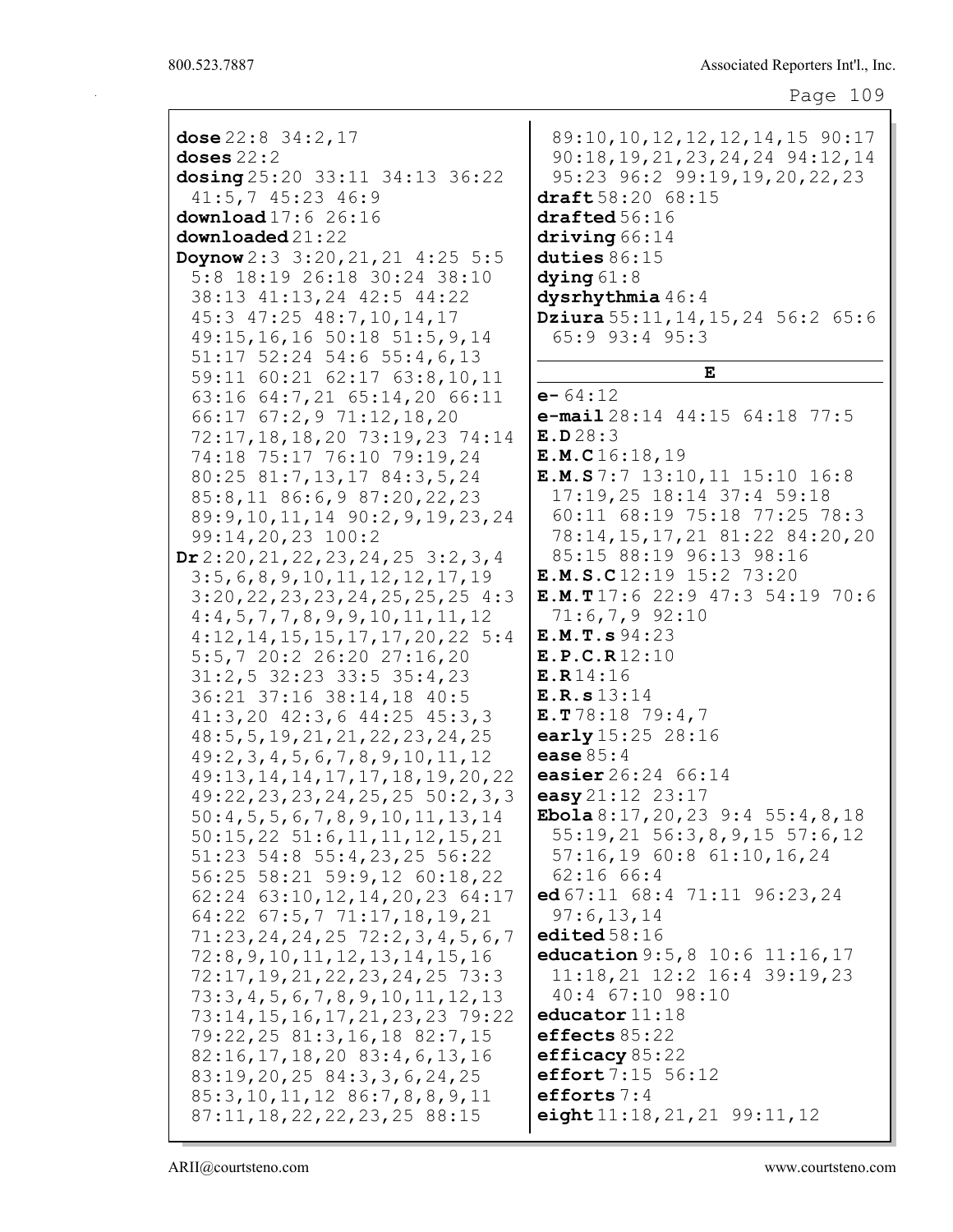```
Eisenhauer 12:20 73:25
either 11:12, 13 30:10 80:8
 94:25
electronic 12:9,14
electronically 45:8
eligible 11:9
emergency 53:12 55:16 56:17, 18
 61:3 65:13 71:7
emergent 66:13,19employ 38:22
employees 28:20
enabling 93:13
enacted 81:20
encourage 60:9 88:20
encouraging 76:2
ended 5:16
endorsement 85:23
engage 77:17
engaged 39:3 59:19
engagement 60:10engineers 24:19
ensure 31:21
enter 21:20entice 69:5
entire 94:5, 9
entirely 22:18
equipment 21:20 22:10 32:13
 42:8,9,10,13,13,14,22,25 43:5
 44:4
equivalent 58:4
errors 33:17 37:6
especially 6:19 44:3 60:24 61:7
 90:6 97:24
essence 38:6
essentially 53:3,25 57:17 80:22
 93:19 96:18
establishment 93:9 95:6
et 81:23
ethical 63:3
ethics 42:12 64:3
everybody 17:18 40:25 54:14
 59:15 64:15 66:15 95:13 97:7
 97:9 98:17 99:9,17
everyone's 24:23 85:4
everything's 33:8
evidence 85:21 88:18
exact11:17exam 10:13,16,20 11:14 68:20,24
example 21:14 36:10 40:25 41:4
 43:8
                                  exams 10:22,24 11:11,12 68:21
                                    68:21
                                  exceeds 59:23
                                  Excellent 5:8 18:25 78:7
                                  excited 6:18,20 8:11 15:13,18
                                    18:12,16 74:4,5,8 77:8 78:4
                                  executive 7:2 8:13 46:15,16
                                  existence 95:20
                                  existing 93:11
                                  exists 86:2
                                  expand 9:12 12:23
                                  expect 9:23 35:19 74:9
                                  expensive 34:22
                                  expertise 61:10
                                  expired 57:9
                                  expires 46:16
                                  explain 40:25
                                  exposure 56:13, 14 59:3, 5
                                  extend 65:12
                                  extended 67:14
                                  extending 82:10
                                  extension 10:8
                                  extensive 70:23
                                  extent 97:5external 10:21
                                  extraordinarily 59:14,16
                                  extremely 38:24
                                                  F
                                  F.D.N.Y 56:19
                                  faced 9:20
                                  facilities 29:14 43:16
                                  facility 55:20 56:6,9,10 57:7
                                    59:2 60:4,5 61:10,24
                                  fact 35:12 59:13 85:25 93:8
                                  factors 63:6 93:19
                                  fail 68:25
                                  fairly 58:4
                                  faithfully 86:14
                                  fall 2:4 94:22
                                  falls 37:3 94:18,20
                                  fantastic 65:15
                                  far 20:5 30:2 32:4 33:6 40:16
                                    42:19 52:22 59:23 62:3
                                  fast 21:12
                                  favor 99:24
                                  features 25:19 26:5 33:18,23
                                    35:13 36:13
                                  feedback 19:12 31:8,10,11,25
                                    40:13
```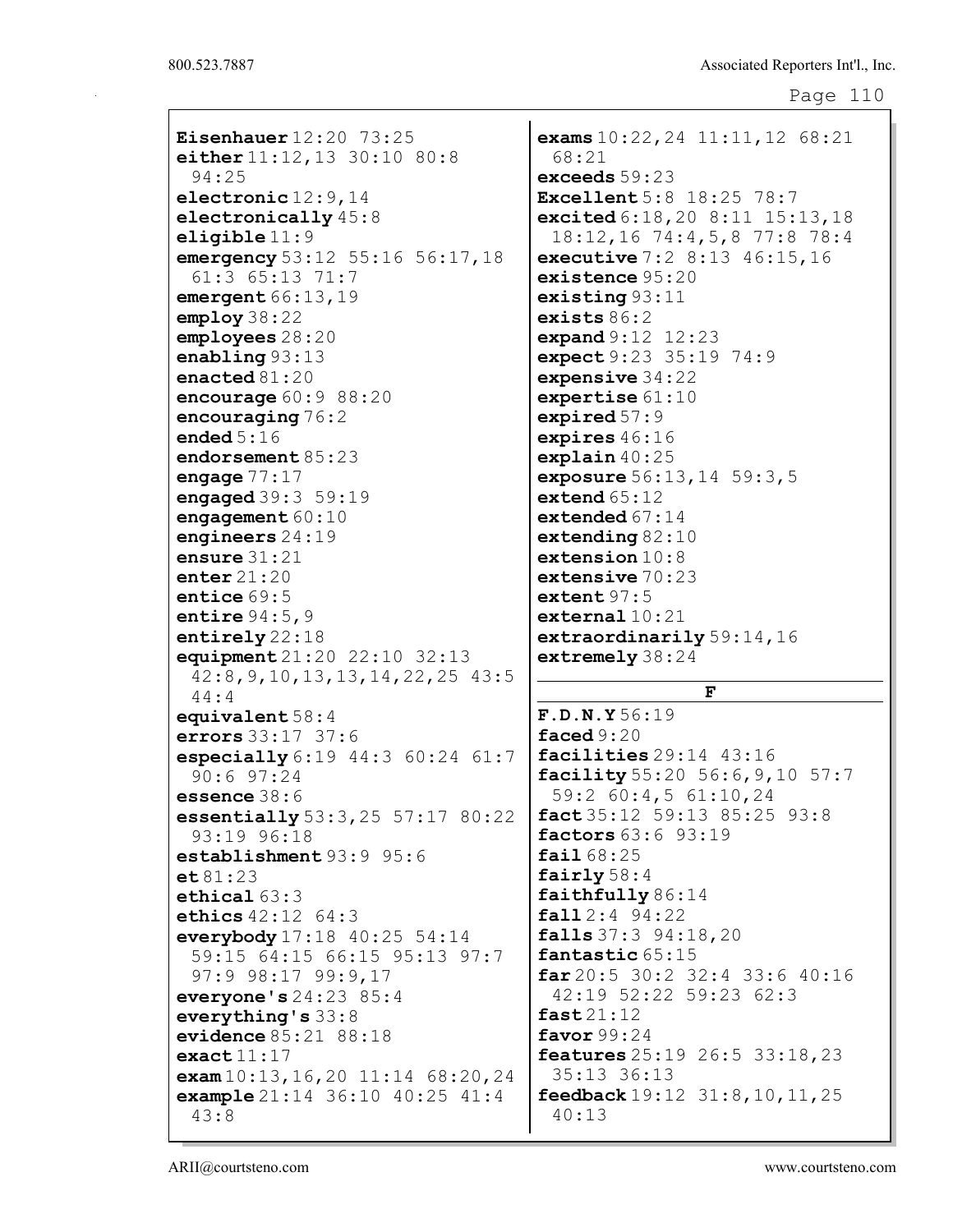| feel $6:15$ $36:14$ $58:12$ , $20$ $62:19$ | forward $15:13$ 39:3, 13 45:5, 11      |
|--------------------------------------------|----------------------------------------|
|                                            |                                        |
| 64:15 74:11,11 75:7 79:17                  | 47:23 70:18,25 76:21 84:23             |
| 83:3                                       | 88:19                                  |
| feeling $14:3$                             | <b>FOSTER</b> $101:3, 13$              |
| feels $58:17$                              | found 28:16 42:24 91:25 97:10          |
| feet $82:11$                               | four $6:10$ 7:6 12:4,5 15:21,22        |
| felt $43:5$                                | 19:5 65:23 79:6 92:3                   |
| Fentanyl 32:12                             |                                        |
|                                            | FPC $97:23,24$                         |
| fewer $9:13$                               | <b>frame</b> $38:16$ $88:8$ , 10       |
| field $74:7$                               | free $6:15$ 12:17 25:24 26:12          |
| fifteen $15:24$                            | 33:15 34:3 58:20 74:11 79:17           |
| fifty $7:11,12$                            | front $6:18$ $8:15$ $9:5$ , 11 $16:22$ |
| figure 34:18 37:7 69:5                     | 82:10                                  |
| $\texttt{filed20:20}$                      | full24:18                              |
|                                            |                                        |
| fill 58:18 78:25 98:12                     | fully 20:11 74:6 83:11                 |
| filters $43:8$                             | functional 31:23                       |
| final 34:20 70:2 77:8 85:13                | functioning 92:18                      |
| 88:6                                       | <b>functions</b> $6:11 \ 7:18,22$      |
| financial 86:17, 20 89:24 90:11            | fund86:21                              |
| 90:13                                      | funding 87:13, 13, 14                  |
|                                            |                                        |
| financing $34:7$                           | <b>funds</b> $36:14$ $90:16$ , 16      |
| find 18:8, 9 21:11, 15 29:24               | <b>further</b> 37:14 58:22 59:4,4      |
| 36:17 82:6 88:12                           | 77:17 91:16 96:20                      |
| $\{finding\ 22:10\ 28:21\ 30:2$            | future $17:2$ $77:19$ $78:17,20,23$    |
| findings $74:10$                           | 89:6 98:16, 22, 23 99:7                |
|                                            |                                        |
|                                            |                                        |
| fine 18:20 38:11 80:11                     | G                                      |
| fire $42:23$ $60:19$                       |                                        |
| first $21:8$ 40:6 42:19, 20 43:25          | G.O.P47:18                             |
| 46:13 52:2 58:19 63:12 73:25               | G.P.S30:20                             |
| 74:24 76:15 78:9,12 81:21                  | gap 31:14                              |
| 93:2 95:10,14                              | $q$ eared $16:7$                       |
| five $7:3$ $64:18$                         | gel 54:13                              |
|                                            | general 9:4 23:5 25:3 39:21            |
| flag $2:8,10$                              |                                        |
| fluid $45:21$                              | 45:20 47:13,15,20 61:6 86:4            |
| flush98:5                                  | 88:19                                  |
| focus $78:17$                              | generations 39:6                       |
| focused $26:9$                             | generic 53:7                           |
| focusing $78:16$                           | gently 69:6                            |
| folks $38:22$ 41:16 65:12 69:16            | geographic 70:5, 13 79:6 96:11         |
|                                            |                                        |
| 69:21 81:16 100:3                          | 96:14,15,19                            |
| follow 93:3                                | geography 8:6                          |
| following 95:5 96:24                       | geography $70:8$                       |
| foregoing $101:3,6$                        | getting 20:18 40:17 59:13 66:15        |
| form 32:7 50:24 68:5                       | 87:9,17                                |
| format $85:7$                              | give $11:12$ 19:4,7 20:11 28:3         |
| formatting 45:12                           | 31:11 46:23 69:2 79:7 82:5             |
|                                            | gives $22:20$ 96:9                     |
| formulary 22:3 41:8 46:19 47:10            |                                        |
| $50:20,23,25$ 51:8,20                      | giving $5:19$                          |
| forty $7:13$                               | qlad40:7<br>$g$ lance $29:6$           |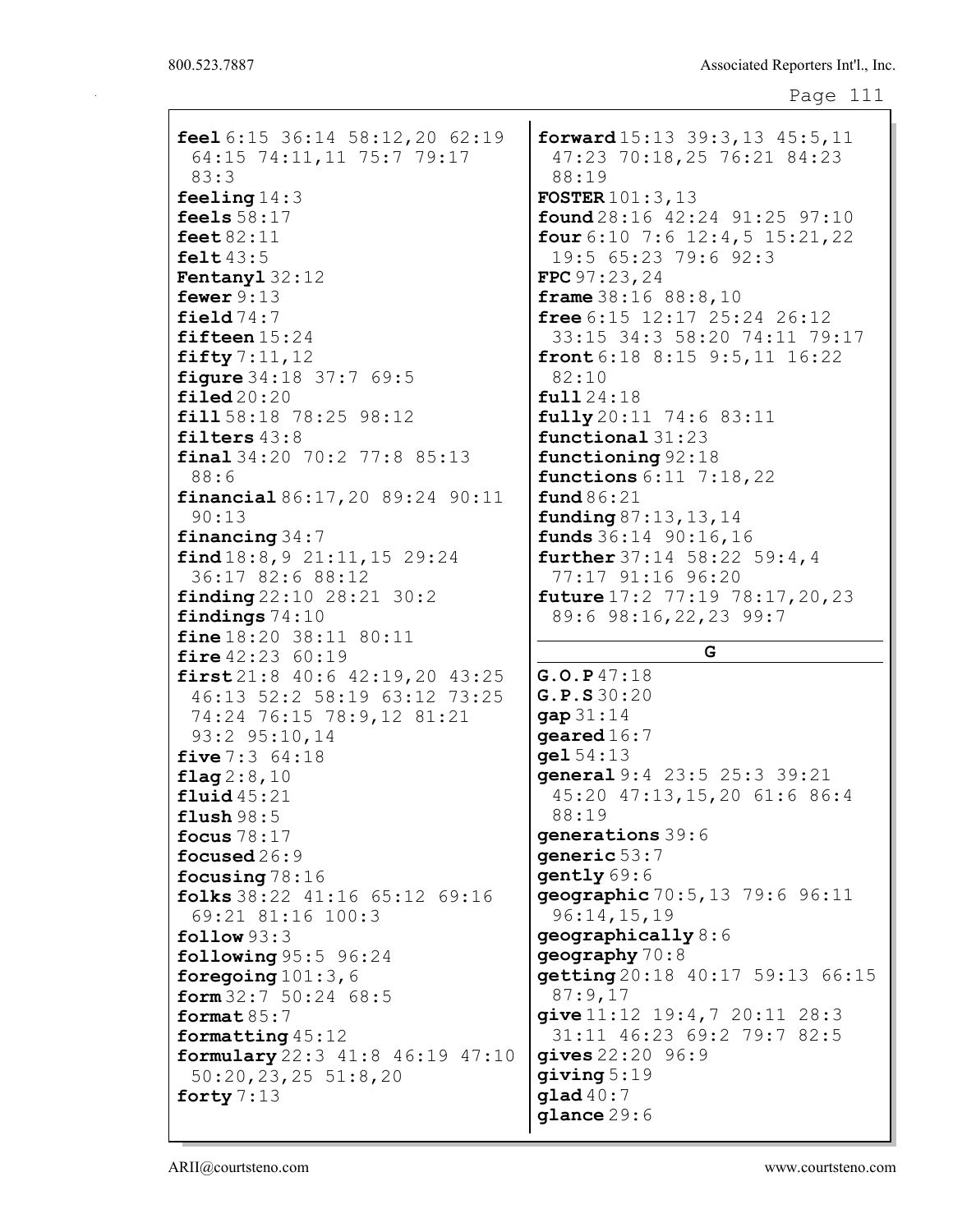```
Page 112
```
glass 46:11,14 global 66:23 96:5 glowing 85:23 go 9:9 10:23 13:5,11,16 14:16 16:9,9 17:5,13 18:24 25:10 26:12 30:5,15 31:18,20 42:15 44:24 51:18 54:21 57:22 58:2 59:11 60:21 63:5,13 69:17 72:23 79:24 80:25 81:4,9 86:9 87:23 89:8 94:12 95:25 goal 7:13 35:8,10,15 78:20 goals 77:13 God 2:12 goes 10:7,8,9 16:2 21:2 32:5 going 2:16 5:12,24,25 8:21 9:6 9:25 10:3 12:2,6,11,14 14:10 14:20 15:12,15 16:16,19,19,25 17:11,17 18:25 19:4 24:23 27:24,24 31:9 34:7 36:16,25 37:5,6 38:5 39:18 44:13 53:12 54:5,11 55:10,12 67:17 68:5 68:14 69:7,17 70:13 74:25 76:21 82:9,12 84:23 95:18 97:16 99:16 Gomez 3:22,23,23 38:12 49:17,18 49:18,19,19 72:19,21,23,23,24 72:24 good 2:19,23 3:6 14:3 18:8 19:12 31:5,17 45:4 55:14 83:17 98:2 gotten 11:2 19:12 80:6 governor's 46:15 gradually 38:22 grant 92:9 93:24 granted 91:12,23 92:3 94:16 granting 91:18 great 14:3,3 19:22,25 20:9 28:14 39:15 41:11 62:4 65:14 73:19 74:3 greater 40:11 Greenberg 5:11 11:25 18:21,24 20:3,3 37:9 38:2 40:21 41:11 44:7 53:2 55:9 57:14 64:25 65:6,8,16,21 66:16,22 74:16 75:10,22 76:12 82:2,14 83:2 86:19 87:12,19 88:9,22 90:4 90:10 92:24 94:12 95:22 96:3 Greenberg's 73:24 group 5:14 39:22 52:17 58:12,17 62:19 63:24 64:18 66:12 75:15 75:24 85:25 99:4 groups 74:6 grow 40:12 growing 76:23 grows 30:5 43:20 guess 51:9 62:18 88:3 guidance 8:23 9:4 57:17 60:12 60:13 75:12 guidelines 47:14 61:15 84:13 guys 19:23 35:2 44:23 64:18 H hand 5:19 handed 91:17 handle 14:17 24:5 56:6 89:20 **handling** 31:24 62:15 **happen** 24:2 65:24 66:9 **happened**  $19:15$  97:22 happening 11:22 happens 11:2, 3 23:13 happy 24:16 26:17 28:10 34:9, 25 37:9,12,15 63:23 64:11,23 65:2,5 75:23 82:3 94:7 hard  $60:6$ harder 99:11 he $'113:7$ heads 37:7 health 1:3 5:16,24 8:10 17:4,19 17:20,23 18:3 55:15,17 56:16 65:13 71:7 hear 19:19 48:10 55:24 heard 6:13 51:20 63:20, 20 83:5 **hearing** 63:18 95:19 101:8 held 14:11 Hello 55:23 help 7:15 9:11 17:25 18:7 29:24 29:24 30:2 36:17 43:22 64:14 75:25 76:5 helped  $10:23$ helpful  $82:13$ helping 15:7 helps  $12:21$ hereof  $101:5$ hereto 101:5 hereunto 101:9 hero 81:20 hey  $13:17$  24:9 Hi 19:25 26:20 31:4,5 87:23 hide 33:10,20,21 39:20 high  $19:6,10$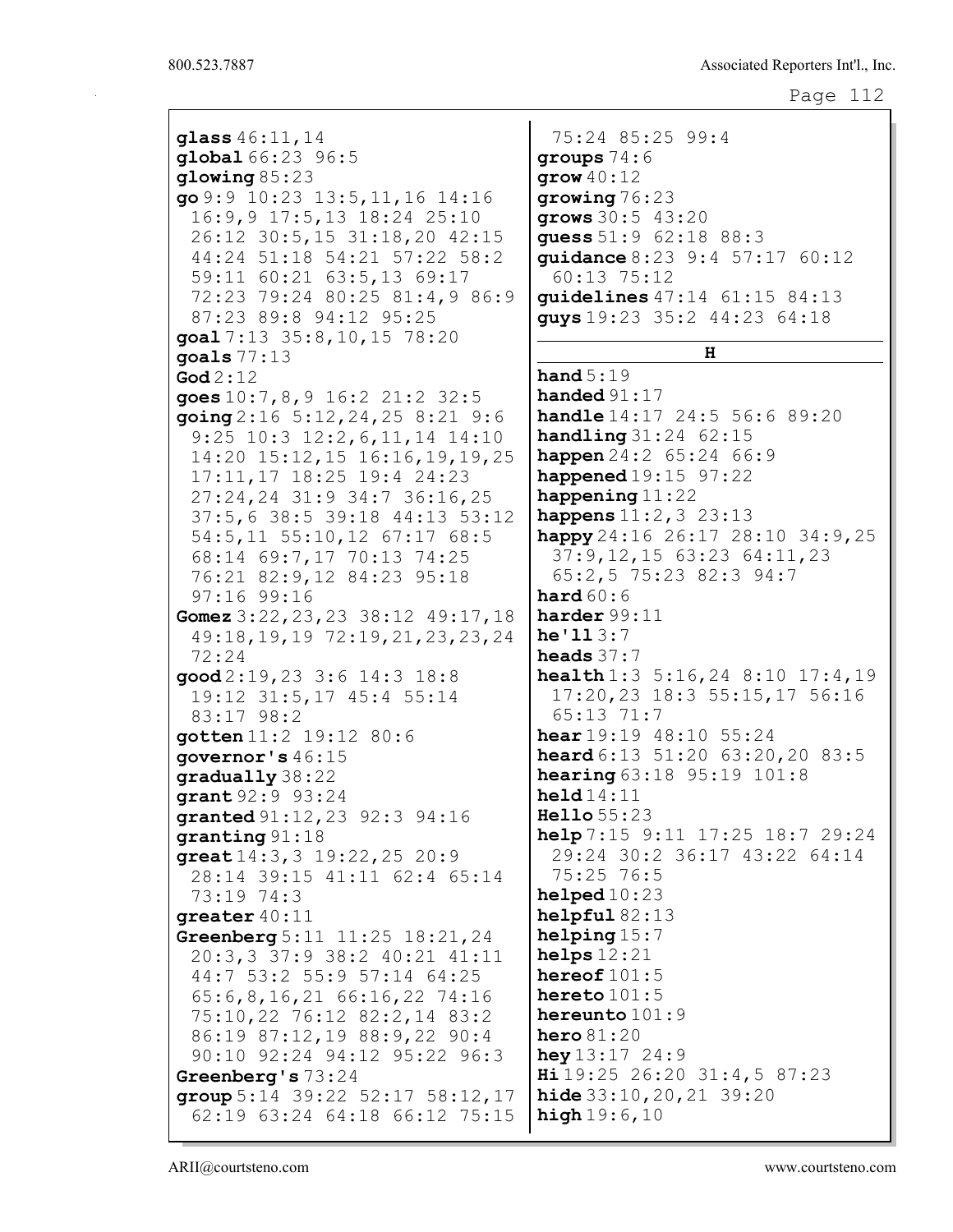| Highway 70:20<br>99:9<br>history 93:17<br>importantly 7:10 14:23 37:2<br>$improved$ 47:15<br>hit89:17<br>include 58:25<br>Hold63:11<br>$include 24:11$ 26:6 34:3<br>holding $13:23$<br>hope $17:21$ 35:16 39:20 88:11<br>including $6:7$ 19:13<br>hopefully 16:2 27:25 39:15<br>incorporated 95:13<br>64:11 76:22 77:9 78:2 88:24<br>incorporating 26:22<br><b>hoping</b> $2:4$ 77:18<br>increase 12:12,13<br>hospital $13:14,21,22$ $21:14,15$<br>$\texttt{incredibly}$ 34:9, 14, 22<br>21:16 23:14 24:12 25:12 27:3<br>independently 22:20, 24<br>$27:4,5,7,13$ 28:7,24 29:8,8<br>indifferent 98:3<br>30:7,8,11,22 55:19,20 56:10<br>individual 17:5 25:21 35:15<br>56:13 57:22 61:14, 15, 19, 22<br>$37:4$ 43:14<br>97:25<br>$indivial$ ual's $60:2$<br>hospitals 20:20 26:23 27:17<br>individually 22:25 32:10 35:10<br>29:3 30:10, 15, 16, 20 57:21<br>individuals 26:4 35:17 68:4<br>89:18<br>$\mathbf{indivisible}$ 2:12<br>hotels $15:17$<br>infectious $81:23$<br>information $16:21$ $20:18$ , $20$ , $20$<br>hour $11:21$<br>21:13 22:4 23:9,20 28:6 29:12<br><b>hours</b> $6:4$ $11:18$<br>Hudson $54:13, 24$ 69:21 91:4, 15<br>30:7 41:7,22 44:14 70:16<br>$93:7,16$ 95:4<br>77:10, 15, 1586:5<br>informed $3:7$<br><b>hundred</b> $15:21, 23, 24$ $29:3$ $33:3$<br>$40:18,18,19$ 99:11, 12<br>initial 10:14, 14 55:20<br>hybrid 15:19, 20<br>$initially$ 42:21,22<br>initiative 76:21<br>hyperlink $40:24$ $41:2$<br>hyperlinks $39:4,9$<br>initiatives 14:18<br>injection $71:5$<br>I.<br>innovation 78:14, 15, 21, 24<br>$i - 54:12$<br>inordinate $32:8$<br>$i$ -gel $69:19,25$<br><b>input</b> 19:17 28:9 43:13<br>I.045:1962:8<br>inside23:7<br>I.V45:1946:9,10,1850:20,24<br>insight 35:14 40:11<br>51:7,1962:9<br>insights 26:8<br>I.V.s 62:7<br>insinuated 91:13<br>I'm18:23<br>inspection 93:25<br><b>idea</b> $29:3$ $36:3$ , $9$ $62:5$<br>instance 28:19<br>$\texttt{identical}\,84\!:\!23$<br>instantaneously $24:6$<br>identification 28:18<br>instituted 95:9<br>$i$ dentifies $34:16$<br>instructions $16:14$ , 24<br>identifying 26:13<br>instructor 67:21, 22, 24 68:9, 12<br>$immediate$ $29:13$<br>$instructions$ $11:20$<br><b>immediately</b> $23:15,22$ $24:4$ $25:6$<br>integrate $25:9$<br>25:6 27:8 30:13,18 32:18<br>$integrated\,22:17\,89:25$<br>$\texttt{immunization}$ 71:6<br>intentionally $8:9$<br>$impect$ 43:21<br>interactions 28:14<br>implement 22:3<br>interchangeable 45:21<br><b>important</b> 10:10 17:8, 20 20:14 |                |                             |
|-----------------------------------------------------------------------------------------------------------------------------------------------------------------------------------------------------------------------------------------------------------------------------------------------------------------------------------------------------------------------------------------------------------------------------------------------------------------------------------------------------------------------------------------------------------------------------------------------------------------------------------------------------------------------------------------------------------------------------------------------------------------------------------------------------------------------------------------------------------------------------------------------------------------------------------------------------------------------------------------------------------------------------------------------------------------------------------------------------------------------------------------------------------------------------------------------------------------------------------------------------------------------------------------------------------------------------------------------------------------------------------------------------------------------------------------------------------------------------------------------------------------------------------------------------------------------------------------------------------------------------------------------------------------------------------------------------------------------------------------------------------------------------------------------------------------------------------------------------------------------------------------------------------------------------------------------------------------------------------------------------------------------------------------------------------------------------------------------------------------------------------------------------------------------------------------------------------------------------------------------------------------------------------------------------------------------------------------------------------------------------------------------------------------------------------------------------------------------------|----------------|-----------------------------|
|                                                                                                                                                                                                                                                                                                                                                                                                                                                                                                                                                                                                                                                                                                                                                                                                                                                                                                                                                                                                                                                                                                                                                                                                                                                                                                                                                                                                                                                                                                                                                                                                                                                                                                                                                                                                                                                                                                                                                                                                                                                                                                                                                                                                                                                                                                                                                                                                                                                                             | higher $69:15$ | 29:9 39:18 53:19 84:21 91:2 |
|                                                                                                                                                                                                                                                                                                                                                                                                                                                                                                                                                                                                                                                                                                                                                                                                                                                                                                                                                                                                                                                                                                                                                                                                                                                                                                                                                                                                                                                                                                                                                                                                                                                                                                                                                                                                                                                                                                                                                                                                                                                                                                                                                                                                                                                                                                                                                                                                                                                                             |                |                             |
|                                                                                                                                                                                                                                                                                                                                                                                                                                                                                                                                                                                                                                                                                                                                                                                                                                                                                                                                                                                                                                                                                                                                                                                                                                                                                                                                                                                                                                                                                                                                                                                                                                                                                                                                                                                                                                                                                                                                                                                                                                                                                                                                                                                                                                                                                                                                                                                                                                                                             |                |                             |
|                                                                                                                                                                                                                                                                                                                                                                                                                                                                                                                                                                                                                                                                                                                                                                                                                                                                                                                                                                                                                                                                                                                                                                                                                                                                                                                                                                                                                                                                                                                                                                                                                                                                                                                                                                                                                                                                                                                                                                                                                                                                                                                                                                                                                                                                                                                                                                                                                                                                             |                |                             |
|                                                                                                                                                                                                                                                                                                                                                                                                                                                                                                                                                                                                                                                                                                                                                                                                                                                                                                                                                                                                                                                                                                                                                                                                                                                                                                                                                                                                                                                                                                                                                                                                                                                                                                                                                                                                                                                                                                                                                                                                                                                                                                                                                                                                                                                                                                                                                                                                                                                                             |                |                             |
|                                                                                                                                                                                                                                                                                                                                                                                                                                                                                                                                                                                                                                                                                                                                                                                                                                                                                                                                                                                                                                                                                                                                                                                                                                                                                                                                                                                                                                                                                                                                                                                                                                                                                                                                                                                                                                                                                                                                                                                                                                                                                                                                                                                                                                                                                                                                                                                                                                                                             |                |                             |
|                                                                                                                                                                                                                                                                                                                                                                                                                                                                                                                                                                                                                                                                                                                                                                                                                                                                                                                                                                                                                                                                                                                                                                                                                                                                                                                                                                                                                                                                                                                                                                                                                                                                                                                                                                                                                                                                                                                                                                                                                                                                                                                                                                                                                                                                                                                                                                                                                                                                             |                |                             |
|                                                                                                                                                                                                                                                                                                                                                                                                                                                                                                                                                                                                                                                                                                                                                                                                                                                                                                                                                                                                                                                                                                                                                                                                                                                                                                                                                                                                                                                                                                                                                                                                                                                                                                                                                                                                                                                                                                                                                                                                                                                                                                                                                                                                                                                                                                                                                                                                                                                                             |                |                             |
|                                                                                                                                                                                                                                                                                                                                                                                                                                                                                                                                                                                                                                                                                                                                                                                                                                                                                                                                                                                                                                                                                                                                                                                                                                                                                                                                                                                                                                                                                                                                                                                                                                                                                                                                                                                                                                                                                                                                                                                                                                                                                                                                                                                                                                                                                                                                                                                                                                                                             |                |                             |
|                                                                                                                                                                                                                                                                                                                                                                                                                                                                                                                                                                                                                                                                                                                                                                                                                                                                                                                                                                                                                                                                                                                                                                                                                                                                                                                                                                                                                                                                                                                                                                                                                                                                                                                                                                                                                                                                                                                                                                                                                                                                                                                                                                                                                                                                                                                                                                                                                                                                             |                |                             |
|                                                                                                                                                                                                                                                                                                                                                                                                                                                                                                                                                                                                                                                                                                                                                                                                                                                                                                                                                                                                                                                                                                                                                                                                                                                                                                                                                                                                                                                                                                                                                                                                                                                                                                                                                                                                                                                                                                                                                                                                                                                                                                                                                                                                                                                                                                                                                                                                                                                                             |                |                             |
|                                                                                                                                                                                                                                                                                                                                                                                                                                                                                                                                                                                                                                                                                                                                                                                                                                                                                                                                                                                                                                                                                                                                                                                                                                                                                                                                                                                                                                                                                                                                                                                                                                                                                                                                                                                                                                                                                                                                                                                                                                                                                                                                                                                                                                                                                                                                                                                                                                                                             |                |                             |
|                                                                                                                                                                                                                                                                                                                                                                                                                                                                                                                                                                                                                                                                                                                                                                                                                                                                                                                                                                                                                                                                                                                                                                                                                                                                                                                                                                                                                                                                                                                                                                                                                                                                                                                                                                                                                                                                                                                                                                                                                                                                                                                                                                                                                                                                                                                                                                                                                                                                             |                |                             |
|                                                                                                                                                                                                                                                                                                                                                                                                                                                                                                                                                                                                                                                                                                                                                                                                                                                                                                                                                                                                                                                                                                                                                                                                                                                                                                                                                                                                                                                                                                                                                                                                                                                                                                                                                                                                                                                                                                                                                                                                                                                                                                                                                                                                                                                                                                                                                                                                                                                                             |                |                             |
|                                                                                                                                                                                                                                                                                                                                                                                                                                                                                                                                                                                                                                                                                                                                                                                                                                                                                                                                                                                                                                                                                                                                                                                                                                                                                                                                                                                                                                                                                                                                                                                                                                                                                                                                                                                                                                                                                                                                                                                                                                                                                                                                                                                                                                                                                                                                                                                                                                                                             |                |                             |
|                                                                                                                                                                                                                                                                                                                                                                                                                                                                                                                                                                                                                                                                                                                                                                                                                                                                                                                                                                                                                                                                                                                                                                                                                                                                                                                                                                                                                                                                                                                                                                                                                                                                                                                                                                                                                                                                                                                                                                                                                                                                                                                                                                                                                                                                                                                                                                                                                                                                             |                |                             |
|                                                                                                                                                                                                                                                                                                                                                                                                                                                                                                                                                                                                                                                                                                                                                                                                                                                                                                                                                                                                                                                                                                                                                                                                                                                                                                                                                                                                                                                                                                                                                                                                                                                                                                                                                                                                                                                                                                                                                                                                                                                                                                                                                                                                                                                                                                                                                                                                                                                                             |                |                             |
|                                                                                                                                                                                                                                                                                                                                                                                                                                                                                                                                                                                                                                                                                                                                                                                                                                                                                                                                                                                                                                                                                                                                                                                                                                                                                                                                                                                                                                                                                                                                                                                                                                                                                                                                                                                                                                                                                                                                                                                                                                                                                                                                                                                                                                                                                                                                                                                                                                                                             |                |                             |
|                                                                                                                                                                                                                                                                                                                                                                                                                                                                                                                                                                                                                                                                                                                                                                                                                                                                                                                                                                                                                                                                                                                                                                                                                                                                                                                                                                                                                                                                                                                                                                                                                                                                                                                                                                                                                                                                                                                                                                                                                                                                                                                                                                                                                                                                                                                                                                                                                                                                             |                |                             |
|                                                                                                                                                                                                                                                                                                                                                                                                                                                                                                                                                                                                                                                                                                                                                                                                                                                                                                                                                                                                                                                                                                                                                                                                                                                                                                                                                                                                                                                                                                                                                                                                                                                                                                                                                                                                                                                                                                                                                                                                                                                                                                                                                                                                                                                                                                                                                                                                                                                                             |                |                             |
|                                                                                                                                                                                                                                                                                                                                                                                                                                                                                                                                                                                                                                                                                                                                                                                                                                                                                                                                                                                                                                                                                                                                                                                                                                                                                                                                                                                                                                                                                                                                                                                                                                                                                                                                                                                                                                                                                                                                                                                                                                                                                                                                                                                                                                                                                                                                                                                                                                                                             |                |                             |
|                                                                                                                                                                                                                                                                                                                                                                                                                                                                                                                                                                                                                                                                                                                                                                                                                                                                                                                                                                                                                                                                                                                                                                                                                                                                                                                                                                                                                                                                                                                                                                                                                                                                                                                                                                                                                                                                                                                                                                                                                                                                                                                                                                                                                                                                                                                                                                                                                                                                             |                |                             |
|                                                                                                                                                                                                                                                                                                                                                                                                                                                                                                                                                                                                                                                                                                                                                                                                                                                                                                                                                                                                                                                                                                                                                                                                                                                                                                                                                                                                                                                                                                                                                                                                                                                                                                                                                                                                                                                                                                                                                                                                                                                                                                                                                                                                                                                                                                                                                                                                                                                                             |                |                             |
|                                                                                                                                                                                                                                                                                                                                                                                                                                                                                                                                                                                                                                                                                                                                                                                                                                                                                                                                                                                                                                                                                                                                                                                                                                                                                                                                                                                                                                                                                                                                                                                                                                                                                                                                                                                                                                                                                                                                                                                                                                                                                                                                                                                                                                                                                                                                                                                                                                                                             |                |                             |
|                                                                                                                                                                                                                                                                                                                                                                                                                                                                                                                                                                                                                                                                                                                                                                                                                                                                                                                                                                                                                                                                                                                                                                                                                                                                                                                                                                                                                                                                                                                                                                                                                                                                                                                                                                                                                                                                                                                                                                                                                                                                                                                                                                                                                                                                                                                                                                                                                                                                             |                |                             |
|                                                                                                                                                                                                                                                                                                                                                                                                                                                                                                                                                                                                                                                                                                                                                                                                                                                                                                                                                                                                                                                                                                                                                                                                                                                                                                                                                                                                                                                                                                                                                                                                                                                                                                                                                                                                                                                                                                                                                                                                                                                                                                                                                                                                                                                                                                                                                                                                                                                                             |                |                             |
|                                                                                                                                                                                                                                                                                                                                                                                                                                                                                                                                                                                                                                                                                                                                                                                                                                                                                                                                                                                                                                                                                                                                                                                                                                                                                                                                                                                                                                                                                                                                                                                                                                                                                                                                                                                                                                                                                                                                                                                                                                                                                                                                                                                                                                                                                                                                                                                                                                                                             |                |                             |
|                                                                                                                                                                                                                                                                                                                                                                                                                                                                                                                                                                                                                                                                                                                                                                                                                                                                                                                                                                                                                                                                                                                                                                                                                                                                                                                                                                                                                                                                                                                                                                                                                                                                                                                                                                                                                                                                                                                                                                                                                                                                                                                                                                                                                                                                                                                                                                                                                                                                             |                |                             |
|                                                                                                                                                                                                                                                                                                                                                                                                                                                                                                                                                                                                                                                                                                                                                                                                                                                                                                                                                                                                                                                                                                                                                                                                                                                                                                                                                                                                                                                                                                                                                                                                                                                                                                                                                                                                                                                                                                                                                                                                                                                                                                                                                                                                                                                                                                                                                                                                                                                                             |                |                             |
|                                                                                                                                                                                                                                                                                                                                                                                                                                                                                                                                                                                                                                                                                                                                                                                                                                                                                                                                                                                                                                                                                                                                                                                                                                                                                                                                                                                                                                                                                                                                                                                                                                                                                                                                                                                                                                                                                                                                                                                                                                                                                                                                                                                                                                                                                                                                                                                                                                                                             |                |                             |
|                                                                                                                                                                                                                                                                                                                                                                                                                                                                                                                                                                                                                                                                                                                                                                                                                                                                                                                                                                                                                                                                                                                                                                                                                                                                                                                                                                                                                                                                                                                                                                                                                                                                                                                                                                                                                                                                                                                                                                                                                                                                                                                                                                                                                                                                                                                                                                                                                                                                             |                |                             |
|                                                                                                                                                                                                                                                                                                                                                                                                                                                                                                                                                                                                                                                                                                                                                                                                                                                                                                                                                                                                                                                                                                                                                                                                                                                                                                                                                                                                                                                                                                                                                                                                                                                                                                                                                                                                                                                                                                                                                                                                                                                                                                                                                                                                                                                                                                                                                                                                                                                                             |                |                             |
|                                                                                                                                                                                                                                                                                                                                                                                                                                                                                                                                                                                                                                                                                                                                                                                                                                                                                                                                                                                                                                                                                                                                                                                                                                                                                                                                                                                                                                                                                                                                                                                                                                                                                                                                                                                                                                                                                                                                                                                                                                                                                                                                                                                                                                                                                                                                                                                                                                                                             |                |                             |
|                                                                                                                                                                                                                                                                                                                                                                                                                                                                                                                                                                                                                                                                                                                                                                                                                                                                                                                                                                                                                                                                                                                                                                                                                                                                                                                                                                                                                                                                                                                                                                                                                                                                                                                                                                                                                                                                                                                                                                                                                                                                                                                                                                                                                                                                                                                                                                                                                                                                             |                |                             |
|                                                                                                                                                                                                                                                                                                                                                                                                                                                                                                                                                                                                                                                                                                                                                                                                                                                                                                                                                                                                                                                                                                                                                                                                                                                                                                                                                                                                                                                                                                                                                                                                                                                                                                                                                                                                                                                                                                                                                                                                                                                                                                                                                                                                                                                                                                                                                                                                                                                                             |                |                             |
|                                                                                                                                                                                                                                                                                                                                                                                                                                                                                                                                                                                                                                                                                                                                                                                                                                                                                                                                                                                                                                                                                                                                                                                                                                                                                                                                                                                                                                                                                                                                                                                                                                                                                                                                                                                                                                                                                                                                                                                                                                                                                                                                                                                                                                                                                                                                                                                                                                                                             |                |                             |
|                                                                                                                                                                                                                                                                                                                                                                                                                                                                                                                                                                                                                                                                                                                                                                                                                                                                                                                                                                                                                                                                                                                                                                                                                                                                                                                                                                                                                                                                                                                                                                                                                                                                                                                                                                                                                                                                                                                                                                                                                                                                                                                                                                                                                                                                                                                                                                                                                                                                             |                |                             |
|                                                                                                                                                                                                                                                                                                                                                                                                                                                                                                                                                                                                                                                                                                                                                                                                                                                                                                                                                                                                                                                                                                                                                                                                                                                                                                                                                                                                                                                                                                                                                                                                                                                                                                                                                                                                                                                                                                                                                                                                                                                                                                                                                                                                                                                                                                                                                                                                                                                                             |                |                             |
|                                                                                                                                                                                                                                                                                                                                                                                                                                                                                                                                                                                                                                                                                                                                                                                                                                                                                                                                                                                                                                                                                                                                                                                                                                                                                                                                                                                                                                                                                                                                                                                                                                                                                                                                                                                                                                                                                                                                                                                                                                                                                                                                                                                                                                                                                                                                                                                                                                                                             |                |                             |
|                                                                                                                                                                                                                                                                                                                                                                                                                                                                                                                                                                                                                                                                                                                                                                                                                                                                                                                                                                                                                                                                                                                                                                                                                                                                                                                                                                                                                                                                                                                                                                                                                                                                                                                                                                                                                                                                                                                                                                                                                                                                                                                                                                                                                                                                                                                                                                                                                                                                             |                |                             |
|                                                                                                                                                                                                                                                                                                                                                                                                                                                                                                                                                                                                                                                                                                                                                                                                                                                                                                                                                                                                                                                                                                                                                                                                                                                                                                                                                                                                                                                                                                                                                                                                                                                                                                                                                                                                                                                                                                                                                                                                                                                                                                                                                                                                                                                                                                                                                                                                                                                                             |                |                             |
|                                                                                                                                                                                                                                                                                                                                                                                                                                                                                                                                                                                                                                                                                                                                                                                                                                                                                                                                                                                                                                                                                                                                                                                                                                                                                                                                                                                                                                                                                                                                                                                                                                                                                                                                                                                                                                                                                                                                                                                                                                                                                                                                                                                                                                                                                                                                                                                                                                                                             |                |                             |
|                                                                                                                                                                                                                                                                                                                                                                                                                                                                                                                                                                                                                                                                                                                                                                                                                                                                                                                                                                                                                                                                                                                                                                                                                                                                                                                                                                                                                                                                                                                                                                                                                                                                                                                                                                                                                                                                                                                                                                                                                                                                                                                                                                                                                                                                                                                                                                                                                                                                             |                |                             |
|                                                                                                                                                                                                                                                                                                                                                                                                                                                                                                                                                                                                                                                                                                                                                                                                                                                                                                                                                                                                                                                                                                                                                                                                                                                                                                                                                                                                                                                                                                                                                                                                                                                                                                                                                                                                                                                                                                                                                                                                                                                                                                                                                                                                                                                                                                                                                                                                                                                                             |                |                             |
|                                                                                                                                                                                                                                                                                                                                                                                                                                                                                                                                                                                                                                                                                                                                                                                                                                                                                                                                                                                                                                                                                                                                                                                                                                                                                                                                                                                                                                                                                                                                                                                                                                                                                                                                                                                                                                                                                                                                                                                                                                                                                                                                                                                                                                                                                                                                                                                                                                                                             |                |                             |
|                                                                                                                                                                                                                                                                                                                                                                                                                                                                                                                                                                                                                                                                                                                                                                                                                                                                                                                                                                                                                                                                                                                                                                                                                                                                                                                                                                                                                                                                                                                                                                                                                                                                                                                                                                                                                                                                                                                                                                                                                                                                                                                                                                                                                                                                                                                                                                                                                                                                             |                |                             |
|                                                                                                                                                                                                                                                                                                                                                                                                                                                                                                                                                                                                                                                                                                                                                                                                                                                                                                                                                                                                                                                                                                                                                                                                                                                                                                                                                                                                                                                                                                                                                                                                                                                                                                                                                                                                                                                                                                                                                                                                                                                                                                                                                                                                                                                                                                                                                                                                                                                                             |                |                             |
|                                                                                                                                                                                                                                                                                                                                                                                                                                                                                                                                                                                                                                                                                                                                                                                                                                                                                                                                                                                                                                                                                                                                                                                                                                                                                                                                                                                                                                                                                                                                                                                                                                                                                                                                                                                                                                                                                                                                                                                                                                                                                                                                                                                                                                                                                                                                                                                                                                                                             |                |                             |
|                                                                                                                                                                                                                                                                                                                                                                                                                                                                                                                                                                                                                                                                                                                                                                                                                                                                                                                                                                                                                                                                                                                                                                                                                                                                                                                                                                                                                                                                                                                                                                                                                                                                                                                                                                                                                                                                                                                                                                                                                                                                                                                                                                                                                                                                                                                                                                                                                                                                             |                |                             |
|                                                                                                                                                                                                                                                                                                                                                                                                                                                                                                                                                                                                                                                                                                                                                                                                                                                                                                                                                                                                                                                                                                                                                                                                                                                                                                                                                                                                                                                                                                                                                                                                                                                                                                                                                                                                                                                                                                                                                                                                                                                                                                                                                                                                                                                                                                                                                                                                                                                                             |                |                             |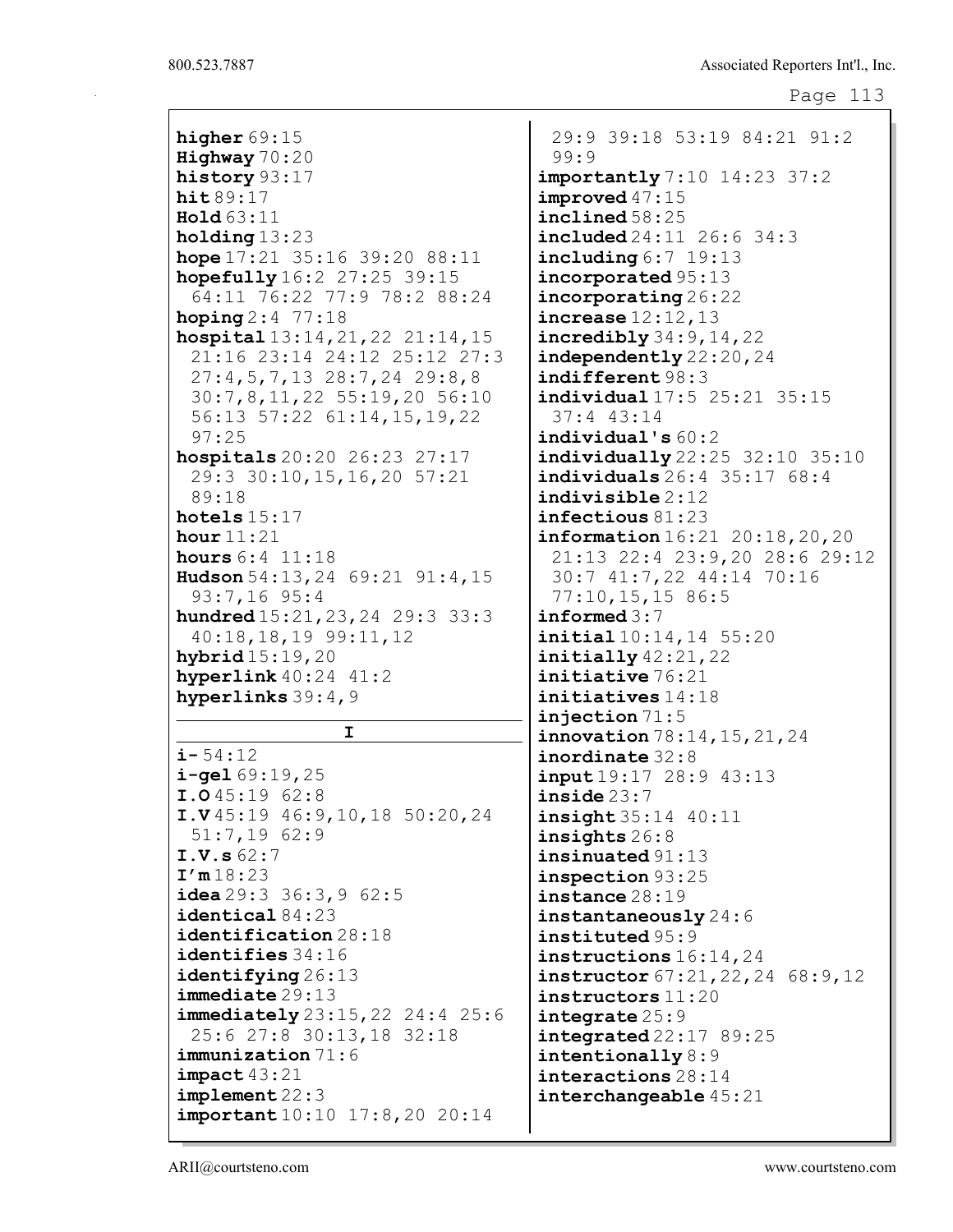| interest 77:6 79:16                      | keep 8:12 11:6 19:6 82:11                                 |
|------------------------------------------|-----------------------------------------------------------|
| interested $77:3$                        | keeper $38:15$                                            |
| interesting $8:5$                        | <b>keeping</b> $6:9$ 15:23 58:5                           |
| $\texttt{interfacility} 59:14,16 60:24$  | $\text{kept }34:8$                                        |
| 62:14                                    | key 23:24 25:18                                           |
| interval 10:20                           | keyed $24:11$                                             |
| <b>Internet</b> 22:22 23:11              | <b>kind</b> $7:6, 8$ 33:9 58:19 96:4                      |
|                                          | 97:20 98:4 99:4,5                                         |
| interpretation 70:11 92:22               |                                                           |
| interstate $81:4$                        | <b>know</b> $3:13, 14, 23$ 6:18 8:20, 25                  |
| intramuscular 71:5                       | $9:15, 18, 21, 25$ 13:7 14:4, 16, 18                      |
| intubations 62:7                         | 15:9, 14, 22 16: 12, 17 18: 7                             |
| <b>invasive</b> $62:3, 6, 10$            | 23:15 28:23 29:4 30:8 31:9                                |
| $\frac{1}{2}$ inventory 32:11 34:17      | 33:6,22 36:6 37:5,6,19,19                                 |
| invoices $6:7,11$                        | 38:2,3 39:23 41:16 43:3,25                                |
| involve 89:22                            | 44:3 46:17 52:8 53:9,14,15,17                             |
| involved 36:24 63:6 94:6                 | 53:24 54:4 55:7 57:8,20 58:5                              |
| involves 36:6 63:3                       | 58:12, 15, 16, 18 59:5, 12, 15                            |
| ipratropium 47:2                         | 60:2,7,9,11 62:20 63:21 65:16                             |
| $\texttt{ironically} 89:4$               | 65:17,25 66:2,9 74:22 75:20                               |
| isolate $61:20$                          | 76:2,6 78:2 79:4,10 80:3,3,21                             |
| <b>issue</b> $4:18$ 69:14                | 82:15,17 86:3,20 87:15 90:5                               |
| issued $71:3$                            | 90:15 93:19,21 95:7 96:5 97:2                             |
|                                          |                                                           |
| issues $24:15$ $28:17$ $29:24$ $30:3,4$  | $97:4,5,18$ $98:10,17,20$ $99:5,9$                        |
| 56:4 66:18 69:17                         | knowing $29:7,9$                                          |
| it's $9:20$                              | <b>known</b> $55:18$ $56:3$ $57:12$                       |
| item $34:3$ $45:5$ , 6 $54:12$ , 25 70:4 | knows $82:21$                                             |
| 79:23                                    | <b>Kugler</b> $3:24, 25, 25, 4:2, 4, 5:7$                 |
| items 22:14 51:3 67:13 74:23             | 49:21, 22, 22 51:11, 11 56:22, 22                         |
|                                          | 56:25 58:21 73:2,3,3 86:8,8,9                             |
| J                                        | 86:11 87:11,18 99:22,23                                   |
| Jack 63:13, 15 64:8, 12, 21, 25          |                                                           |
| 81:8                                     | L                                                         |
| January 5:3                              | L.D.L47:15                                                |
| jargon 23:21                             | <b>language</b> 25:20 56:15 57:11                         |
| Jersey $60:25$                           | $60:10$ 93:13                                             |
| $\texttt{job} 12:20 \quad 74:2$          | <b>larger</b> $43:21$ $66:4$                              |
| Joe 31:3 36:21                           | $\texttt{late} 3:7$                                       |
| <b>John</b> 38:4                         | $l$ aunched $18:14$ , $15$                                |
| join16:10, 11 64:10, 11 80:20            | law93:20                                                  |
| joining 15:17 44:10, 13 83:22            |                                                           |
|                                          | <b>leadership</b> $11:24$ $16:5, 6, 11$                   |
| joint14:25 55:4                          | 89:22                                                     |
| Josh $4:4$                               | <b>lean</b> $35:25$                                       |
| Joshua $2:6$                             | <b>leave</b> $56:20$                                      |
| July 81:21                               | <b>left</b> 5:15 9:10 80:16                               |
| jump 83:19                               | $\texttt{legal } 70:11 \text{ } 93:10 \text{ } 96:6,7,16$ |
| June $11:17, 18, 22$ $12:2$ $16:20$      | <b>lengthy</b> 57:9 64:5 95:7                             |
| 101:10                                   | lessen $59:3$                                             |
| justice $2:13$                           | let's $64:17, 18, 19, 20$ $66:3, 3$                       |
|                                          | $67:3$ $71:21$ $74:18,21$                                 |
| ĸ                                        |                                                           |
|                                          | letter $85:17$ $91:4$ , $12$ , $18$ $93:6$ , $18$         |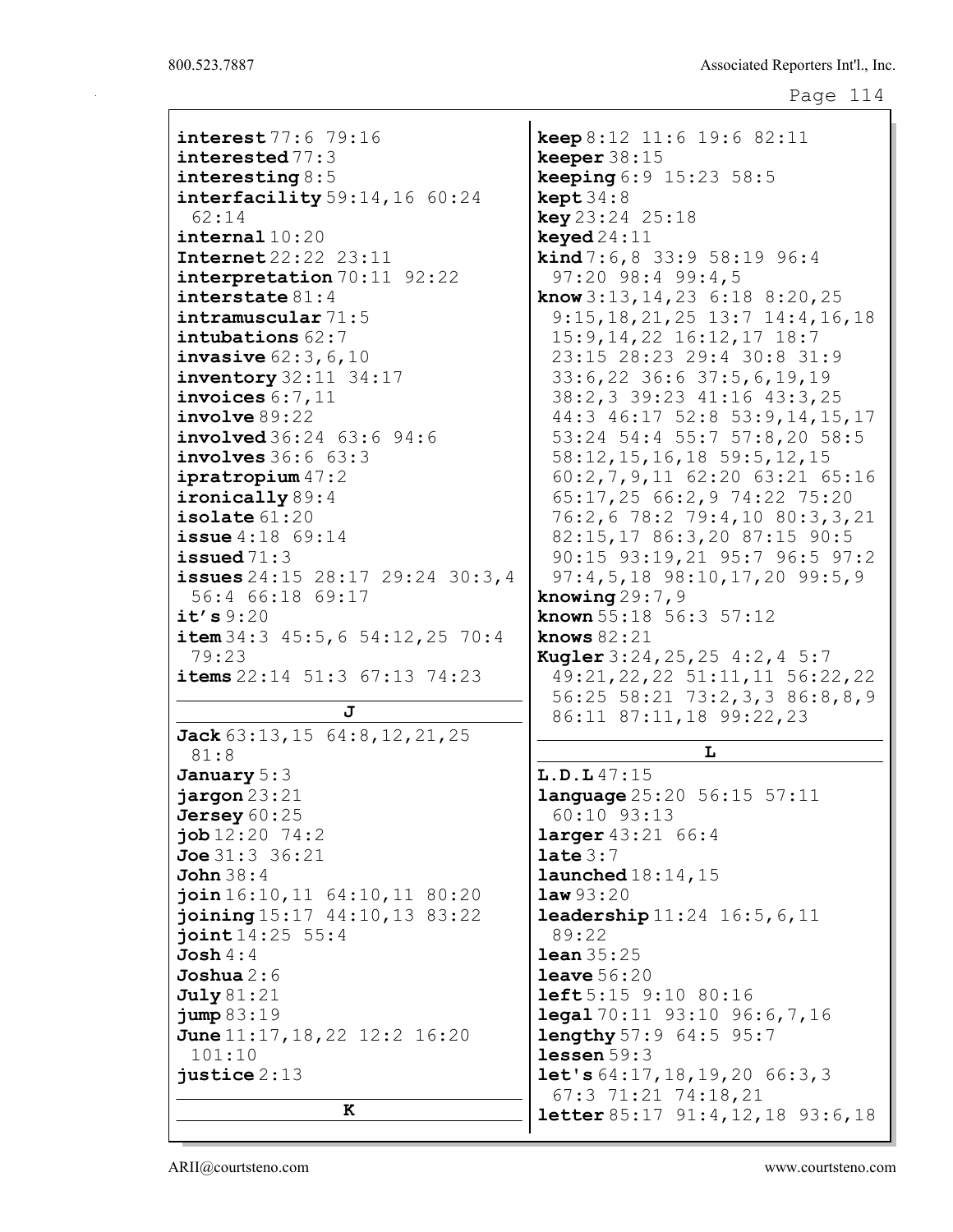```
Page 115
```
93:23 level 19:6,10 21:5,18 22:7 26:14 29:9 31:16 35:3 52:20 67:25 68:8,10 69:16 91:20,22 92:10 levels 71:8 95:16 Lew  $54:7$ liberty 2:13 licensing 28:22 Lidocaine 46:3 **life** 91:18 93:22 95:10, 14 light 85:25 limit 52:6 58:7 limited 52:12,12 **line** 45:13 85:5,13 lines 70:16 lingo 23:21 link 41:6 list 29:4,15,19 30:16 43:24 75:24 76:8 **listed** 27:17 42:9 86:14 listening 17:13 44:2 80:23 listing 42:10,12,13 little 3:7 4:18 5:14 13:20 19:11 35:25 50:19 53:6 55:8 62:21 67:14,23 68:7 69:6,9,18 70:5,19 81:15 84:10,16 94:7 99:16 live 29:24 44:19 Livingston 94:23 loading 25:3 local 8:9 13:2 57:22 92:6,13,20 locally 42:23 location 21:9,10 25:16 locations 79:10 long 8:13 25:25 34:24 38:24 57:8 65:19 70:21 75:5 87:9 93:17 longer 12:7 19:9 41:15,18 68:24 86:25 longstanding 91:8 look 6:17 8:24 15:12 16:20 21:24 22:7 27:4,7 30:9 37:10 38:4 39:19,25 53:17,22,23 62:21 65:18 66:8 70:14 71:2 75:10 78:19 82:3 84:10 87:16 88:12,20 98:6,9,9,16,23 99:2 looked 39:12 43:11 98:19 looking 11:20 12:13 21:16 23:23 28:23 39:3,13 53:4 58:6 78:22

79:3,4,14 87:16 88:23 90:13 99:8 looks 25:13 34:15,17 78:17 95:8 95:12 loss 79:3 lot 5:12 6:4,7 7:17 9:5 14:21 15:15 40:2 42:25 45:12 60:22 60:23 63:3,18 64:3 92:16 Lots  $5:25$ Lou 48:2 50:19 55:7 loud 32:24 love 64:3 77:4 79:14 loving  $40:7$ low 34:9 40:18 Lynch 2:6 4:3, 4 49:23, 24 50:13 50:13,14,15 73:4,5,5 **Lynn** 6:16

M magnesium 46:23,25 mail 12:8 64:13  $main 27:17$ maintain 24:13 91:10 maintained 94:21 maintaining 84:16 92:19 major 18:5 20:15 majority 80:6 making 14:18 20:5 24:20 32:8 37:21 40:14 55:11 60:15 92:17 manage  $57:7$ managed 17:14 management 31:22 33:25 47:13,15 56:19 61:3 manual 43:3 54:2 manuals 21:21 manufacturer 20:19 42:9 manufacturer's 21:20,21 24:24 43:4 manufacturers 42:14 43:12,19,22 March 71:4 Mark 28:11 77:6 79:18 Markowitz 4:6,7,7 49:24,25,25 73:6,7,7 Marshall 4:10,11,11 5:4,6 44:25 45:3 50:4,5,5,22 51:6,22,23 54:8 55:23,25 67:5,7 73:10,11 73:11 79:22,22,25 83:13,16,25 99:19,19,20 Marshall's 82:19

mask 75:4,7,16 82:11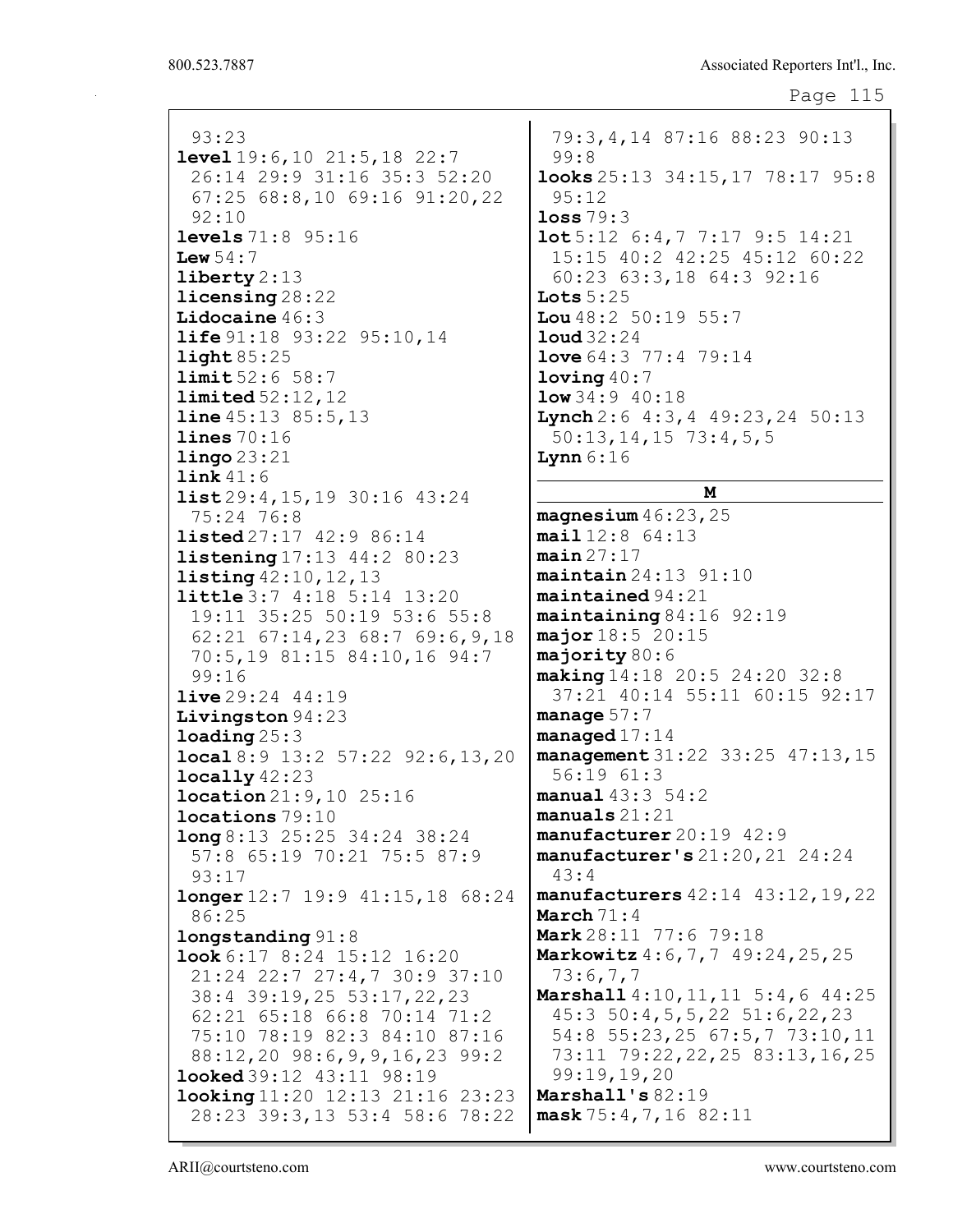| material28:15                        |
|--------------------------------------|
| matter 22:18, 22, 23 23:20 35:12     |
| 87:15                                |
| max 40:18                            |
| Maynard 4:8, 9, 9 50:2, 3, 3 73:8, 9 |
| 73:9                                 |
| McEvoy $67:10,11$                    |
| mean $33:19$ $35:5$ $50:22$ $57:20$  |
| 59:6 64:17 88:15                     |
| meaning 20:24 23:3, 13, 18           |
| means $87:16$                        |
| meant $43:14$                        |
| $med$ 21:24 26:22 27:18 39:19, 22    |
| 45:2 50:19                           |
| medic23:21                           |
| medical 14:12 17:21 18:11 19:14      |
| 19:14 20:19 27:13 31:22 33:17        |
| 33:25 45:4 47:5,19,23 58:7           |
| 82:21                                |
| medically 33:16                      |
| medication 34:19 47:6                |
| medications 21:23 22:10 47:9,9       |
| 50:24                                |
| medicine 45:16 80:7,13 83:12,21      |
| 84: 9, 17, 19, 20, 20, 22, 23 85: 5  |
| meds $21:24$                         |
| meet 4:23 43:6 65:23 83:9 92:20      |
| meeting 1:6 2:5 7:4 9:2 15:3,6       |
| 45:15,18 51:24 54:11,15 62:22        |
| 64:14 66:10 74:6,10 78:9,11          |
| 78:12 84:18 97:6 99:15,18            |
| 100:4                                |
| meetings $24:22$ $32:17$ $64:19$     |
| 70:24                                |
| member 14:8 82:24 90:6               |
| members $2:7$ 18:4 62:11 79:14, 21   |
| mental $17:18,20,23$ $47:11$         |
| mention 2:16 45:25 55:7              |
| mentioned 31:7 33:6 45:14 48:2       |
| mentions $45:19$                     |
| met 15:3 44:6 45:4 67:11             |
| method36:15                          |
| methods $45:20$                      |
|                                      |
| metrics 76:16, 17, 20, 23 77:3, 11   |
| 77:14,16,18,20 78:4,6,8              |
| middle 6:19 53:15 60:16              |
| Mike 40:24 41:13, 24 67:9 71:12      |
| 93:4                                 |
| mind 6:9 8:12 11:7 15:23 19:6        |
| 33:13 58:5 84:4 85:4                 |

minimal 23:17 24:17 34:7 minute 19:4 45:9 minutes 5:3,9 13:18 missed 73:24  $missing 28:25 30:8$ mistaken 46:13 misunderstand 82:8 model 79:4 models 78:24 79:3 monitor 43:16 monitored 85:21 monitoring 76:22 Monroe 94:23 months 7:3 83:7 morning 2:19,23 5:11 13:13 45:4 45:5 55:14 motion 47:23 48:3,6 50:17 51:10 51:13 70:17 71:10,15,16 73:18 99:18 move 15:13 36:11 44:8,23 56:20 67:4,6 74:19,21 78:5 81:22 83:8 88:19 moved 5:4 46:6 47:17 71:17 99:19 moving 11:11 12:16 53:3 multiple 84:18 Murphy  $4:12$ Muru 18:13 19:3,8 20:4 21:7 25:11 26:5,11 39:3,13 41:17 Murumed.com 26:12 mute 3:18

### N

N.R.B 43:3 name 2:17 20:2 27:4 28:22 48:11 80:15 101:10 names 29:21,23 44:11 45:15 55:11 naming 30:11 nasal 71:9 Nassau 86:13,16 nation 2:12 national 10:12,15,16,18 11:13 47:4 70:20 natural 25:20 nature 66:10 near 17:2 98:23 nearby 29:10 nearest 30:15 nearing 97:20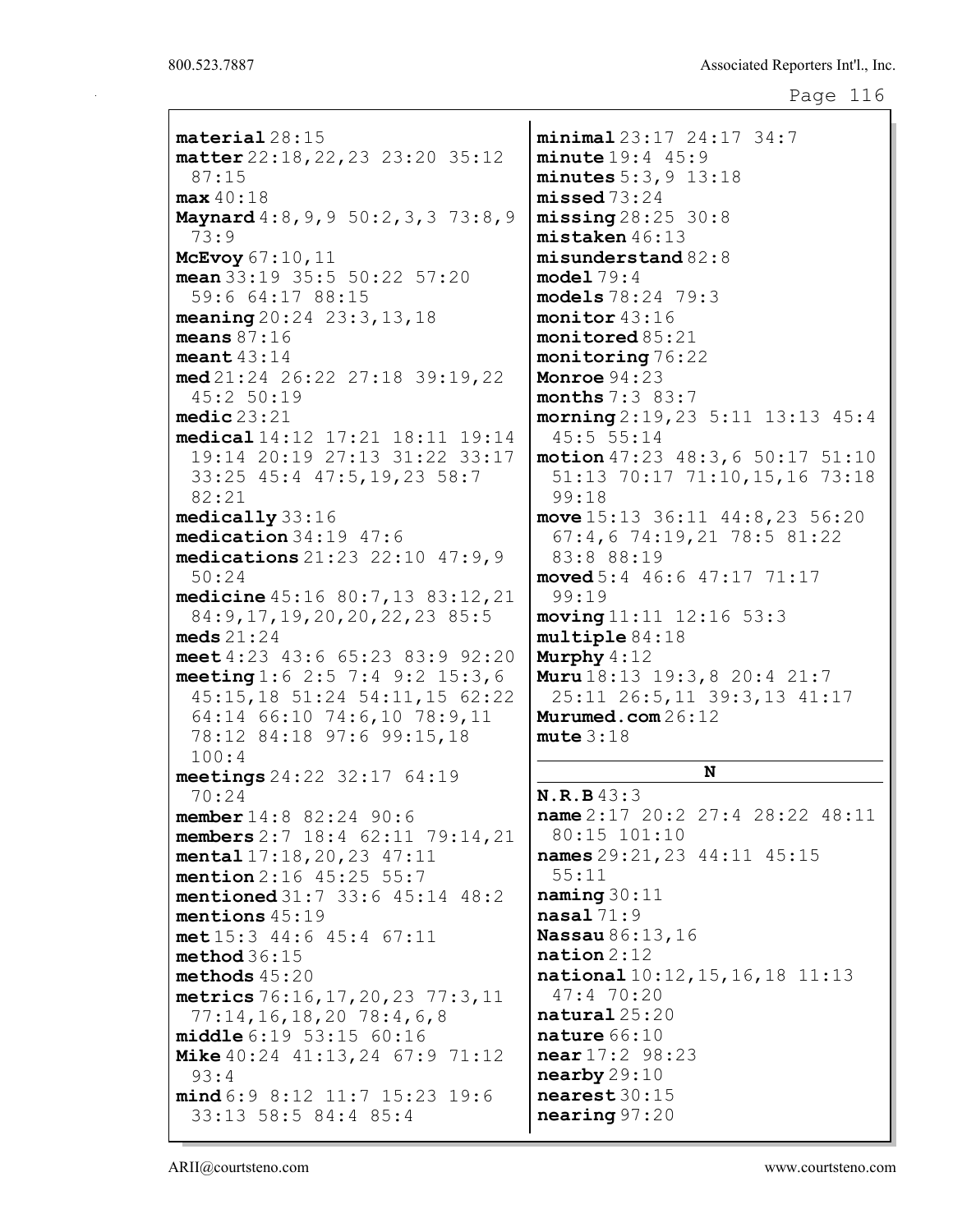```
Page 117
```

| necessarily 63:24 65:17              | $\texttt{obstetric}~46:21$              |
|--------------------------------------|-----------------------------------------|
| necessary $60:12$ $64:9$             | obviously 6:2 31:8 42:10 75:7           |
| need 3:19 15:8 18:7 21:11 24:9       | 98:14                                   |
| 25:9 28:9,10 29:4,12,21 34:24        | occur 93:14 99:3                        |
| 36:23,23 39:23 41:17 44:23           | occurred $91:15$                        |
| 48:18 51:10 63:25 65:2 66:9          | occurs 97:22                            |
| 66:24 71:13 75:6 93:9 94:9           | October $100:3$                         |
| $95:19$ $97:4$                       | offer 65:12                             |
| needed 13:20 14:16 62:9              | office $9:8,19$ 55:15 56:16 61:3        |
| needs 14:24 24:2 42:11 52:15         | 65:12                                   |
| 54:21 64:5 65:23                     | official 7:9 23:6                       |
| $\texttt{neglected}$ 74:12           | $officially$ $23:3$                     |
| neighbouring 60:25                   | offline $22:18$ $25:17$ $34:21$ $37:14$ |
| never 9:18 32:22 87:13               | $42:12$ 94:7                            |
| new 1:2 2:7 16:8, 17, 18 17:6, 22    | Oh $63:16$ $85:3$                       |
| 18:12, 13, 18 24:6, 7 30:17, 18      | okay $2:14$ 3:6 4:20, 23, 25 13:22      |
| 31:3,8 40:19 43:19 45:7 46:3         | 18:21 19:22, 24, 25 33:19 37:7          |
| 46:5 47:2,12 53:23 56:18             | 38:12 41:24 44:22 47:25 48:15           |
| $60:23,25$ 61:4 67:14 74:22          | $50:16, 18$ $51:5, 9, 17, 20, 21, 23$   |
| 76:11,14 77:5,8,13 79:20 80:2        | 55:6 56:25 63:8,16,16 64:21             |
| 80:12 81:20 82:21 83:14,17,18        | 67:9 71:12 75:17 76:10 79:19            |
| 84:8,10 85:9 86:7 87:16,20,25        | 79:25 80:25 81:18 83:6 84:6             |
| 89:16,18 94:24,24 99:15 101:2        | 85:8 86:6 87:18,19 89:14                |
| <b>NHTSA</b> 70:22 71:11             | 99:16 100:2                             |
| nice 29:4                            | old 46:3 74:19 80:2                     |
| nicely 9:13                          | Olsson $4:13, 14, 14$ 50:6, 7, 7        |
| Nick 60:18 62:17 63:18 64:11         | 73:12, 13, 13 85:10, 10, 11, 12         |
| $n$ ickname $27:7$                   | 86:7 89:10, 12, 13 90:17, 19, 21        |
| night9:19                            | once $11:7$ 17:10, 14 26:15, 15         |
| <b>Nineteen</b> 67:22 68:13          | 46:15,16                                |
| $ninety-nine 29:3$                   | ones $30:14$                            |
| nitro 50:20 51:19                    | open 15:17 16:2 37:20 54:16             |
| nitroglycerin 46: 9, 11, 11, 18, 19  | 69:23                                   |
| $50:23$ $51:7$                       | opened $33:9$                           |
| non 89:16                            | operate $92:10$                         |
| norepinephrine $41:5,8$              | operating $45:20$                       |
| $normally$ 15:23                     | Operation 8:15                          |
| notice 28:24 42:7 70:19              | operational $84:12$ $98:12$             |
| notices $71:4,11$                    | operations $8:15$                       |
| $\n  notification 23:12 24:8 26:8\n$ | opinion 95:17                           |
| notifications 25:12, 17              | opportunities 12:23 77:16               |
| number 10:7 12:14 16:7 17:24         | opportunity 98:22                       |
| 27:5,16 28:12 38:3 52:12             | opposed 51:19 85:19 95:15               |
| 74:22                                | opposite $21:10$                        |
| numbers 26:23 27:10, 10, 13, 17, 18  | option 11:12 32:6 35:19 36:16           |
| 28:4,9                               | 37:246:3                                |
|                                      | $optional11:14$ 75:7                    |
| $\circ$                              | options $37:11$                         |
| $\sigma$ 6:22 8:16,22 10:5 12:4,5    | order 7:2 8:13 46:15,16 61:20           |
| $o$ 'clock $13:13$                   | 62:9,11 69:23 75:2,8 88:24              |
|                                      |                                         |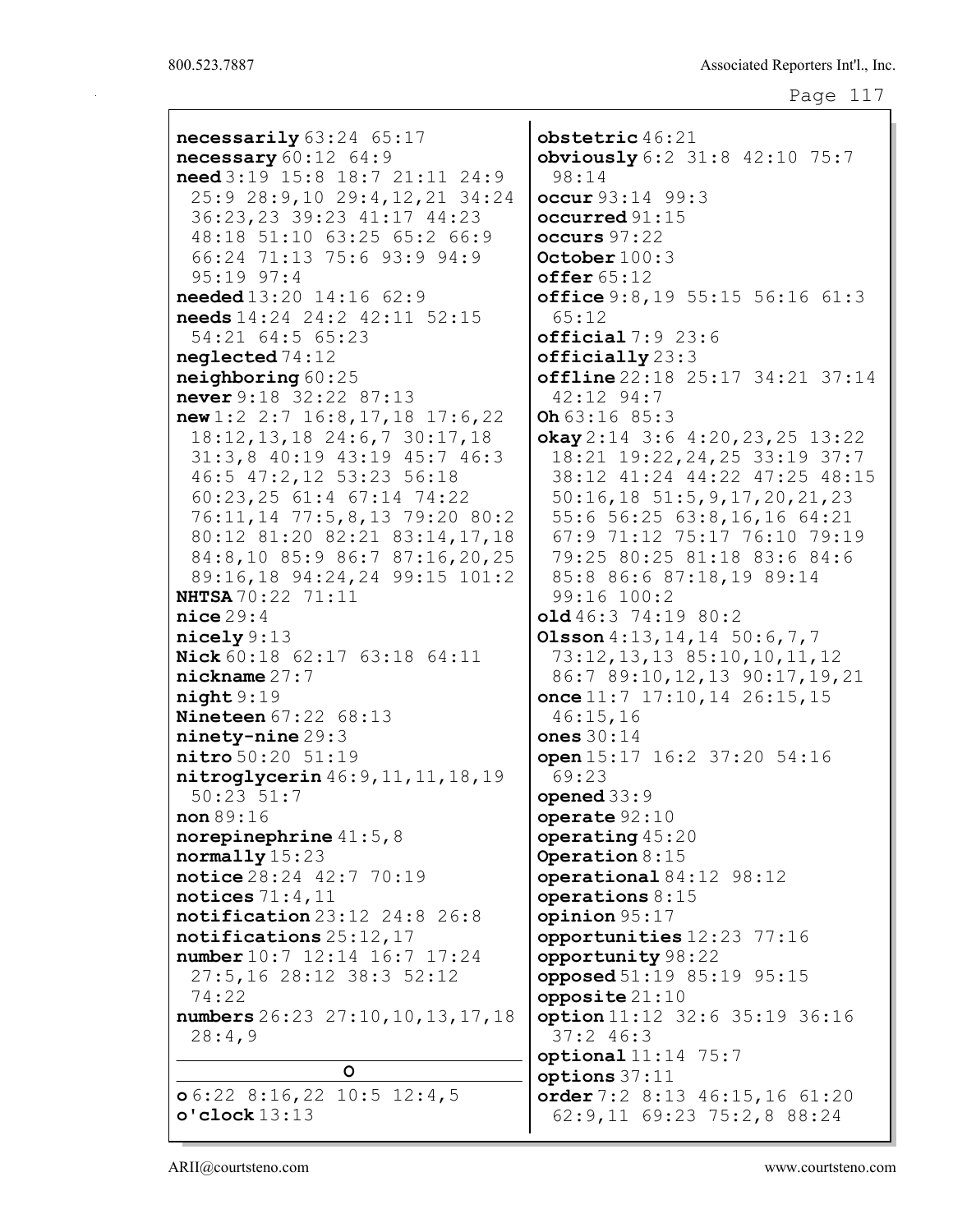91:9,11 93:23 orders 46:23 organization 21:19,19 34:18 47:16 organize  $64:10$ original  $23:8$   $68:2$ outbreak 8:20 66:4 outlined 93:23 overall 77:24 Overdose 47:10 overnight 13:12,12 overseeing 68:3 oversight 91:12 92:12 overwhelming 42:25 OZGA 2:19,22,24 3:2,4,6,10,12 3:17,22 4:3,5,8,10,12,15,20 4:23 11:23 48:12,19,22,24 49:2,4,6,8,10,12,14,17,20,23 50:2,4,6,8,10,12,14,16 51:15 71:23,25 72:3,5,7,9,11,13,15 72:17,19,25 73:4,6,8,10,12,14 73:16,18 P P.C.I 29:14 P.C.R.s 12:7 P.D.F 23:9 P.D.F.s 20:16,17,17 P.S.C 10:16,18,19 P.S.I 9:12,16 pace 12:15 40:8 package 70:2 page 16:16 17:17,22 21:15 23:7 101:5 pages  $101:6$ paid 12:18 39:7 pain 47:15 pandemic 6:19 51:25 52:3,6,25 53:3,18 89:17 pandemics 81:23 paper 9:18 12:7 20:8,8,9,9,16 paramedic 10:12,14,14,24 11:4 11:11 20:7 22:8 46:22 60:15 70:7 71:8,10 paramedicine 6:21,24,25 7:5,8 7:10,11,12,14,16,20 8:2,3,6,7 8:12 55:3 75:19 76:3,7 paramedics 24:19 78:18 paramount 36:22 parent 14:11

part 8:5 9:9 15:5,20 16:17 17:8 28:23 29:13 31:25 33:15 34:22 34:25 42:19,20 53:8 57:16,21 63:24 76:21 77:3,7 79:15,16 81:5 99:10,12 participants 77:4 participate 54:17,25 65:13 participating 14:22 80:8 participation 80:10 90:5 particular 29:7 33:11 39:2,19 41:14 65:17,25 94:8 95:3 particularly 18:11 88:25 98:22 partner 8:9 19:3 partnership 18:13 25:15 26:2,6 parts 8:19 52:18 pass 90:2 passes 50:17 51:21 73:18 passionate 63:21 pathway 8:20 66:8 97:16 patient 5:25 6:12 20:23,23,25 33:18 45:24 55:21 56:7,8,15 57:5,7,13,23,25 58:11,25 59:19,22 60:9 61:7,11,12,17 61:18,21,21,22,23 75:4,6 patients 33:13 55:5,19 56:3,5 58:23 60:6 61:2 62:6 74:8 89:17,18 pay 33:10,21,21 35:20 36:18 37:5,8 39:20 payment 36:7 payments 6:14 pediatric 13:3,6 21:25 30:13 33:13 34:2 44:4 46:4 74:4,8 78:23 pediatrics 47:19 people 9:15,21 15:24 19:16 29:24 37:2,15 64:2,4 68:18,22 69:6,24 82:11 83:4 97:17 percent 5:17,21 9:7 29:25 33:4 Perfect 51:5 perform 91:20 performance 77:12 performing 86:15 period 98:11 permissions 32:9 permits 8:14 permitted 6:25 53:13 95:20 permitting 75:13 89:7 94:2 person 2:5 15:19 65:10 68:8 69:3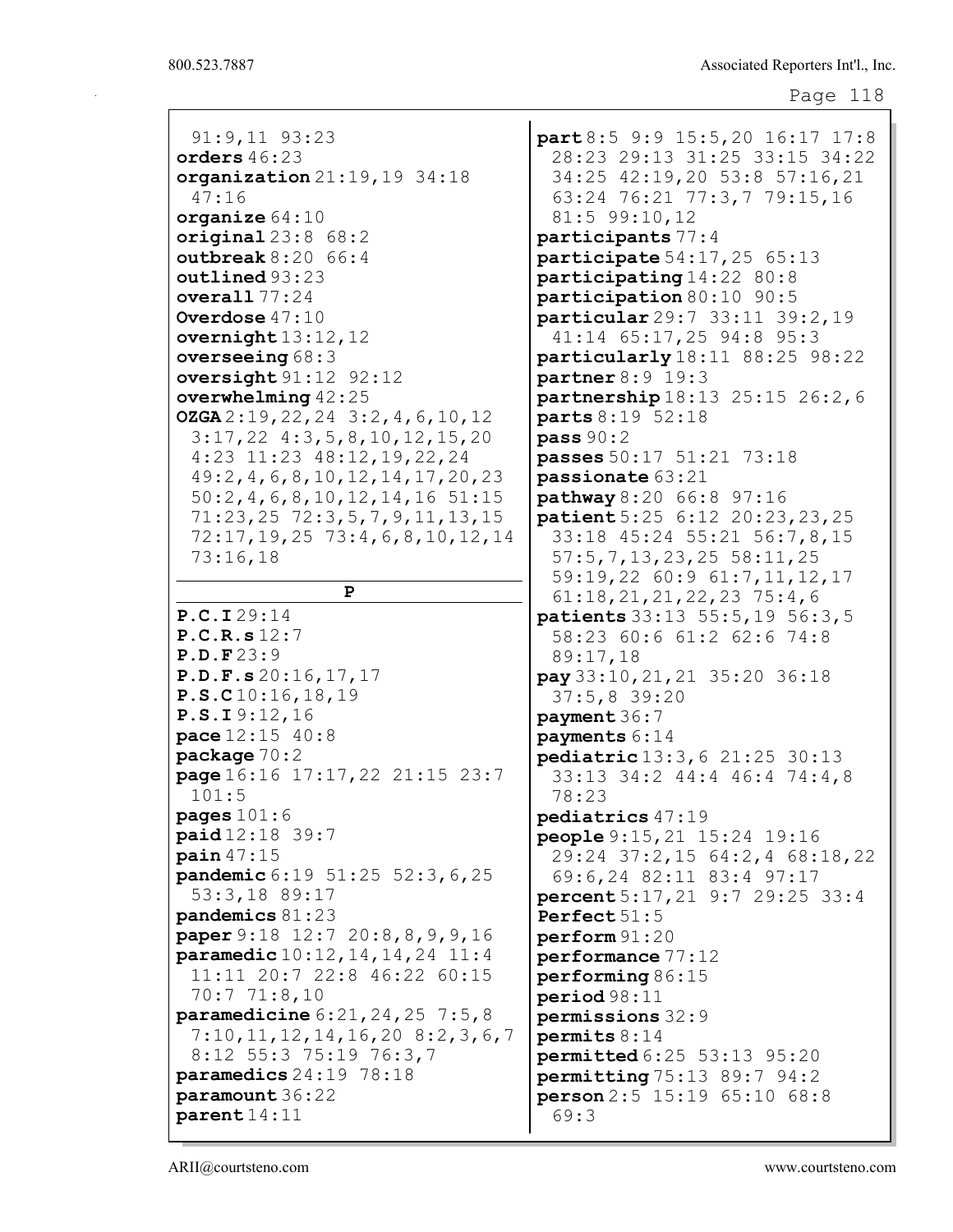personalized 22:25 personnel 75:2 perspective 33:20 perspectives 15:11 pertaining 67:13 pertinent 98:15 Peter 1:9 5:19 phase  $67:17$ phenomenal 12:20 74:2 Phillippy 28:11,12 37:24 79:18 phone 22:20,23 23:10,11 24:9 26:23 27:5 28:3 30:21 phonetic 6:16 82:15 physical 7:7 physician 59:18 60:11,11 physicians 19:14 79:15 pick 25:3 30:18 42:16 pick-ups 10:2 Pickett 4:15 picking 41:16 picture 95:11 piece 32:13,20 34:14 42:21 90:22 pieces 22:16 23:16 42:8 44:4 Pigut 82:15 pilot 54:13,14,17 69:20 place 7:2 8:13,14 10:17 18:8 52:2,13 53:19 58:8 62:14 71:2 78:19 79:8 89:20,21 94:2 101:4 placed 39:10 places 20:21 plan 15:25 31:14 59:19 89:19,21 97:13,14,15 planning 15:25 54:11 plans 97:4 platform 12:10,17,18 24:14 platforms 33:7 play 68:14 please 2:16 5:25 6:12,15 8:12 8:23,25 14:13,13,13 16:11,12 19:17 54:9 58:20 71:22 74:11 79:17 85:10 pleasure 36:20 pledge 2:8,10 plenty 5:15 point 17:3 33:10 37:25 47:18 52:10 67:6,19 70:3 73:25 75:4 80:6 91:2

points 29:18 policies 62:14 92:4 94:22 policy 6:21,23 8:16,22 10:5 11:4 12:3,4,5 57:4 60:3 67:22 67:23 68:14 70:14,24 83:10 91:6,8 93:8,11 94:5,9,10 95:6 95:7,8,12,18 poor 60:14 portal 12:9 40:9 67:16 pose 86:12 positive 15:3 78:10 99:7 positively 79:9 possibility 33:4 possible 87:8 92:18 possibly 53:5 57:20 60:3 88:12 post 43:12 potential 33:17 55:21 56:13 59:24 power 20:11 practice 38:23 47:4 71:6 79:11 91:21 94:19 practiced 92:11 pre 89:2 precedent 92:23 94:22 preferred 36:15 prepare 55:17 57:24 61:4 prepared 58:3 61:16 94:25 Preparedness 55:16 56:17 65:13 presence 85:22 present 2:21,23,25 3:3,5,9,11 3:25 4:2,7,9,11,22 19:23 presentation 18:17 19:5,7,9,24 28:15 55:21 73:24 presenter 19:2,20 presently 67:16 pretty 7:23 12:15,15 68:23 70:21,23 74:19 97:8 previous 45:15 previously 46:5 47:10 88:5 price 25:21 34:8 35:2 37:3 pricing 34:11 primarily 9:8 78:16 primary 27:4 78:17 prior 2:17 92:23 94:2 priority 17:13 probably 5:12 10:20 13:16 17:2 29:8 34:3 41:17 58:4 62:8 70:15 75:9 77:19 80:2 100:3 problem 4:5 20:14 37:18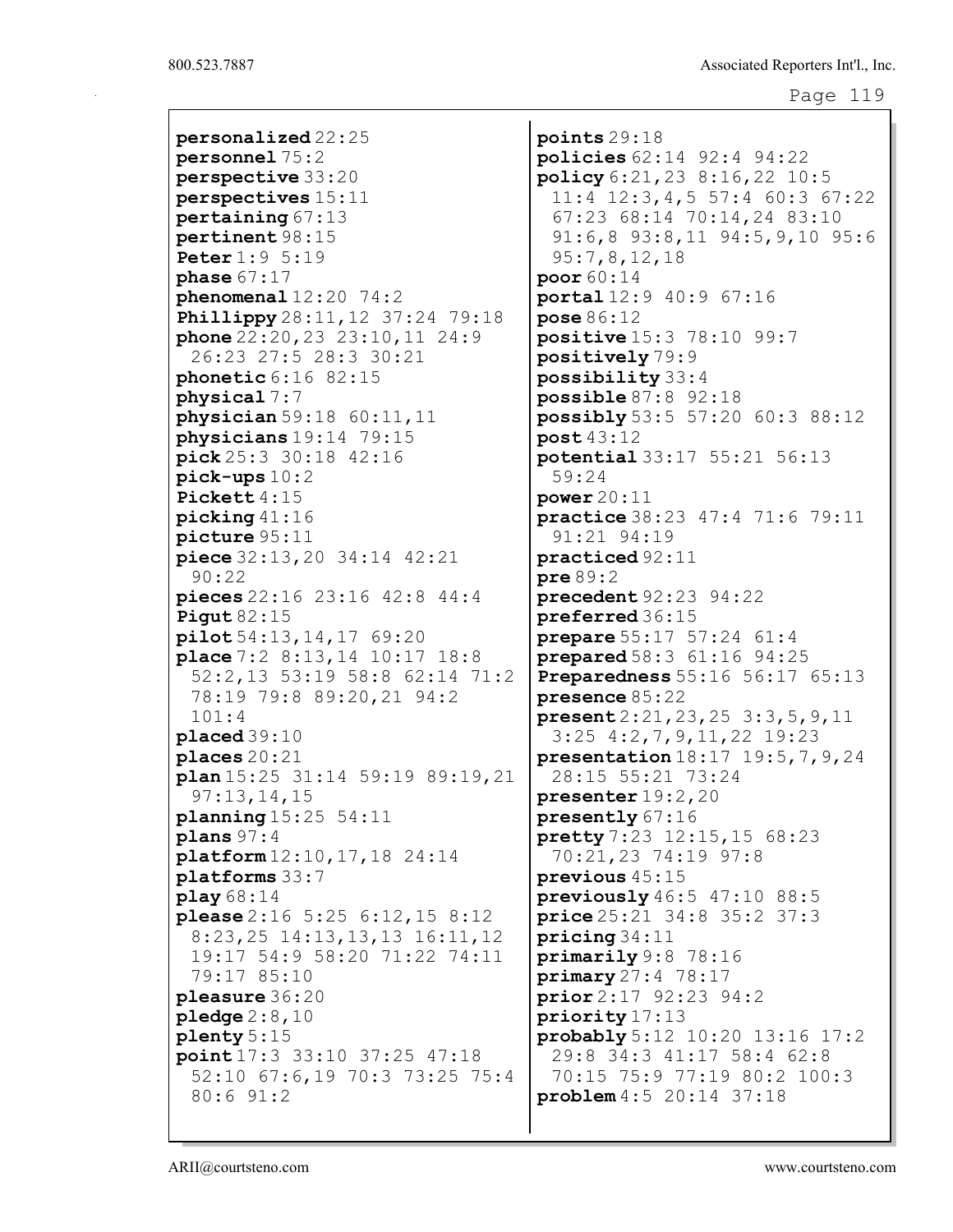```
Page 120
```
problems 9:14,18,21,23 20:15 procedural 47:17,18 procedure 45:20 procedures 62:3,11 92:4 proceeding 74:4 100:7 proceedings 101:7 process 11:6,8 31:21 65:22 67:16 76:5,18 82:23 87:7 88:23,24 89:4,5 91:14 93:9,13 93:17 95:19 97:21,23 98:6 processed 6:15 processes 98:4 processing 6:7,9 procrastinating 68:22 proctor 10:21,24 proctors 10:18,22 product 35:16 40:12 43:15,23 productive 12:15 program 6:8 7:8 9:11,12 11:2,3 12:8,22 35:5 76:3,7 77:9,18 86:15,17,22,23 87:3,5,5,9 programing 6:24 programs 7:10,12,21 11:5 13:4,8 18:2 68:4 79:7 progress 17:7 progressing 12:19 project 19:3 54:13,14,17 74:5 properly 21:18 82:11 propose 90:14 proposed 58:19 proposing 58:14 protect 62:11 protective 27:14 protocol 18:12,13 21:4 23:25 24:7 31:15,21 32:5,14,20 34:16 36:4 41:4,6,15,18 46:2 46:4,7,7,9,22,24 47:2,6,8,10 47:11,13,16,20,22 51:25 52:4 52:25 53:3,18 54:2 55:8 56:4 61:8 74:21,21 80:4 85:13 86:2 protocols 20:5,7,22 21:17,25 31:12,15 39:4 40:3,15 41:9 45:7,8,10,13,14,15,18,23,25 52:11,13,19 53:5,9,24 61:5 80:9,9,12,14,14,19,22 84:10 84:14,15 85:5 88:4,17 89:21 92:5 provide 34:6 35:22 39:15 43:2 60:12,13 77:10 89:24

provided 36:10 56:16 93:18 provider 10:9 13:7 21:5 23:11 23:14 25:3,10 31:16 34:6 35:3 35:9,20,21 37:4 41:19 provider's 21:3 providers 9:10,25 17:19,25 18:5 21:11 24:3 25:5 26:25 27:11 29:2,16 31:11 35:7,11,13 37:22 38:21 39:11,16 40:2,19 42:17 43:10 53:9 58:24 69:13 75:13,18 provides 23:24 providing 35:11 45:21 proximity 75:14 pseudo 93:8 public 43:14 71:7 93:9 95:18 publish 32:18 pull 30:13  $p$ ulled  $23:4,9$ pulling 24:24 pulls 23:2 30:16 purchase 26:4 35:6,10,16 purchased 35:15 purchases 35:12 43:15 purpose 25:23 84:15 push 7:3 23:12 pushing 78:2 80:4 83:18 put 3:13 8:21 10:17 13:24,25 28:2,6,10 29:19 43:15 52:2 53:21 54:2,2 61:8 62:14 69:9 69:25 76:6,8 85:3,14 86:5 97:13,14 puts 27:11 putting 17:22 43:2 65:3

# Q

Q.A 35:14 quality 37:22 76:16,17,20,22,23 77:3 78:3,4,6,8 question 7:19 23:19,22 26:21 38:20 40:6 42:4,7,19,20 56:23 57:3,10 58:22 59:7 62:18 69:12 70:9 83:13,17 86:12,13 88:2 96:6,8 questions 6:13 8:25 10:25 26:13 26:17,19 30:25 37:17,25 38:3 40:22 44:15 63:3 78:5 quick 5:10 56:23 87:7 quickly 24:2 67:4 88:21 quite 9:13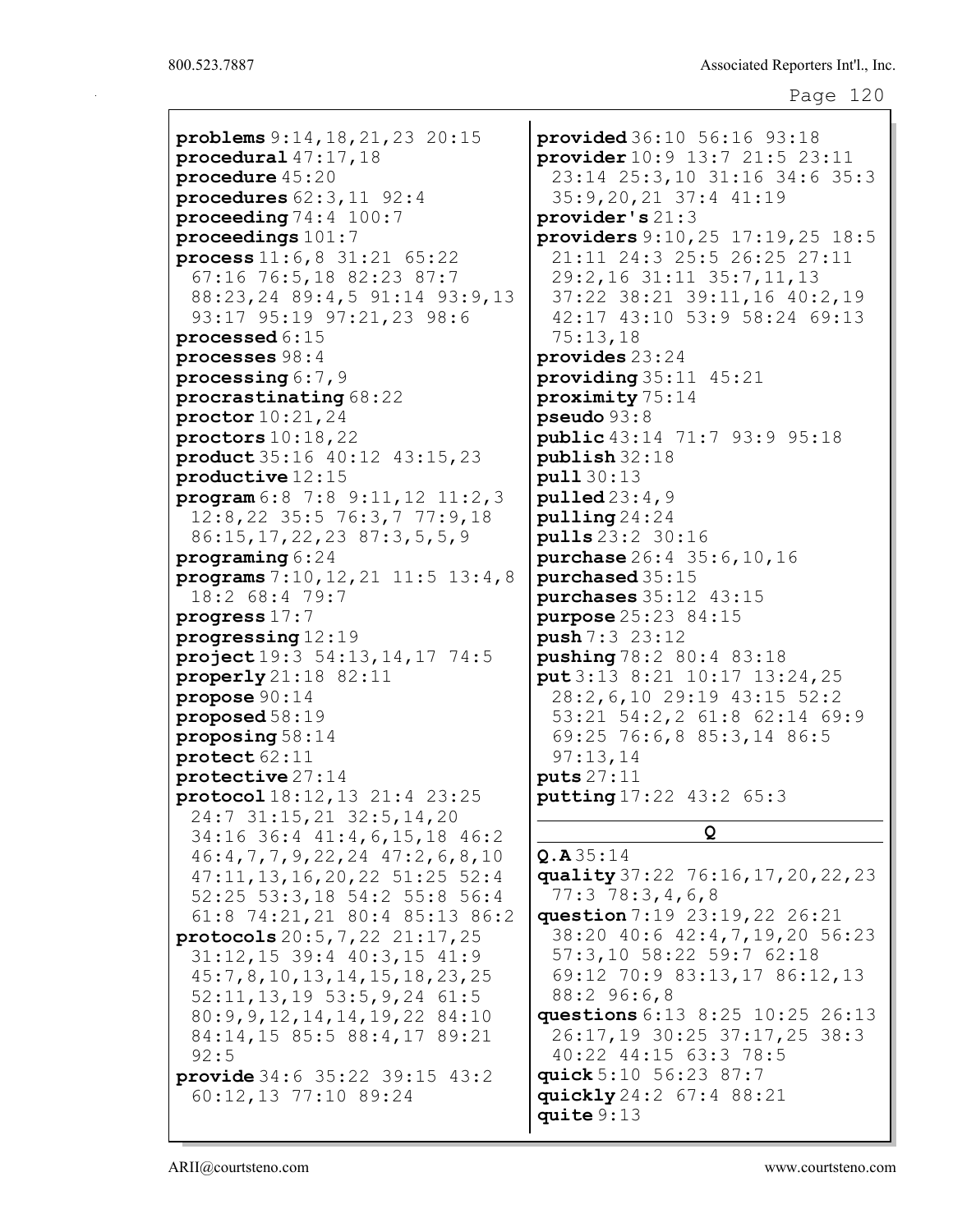| quorum 4:24 66:20                                             | 86:15,17 89:22 91:10,11 92:12<br>92:13 98:12         |
|---------------------------------------------------------------|------------------------------------------------------|
| $\mathbf R$                                                   | regions $21:17$ $24:12$ $27:25$ $34:13$              |
| <b>raised</b> $69:12, 16$                                     | 35:16 41:22 52:14 79:6 80:8                          |
| ramifications 63:6 81:5                                       | 86:3 91:23 92:16 94:25 96:14                         |
| rapid $22:5$                                                  | 97:5,13                                              |
| $re-look 94:4$                                                | registry 10:12, 16, 16, 18                           |
| reach 6:15 24:2 43:19,21,23                                   | regs 69:10 98:6                                      |
| 44:19 79:17                                                   | <b>regulations</b> $15:22$ 69:2 94:11                |
| $\texttt{reaching} 27:23$                                     | 98:15                                                |
| $\texttt{read} 21:5 24:9$                                     | regulatory 97:21                                     |
| readiness $74:4$                                              | related 5:18, 22 6:11 7:22 8:17                      |
| reading $82:8$                                                | 9:3 10:6 17:23 75:12 77:11                           |
| ready 32:18 61:20<br>real29:16                                | 78:5 82:4 87:9 88:2 96:5                             |
| realize $85:4$                                                | relates 6:24 55:22 56:2                              |
| <b>really</b> 5:17 7:2 10:3 12:22 15:3                        | releasing $66:8$ $81:24$<br>reliability 22:21        |
| 17:20 19:9 20:10 21:7,12                                      | REMAC 32:16 83:8 91:19                               |
| 23:24 24:17 25:2 26:10 28:16                                  | REMACs 6:8 19:8 92:3 96:21, 21                       |
| 29:4 35:18 36:25 40:22 43:3,5                                 | remember $76:17$                                     |
| 44:3,23 53:14 60:10,15,15                                     | <b>remind</b> $54:14, 18$                            |
| 63:4 70:12 78:22 79:6,9 84:7                                  | <b>REMO 39:7</b>                                     |
| 91:2,6 96:18 97:11,15 98:3                                    | <b>remove</b> $47:21$ 55:17                          |
| reason $78:20$                                                | removing $75:2$                                      |
| reasonable 18:8 63:9 75:5 76:6                                | REMSCO 32:17 86:12, 13, 16 91:5                      |
| 89:19 99:10                                                   | $93:7,16$ $95:4,9$                                   |
| receive 61:11, 16, 20 88:6                                    | <b>REMSCOs</b> 6:8 19:8 96:22                        |
| recognition $74:7$<br>recognizes $18:5$                       | remuted $57:3$                                       |
| <b>recommend</b> $51:6, 7, 65:11$                             | renewals $67:13$<br>report 5:10, 12 55:5 67:12 74:17 |
| recommendations $21:21$ $24:24$                               | 75:23                                                |
| 43:4,13                                                       | <b>reported</b> $74:12$ $101:4$                      |
| $\texttt{record2:2}$ 100:6 101:7                              | Reporter 101:13                                      |
| $\texttt{rectified28:18}$                                     | reps $91:20$                                         |
| rectify $30:9$                                                | $\texttt{repubic} 2:11$                              |
| reduce $56:13$                                                | request $55:15$                                      |
| reducing $35:2$                                               | requests $29:25$                                     |
| redundancies $47:21$                                          | <b>require</b> $10:15$ $45:6$                        |
| reflect 45:13 67:25                                           | required $69:21$ $93:21$ , $21$                      |
| regarding $52:4,8\ 57:11\ 89:20$                              | requirement $41:14$ $93:12$                          |
| 91:5 93:21 95:6                                               | requirements $68:10$                                 |
| regardless $84:20$ 92:11<br>regards $53:4$ $58:10,22$ $90:11$ | requires $47:19$ $60:10$<br>$rescinded\,75:9$        |
| region 8:8 13:5 24:4 27:5, 10, 12                             | rescinding $75:11$                                   |
| 28:2,25 29:5,8 34:10 35:4,6                                   | research $53:21$                                     |
| 42:17,24 53:7,13 54:3 80:10                                   | resolve $87:3$                                       |
| 80:16 84:17 85:15 87:5 91:17                                  | resources $17:24$ 89:24                              |
| 92:11 94:20 96:10, 11, 15, 20                                 | respiratory $46:8$                                   |
| region's $28:8$                                               | <b>response</b> 46:13 86:3 95:11, 14                 |
| regional $29:5 52:15, 15 85:17$                               |                                                      |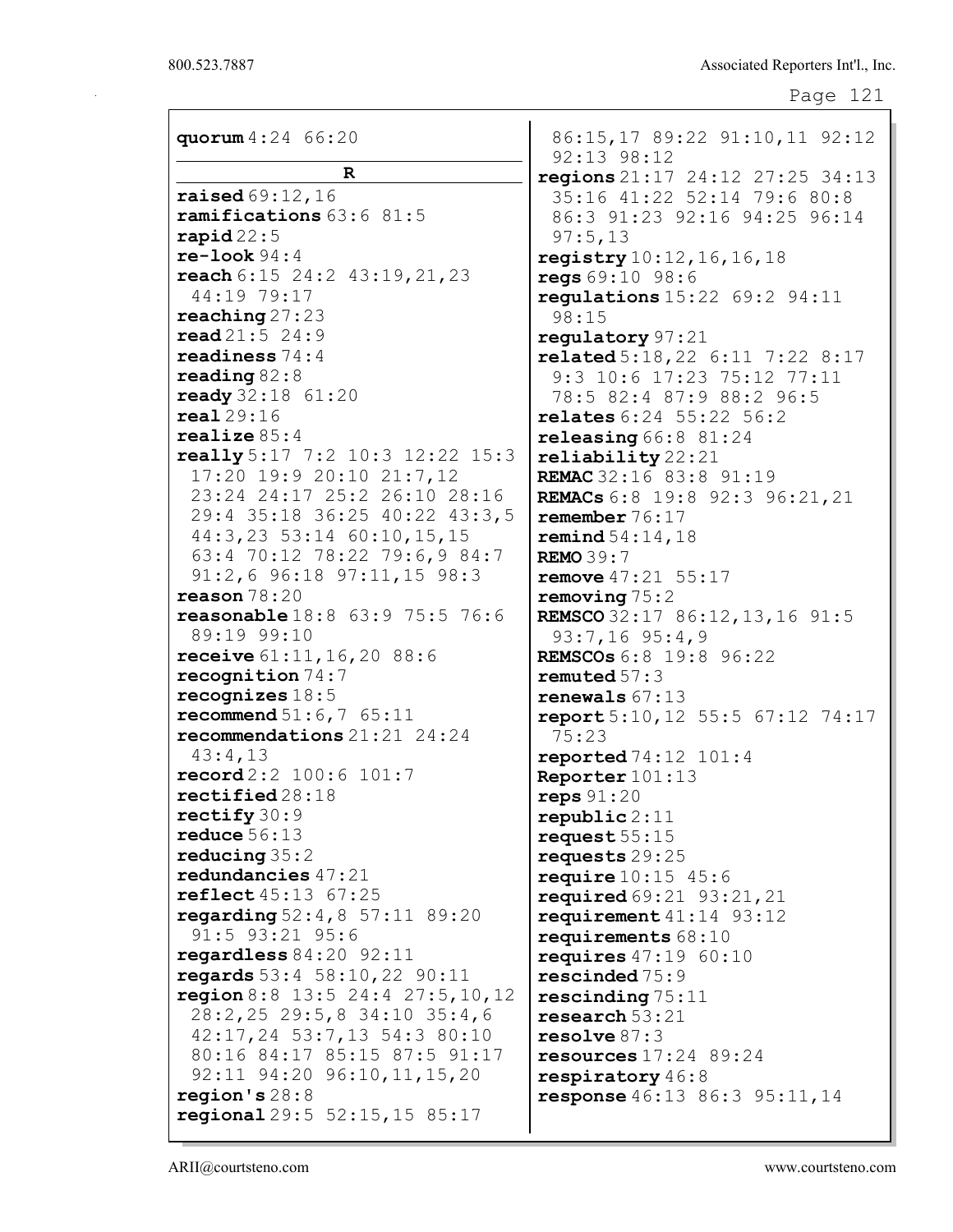responsive 28:13 38:24 39:14 rest 84:12 restrict 96:10 restricted 7:22 restriction 96:19 restrictions 70:5 resulted 70:10 results 67:18 resuscitation 57:12 retention 68:11 review 64:14 81:20 94:21 96:7 96:20 reviewed 98:19 reviewing  $63:21$   $93:10$ reviews 40:3 revising 52:9 revision 69:22 revisions 70:15 revisit 94:9  $\texttt{ria}$  75:6 right 3:23 8:2 14:21 18:23,25 20:6,17,18,24 22:11 23:18,25 24:3,9,18 26:16 27:6,8 30:5,8 30:23 31:18 32:11 33:13 34:17 38:5 41:25 43:2 44:7,21,23 48:17,19 54:6 60:7 67:3 71:21 74:18 78:16 81:3 94:16 95:9 risk 59:22 risks 59:3,5 road 12:25 Rob 48:9,12,14 roll 2:9,15 48:18 51:18 71:21 rolls 97:11 RTAC 85:16 86:4 rules 69:9 running 26:16 38:20 44:24 67:4 runs 70:6 rural 77:23,25,25 Ryan 5:9 20:2 36:2,22,24 38:14 46:12 51:18 52:22,24 54:7 55:7 58:21 65:6 73:20 74:12 74:25 75:20 76:10 79:20 86:13 87:11 90:2 92:15 96:2 99:14 S safe 18:6 70:21 safety 45:24 sake 86:4 Save 51:20 saw 13:19

saying 7:20 24:9 32:11,24 93:19 scattered 20:18 schedules  $65:3$ Schenker 83:19 84:3, 6, 25 scope  $47:4$   $71:6$ screen 19:21 search 25:20 30:11 37:2 seats 82:9 second 5:6,7 42:20 48:4 51:14 57:10 63:11 71:19 94:6 99:22 seconded 47:23 70:17 99:24 seconding  $48:8$ seconds 51:11 SECRETARY 2:19,22,24 3:2,4,6,10 3:12,17,22 4:3,5,8,10,12,15 4:20,23 11:23 48:12,19,22,24 49:2,4,6,8,10,12,14,17,20,23 50:2,4,6,8,10,12,14,16 51:15 71:23,25 72:3,5,7,9,11,13,15 72:17,19,25 73:4,6,8,10,12,14 73:16,18 section 9:8 54:3 83:10 sedation  $47:17,19$ see 16:14,18 19:23,23 21:24,25 22:12 23:8 38:22 40:13 64:9 70:2 77:12,20 79:6,8,14 82:5 100:2 seeing 9:22 25:4 seeking 95:16 seen  $2:6$ seizure 46:24 SEMAC 1:1,6 2:1,7 3:1 4:1 5:1 6:1 7:1 8:1 9:1,3 10:1 11:1 12:1 13:1 14:1 15:1,2 16:1,14 17:1 18:1 19:1 20:1 21:1 22:1 23:1 24:1 25:1 26:1 27:1 28:1 28:13 29:1 30:1 31:1 32:1 33:1 34:1 35:1 36:1 37:1 38:1 39:1 40:1,24 41:1 42:1 43:1 44:1 45:1 46:1 47:1,24 48:1 49:1 50:1 51:1 52:1 53:1 54:1 54:15 55:1,3,17 56:1 57:1 58:1 59:1 60:1 61:1 62:1 63:1 64:1 65:1,22,24 66:1 67:1 68:1 69:1 70:1 71:1 72:1 73:1 74:1 75:1 76:1 77:1,2 78:1 79:1 80:1 81:1 82:1 83:1 84:1 85:1 86:1 87:1 88:1 89:1 90:1 91:1 92:1,6 93:1 94:1 95:1 96:1 97:1 98:1 99:1 100:1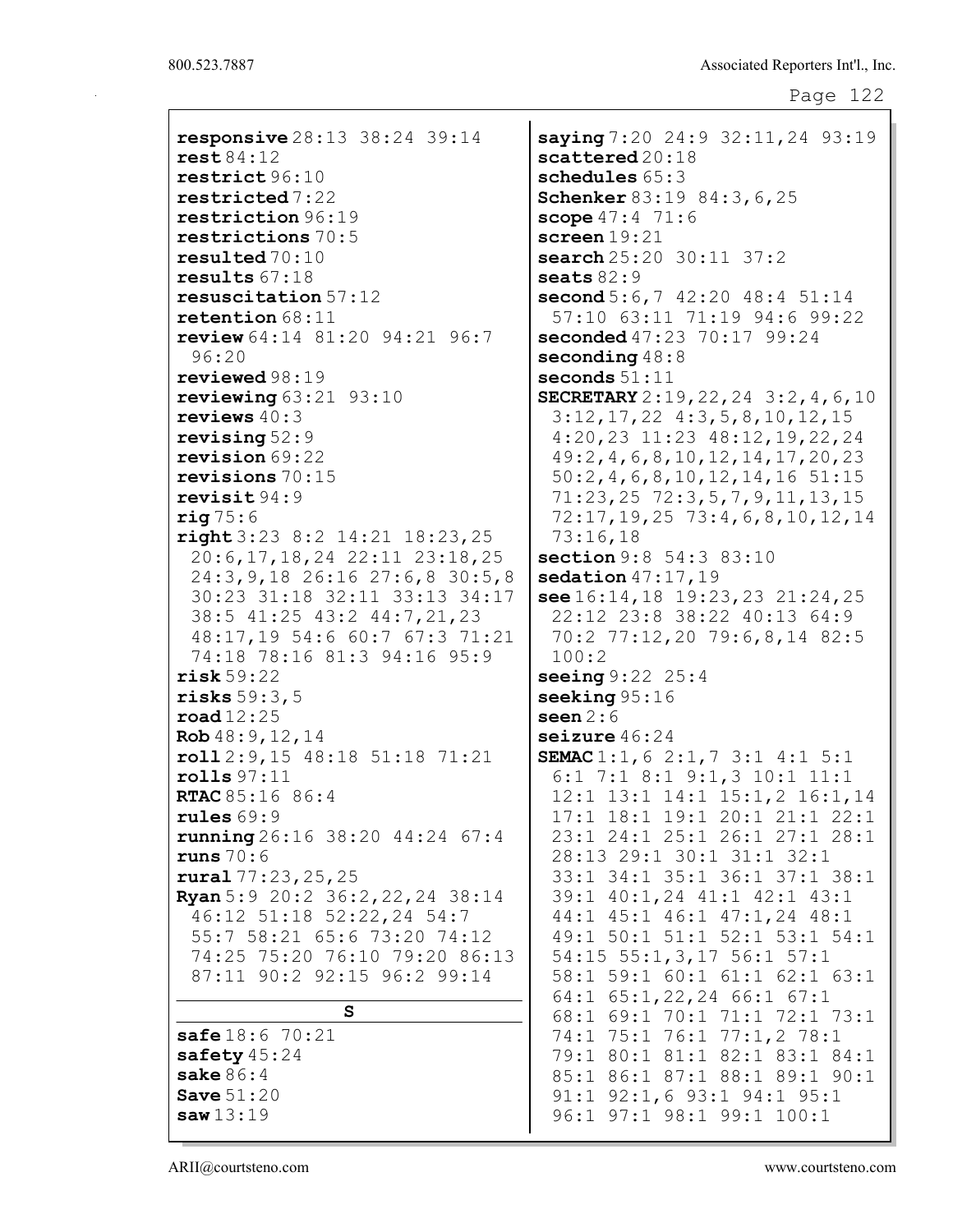101:1 SEMSCO 15:2 54:22 send 19:18 62:21 64:12 sending 58:25 sense 33:16 34:2 senses 97:2,11 sent  $45:8,11$  91:4 sentence 85:18 separate  $46:6$  54:3 sepsis  $41:4,5$  74:7 September 66:5 septic 46:6 serious 85:22 service 95:16 services 15:9,10 27:15 46:12 93:10 95:11 set 21:4 34:16 35:21 54:10 61:11 64:19 65:7 68:18 70:12 71:10 80:22 setting 52:17 seven 24:20 40:17, 19 76:17, 20 76:24 seventy  $5:17,21$ shaking 83:5 shape  $32:7$ share 17:17 44:14 75:23 77:15 77:15,16 shared  $78:9$ sheets  $67:15$ shock  $46:6$  47:12 short 87:8 shout  $14:6$ show  $10:11$  27:8 30:19 showed  $62:20$ shows  $14:18$ side 6:6 16:12 21:3,8,10 22:5 23:24 24:18 65:4 85:22 sides 21:7  $sign 15:25 16:15 26:12$ signals 5:20 signed 25:5 significant 10:11 97:8 significantly 12:15 35:13 signing 68:22 signs 15:15, 16, 18 SIM 9:21 similar 9:20,22 14:15 46:24 53:17 77:21,25,25 86:3 simply 22:9 30:11

single 21:5 27:3 36:5,6  $s$ it  $17:11$ sites 5:23,23 situation 8:19 14:15 19:10 54:5 63:2 93:7 94:5,8 situational 19:7 situations 8:18 33:25 39:25 77:22 six 10:20 64:19 76:18 82:11  $size 77:25$ skill 47:3 skills 71:10 slides 19:6 slightly 88:24 small 28:17 75:14 smaller 16:13 77:22 smarter 59:7 soap 80:24 software 20:10 solution 87:9 solutions 87:2,8 solve 21:6 somebody 36:14 59:7 somewhat  $70:10$ soon 30:21 32:19 sooner 69:6 sophisticated  $43:6$ sorry 5:19 77:15 80:16 96:21 sort 29:11,15,15 31:13 34:10 sorted 30:20 sounding  $79:8$ sounds 17:12 38:10 sources 23:2,6,6 southern 12:21 space  $16:3$ speak 2:16 3:19 43:18 84:4 SPEAKER 3:15 72:22 81:11 90:17 99:25  $\texttt{speaking2:17,18}$ specialized 53:23 specific 8:8 22:13 34:25 79:16 91:14 93:6 96:11,13,22 specifically 17:24 23:23 46:2 46:19 82:4 93:7 specimen 71:8 speed 22:21 88:24 89:6 spelling 6:16 82:15 spent 32:7 67:21 68:11 92:16 splint 44:2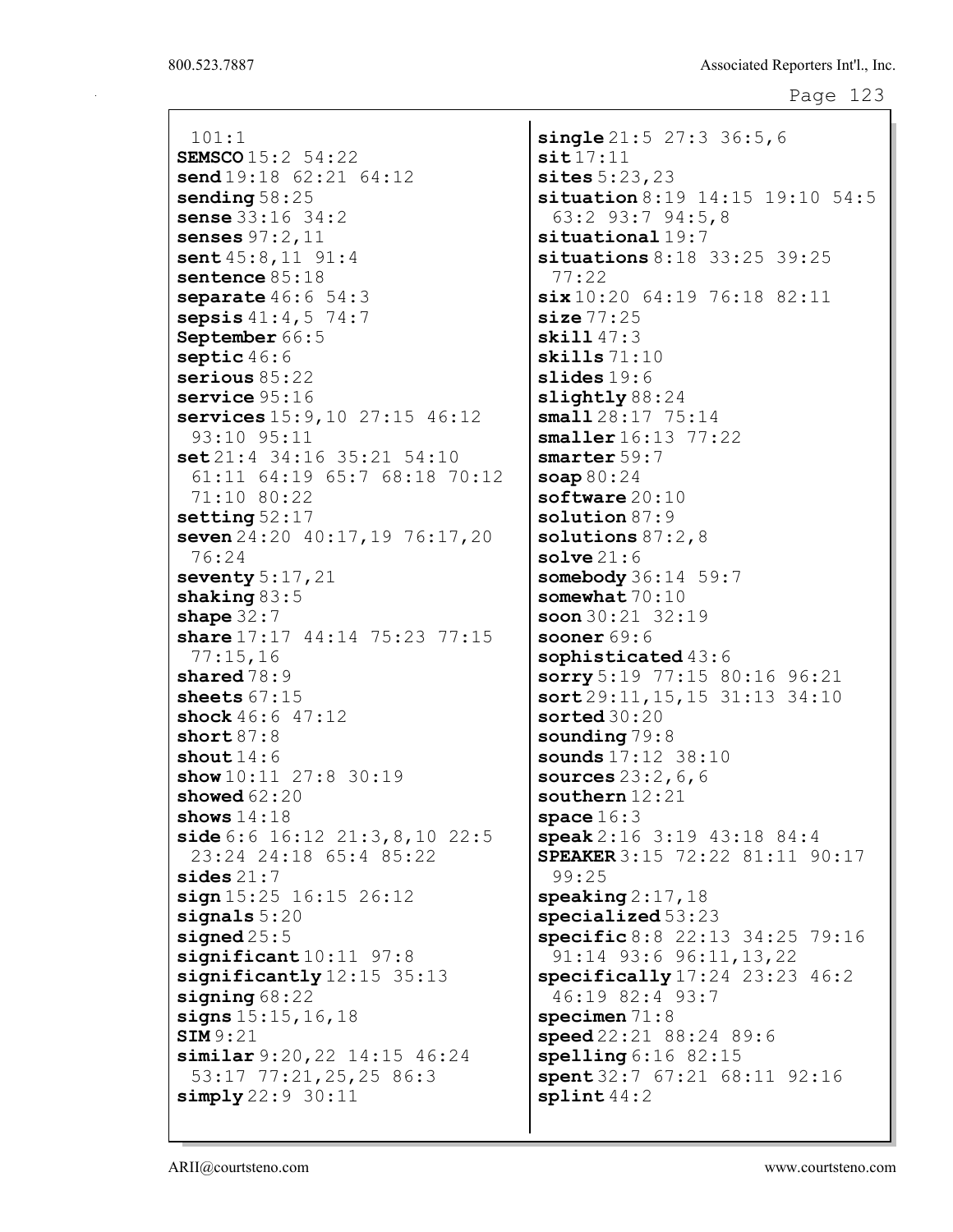spoke 16:4 spoken 39:21 sponsor 10:8 33:15 67:13 70:6 96:10,19 sponsors 11:19 70:9 96:8,15 sponsorship 36:3 96:12 spots 15:21,23 squad  $2:18$ stable  $14:15$ staff 5:10,12,18,22 6:4 28:20 67:12 stakeholders 89:22 **Stand** 72:22 standard 34:15 standards 10:6 39:19,22 45:2,4 47:24 50:20 92:6,20 98:10 **standing** 46:23 68:8 stands 2:12 start 10:11 18:3 38:21 52:18 54:11 62:9 98:8 99:2 started 12:24 20:4 53:20 starting 14:12 25:6,7 78:12 starts 26:2 state 1:2 2:17 7:6 11:14 12:18 15:8 20:19 21:18 22:3,14 23:13 24:3,12,18 25:2,15,25 26:6,11 27:10 28:22 30:17 32:18,19 33:15 34:5,7,10,13 36:17 43:20 47:9 51:7 52:19 53:22 54:16 60:25 61:24 65:7 76:14,22 77:12 79:6 80:5,7,23 81:20 82:22 84:12 87:6 89:3 89:19,21,23,24 91:20 92:9 97:7 101:2 state's 29:20 36:15 77:24 stated  $101:5$ statement 6:22, 23 8:16, 22 10:5 11:4 12:3,5 70:14 86:2 95:8 statements 12:4 94:10 states 2:11 53:21 statewide 7:12 52:11,12,20 53:8 53:10 69:23 80:4 statistics 39:22 status 47:11 60:14 74:21 statute 93:12 99:11 stay 70:15 88:18 staying 9:6 100:5 steps 36:12 77:8 97:20 Steve 14:21 18:21,25 19:2,18,20 26:19 36:2 37:25 38:23 42:7

44:9,10,12 55:10,13,15 56:22 92:14 93:2 94:13 98:7 Steve's 38:20 44:12 Steven 20:2 28:11,15,23 31:2 36:19,23 37:16 Steven's 28:13 sticking 99:17 stop  $31:13$   $36:6,6$ strange 92:2 straps 13:24 stretcher 13:22, 23, 23, 25 strictly 85:19 stroke 29:13 47:13 strongly 80:18 84:19 88:20 stuck 43:5 60:15 stuff 16:13 29:12, 14 44:16 69:25 subcommittees  $44:25$ submitted 89:2 subscribed 101:10 subsidies 90:11 subsidy 34:10 sued 82:12 Suffolk 69:14,17 80:16 82:16,21 83:23 Suggest 81:11 suggested 31:16 suggestion 33:14 81:13 suggestions 19:17 31:21 81:24 82:12 suggestive 33:24 suggests 85:20  $suit\ 40:4$ sulfate 46:23,25 summer  $17:3$ sunset 41:14 supervisor  $16:8$ support 86:17, 20 87:4, 10, 17 90:13 91:18 93:22 95:5,10,14 supporting 74:2 supposed 61:16 81:21 supraglottic 54:13,19 supraglottics 69:24 sure 3:18 9:10 13:18 14:9 18:3 18:6 19:17 24:20 27:2 29:17 30:5 31:13,18 32:2,2,8,25 37:9,21,22 40:14 42:5 43:16 44:8,11 55:11 58:13 59:11 65:8,20 66:16,22 82:20 84:5 86:19 90:9 91:6,11 92:17,19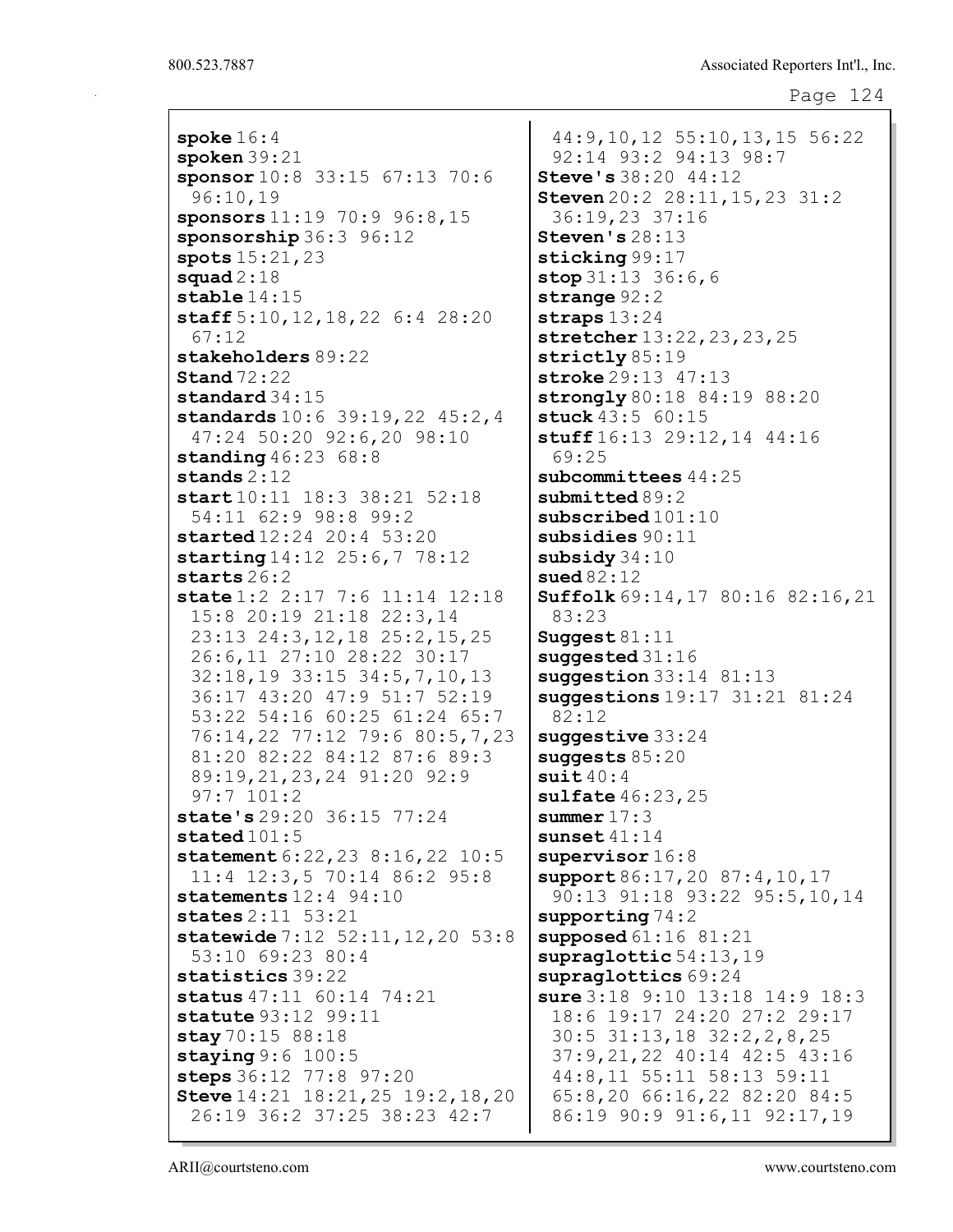| 92:24 94:10,24 97:7,9 98:17     | thank $2:14$ $4:25$ $5:8$ $8:14$ $10:22$ |
|---------------------------------|------------------------------------------|
| 99:4                            | 12:16 14:17 28:12 37:16 41:11            |
| surge $89:20$                   | 44:12 49:20 50:16,18 51:23               |
|                                 |                                          |
| surging $89:16$                 | 54:6 55:6 56:25 58:21 64:23              |
| surprising $70:11$              | 67:8 71:20 72:25 73:19,23                |
| surrounding 59:19               | 74:10,12 79:18,19 80:23 84:24            |
| $survival$ 59:24                | 85:8,12 86:5,6,11 87:11,18               |
| swab $71:9$                     | 89:15 90:22 96:2 99:14,16,20             |
| switch $68:20$                  | 99:23 100:4                              |
|                                 |                                          |
| switched29:22                   | thanks $31:5$ $41:13,24$ $44:9$ $45:3$   |
| switching 38:16, 19 40:16       | 62:17 64:21 71:12,18 90:24               |
| system 20:10 22:11 25:18 29:19  | 93:4                                     |
| 30:10 32:4 35:6 44:3 59:17      | they'd $53:8$                            |
| 89:25 93:22 99:12               | thing 5:13 10:11 17:12 18:5,10           |
| systems $92:17$                 | 21:2, 17, 23 22:10 32:14 38:19           |
|                                 | 39:2,18 76:13 96:4,6                     |
| т                               | things $5:24$ 6:3 7:17, 24 10:8, 9       |
| T.C.I23:17                      | 13:11 15:6,10 17:16 20:18,25             |
| T.X.A88:3                       | 22:13 25:24 26:14 27:14 32:16            |
|                                 |                                          |
| tach $46:2$                     | 33:6,20 38:25 39:7 53:17                 |
| tailor $40:4$                   | 58:17 66:23 76:19 78:22 79:8             |
| take 3:18 8:23, 24 10:15 11:13  | 88:11 89:6 92:25 93:2 94:16              |
| 11:13 20:16 21:3,14 30:22       | 97:19 98:5, 7, 19, 23 99:9, 10           |
| 37:14 40:13,23 45:9 52:17       | think $5:13$ 14:7 18:14, 16 19:5         |
| 57:24,25 68:19,24 69:6 70:14    | 28:18 35:24 36:12 37:11,13               |
| 70:25                           | 38:19 39:17, 18, 22 41:19 48:12          |
| taken 20:8 58:18                |                                          |
|                                 | 51:15 57:17 59:13 63:4,8,12              |
| takes $41:6$                    | 63:24 65:10,25 66:2,11,17,24             |
| talk 9:6 11:4 13:17 36:23 37:15 | 74:16,19 75:8,17,22 80:14,17             |
| 40:24 50:19 55:12 57:15 69:7    | 82:17 83:4,22 84:7,21 88:16              |
| 69:18,19 81:12,14 93:2 94:7     | 88:19 90:12 91:2 92:16 94:15             |
| talked 22:24 51:25 52:16 62:4   | 94:17 99:6 100:3                         |
| 67:23 68:7 70:4 93:16           | thirteen $83:7$                          |
| talking 13:14 34:12 60:8 63:2   | thirty 9:7, 24 29:25 93:20               |
| 68:11                           | thirty- $93:20$                          |
|                                 |                                          |
| talks 12:6 56:4                 | thirty-eight $14:8$                      |
| targeted $17:25$                | thought 14:9 66:19 91:13, 25             |
| team $24:18$ $44:21$ $60:11$    | $96:25$ $97:3$                           |
| technical $4:18$                | <b>thousand</b> 9:24 43:9 92:2           |
| technology $22:17$ 36:12        | thousands $25:4$                         |
| tell $14:2,9$ 34:24             | <b>three</b> 7:6 10:5 15:16 20:15        |
| telling $31:6$                  | 25:14 65:23 75:15 78:18 79:4             |
| template 76:4                   | 79:792:2                                 |
| ten $10:21$ 19:4                | Thursday $9:19$                          |
| term $65:19$ $87:8$ , 9         | tier $12:21$                             |
| terms 39:9 46:8 83:20           |                                          |
|                                 | Tiffany $2:7$ 3:5                        |
| territory 70:6                  | tight $33:25$                            |
| test $68:23$ $69:4$ , 6         | tighter $69:10$                          |
| testing 5:23 7:17, 21 9:12, 24  | till 20:7 66:5 69:4                      |
| 42:23 67:15                     |                                          |
|                                 |                                          |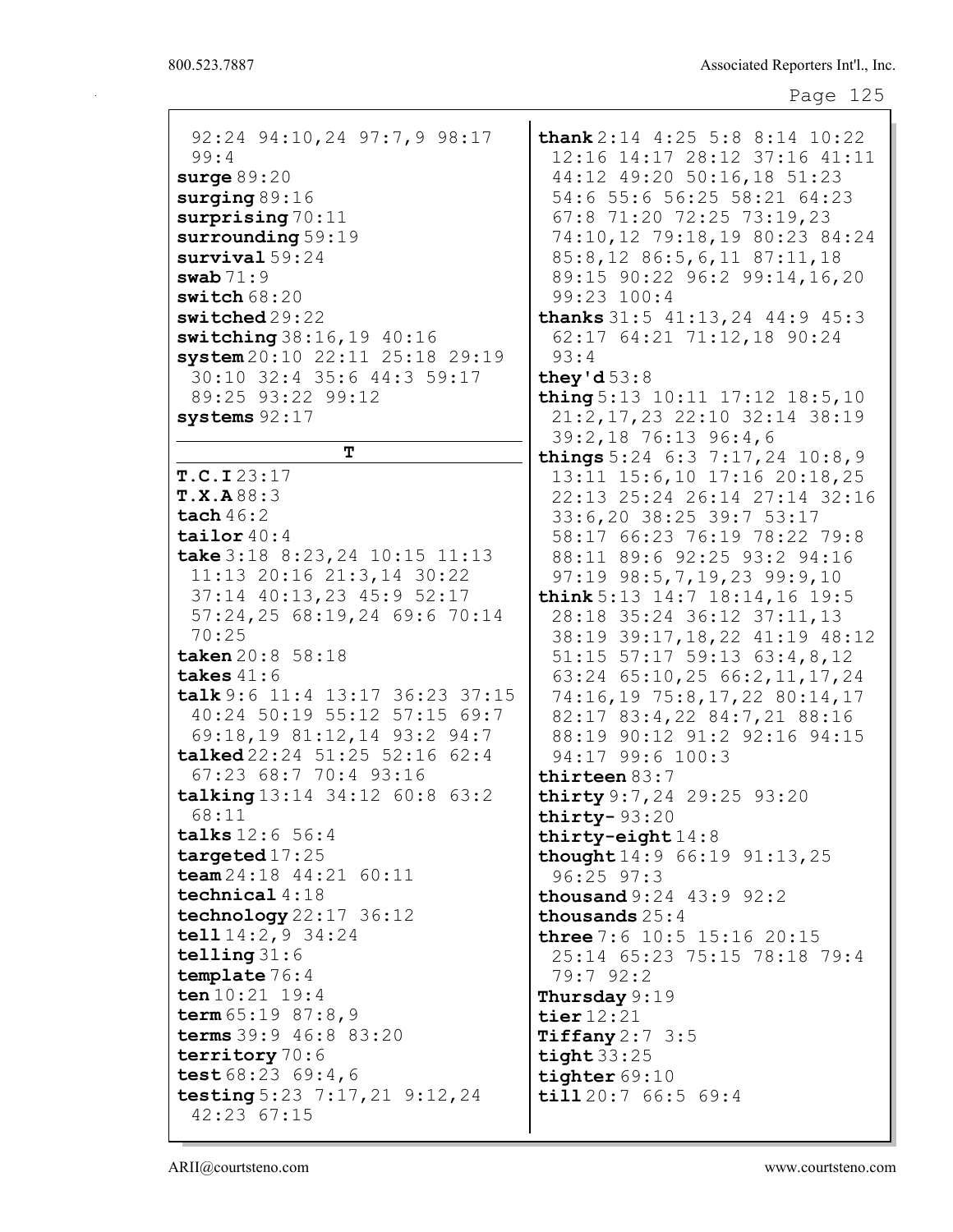```
Page 126
```
time 5:15 16:2 24:18 25:25 29:16 32:8 33:9 38:6,8,15 40:23 41:14 44:24 51:20 53:15 57:24,25 58:8,9 62:15 63:5 66:2,20 67:4,21 68:11 69:3 88:8,10,17 89:2,2 92:16 95:10 97:12 101:4 timeline 88:12,13 times 6:10 31:7 39:24 61:20 65:23 84:18 today 15:22 95:21 98:15 99:17 told 44:10 86:25 91:21 tool 84:12 top 17:12 27:9 29:15 37:21 topic 17:20 topics 16:7 touch 28:2 29:18 touched 75:19 tour 12:25 tracking 32:16 Traffic 70:21 training 23:17 25:8,10 26:9 35:14 67:11 69:23 71:10 86:21 96:23,24 97:6,13,14 tranexamic 85:14,20,24 transcription 101:6 transfer 55:4,8,22 56:3 59:20 59:22 60:5,6,14 69:15 transition 10:12,13,23 12:6 14:12 36:2,4 transitioning 12:10 transport 13:3,6 14:14 55:18 57:9,15 58:24 59:4,15,23 61:8 61:9,14 transportation 92:5 transported 56:5 transports 58:6 59:17 60:24 62:15 trauma  $14:20,23$   $15:2,9$   $29:9$ 30:12,13 47:20 85:17 treat 57:24 58:3,4,10 61:21 treatment 55:19 56:10 57:16 61:25 78:19 92:4 trepidation 36:8 triage 51:25 52:4 53:18 92:4 trial 67:17 tried 42:21 true 101:7 trusted 23:3

try 9:15 13:5 43:16 56:12 66:12 67:2,3 90:15 trying 22:8 34:5 53:16 61:4 88:17,18,18 tuned 70:15 turn 18:25 53:7,7 54:4,4 81:14 turned 69:14 tweak 68:13 tweaked 24:16 tweaks 68:5 twenty 6:22,23 8:16,22 9:24 12:3 twenty-five 79:5 twenty-four 24:19 twenty-one 8:16 10:5 12:5 two 8:16,22 10:18,19,25 17:16 20:22 21:7 39:5,6 45:20 52:21 55:2 71:4 74:5 75:15 76:13,15 94:15 two-month-old 13:16 twofold 30:10 type 30:19 33:15 93:13 types 52:5 typewritten 101:6

## U

ultimate 7:13 ultimately 31:17,19 understand 5:14 19:11 23:21 25:7,11 35:23 40:15 88:15 91:7 understanding 11:10 33:7 90:12 99:5 understood 23:21 Undifferentiated 47:12 unfortunately 56:7 74:14 82:22 82:24 83:7 87:6 UNIDENTIFIED 3:15 72:22 81:11 90:17 99:25 unified 45:7 80:12,14 unintentionally 95:13 United  $2:11$ unlimited 24:3 unmute 72:20 unmuted 49:18 57:2 unstable 61:13,13,21 update 74:21 88:17 91:5 98:6, 14 updated 24:6 32:20 39:8 41:15 updates 43:17 88:4,4 upgrade 68:9 95:14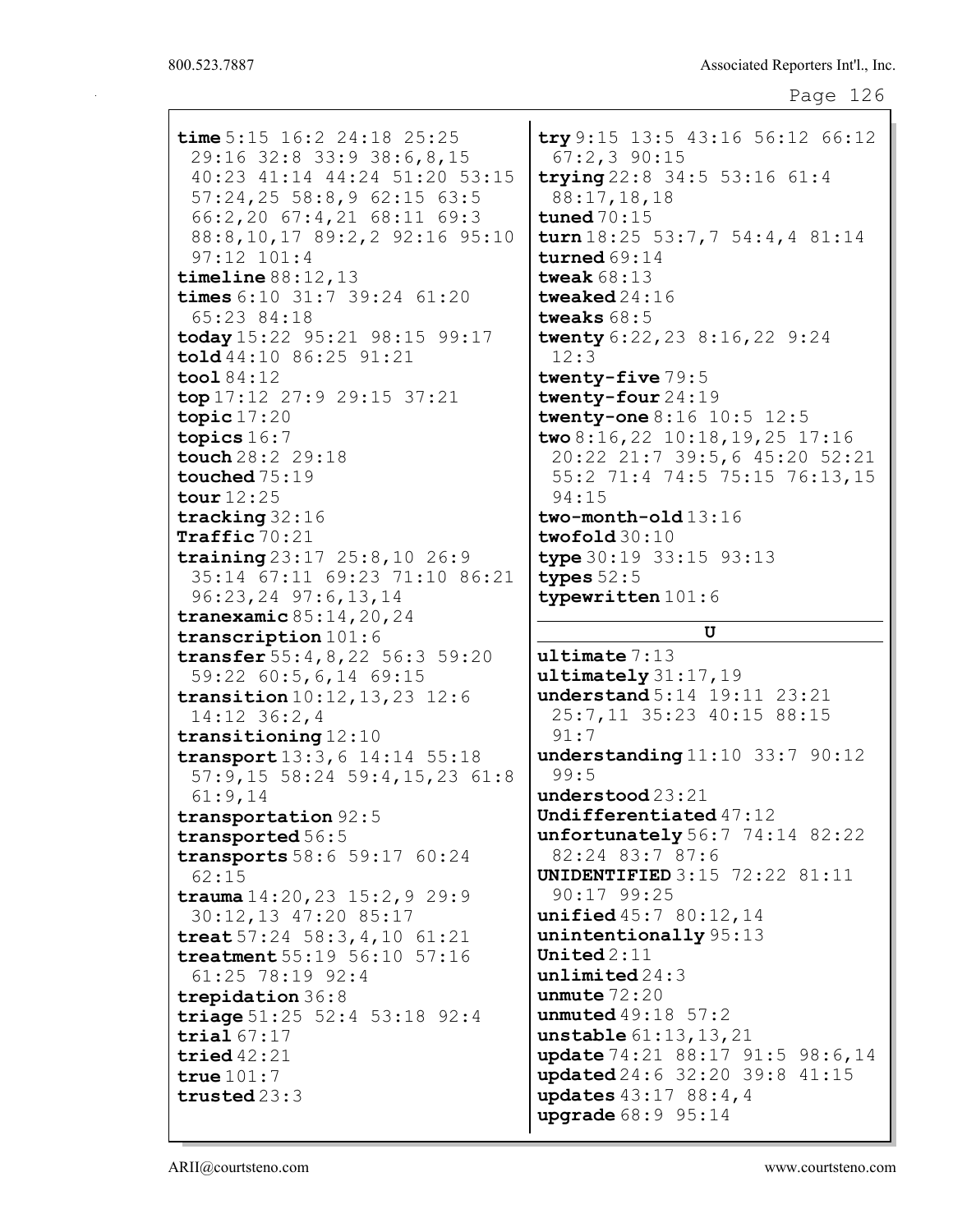| upgraded $33:23$                              | W                                      |
|-----------------------------------------------|----------------------------------------|
| upgrades $91:9$                               | W14:8                                  |
| upset39:12                                    | wait 66:5 68:24                        |
| upwards $9:24$                                | waiting 88:7, 8, 10 89:4               |
| $\texttt{urge} 80:18$                         | waiver 46:14, 16, 17                   |
| urgent 24:8 66:3                              | walking $14:10$                        |
| use $13:7$ 20:22 25:6, 7, 11 32:11            | walks 26:12 61:19                      |
| 38:21 42:11 43:4 47:5 52:9                    | wall 33:11, 21, 22 39:21               |
| 54:19 55:11 69:24 83:11 84:11                 | Walters 4:16, 17, 17 50:8, 9, 9        |
| 84:15 85:14,20                                | 73:14, 15, 15 87:22, 22, 23, 25        |
| useful $44:3$                                 | 88:15                                  |
| users $43:23$                                 | want 11:15 18:6 22:11, 21 23:19        |
| uses $84:13$                                  | 25:8 28:6 30:12,19 31:13 33:3          |
| utilize 20:11 81:25                           | 35:20 36:11 40:13,23 44:8,8            |
|                                               | 47:18 48:3 50:19 58:13 62:20           |
| v                                             | 63:17,25 64:12 65:18 66:5,7            |
| $V$ -fib $46:2$                               | 71:15 74:24 75:20 76:13 81:8           |
| vaccinate $8:3$                               | 85:16 92:18 96:4 98:17                 |
| vaccinated $75:3,13$                          | wanted 32:25 55:7 58:22 62:16          |
| vaccination $5:23$ 7:4,18                     | 76:11 82:18 84:25 85:25 97:9           |
| $\alpha$ vaccinations $7:21$                  | 99:3,13                                |
| Val 2:14, 18 5:2 48:17 50:19                  | wanting $60:25$                        |
| 65:4 71:22 73:20                              | wants $79:10$                          |
| Valerie $54:10$                               | wash 17:10,14                          |
| validating 16:23                              | wasn't14:11 43:3 44:3 94:6             |
| Valley 54:14, 24 69:21 91:5, 15               | watch $13:16$                          |
| $93:7,16$ 95:4                                | wave $52:2$                            |
| <b>value</b> 39:16 43:2                       | way 10:2 21:15 26:22 27:14             |
| value 82:10                                   | 29:11,16 30:9 32:7,17 36:17            |
| verify $93:25$                                | 56:11 65:11 69:5 80:21 92:8            |
| version $17:4$ , 6                            | 97:11,18 98:20,24 99:8                 |
| versions $25:14$                              | ways 51:2 68:12                        |
| <b>versus</b> $57:25$ $59:3$                  | wayside 94:22                          |
| <b>vetted</b> $23:5$ $31:19$                  | we'll $2:9$ 15:19, 21 16:2, 6 20:16    |
| <b>vetting</b> $82:23$ $83:4$                 | 30:5 37:23 38:7 40:12 41:17            |
| vials 46:11, 14                               | 41:20 44:24 48:18 51:9 64:19           |
| video 4:18 66:14,21<br>viewable 23:7          | 70:2 71:13 76:8,8 82:5 88:11           |
| Violante 78:10                                | 100:2                                  |
| $\texttt{viral}$ 43:8 51:25                   | we're $9:22$ 12:6 13:8 14:12, 20       |
| $virtual$ $11:21$ $14:21$                     | 15:13,16 17:11 24:16,23,23             |
| visits $14:21$                                | 27:22,24 28:9 30:4 34:9,25             |
| vital 15:15,15,18                             | 37:6, 19, 19, 19 38:5 40:17            |
| volume 84:11                                  | 42:16 44:13 53:3,16 54:11              |
| volunteer 42:24 54:9 63:17 64:2               | 58:14,14 60:8 63:2 65:2 68:14          |
| 77:23                                         | 74:3,3,5 77:7,18 82:9,12 83:3          |
| volunteers $52:21,22$                         | 84:23 88:7 89:3 97:16,20               |
| <b>vote</b> $45:6$ $48:18$ $51:18$ $71:13,14$ | 99:16                                  |
| 71:22                                         | we've $12:4$ 17:14 $25:4$ , 24 $26:21$ |
| voting $62:19$                                | 28:14,18 29:21 34:12 39:21             |
|                                               |                                        |

 $\mathbf I$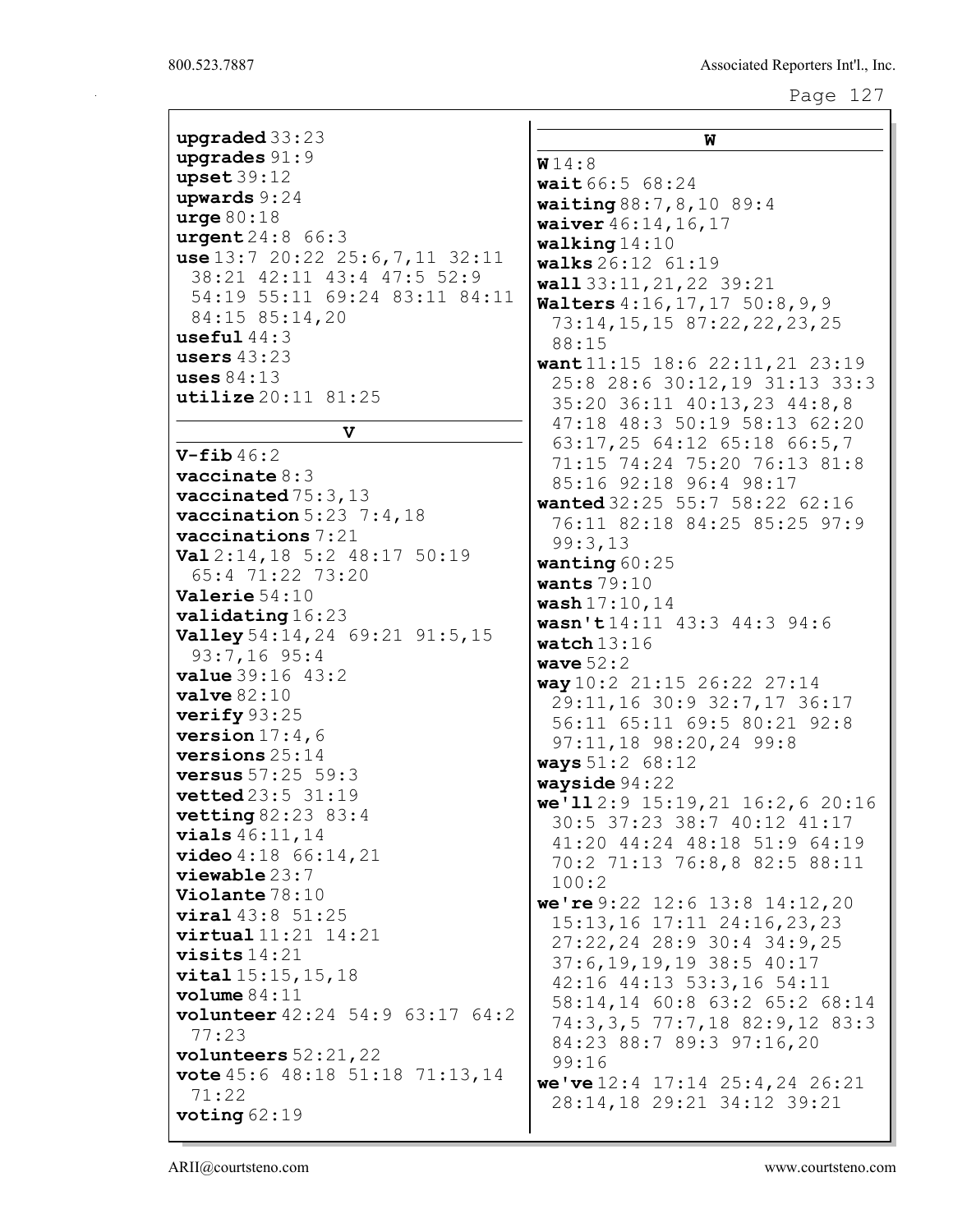| 47:6 50:25 52:3,7 60:22 66:17                  | written 68:20                      |
|------------------------------------------------|------------------------------------|
| 80:5,13 83:19 98:21                            | x                                  |
| wearing $75:4,6$<br>web 16:16 17:22 23:4 67:17 |                                    |
| <b>WebEx</b> $1:5$ 65:3                        | Y                                  |
| website 6:23 10:7 16:16,25                     | yeah 13:20 27:19 31:2 32:2, 23     |
| 17:17,23 25:22 29:20 44:20                     | 33:19 35:23 44:8 53:2 60:21        |
| websites $24:23$ $43:12$                       | 86:8 95:3                          |
| week 10:19 13:10, 10, 11 15:16                 | vear 9:25 15:19 26:3 65:23         |
| 18:14, 15, 15 25:5 81:21                       | 67:19 69:3 77:19 82:24 90:25       |
| weekly $16:8$                                  | years 10:18 70:7 80:3 92:17        |
| weeks 8:18 10:19 86:23                         | yesterday 7:19 26:21 36:2 45:5     |
| weight 34:19 45:23                             | 45:17 46:10 50:21 52:16 67:12      |
| welcome $2:3, 6, 8$ 40:22 90:8                 | 78:9 97:6                          |
| wellbeing $17:19$ $18:4$                       | York 1:2 30:17, 18 31:3 43:19      |
| went 3:15 13:10, 12 67:12 91:24                | 45:7 53:23 56:18 60:23 61:4        |
| 93:6                                           | 80:12 81:20 83:14,17,18 84:8       |
| western $31:3$                                 | 84:11 89:16,18 94:24,24 101:2      |
| wet 57:23                                      | $\mathbf{z}$                       |
| WHEREOF $101:9$                                | <b>zero</b> $30:4$ $67:22$ $68:13$ |
| $Wi-Fi 22:23$                                  | $\text{Zoom }64:19$                |
| Wicelinski 4:21, 22, 22 48:9, 9, 13            |                                    |
| 48:14,16 50:10,11,11 51:12,16                  | 0                                  |
| $51:17$ 73:16,17<br><b>wide</b> $23:14$ $33:9$ |                                    |
| willing $64:4$                                 | $\mathbf 1$                        |
| winding $26:3$                                 | 1101:5,6                           |
| Winslow 82:16, 18, 20 83:6 84:25               | 100101:7                           |
| 85:3                                           | 11:06100:6                         |
| <b>wise</b> $66:21$ $69:5$                     | 11th $11:18,22$ $12:2$             |
| wish $52:19$ $54:17$ , 24                      | 13th $5:3$                         |
| <b>WITNESS 101:9</b>                           | 18th 11:23                         |
| wondering $31:24$ 92:14                        | $\overline{2}$                     |
| wording $68:15$ 98:24                          |                                    |
| work 19:19 22:9, 20 24:17 27:25                | 20201:8                            |
| 31:9 34:9,25 35:3 38:9 40:14                   | 202110:13 101:10<br>202210:13 11:6 |
| 52:17 59:24 60:23 64:4,23                      | 261:8                              |
| 76:6 83:10                                     |                                    |
| <b>worked</b> 61:2 95:4                        | 3                                  |
| working 4:18 9:16, 17 14:22 15:6               | 30 91:12 92:22 94:11 95:20         |
| 16:6 24:19 29:22 30:4 37:20                    |                                    |
| 37:21 40:8,8,9 46:18 52:18                     | 4                                  |
| 74:5 77:8 78:13 79:2,7,9 83:3                  |                                    |
| 87:2,7 92:20 97:19 98:8,13<br>works 22:18, 18  | 5                                  |
| world $6:19,20$ 8:19 12:3,5,11                 | $5 - 26 - 20211:12 :13:14:15:1$    |
| 14:20,23 97:25                                 | $6:1$ 7:1 8:1 9:1 10:1 11:1        |
| <b>write</b> $2:18$ $21:4$                     | 12:1 13:1 14:1 15:1 16:1 17:1      |
| writing $40:14$                                | 18:1 19:1 20:1 21:1 22:1 23:1      |
|                                                | 24:1 25:1 26:1 27:1 28:1 29:1      |
|                                                |                                    |